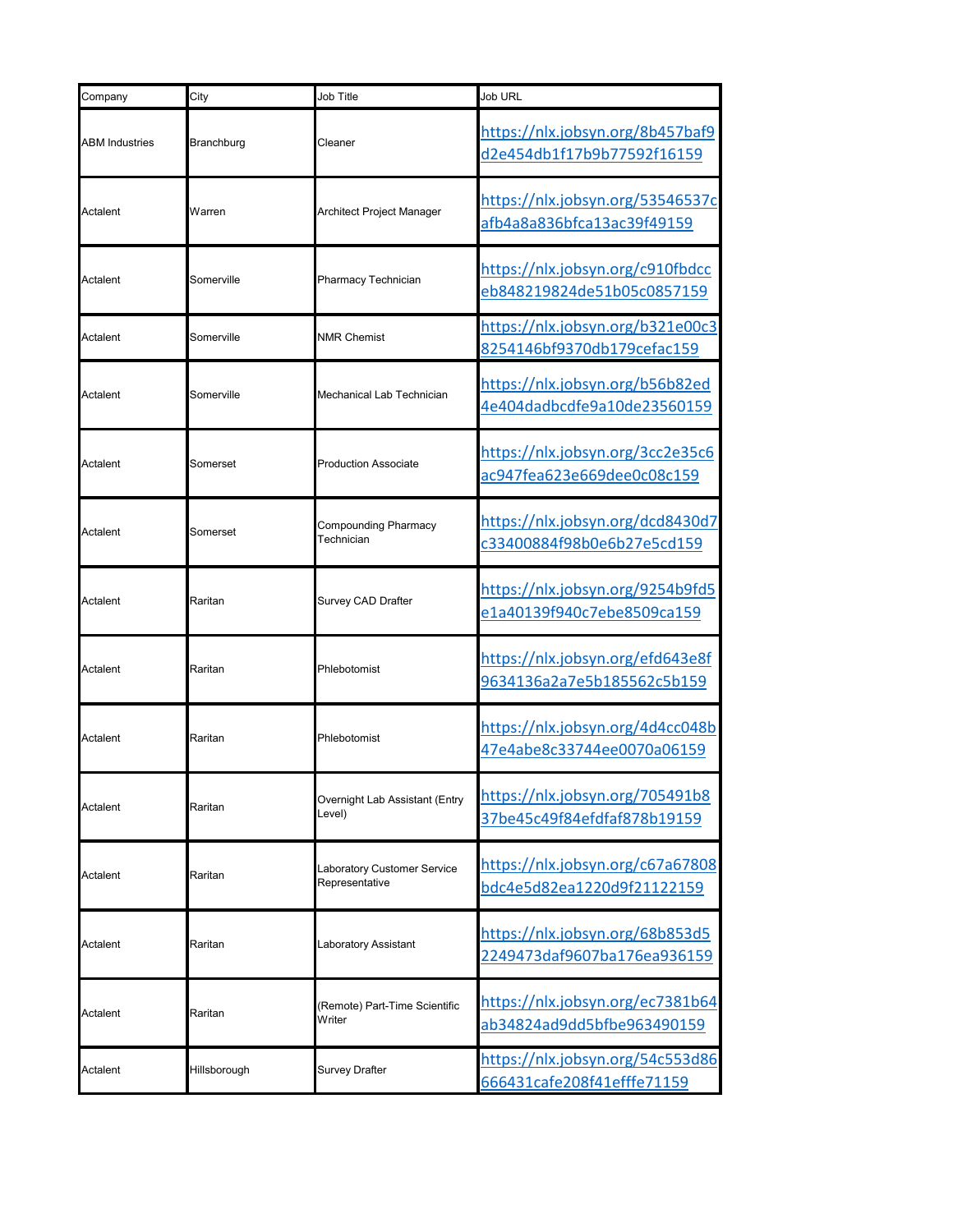| Actalent              | Hillsborough       | Survey CAD Drafter                                   | https://nlx.jobsyn.org/6dd6e1da<br>992f4be6a0ffdeb254dc38be159 |
|-----------------------|--------------------|------------------------------------------------------|----------------------------------------------------------------|
| Actalent              | Hillsborough       | Civil Survey Drafter                                 | https://nlx.jobsyn.org/2ba13543f<br>6da4a74b619f84b1f9b3dac159 |
| Actalent              | <b>Bridgewater</b> | Architect                                            | https://nlx.jobsyn.org/62e47850<br>b15a4f528d9bbc5c6c0f6dfa159 |
| Actalent              | Branchburg         | <b>Construction Project Coordinator</b>              | https://nlx.jobsyn.org/e4889c66b<br>2d94b6da325aadbbd00ae05159 |
| Actalent              | <b>Bound Brook</b> | <b>Project Coordinator</b>                           | https://nlx.jobsyn.org/01bea1ad5<br>296461cbbeafd8ab2594e6d159 |
| Actalent              | <b>Bound Brook</b> | <b>Construction Coordinator</b>                      | https://nlx.jobsyn.org/2fb321ac9<br>7d242059416acd7e5f521e7159 |
| Actalent              | Basking Ridge      | Data Management Manager                              | https://nlx.jobsyn.org/dde509e5<br>8302444da8516af0d179b4cc159 |
| Actalent              | Basking Ridge      | <b>Clinical Scientist</b>                            | https://nlx.jobsyn.org/719d8117<br>1986451a97e34bea2960f816159 |
| <b>ADT Commercial</b> | Branchburg         | <b>Technical Support I</b>                           | https://nlx.jobsyn.org/1ea64c5b9<br>ca0459c9f5f1244299f3cd0159 |
| Aerotek               | Somerset           | Maintenance Mechanic                                 | https://nlx.jobsyn.org/1ee38871c<br>3304ffca5fa7137215bde86159 |
| Aerotek               | Branchburg         | Maintenance Mechanic                                 | https://nlx.jobsyn.org/38251187<br>7095461489361782331f7b1e159 |
| Air Liquide USA LLC   | Somerville         | Technology / Global Site<br><b>Strategy Director</b> | https://nlx.jobsyn.org/ff8e31d2cc<br>8d4cff921a7a6b037562df159 |
| Air Liquide USA LLC   | Somerville         | Senior Capital Projects Manager                      | https://nlx.jobsyn.org/25460f2de<br>797496d8ecd7016ad41ac23159 |
| Air Liquide USA LLC   | Somerville         | <b>R&amp;D Chemist</b>                               | https://nlx.jobsyn.org/bcc667d80<br>51f4cb79025ad7e5d24c107159 |
| Air Liquide USA LLC   | Somerville         | Continuous Improvement<br>Engineer                   | https://nlx.jobsyn.org/52e7e552<br>0ef1479096962576c16e4809159 |
| Air Liquide USA LLC   | Branchburg         | Technology / Global Site<br><b>Strategy Director</b> | https://nlx.jobsyn.org/e6780081<br>8bf74c81949c940b1b0cf1b4159 |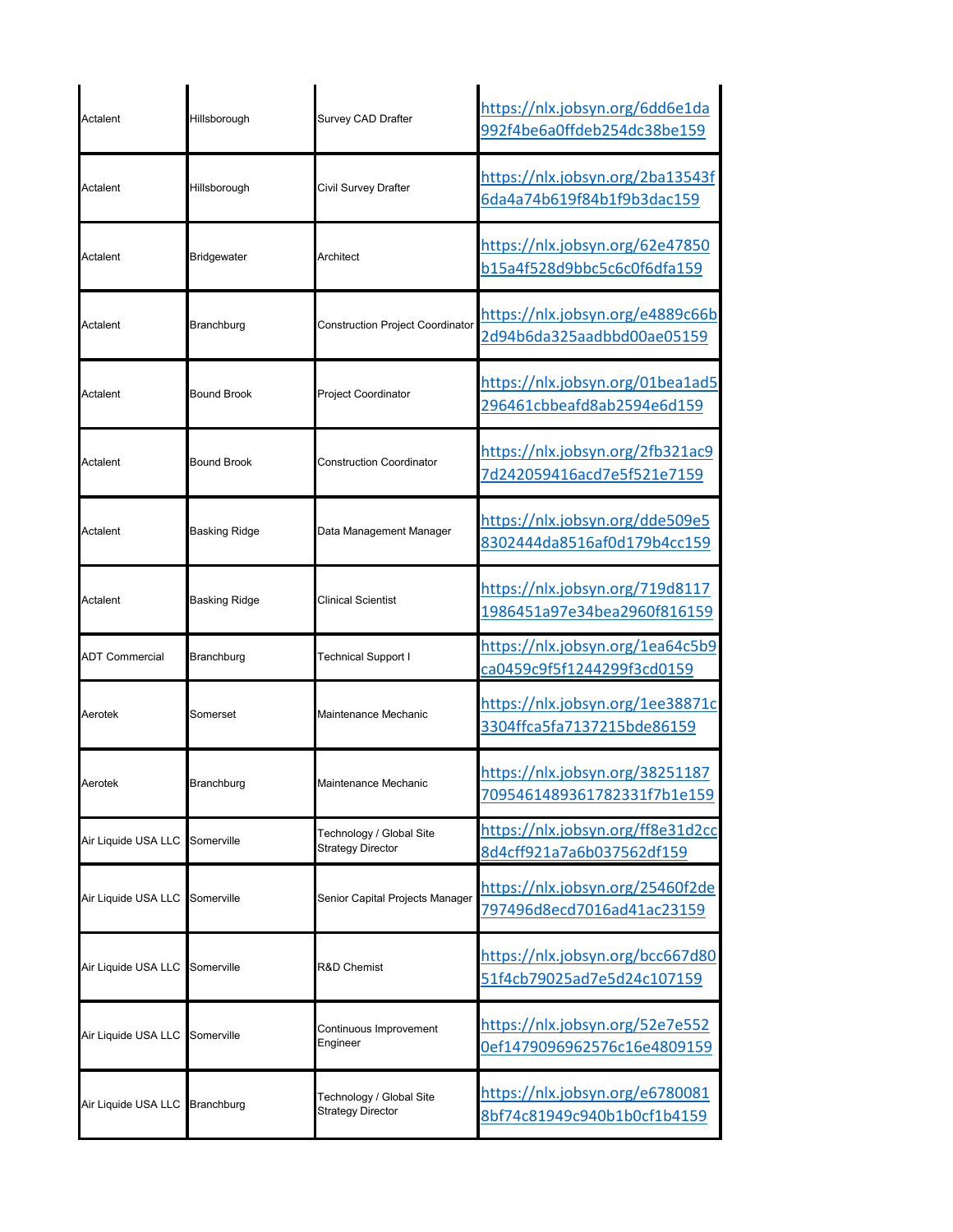| Air Liquide USA LLC                                      | Branchburg        | Senior Process Development<br>Engineer                                   | https://nlx.jobsyn.org/8d820731<br>88574374b7345f6f58a8feeb159 |
|----------------------------------------------------------|-------------------|--------------------------------------------------------------------------|----------------------------------------------------------------|
| Air Liquide USA LLC                                      | <b>Branchburg</b> | Senior Process Development<br>Engineer                                   | https://nlx.jobsyn.org/492fe0105<br>84d4228912f29a5d8972e97159 |
| Air Liquide USA LLC                                      | Branchburg        | Senior Capital Projects Manager                                          | https://nlx.jobsyn.org/84840682<br>6a5e47308e5e657710fa13d8159 |
| Air Liquide USA LLC                                      | <b>Branchburg</b> | Continuous Improvement<br>Engineer                                       | https://nlx.jobsyn.org/684a57d2<br>9bb04166ac216bd328763d1b159 |
| Akorn, Inc                                               | Somerset          | QA Investigations Specialist II-<br><b>Quality Systems</b>               | https://nlx.jobsyn.org/2ab930e23<br>fdb4208a63ba727e022df03159 |
| Akorn, Inc                                               | Somerset          | Porter- 2nd shift                                                        | https://nlx.jobsyn.org/851c2f1fe<br>3d5431bbc906f663281fbe1159 |
| Akorn, Inc                                               | Somerset          | Manager, QA Investigations                                               | https://nlx.jobsyn.org/96dc6761d<br>3df4c5d8eda85860a7ea96e159 |
| Akorn, Inc                                               | Somerset          | <b>Facility Mechanic- Aseptic</b><br><b>Pharmaceutical Manufacturing</b> | https://nlx.jobsyn.org/68163f89f<br>2754fb6b766757ac2f172c1159 |
| Akorn, Inc                                               | Somerset          | Distribution Associate- 2nd shift                                        | https://nlx.jobsyn.org/2b5ad9d4<br>071a4d30a5b4d6d44914f2b5159 |
| Akorn, Inc                                               | Somerset          | Chemist II                                                               | https://nlx.jobsyn.org/02a5096d<br>8cd244ebb04aad8192df49dc159 |
| Akorn, Inc                                               | Somerset          | <b>Associate Director, Quality</b><br>Assurance                          | https://nlx.jobsyn.org/3908defce<br>b834f04bc21c0a3a5aa5e14159 |
| All Inclusive<br>Construction and<br><b>Building LLC</b> | Somerville        | Carpenter                                                                | https://nlx.jobsyn.org/dfb8e9430<br>32f49a2a48dc42437ee4779159 |
| <b>Allied Universal</b>                                  | Somerville        | Security Officer Pharmaceutical<br>Facility, FT 3rd Shift                | https://nlx.jobsyn.org/3f95e5ee1<br>b834c79b70118df09bebe8b159 |
| <b>Allied Universal</b>                                  | Somerville        | Security Guard Safety Industry                                           | https://nlx.jobsyn.org/2b68f1789<br>86e4982842ae34021603afa159 |
| Allied Universal                                         | Somerset          | <b>Security Guard PT Clinical</b><br>Diagnostics PT                      | https://nlx.jobsyn.org/b1cc71ac5<br>9d548c1bf2c57fff0e4452e159 |
| <b>Allied Universal</b>                                  | Raritan           | Security Officer Pharmaceutical<br>Facility, FT 3rd Shift                | https://nlx.jobsyn.org/782f40a2d<br>0da4c02ae5672fc03cddaeb159 |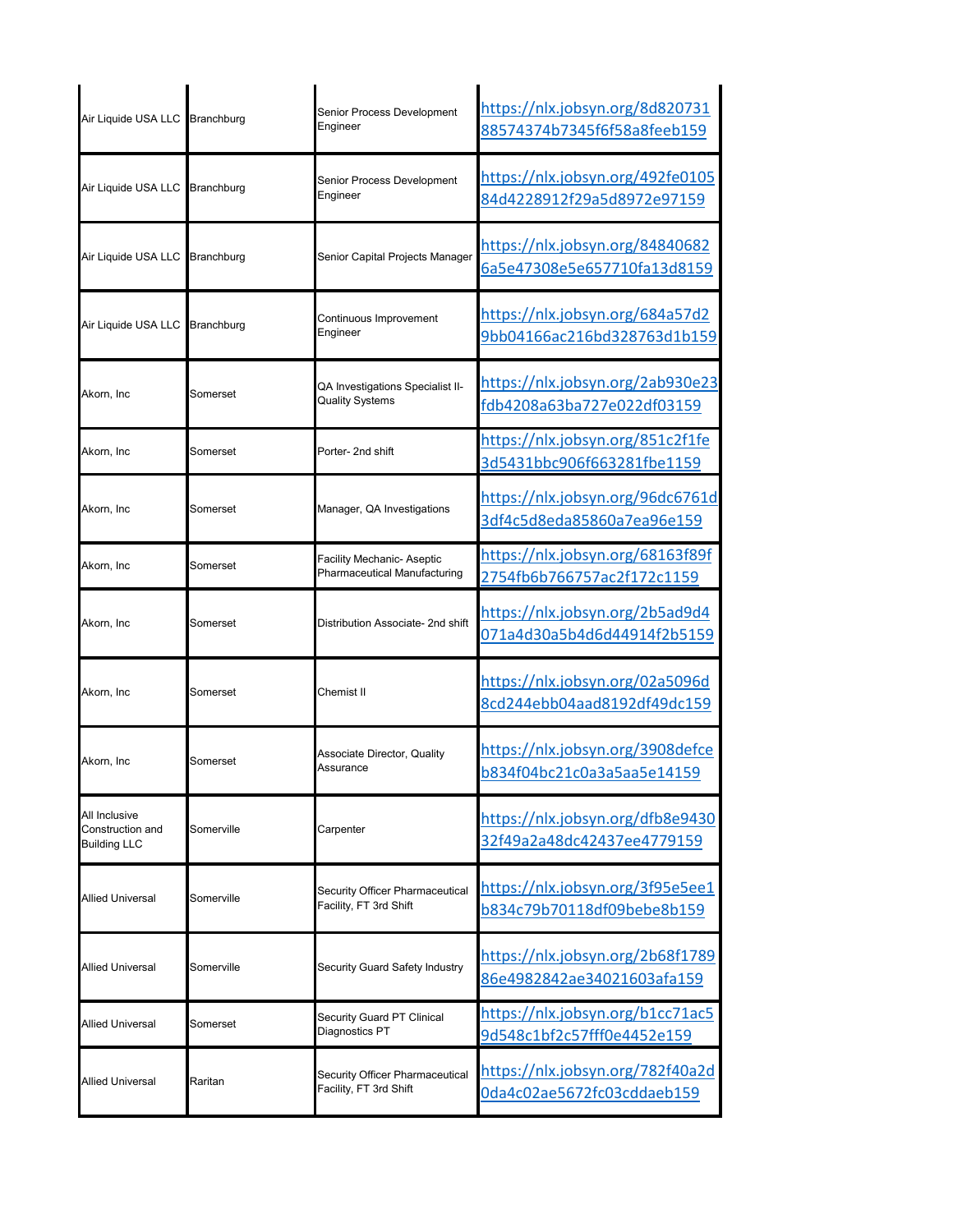| <b>Allied Universal</b>        | Raritan            | Security Officer - Corporate                          | https://nlx.jobsyn.org/7879b404<br>1f6f42fda31c8d3605f5cb59159 |
|--------------------------------|--------------------|-------------------------------------------------------|----------------------------------------------------------------|
| <b>Allied Universal</b>        | Raritan            | Security Guard PT Clinical<br>Diagnostics PT          | https://nlx.jobsyn.org/5e297503f<br>4c842b5a8bd9358556de76d159 |
| Allied Universal               | Manville           | Security Shift Supervisor -<br>Jnarmed                | https://nlx.jobsyn.org/1ee9a7def<br>f814caba56f1fbd2509df1f159 |
| <b>Allied Universal</b>        | Manville           | Auto Auction Security Officer                         | https://nlx.jobsyn.org/4e0fb48ff3<br>db4a8787057eb3e0b69356159 |
| <b>Allied Universal</b>        | <b>Bridgewater</b> | Security Shift Supervisor -<br>Jnarmed                | https://nlx.jobsyn.org/b97710be<br>a7bc47e3b791269b6b6c7bed159 |
| <b>Allied Universal</b>        | <b>Bridgewater</b> | Security Officer - Corporate                          | https://nlx.jobsyn.org/6e6a05a10<br>f5e4dacb6db92c9f1865247159 |
| <b>Allied Universal</b>        | <b>Bridgewater</b> | Security Guard Safety Industry                        | https://nlx.jobsyn.org/a1b4272b<br>831a497d8444d6e5a8fb7961159 |
| <b>Allied Universal</b>        | Branchburg         | <b>Auto Auction Security Officer</b>                  | https://nlx.jobsyn.org/24df83170<br>5ef4f1cb06a785eeb8412c4159 |
| <b>Allied Universal</b>        | <b>Bound Brook</b> | Security Officer Shipping and<br>Logistics            | https://nlx.jobsyn.org/f1f67091ff<br>314a4fbf5de5f82caa64c2159 |
| Alternatives, Inc.             | Raritan            | Direct Support Professional<br>DSP) - AIM Day Program | https://nlx.jobsyn.org/f4f534790<br>51f46f886488abaaa55ebe5159 |
| Alternatives, Inc.             | Raritan            | <b>Board Certified Behavior Analyst</b>               | https://nlx.jobsyn.org/2ae9dae96<br>05e4a8e817c181214674b48159 |
| Alternatives, Inc.             | Raritan            | <b>Billing &amp; Accounts Receivable</b><br>Manager   | https://nlx.jobsyn.org/aa1f44bc1<br>9d940b896a0c24b046d0c94159 |
| Amazon Corporate<br><b>LLC</b> | Somerset           | HR Business Partner II, NACF                          | https://nlx.jobsyn.org/b6b3f0263<br>9e940ee91d90cfff23f9875159 |
| Amazon Corporate<br><b>LLC</b> | Somerset           | HR Business Partner II, NACF                          | https://nlx.jobsyn.org/bee04504<br>2f274560a6c8f760d4388ea8159 |
| Amazon Corporate<br><b>LLC</b> | Somerset           | Amazon Fulfillment Center<br>Warehouse Associate      | https://nlx.jobsyn.org/601ad212<br>db7f49288155f992d73e3e14159 |
| Amedisys Holding,<br>LLC       | Somerville         | Hospice Case Manager  <br>Registered Nurse            | https://nlx.jobsyn.org/58d5a04f3<br>ea146fc9075954beb5fb590159 |
| American Water                 | Hillsborough       | Subforeman - Sewer Operations                         | https://nlx.jobsyn.org/55452688<br>e84c45aba158002fcbe84f1c159 |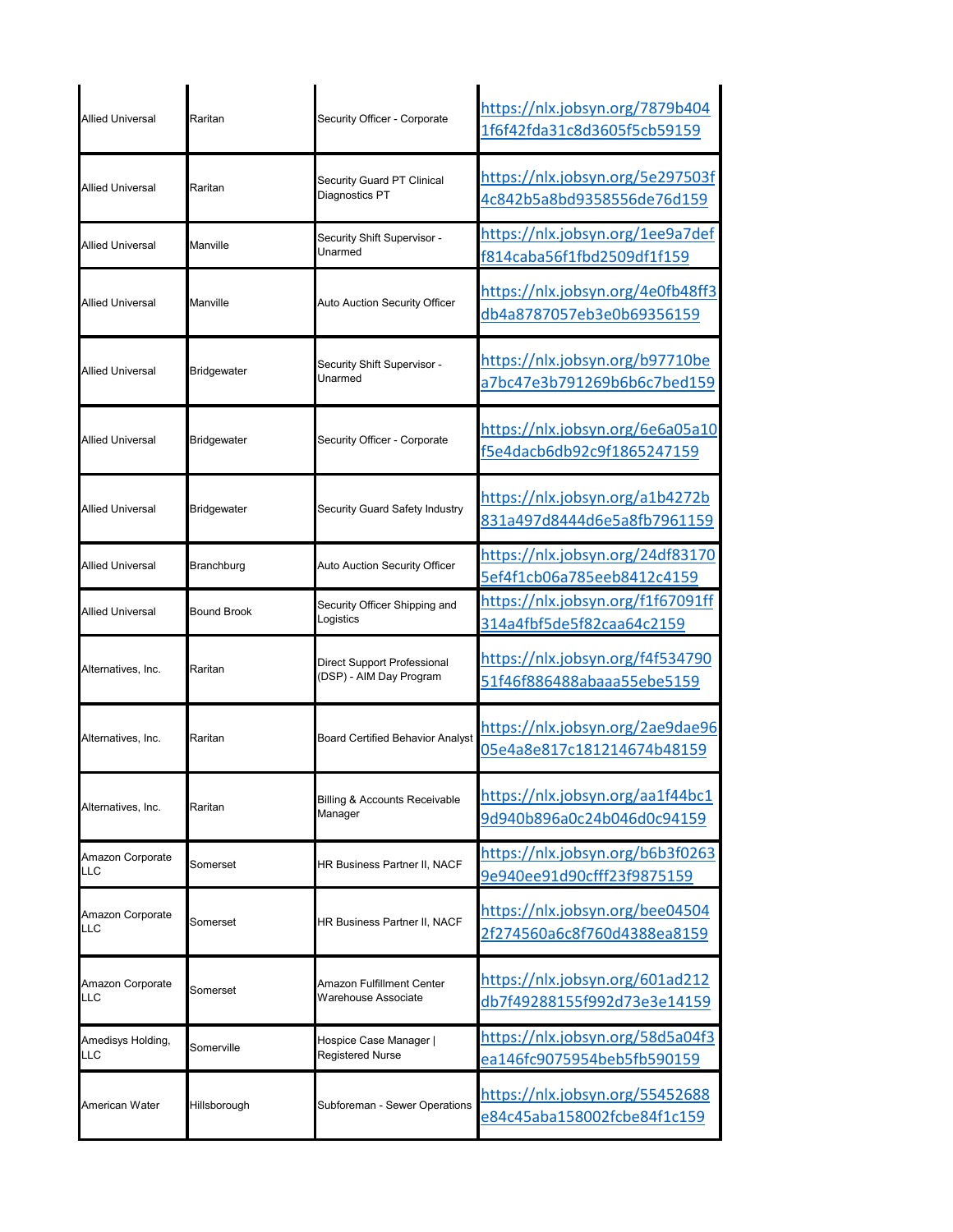| American Water                                     | Hillsborough         | Lead Health & Safety Specialist                              | https://nlx.jobsyn.org/cb8f73ea2<br>dfb4e198bec808018fa7165159 |
|----------------------------------------------------|----------------------|--------------------------------------------------------------|----------------------------------------------------------------|
| Amneal<br>Pharmaceuticals                          | Bridgewater          | Specialty Sales Representative -<br>San Jose, CA             | https://nlx.jobsyn.org/670f458a2<br>bad4fd5b921a449ff79cfc3159 |
| Amneal<br>Pharmaceuticals                          | Bridgewater          | Intern - HR - BW/NJ                                          | https://nlx.jobsyn.org/60265ef32<br>1a8456e8df4eca138dbfdf4159 |
| Amneal<br>Pharmaceuticals                          | Bridgewater          | <b>HRIS Analyst</b>                                          | https://nlx.jobsyn.org/5d475de9<br>aedc4efe83109c22452faf32159 |
| Amneal<br>Pharmaceuticals LLC Bridgewater<br>(J0P) |                      | Specialty Sales Representative -<br>San Jose, CA             | https://nlx.jobsyn.org/793d3959<br>38d24abe9b95d7ca0e0376e8159 |
| Amneal<br>Pharmaceuticals LLC Bridgewater<br>(J0P) |                      | Legal Operations Coordinator                                 | https://nlx.jobsyn.org/322d0f608<br>431470d931f25acac6411a8159 |
| Amneal<br>Pharmaceuticals LLC Bridgewater<br>(J0P) |                      | Digital Media Specialist                                     | https://nlx.jobsyn.org/a66339292<br>1634eb6ab794cd386f7f087159 |
| Anderson<br>Merchandisers                          | Watchung             | Part-Time Flex Associate -<br>Watchung, NJ                   | https://nlx.jobsyn.org/1310a4acc<br>b934ad59fab2c765e6bdb0c159 |
| Apex Systems, Inc                                  | <b>Basking Ridge</b> | Sourcing Manager - 1234842                                   | https://nlx.jobsyn.org/e0aaac6df<br>61a4169be0969173ed0581d159 |
| Apex Systems, Inc                                  | <b>Basking Ridge</b> | Network Real Estate Specialist /<br>Developer - III(1265497) | https://nlx.jobsyn.org/09b8a980<br>99ed4a1ca577c28850ba327c159 |
| <b>Applied Water</b><br>Management                 | Hillsborough         | Wastewater Treatment Operator                                | https://nlx.jobsyn.org/fc0dcbae7<br>0384f84accaebf5791502c2159 |
| <b>Applied Water</b><br>Management                 | Hillsborough         | Senior Project Engineer                                      | https://nlx.jobsyn.org/79d96b54<br>7126416d88118a1fafb2f7cf159 |
| <b>Applied Water</b><br>Management                 | Hillsborough         | Maintenance Mechanic                                         | https://nlx.jobsyn.org/b6865574<br>d16f4122ba6f6ed9da2f2900159 |
| <b>Applied Water</b><br>Management                 | Hillsborough         | Controls Technician                                          | https://nlx.jobsyn.org/c4e8ecf09<br>ee64d35869f09f13b174823159 |
| <b>Applied Water</b><br>Management                 | Hillsborough         | <b>Construction Supervisor</b>                               | https://nlx.jobsyn.org/0e0f73117<br>3c747ecaa9b4d1fb526c7c7159 |
| Ashland, LLC                                       | Bridgewater          | Customer Service<br>Representative                           | https://nlx.jobsyn.org/513842e9<br>d5e24c3a89bc5d541d443771159 |
| <b>Aston Carter</b>                                | Bridgewater          | Entry Level Accounts Payable<br>Clerk                        | https://nlx.jobsyn.org/44bc4ef06<br>2f242b7b07682484d3a72e1159 |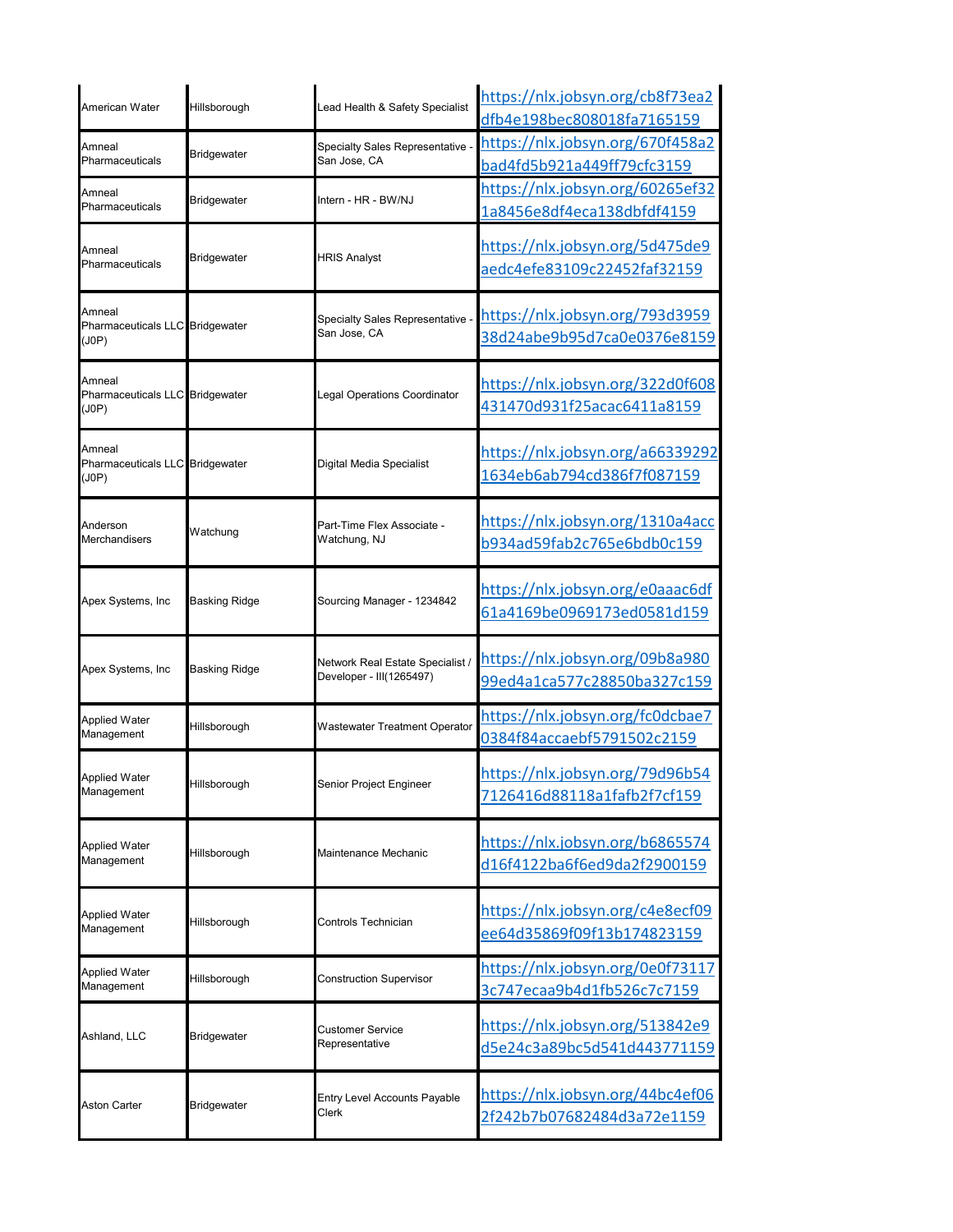| <b>Aston Carter</b>  | Bridgewater        | <b>Accounts Payable Specialist</b>                                         | https://nlx.jobsyn.org/4416397b<br>62894b5095ab0cfbf881c296159 |
|----------------------|--------------------|----------------------------------------------------------------------------|----------------------------------------------------------------|
| AT&T                 | Bedminster         | Senior, Sales System Engineer 2                                            | https://nlx.jobsyn.org/0b6806c55<br>74c4a93b177e4a7d18fbca6159 |
| AT&T                 | Bedminster         | Professional-Product<br>Development Eng.                                   | https://nlx.jobsyn.org/2bbec0191<br>29344cea9b57b3d34bc04d2159 |
| AT&T                 | Bedminster         | Professional Member of<br>Technical Staff- Web Stack<br>Developer          | https://nlx.jobsyn.org/6cf5878b7<br>0c24ebc9591f67f953ff2b7159 |
| AT&T                 | Bedminster         | Principal Member of Technical<br>Staff, Network Infrastructure<br>Engineer | https://nlx.jobsyn.org/3f6f50823<br>1ab44a78b70f5eaca47d12c159 |
| <b>AVI-SPL</b>       | Raritan            | Senior AV Field Service<br>Technician                                      | https://nlx.jobsyn.org/2a523ef62<br>b4a476b890e65ebc80598ba159 |
| Barnes & Noble       | Bridgewater        | Bookseller - PT                                                            | https://nlx.jobsyn.org/8e06bf7c4<br>fda4d1382ceb74912c26fc2159 |
| Barnes & Noble       | <b>Bridgewater</b> | Barista - PT                                                               | https://nlx.jobsyn.org/7c9c3d0e2<br>75943408267104ed98c68f5159 |
| Bath & Body Works    | Bridgewater        | <b>BBW Sales Support-</b><br><b>BRIDGEWATER COMMONS</b>                    | https://nlx.jobsyn.org/490b132b<br>b7c74245a6dbf9f0d3e6f6c0159 |
| Bausch + Lomb        | Raritan            | Data Security Engineer                                                     | https://nlx.jobsyn.org/3d9db351<br>6ed548199ba09975461fb7f8159 |
| Bausch + Lomb        | Raritan            | Bausch + Lomb Manager, Ocular<br>Specialty - New Jersey                    | https://nlx.jobsyn.org/1cf8f64f82<br>ba4838b82e4537a3783047159 |
| Bausch + Lomb        | <b>Bridgewater</b> | Bausch + Lomb Manager, Ocular<br>Specialty - New Jersey                    | https://nlx.jobsyn.org/49a11de74<br>99c4bf0b44b4fd12d066dd8159 |
| Bausch + Lomb        | Basking Ridge      | Data Security Engineer                                                     | https://nlx.jobsyn.org/d3370fc08<br>d4945d49d937b777b2317fd159 |
| Bausch + Lomb        | Basking Ridge      | Bausch + Lomb Manager, Ocular<br>Specialty - New Jersey                    | https://nlx.jobsyn.org/2e8ac9eae<br>de144fea5d6900c0c20f44a159 |
| <b>Bausch Health</b> | <b>Bridgewater</b> | Occupational Heath Manager                                                 | https://nlx.jobsyn.org/824585aa4<br>fc54eb9888b68239a56c64d159 |
| Bausch Health        | <b>Bridgewater</b> | Director, Investor Relations                                               | https://nlx.jobsyn.org/9295a1ae1<br>d064af3a6e01d0dbf6f4d04159 |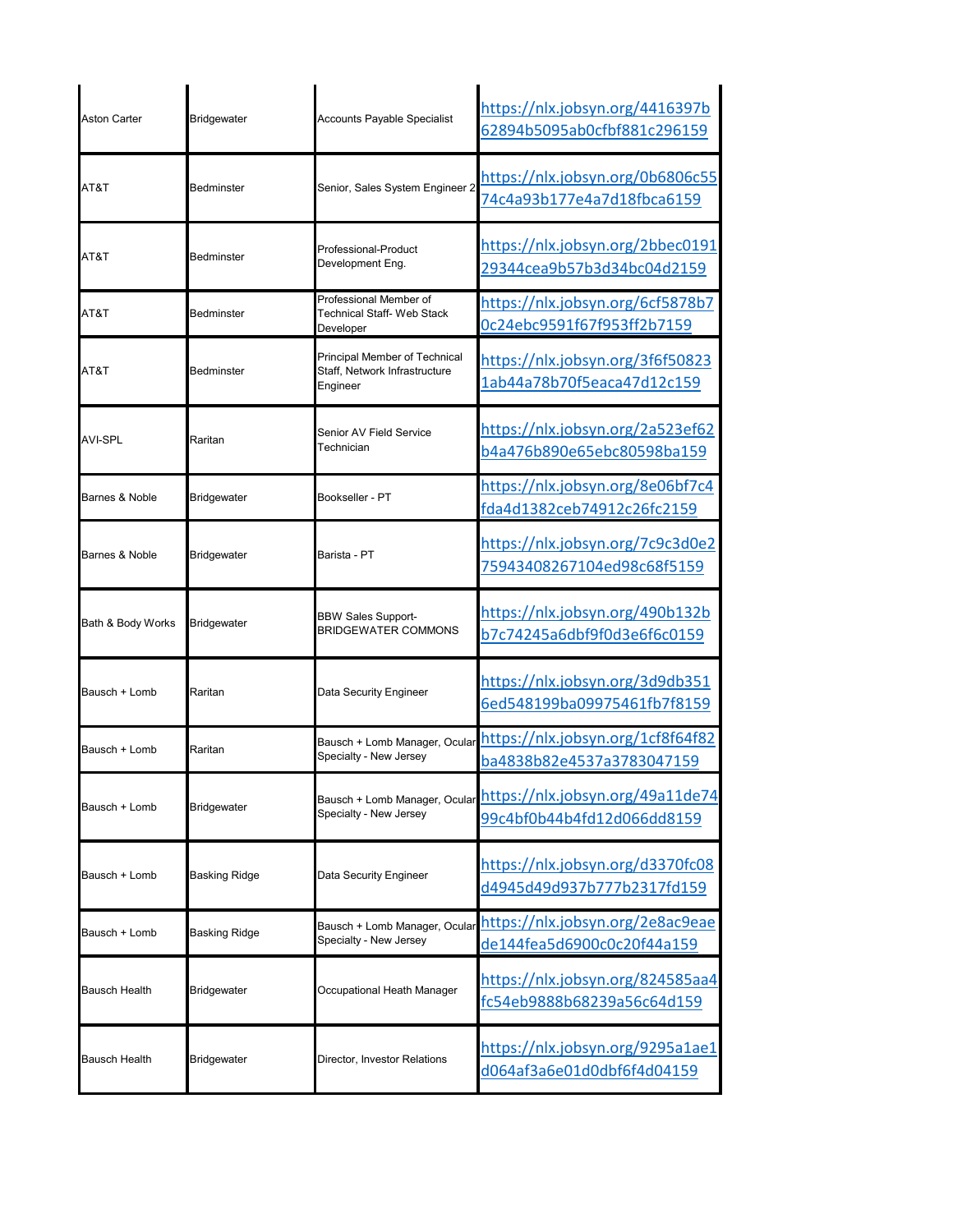| <b>BAYADA Home</b><br>Health Care, Inc. | Somerset   | I PN - Adult/Pediatric                                                 | https://nlx.jobsyn.org/129bd74e<br>38594e88a54c26dad3cd6a12159                                 |
|-----------------------------------------|------------|------------------------------------------------------------------------|------------------------------------------------------------------------------------------------|
| <b>BioReference Labs</b>                | Bedminster | Phlebotomist (FT, 40 Hours)                                            | https://nlx.jobsyn.org/d880a2bf9<br>2444fd0a6274781d77e1969159                                 |
| <b>BJs Wholesale Club</b>               | Watchung   | Recovery-Part Time                                                     | https://nlx.jobsyn.org/79ed5490<br>464246ba91f6580276279490159                                 |
| <b>BJs Wholesale Club</b>               | Watchung   | Recovery Clerk- Part Time                                              | https://nlx.jobsyn.org/ec4a845fe<br>b474e728f8a312adf0a4d84159                                 |
| <b>BJs Wholesale Club</b>               | Watchung   | Recovery Clerk OVERNIGHT-<br>Part Time                                 | https://nlx.jobsyn.org/78920911<br>2a934a9d9520aa145659b3b8159                                 |
| <b>BJs Wholesale Club</b>               | Watchung   | Patient Care Coordinator- Sign-<br>On Bonus                            | https://nlx.jobsyn.org/d2755ffdd<br>1014077929b2655452cb96f159                                 |
| <b>BJs Wholesale Club</b>               | Watchung   | Deli Clerk- Part Time                                                  | https://nlx.jobsyn.org/8f6f8a77b<br>4bb43dda4f3e7aa6264492e159                                 |
| <b>BJs Wholesale Club</b>               | Watchung   | <b>Bakery Clerk-Part Time</b>                                          | https://nlx.jobsyn.org/2b9dca6ef<br>ba444379154e08782c3ce4d159                                 |
| <b>Bohler Engineering</b>               | Warren     | Chief Engineer (QA/QC) - Land<br>Development                           | https://nlx.jobsyn.org/94a432c15<br>c6743198d40f43e69c5477b159                                 |
| Bohler Engineering                      |            | Development)                                                           | Assistant Project Manager (Land https://nlx.jobsyn.org/892292e4<br>550b4122b499b7178bf0641d159 |
| Boingo Wireless, Inc. Basking Ridge     |            | Senior Director of Sales - Venue<br>Acquisition                        | https://nlx.jobsyn.org/88316deb<br>0f7f411292acfb0328e538a3159                                 |
| <b>Bristol Myers Squibb</b>             | Warren     | Senior CMC Project Manager                                             | https://nlx.jobsyn.org/61c08d3de<br>75d49aba201e74200c9da95159                                 |
| <b>Bristol Myers Squibb</b>             | Warren     | Principal Engineer, Clinical Site<br>MSAT                              | https://nlx.jobsyn.org/78cc576ec<br>39448e89d88170415fcabe7159                                 |
| <b>Bristol Myers Squibb</b>             | Warren     | Engineer I, CAR T Clinical<br>Manufacturing Sciences and<br>Technology | https://nlx.jobsyn.org/58447ba2<br>60d64919b94aee45aed6e5d8159                                 |
| C2 Education                            | Somerville | Teacher (Part-Time)                                                    | https://nlx.jobsyn.org/19206a60<br>bce74a7cbed682a6336e85a5159                                 |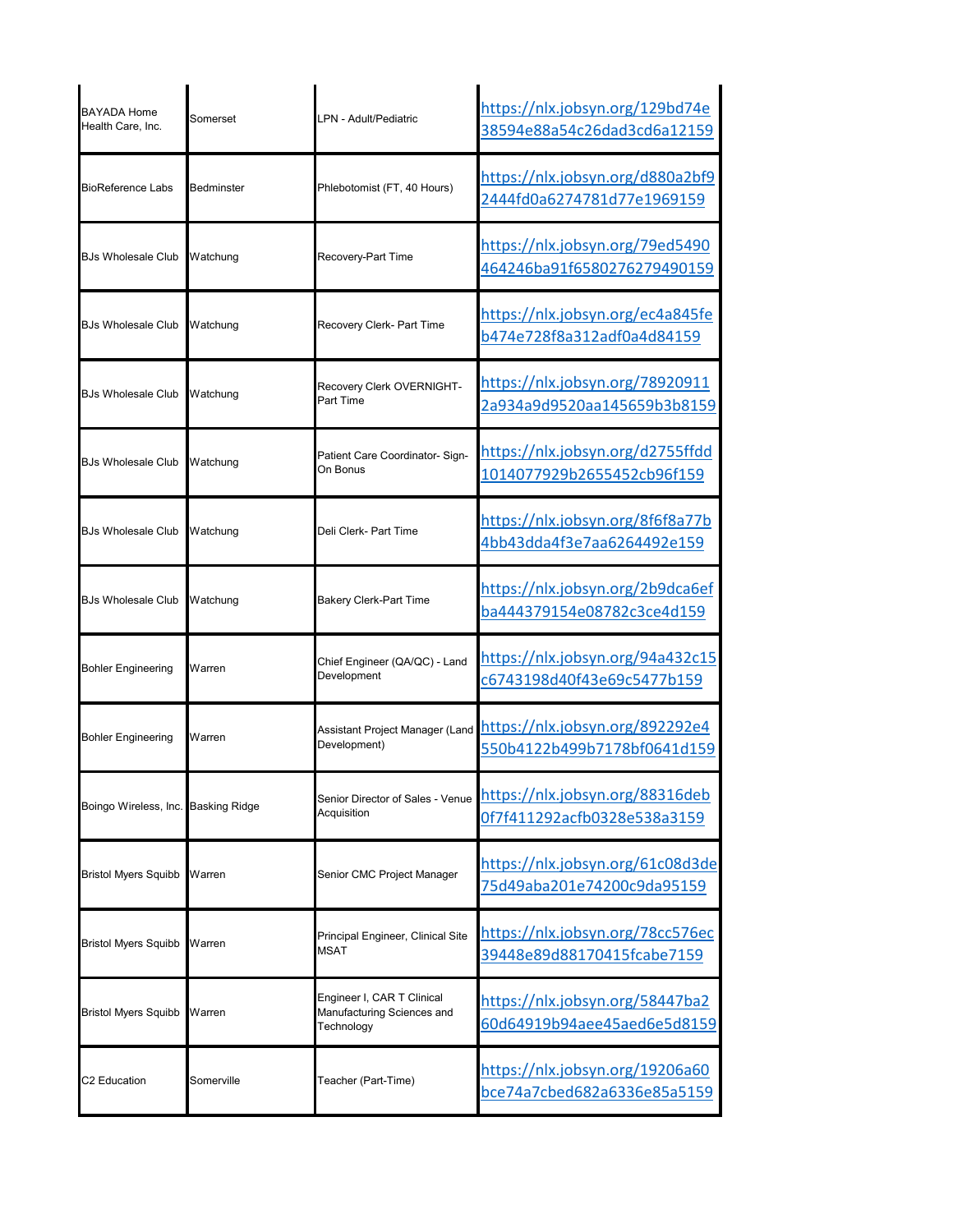| C2 Education                             | Somerville         | AP Physics Teacher (Part-Time)                        | https://nlx.jobsyn.org/4815ecdfa<br>fa14f218d85c2e01b762c2e159 |
|------------------------------------------|--------------------|-------------------------------------------------------|----------------------------------------------------------------|
| C2 Education                             | Somerville         | AP Chemistry Teacher (Part-<br>Time)                  | https://nlx.jobsyn.org/52dd23ec8<br>25e43d08ebeaf1fdf7f5c78159 |
| C2 Education                             | Somerville         | AP Biology Teacher (Part-Time)                        | https://nlx.jobsyn.org/fd39c0170<br>c46479c92f9969c83ad6013159 |
| Canon USA &<br><b>Affiliates</b>         | <b>BRANCHBURG</b>  | Office Service Representative I                       | https://nlx.jobsyn.org/5cc21e7da<br>85e4d9eafe5f39d572c12b5159 |
| Carter's/OshKosh                         | Raritan            | Part Time Sales Manager (PTS)                         | https://nlx.jobsyn.org/094c9e00f<br>fb14fcdb021157678bd335c159 |
| <b>CBRE</b>                              | Warren             | <b>Faclities Manager</b>                              | https://nlx.jobsyn.org/03fe84962<br>e594ef492ae9dc941db4495159 |
| CBRE                                     | Warren             | Assistant Facilities Manager                          | https://nlx.jobsyn.org/25d213c8d<br>2ec49c7a43d409279027bc3159 |
| <b>CBRE</b>                              | Raritan            | <b>Building Engineer</b>                              | https://nlx.jobsyn.org/ff3cd8e35<br>8464da799707461d1289c8e159 |
| CBRE                                     | Branchburg         | <b>HVAC Engineer</b>                                  | https://nlx.jobsyn.org/259d3b45<br>59774875b61d8e4157522d64159 |
| <b>CBRE</b>                              | Branchburg         | <b>Building Engineer</b>                              | https://nlx.jobsyn.org/d8e5918b<br>697947c98838bf635a90cac6159 |
| Change Healthcare                        | Somerset           | Software Engineer (Scala)                             | https://nlx.jobsyn.org/a39af94d9<br>3fc4cf19bd6f6d34167ad3d159 |
| Cognizant<br><b>Technology Solutions</b> | Somerville         | ServiceNow Developer                                  | https://nlx.jobsyn.org/6072f20a2<br>a584c8f9de692cad70ecd37159 |
| Cognizant<br><b>Technology Solutions</b> | Somerville         | <b>SAP ABAP Developer</b>                             | https://nlx.jobsyn.org/ed2c36711<br>06b4fcaa1506f2556b0e084159 |
| Cognizant<br><b>Technology Solutions</b> | Somerset           | <b>SAP Solutions Sales</b>                            | https://nlx.jobsyn.org/5ded8e40<br>e58a4abfa116766b59db371e159 |
| Cognizant<br><b>Technology Solutions</b> | Somerset           | <b>SAP Service Line North America</b><br>Sales Leader | https://nlx.jobsyn.org/2dc869055<br>f6444f0b3118a3597c99b29159 |
| Cognizant<br><b>Technology Solutions</b> | <b>Bridgewater</b> | Sr. Salesforce developer/Lead                         | https://nlx.jobsyn.org/8abf9926ff<br>584d4a8341b2bda289efce159 |
| Cognizant<br><b>Technology Solutions</b> | <b>Bridgewater</b> | Sr. Salesforce developer/Lead                         | https://nlx.jobsyn.org/41ca58668<br>50f4db4bffaa965e041f682159 |
| Cognizant<br><b>Technology Solutions</b> | <b>Bridgewater</b> | <b>SAP FI Senior Architect</b>                        | https://nlx.jobsyn.org/a34201137<br>8884bb292d343e6323d301b159 |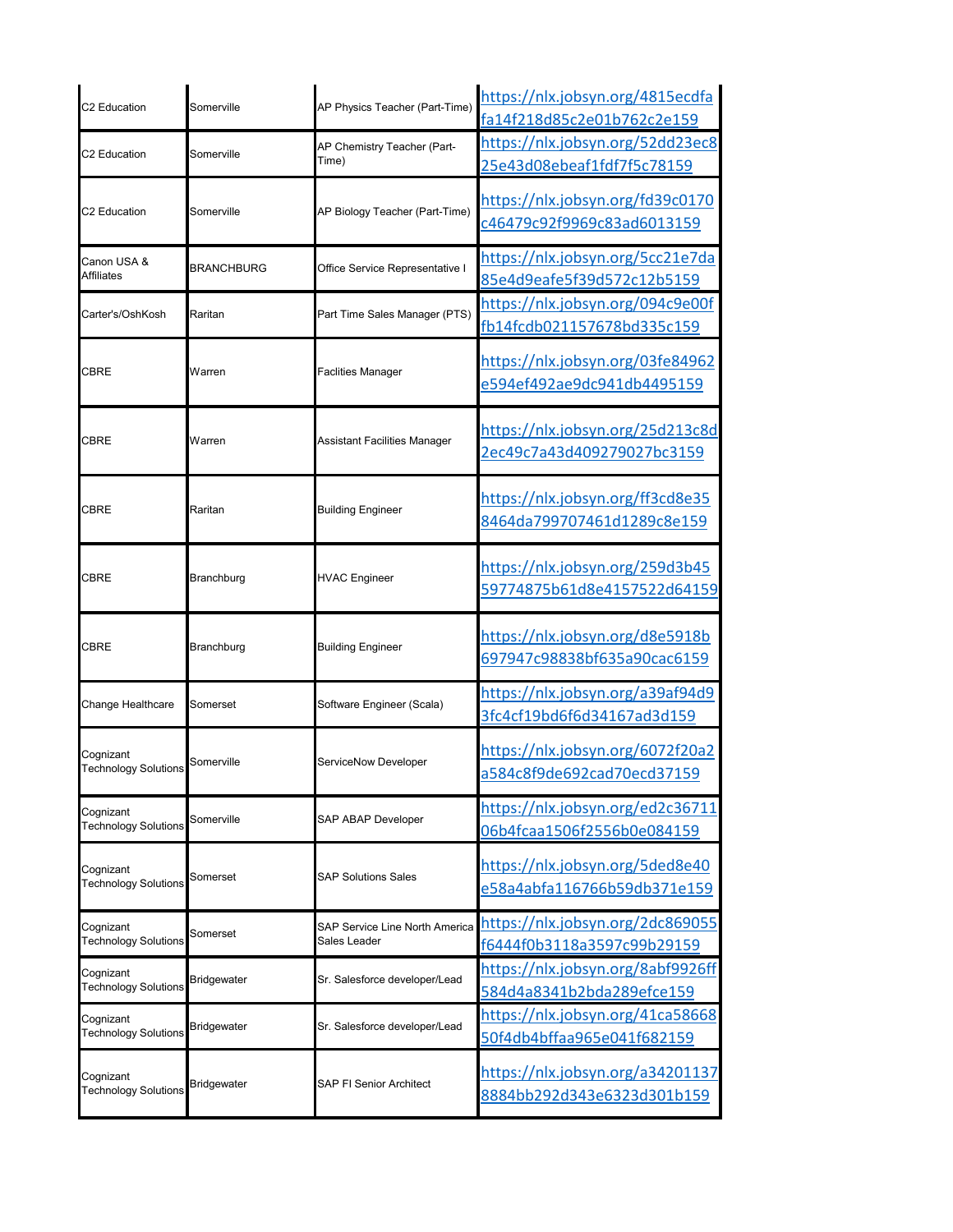| Cognizant<br><b>Technology Solutions</b> | <b>Bridgewater</b> | Salesforce Tech Architect                   | https://nlx.jobsyn.org/dbffd9239<br>26d46918b39b0f442dbb562159 |
|------------------------------------------|--------------------|---------------------------------------------|----------------------------------------------------------------|
| Cognizant<br><b>Technology Solutions</b> | Bridgewater        | Salesforce Marketing cloud<br>developer     | https://nlx.jobsyn.org/43ae00072<br>74c4e20901fc8822b452f7d159 |
| Cognizant<br><b>Technology Solutions</b> | <b>Bridgewater</b> | QA Analyst                                  | https://nlx.jobsyn.org/021fccd01<br>2ec464a961bdbf46dd56508159 |
| Cognizant<br><b>Technology Solutions</b> | Bridgewater        | <b>Product Technical Support</b><br>Manager | https://nlx.jobsyn.org/9c07f2f21<br>85b44b89e82340b45dd37f4159 |
| Cognizant<br><b>Technology Solutions</b> | Bridgewater        | Mendix Solution Architect                   | https://nlx.jobsyn.org/a88a33708<br>912495c8da95713e2d5dec5159 |
| Cognizant<br><b>Technology Solutions</b> | <b>Bridgewater</b> | Informatica developer                       | https://nlx.jobsyn.org/c2f5b09de<br>ce341668b3508b5c03b87c7159 |
| Cognizant<br><b>Technology Solutions</b> | Bridgewater        | Associate - Projects                        | https://nlx.jobsyn.org/aa130f60b<br>3214f76bf014e788d9113cd159 |
| Collabera, Inc.                          | Basking Ridge      | <b>Technical Recruiter</b>                  | https://nlx.jobsyn.org/9486c87de<br>9f3418fb72162f9d7181571159 |
| Compass Group,<br><b>North America</b>   | Somerville         | EXECUTIVE CHEF II                           | https://nlx.jobsyn.org/2087537a8<br>e784779b9da301a8e96a528159 |
| Compass Group,<br><b>North America</b>   | <b>Bridgewater</b> | CATERING ATTENDANT (FULL<br>TIME)           | https://nlx.jobsyn.org/c61640997<br>b584ac6908d922841907b4b159 |
| Conduent                                 | Somerset           | System Support Engineer                     | https://nlx.jobsyn.org/6c4fc6bc4<br>3164722a266000bee2a7ec5159 |
| Conduent                                 | Somerset           | <b>System Support Engineer</b>              | https://nlx.jobsyn.org/3d8ddf6fc<br>ede4a54858211637b5914e9159 |
| Conduent                                 | Somerset           | Supervisor, Contact Center                  | https://nlx.jobsyn.org/3528d4e1<br>20c14f9f82c02e2af09c6769159 |
| Conduent                                 | Somerset           | SQL, Crystal Developer                      | https://nlx.jobsyn.org/d05bcdc04<br>9f345aba7cf4726ff1462a8159 |
| Conduent                                 | Somerset           | Software Testing Engineer                   | https://nlx.jobsyn.org/6293a8908<br>6034e529656a5b2ad4bb79e159 |
| Conduent                                 | Somerset           | Senior System Support Engineer              | https://nlx.jobsyn.org/c02788c4d<br>34641888c16a32ece947902159 |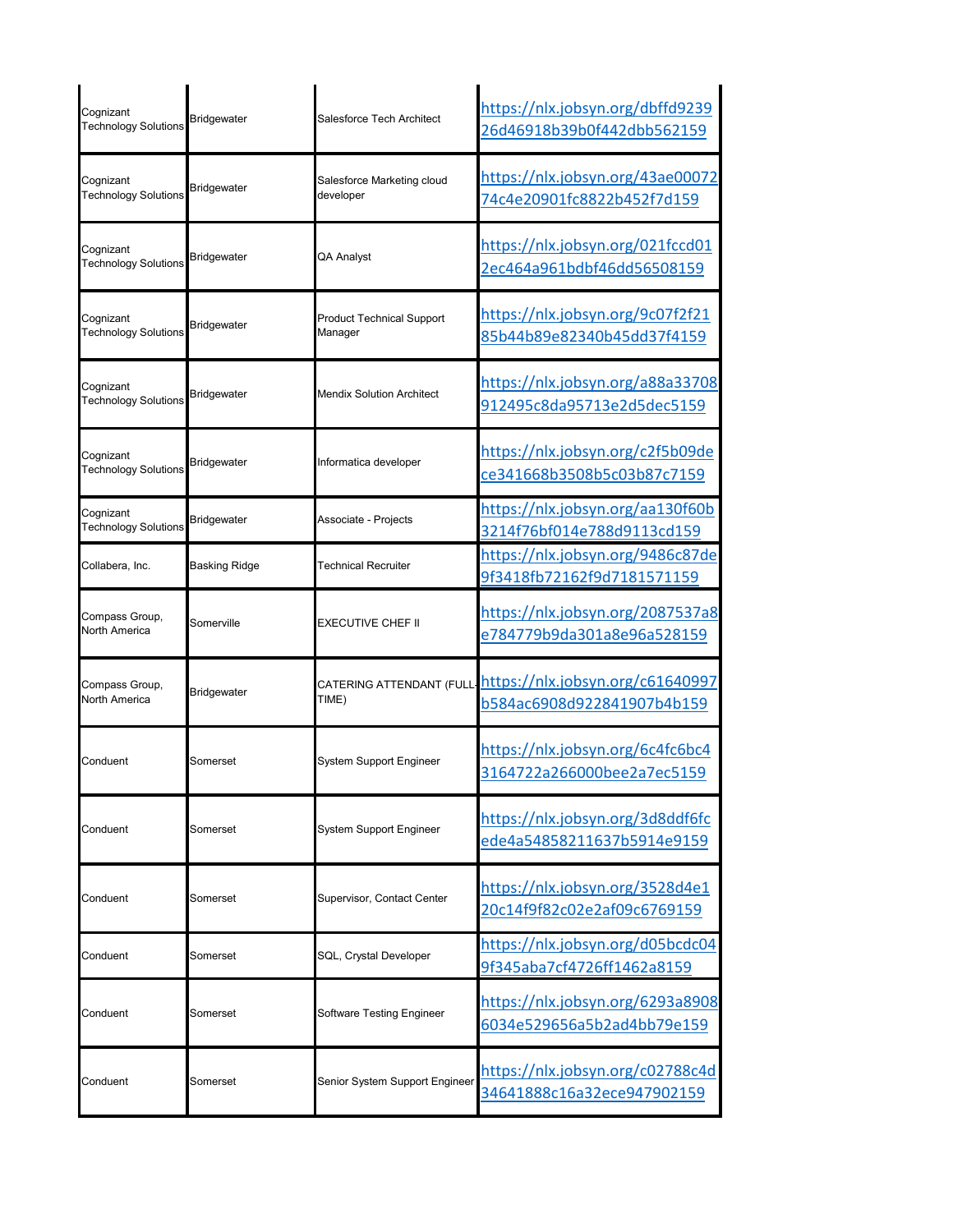| Conduent            | Somerset             | Senior System Support Engineer                                        | https://nlx.jobsyn.org/cdba5b781<br>6bd4cc8b8ad8b3f70ced903159 |
|---------------------|----------------------|-----------------------------------------------------------------------|----------------------------------------------------------------|
| Conduent            | Somerset             | Program Manager-Patient<br>Support                                    | https://nlx.jobsyn.org/426d5a1a9<br>ae94316be280125dc7969fb159 |
| Conduent            | Somerset             | Java J2EE Developer                                                   | https://nlx.jobsyn.org/48c77c672<br>c634d1c86e4d91cf74aa1fb159 |
| Conduent            | Somerset             | Configuration Specialist -<br>Finance                                 | https://nlx.jobsyn.org/ae8f7275c<br>5cb4cf983a64dbaa7ad0fd2159 |
| Conduent            | Somerset             | <b>Configuration Analyst/Specialist</b>                               | https://nlx.jobsyn.org/b0bd4d3c3<br>f2c4b86af06a396ec6bb356159 |
| Conduent            | Somerset             | Configuration Analyst -<br>Members/Groups                             | https://nlx.jobsyn.org/4866ab08<br>d4844df3bcca7eb62ad1c5a0159 |
| Daiichi Sankyo Inc. | Basking Ridge        | Senior Director, Medical<br>Intelligence                              | https://nlx.jobsyn.org/be249cfccc<br>a3415db1dfa0782d09c847159 |
| Daiichi Sankyo Inc. | <b>Basking Ridge</b> | Senior Director & Chief of Staff,<br>cso                              | https://nlx.jobsyn.org/7493b22a<br>77c947a9aa2718a22bbf096d159 |
| Daiichi Sankyo Inc. | Basking Ridge        | Manager, Statistical<br>Programming                                   | https://nlx.jobsyn.org/67280b66f<br>f01437fbe176c9ea26aeaa1159 |
| Daiichi Sankyo Inc. | <b>Basking Ridge</b> | Manager, Sales Training &<br>Development                              | https://nlx.jobsyn.org/0bb87b91<br>032b4ab0a316a533945c740b159 |
| Daiichi Sankyo Inc. | Basking Ridge        | Manager, Global Oncology Real<br><b>World Evidence Analytics</b>      | https://nlx.jobsyn.org/e83f904e6<br>85245be9a41d1bd1d3b63ab159 |
| Daiichi Sankyo Inc. | <b>Basking Ridge</b> | Manager, Global Competitive<br>Intelligence                           | https://nlx.jobsyn.org/8eda95859<br>12e4d358478d5ce5d6f1421159 |
| Daiichi Sankyo Inc. | <b>Basking Ridge</b> | Director, GMA Oncology                                                | https://nlx.jobsyn.org/f02669056<br>34446e8bc448570f708010c159 |
| Daiichi Sankyo Inc. | <b>Basking Ridge</b> | Director, Companion Diagnostics<br>Lead                               | https://nlx.jobsyn.org/4eb83dd3<br>d79542fda7d3ba36848a75dd159 |
| Daiichi Sankyo Inc. | Basking Ridge        | Associate Director Global Project<br>Management Strategic Initiatives | https://nlx.jobsyn.org/90c4cfe72<br>39f4f5cac31d81fa6eb683a159 |
| Dungarvin           | Somerset             | <b>Vocational Support Provider</b><br>(VSP)                           | https://nlx.jobsyn.org/6df7abffb2<br>5745f784f525ac5a800974159 |
| Dungarvin           | Somerset             | Part Time Automotive<br>Technician                                    | https://nlx.jobsyn.org/9d81f94f9<br>a50411fb424f7a58af986a0159 |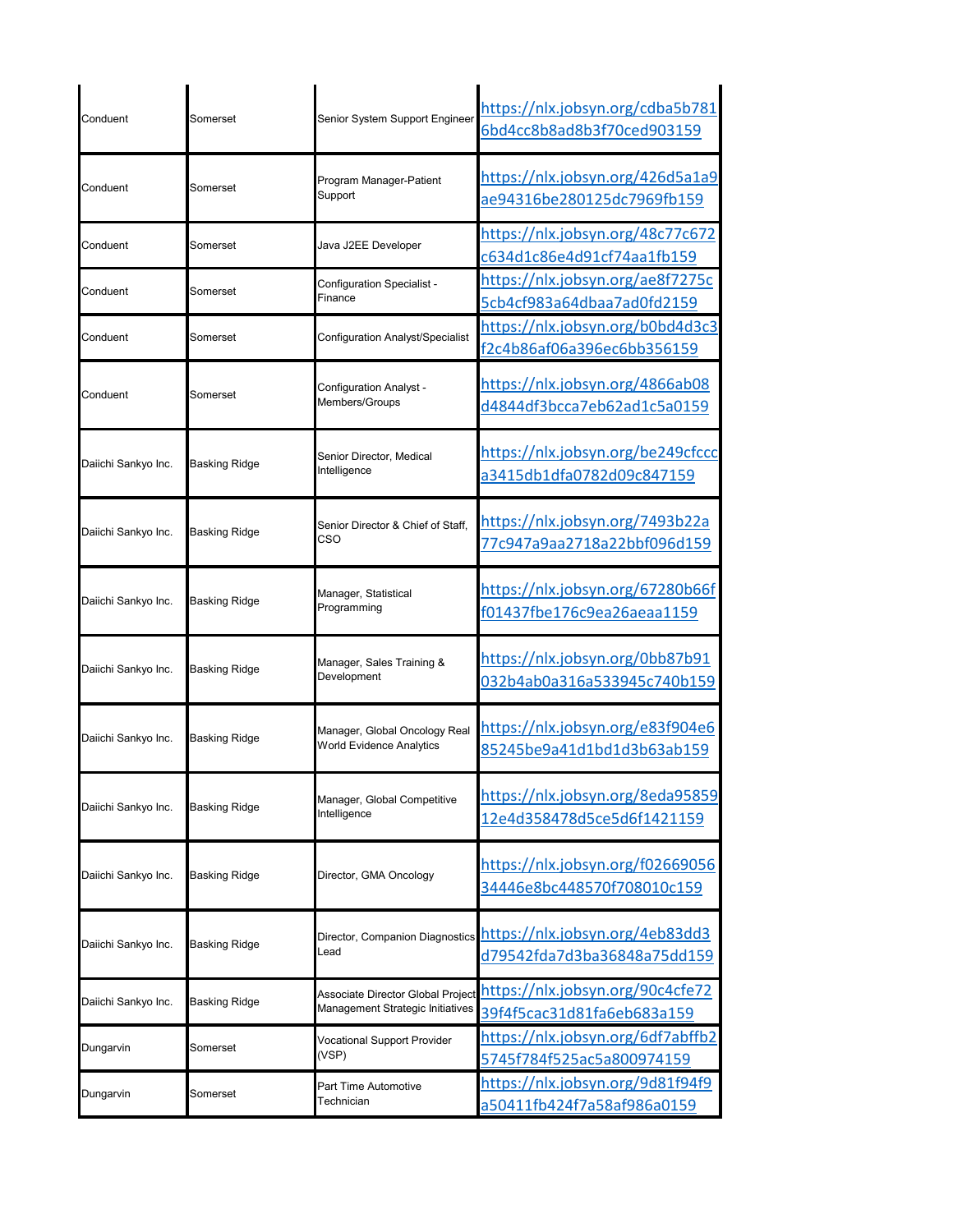| Dungarvin                                                                        | Somerset           | Direct Support Professional<br>(DSP) / Caregiver | https://nlx.jobsyn.org/23eb458d<br>bd2742008a25f22150e16b44159 |
|----------------------------------------------------------------------------------|--------------------|--------------------------------------------------|----------------------------------------------------------------|
| Edgewood Properties Somerville                                                   |                    | Maintenance Technician III - The<br>Edge at Main | https://nlx.jobsyn.org/c59df9b8f<br>57a4cb680717fd580acfe99159 |
| Edgewood Properties Somerville                                                   |                    | Maintenance Tech II - The Edge<br>at Main        | https://nlx.jobsyn.org/2e3127b6<br>46704dab9cd4f7aa1208f771159 |
| <b>Edgewood Properties Somerville</b>                                            |                    | Maintenance Tech II - Hamilton<br>Station        | https://nlx.jobsyn.org/0e9a63868<br>9d8406e81e73cefbf2c873e159 |
| Eurofins Lancaster<br>Laboratories<br>Professional<br>Scientific Services<br>LLC | Somerville         | Document Control Specialist                      | https://nlx.jobsyn.org/484e31e4<br>20a24f16a0e9aa8b7c995ea2159 |
| Ferguson<br>Enterprises, LLC.                                                    | <b>Bridgewater</b> | Showroom Customer Service<br>Representative      | https://nlx.jobsyn.org/2210b286<br>e99b4304b4c64a1fa648ccee159 |
| Fiserv                                                                           | Warren             | Portfolio Manager                                | https://nlx.jobsyn.org/458c0a56d<br>b044321bef57adf7600341d159 |
| Fiserv                                                                           | Warren             | Manager Software Development                     | https://nlx.jobsyn.org/6ba9baa30<br>eca4241a71cca2b8d8abb0b159 |
| Frito-Lay, Inc.                                                                  | Somerset           | Route Sales Representative                       | https://nlx.jobsyn.org/b99abb84<br>6c134a708fa1f59a0c968643159 |
| <b>Fulton Financial</b><br>Corporation                                           | Warren             | <b>Full Time Sales and Service</b><br>Specialist | https://nlx.jobsyn.org/325df2718<br>1f0474c9ee38e749af2ff87159 |
| <b>Fulton Financial</b><br>Corporation                                           | Somerville         | Full Time Market Sales and<br>Service Specialist | https://nlx.jobsyn.org/29aff0c00f<br>8f427e9f2550e8a099cafe159 |
| GalaxE                                                                           | Bedminster         | <b>BI/SQL Developer</b>                          | https://nlx.jobsyn.org/e66af2a5d<br>3f54f23bbb596f92d5f8d82159 |
| Galderma<br>Laboratories, L.P.                                                   | <b>Bridgewater</b> | Clinical Safety Physician                        | https://nlx.jobsyn.org/e1b36cc82<br>72c4fe18d575c8161a29f36159 |
| Galderma<br>Laboratories, L.P.                                                   | <b>Bridgewater</b> | Clinical Safety Physician                        | https://nlx.jobsyn.org/8feaf8755<br>b624291bb86da9e4be80f81159 |
| Genesis AEC                                                                      | Somerset           | <b>Construction Manager</b>                      | https://nlx.jobsyn.org/19580676<br>149a4281b5acf1f21378169f159 |
| GlaxoSmithKline<br>Consumer<br>Healthcare, L.P.                                  | Warren             | Tech Product Manager -<br>MarTech                | https://nlx.jobsyn.org/0a797ac3f<br>8f34d03a9dd3d32f0fce17b159 |
| GlaxoSmithKline<br>Consumer<br>Healthcare, L.P.                                  | Warren             | Supplier Quality Auditor (Open)                  | https://nlx.jobsyn.org/3cbbc9b80<br>89f4e42991bbbbef9a28fff159 |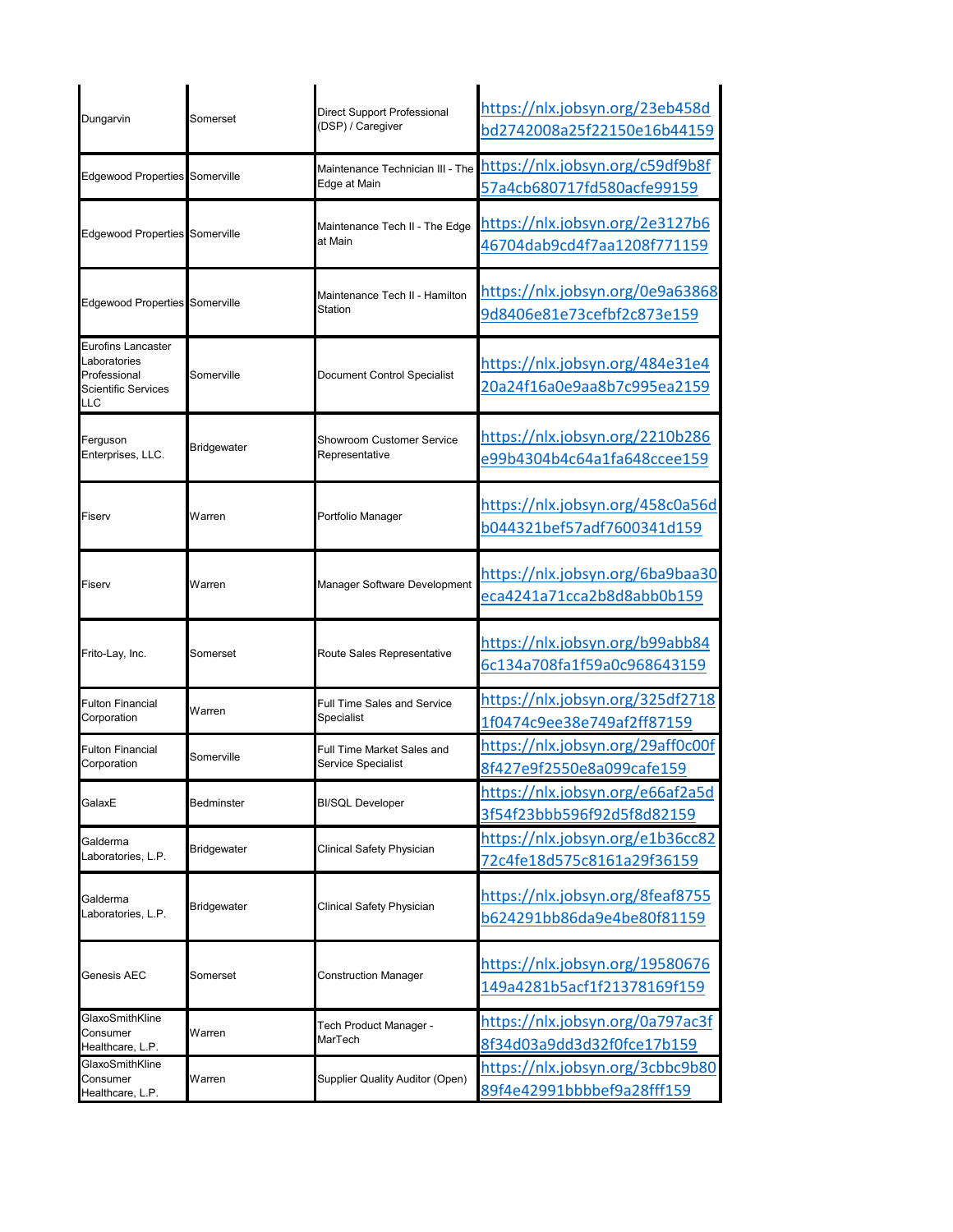| GlaxoSmithKline<br>Consumer<br>Healthcare, L.P. | Warren            | Sr. Manager, CMO Procurement                  | https://nlx.jobsyn.org/b921d300f<br>c9c4b419e1a0a15d1a763ea159 |
|-------------------------------------------------|-------------------|-----------------------------------------------|----------------------------------------------------------------|
| GlaxoSmithKline<br>Consumer<br>Healthcare, L.P. | Warren            | <b>Regulatory Affairs Senior</b><br>Associate | https://nlx.jobsyn.org/8a287d03<br>d43c46e19229196f44f4f7b9159 |
| GlaxoSmithKline<br>Consumer<br>Healthcare, L.P. | Warren            | Principal Data Scientist (Hybrid)             | https://nlx.jobsyn.org/276f29f2b<br>d624ec79f7857ccf41811b7159 |
| GlaxoSmithKline<br>Consumer<br>Healthcare, L.P. | Warren            | Principal Clinical Development<br>Scientist   | https://nlx.jobsyn.org/fb8ded19d<br>0704a61aba43480d4e70c3a159 |
| GlaxoSmithKline<br>Consumer<br>Healthcare, L.P. | Warren            | <b>HR Operations Manager</b>                  | https://nlx.jobsyn.org/f475a2567<br>4f7408aacdda38d99d1de64159 |
| GlaxoSmithKline<br>Consumer<br>Healthcare, L.P. | Warren            | Benefit Specialist                            | https://nlx.jobsyn.org/bb0ec337d<br>bbf4c3683b4ce7456919513159 |
| GlaxoSmithKline<br>Consumer<br>Healthcare, L.P. | Warren            | Associate Brand Manager, EMC<br>Equity        | https://nlx.jobsyn.org/50464b36<br>e5ac434cbd000816172566b1159 |
| Gyros US Inc.                                   | Warren            | <b>Field Application Specialist</b>           | https://nlx.jobsyn.org/5370d963c<br>79949caa7e0d7a7e7adb2d0159 |
| Hackensack Meridian<br>Health                   | <b>Belle Mead</b> | <b>Teacher of Mathematics</b>                 | https://nlx.jobsyn.org/3c42066f1<br>bd54d2a851f00f6a14db705159 |
| Hackensack Meridian<br>Health                   | <b>Belle Mead</b> | Teacher of Biological Science                 | https://nlx.jobsyn.org/8c14b9205<br>76742b1a550932a2a9d765c159 |
| Hackensack Meridian<br>Health                   | Belle Mead        | Senior Group Counselor                        | https://nlx.jobsyn.org/eca30c543<br>cef4c639f5f893fe5fe53d1159 |
| Hackensack Meridian<br>Health                   | <b>Belle Mead</b> | Senior Group Counselor                        | https://nlx.jobsyn.org/6fdcff02dd<br>bf48dba03a6177ad49b75a159 |
| Hackensack Meridian<br>Health                   | <b>Belle Mead</b> | Security Officer                              | https://nlx.jobsyn.org/35d0842b<br>76fd461786096bec91991040159 |
| Hackensack Meridian<br>Health                   | <b>Belle Mead</b> | <b>Security Officer</b>                       | https://nlx.jobsyn.org/906b6807<br>707a4fc38f4d63f8445f7cd3159 |
| Hackensack Meridian<br>Health                   | <b>Belle Mead</b> | School Nurse                                  | https://nlx.jobsyn.org/696edc7c4<br>80b42ba85f0ffbc1e3f571a159 |
| Hackensack Meridian<br>Health                   | <b>Belle Mead</b> | <b>Residential Therapist I</b>                | https://nlx.jobsyn.org/b924f696b<br>9134903916b9cc9fba0645b159 |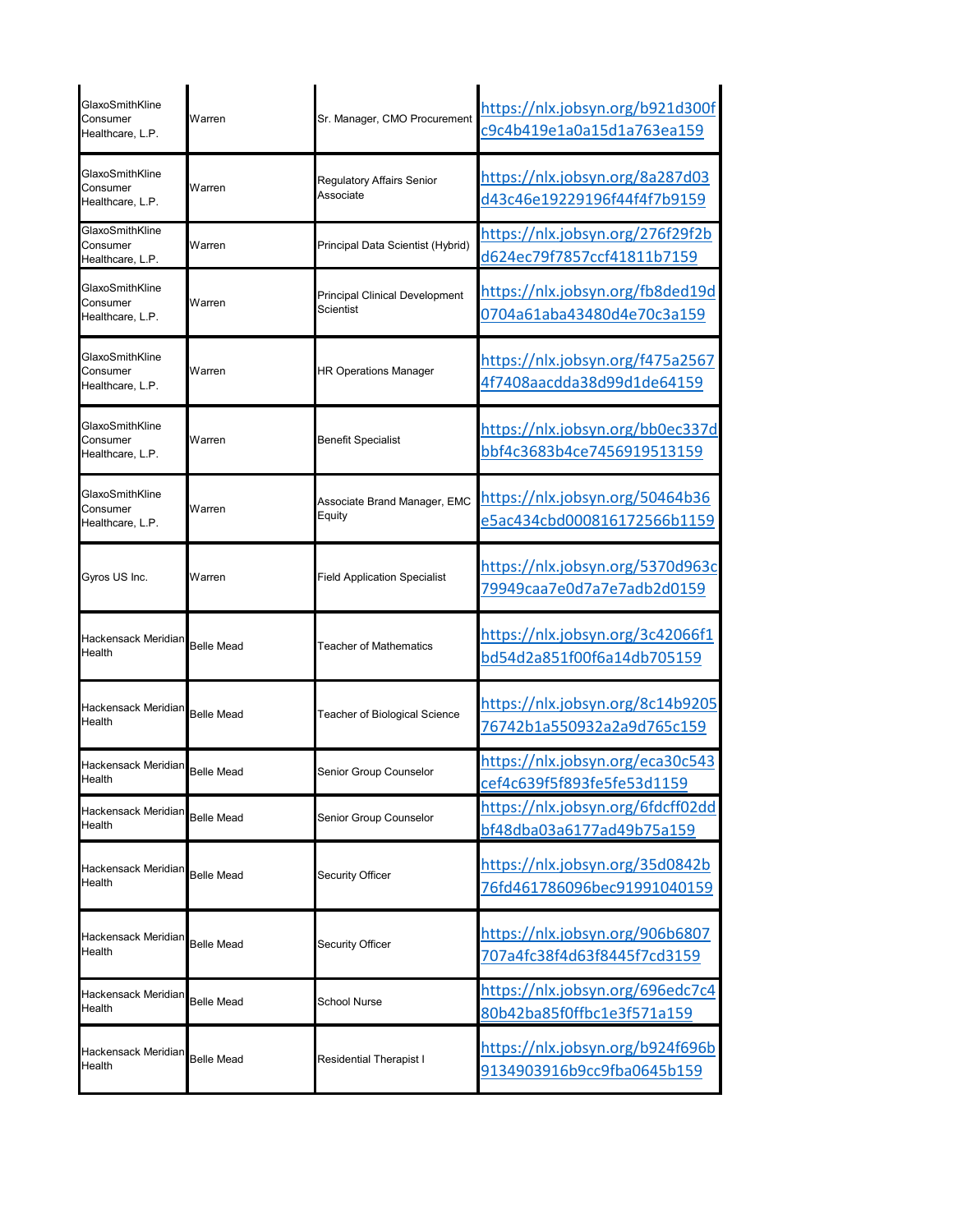| Hackensack Meridian Belle Mead<br>Health |                   | Residential Therapist I | https://nlx.jobsyn.org/0a27cd29d<br>1284b5abbe812252373324c159 |
|------------------------------------------|-------------------|-------------------------|----------------------------------------------------------------|
| Hackensack Meridian<br>Health            | <b>Belle Mead</b> | Residential Therapist I | https://nlx.jobsyn.org/d1d6be5b<br>1c5248f788d3405102cf7043159 |
| Hackensack Meridian<br>Health            | <b>Belle Mead</b> | Residential Therapist   | https://nlx.jobsyn.org/3968600c8<br>c55417c9e2d1f02a443ad3a159 |
| Hackensack Meridian<br>Health            | <b>Belle Mead</b> | Residential Therapist   | https://nlx.jobsyn.org/822556ef6<br>d734cc6877a4937a434cfde159 |
| Hackensack Meridian<br>Health            | <b>Belle Mead</b> | Residential Counselor   | https://nlx.jobsyn.org/57a9d179f<br>ca74d60a4e3e623b90890bf159 |
| Hackensack Meridian<br>Health            | <b>Belle Mead</b> | Residential Counselor   | https://nlx.jobsyn.org/c641fd45b<br>a444ee09acc6bebaa947905159 |
| Hackensack Meridian<br>Health            | <b>Belle Mead</b> | Residential Counselor   | https://nlx.jobsyn.org/cb64989f8<br>65548e9adc583f970f878a5159 |
| Hackensack Meridian<br>Health            | <b>Belle Mead</b> | Residential Counselor   | https://nlx.jobsyn.org/d0a45086e<br>b0a48bdae16a5e2cc3fc13f159 |
| Hackensack Meridian<br>Health            | <b>Belle Mead</b> | Residential Counselor   | https://nlx.jobsyn.org/6dc10189c<br>5c64e5fb9fa94da2ddd8ac8159 |
| Hackensack Meridian<br>Health            | <b>Belle Mead</b> | Residential Counselor   | https://nlx.jobsyn.org/490ed40fc<br>16f4e9ab461cd03a039608f159 |
| Hackensack Meridian<br>Health            | <b>Belle Mead</b> | Residential Counselor   | https://nlx.jobsyn.org/72b1ee62a<br>1b441449e9e957cfbaab583159 |
| Hackensack Meridian<br>Health            | <b>Belle Mead</b> | Residential Counselor   | https://nlx.jobsyn.org/ada6aca1d<br>cff4090a393c19343ca8670159 |
| Hackensack Meridian<br>Health            | <b>Belle Mead</b> | Residential Counselor   | https://nlx.jobsyn.org/493379c71<br>3e24ea1888b7bed218584be159 |
| Hackensack Meridian<br>Health            | <b>Belle Mead</b> | Residential Counselor   | https://nlx.jobsyn.org/c61d93de5<br>1ea4df0989d681462f2fa0e159 |
| Hackensack Meridian<br>Health            | <b>Belle Mead</b> | Residential Counselor   | https://nlx.jobsyn.org/4ca5f1bbe<br>5e64e10a598e3c2aea4bfcf159 |
| Hackensack Meridian<br>Health            | <b>Belle Mead</b> | Residential Counselor   | https://nlx.jobsyn.org/7d65b0b2<br>e5cf4dd990490436e341b904159 |
| Hackensack Meridian<br>Health            | Belle Mead        | Residential Counselor   | https://nlx.jobsyn.org/7b987cc45<br>6ba4675a5ab5051a670651f159 |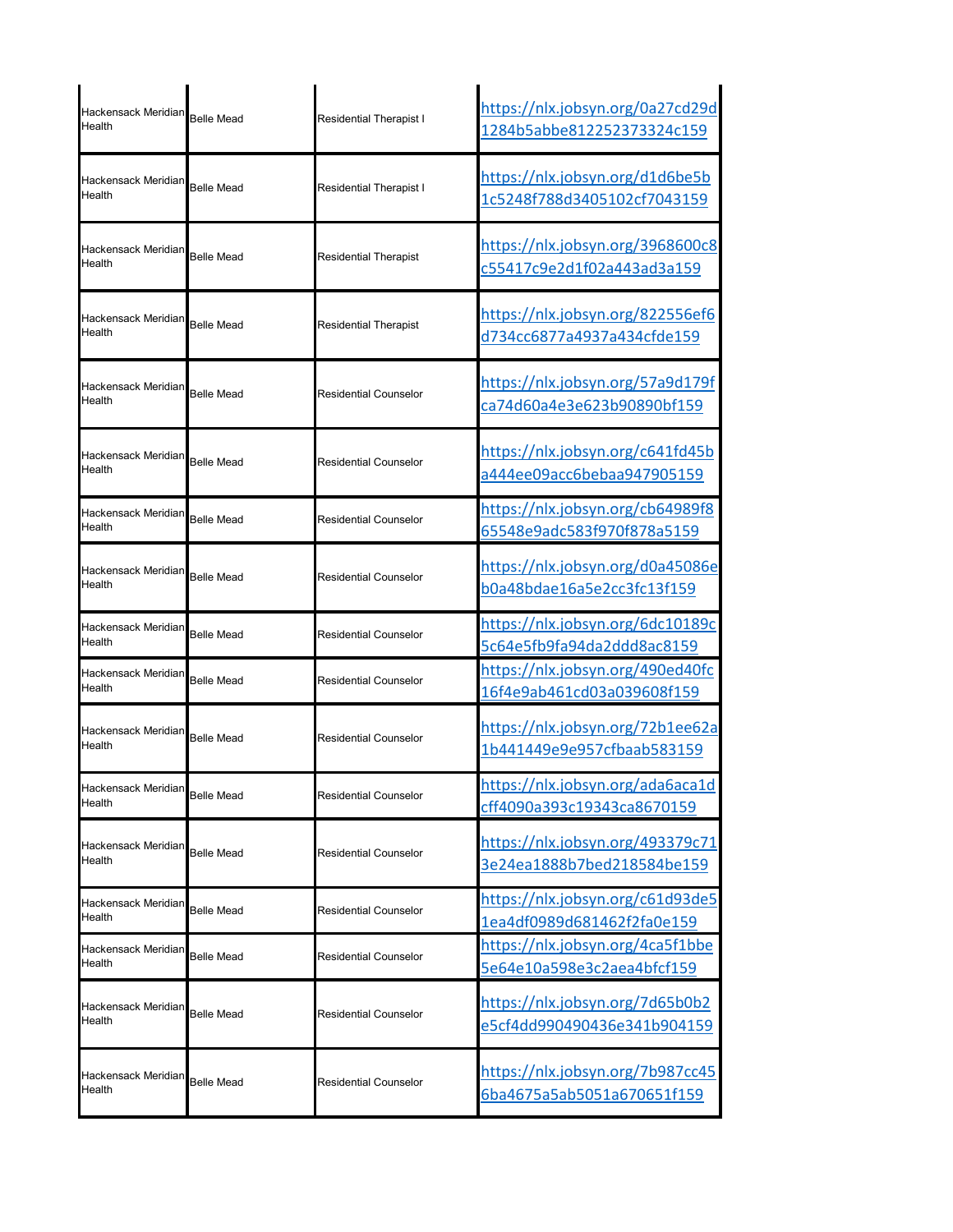| Hackensack Meridian<br>Health | <b>Belle Mead</b> | Residential Counselor | https://nlx.jobsyn.org/72d60bdf7<br>89e42748edccbded81ea1f0159         |
|-------------------------------|-------------------|-----------------------|------------------------------------------------------------------------|
| Hackensack Meridian<br>Health | <b>Belle Mead</b> | Residential Counselor | https://nlx.jobsyn.org/8ef870662<br>5854be8aaa9e75d4a05ea0a159         |
| Hackensack Meridian<br>Health | <b>Belle Mead</b> | Residential Counselor | https://nlx.jobsyn.org/89ca40491<br>39748baa351cdf42c709d1a159         |
| Hackensack Meridian<br>Health | <b>Belle Mead</b> | Residential Counselor | https://nlx.jobsyn.org/06563fef7<br>df343a1bf3e7c02f4e80a90159         |
| Hackensack Meridian<br>Health | <b>Belle Mead</b> | Residential Counselor | https://nlx.jobsyn.org/7ebc6bddc<br>0184d04b9b35c8c8db4876e159         |
| Hackensack Meridian<br>Health | <b>Belle Mead</b> | Residential Counselor | https://nlx.jobsyn.org/1b2794f09<br>b514f6b8356329414b75153159         |
| Hackensack Meridian<br>Health | <b>Belle Mead</b> | Residential Counselor | https://nlx.jobsyn.org/8dfb73035<br>1344138963e832ed78ade1b159         |
| Hackensack Meridian<br>Health | <b>Belle Mead</b> | Residential Counselor | https://nlx.jobsyn.org/f832520f5<br>4214f2c8d929f5a98cf14b3159         |
| Hackensack Meridian<br>Health | <b>Belle Mead</b> | Residential Counselor | <u> https://nlx.jobsyn.org/c6b8f18dd</u><br>c3b49cf91ee95eb394b3a06159 |
| Hackensack Meridian<br>Health | <b>Belle Mead</b> | Residential Counselor | https://nlx.jobsyn.org/5317d5a6<br>8bd44e4a8e3420521d8835b3159         |
| Hackensack Meridian<br>Health | <b>Belle Mead</b> | Residential Counselor | https://nlx.jobsyn.org/14622d7f4<br>0ad4e54823665c639ebadb0159         |
| Hackensack Meridian<br>Health | <b>Belle Mead</b> | Residential Counselor | https://nlx.jobsyn.org/938e3866f<br>54d4aab9f5b977e72452b8c159         |
| Hackensack Meridian<br>Health | <b>Belle Mead</b> | Residential Counselor | https://nlx.jobsyn.org/66253935<br>5ecf4647bcb8b3f78eb3f9f6159         |
| Hackensack Meridian<br>Health | <b>Belle Mead</b> | Residential Counselor | https://nlx.jobsyn.org/a66b01ec1<br>faf48c994e7eae8f21c3768159         |
| Hackensack Meridian<br>Health | <b>Belle Mead</b> | Residential Counselor | https://nlx.jobsyn.org/fa6a592ee<br>6a44fae964a70d610ab0b20159         |
| Hackensack Meridian<br>Health | <b>Belle Mead</b> | Residential Counselor | https://nlx.jobsyn.org/86e3adca6<br>7a444b2a55638d2ee6a3f26159         |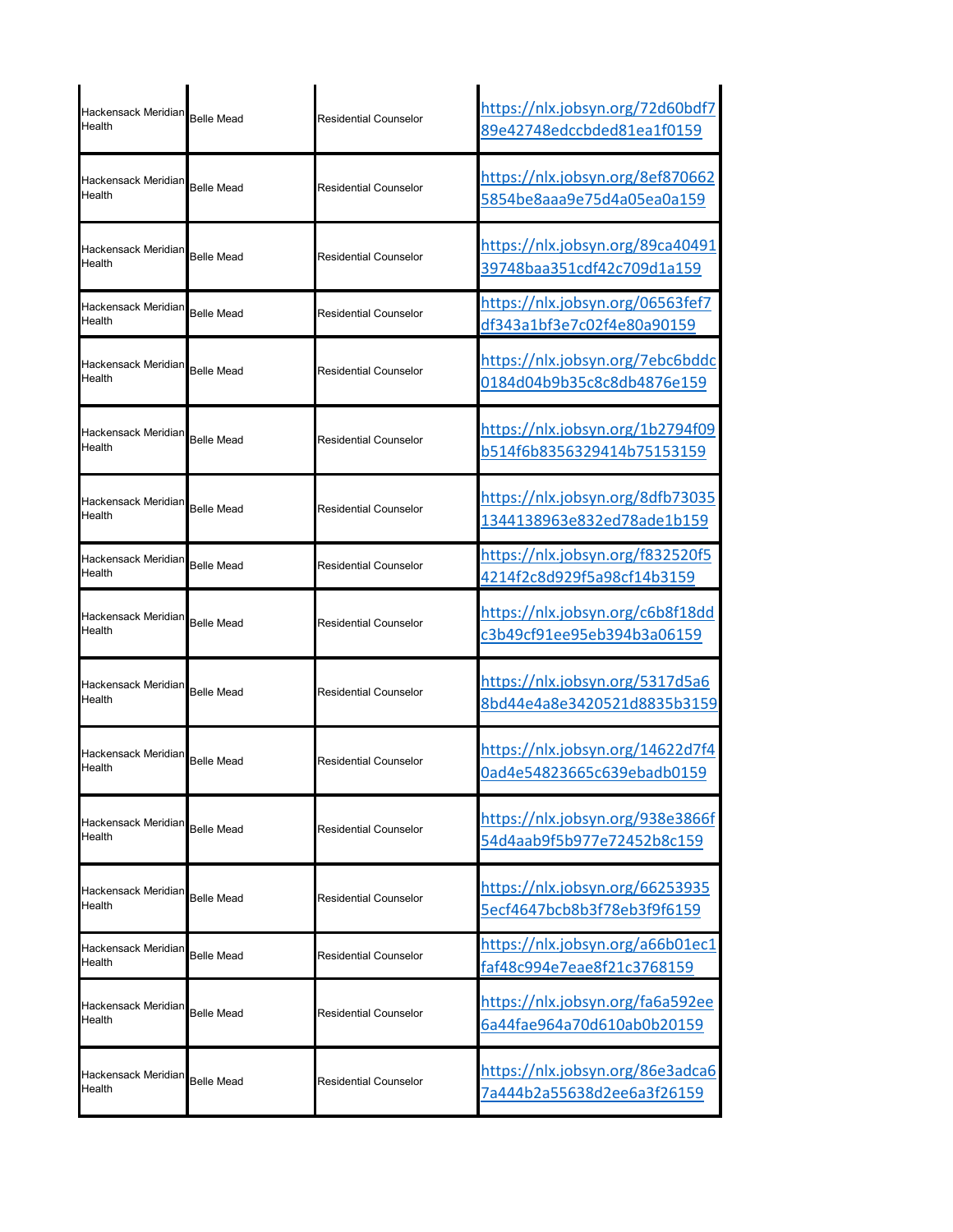| Hackensack Meridian<br>Health | <b>Belle Mead</b> | Residential Counselor                                                                     | https://nlx.jobsyn.org/02190415c<br>dd240109cf3c0d5303072b5159 |
|-------------------------------|-------------------|-------------------------------------------------------------------------------------------|----------------------------------------------------------------|
| Hackensack Meridian<br>Health | <b>Belle Mead</b> | Residential Counselor                                                                     | https://nlx.jobsyn.org/5003242fc<br>5974c2db90d18395a1edbb0159 |
| Hackensack Meridian<br>Health | <b>Belle Mead</b> | Registered Staff Nurses- Older<br>Adult Pysch Unit- P/T with<br><b>Benefits Evenings</b>  | https://nlx.jobsyn.org/1eacd33bf<br>f95432596a503e685629dc3159 |
| Hackensack Meridian<br>Health | <b>Belle Mead</b> | Registered Staff Nurses- Older<br>Adult Pysch Unit- P/T with<br><b>Benefits Evenings</b>  | https://nlx.jobsyn.org/95055d19<br>13e24d6d851fcb0373c4dcbf159 |
| Hackensack Meridian<br>Health | <b>Belle Mead</b> | Registered Staff Nurses-<br>Comprehensive Adult Psychiatry<br>P/T with Benefits Even      | https://nlx.jobsyn.org/e9489d11<br>2c384e8680fec89c19c7e4d2159 |
| Hackensack Meridian<br>Health | <b>Belle Mead</b> | Registered Staff Nurses-<br>Comprehensive Adult Psychiatry-<br>P/T with Benefits Evenings | https://nlx.jobsyn.org/d07760e1<br>2edd4919ba536f590d41b7ec159 |
| Hackensack Meridian           | <b>Belle Mead</b> | Registered Staff Nurse-                                                                   | https://nlx.jobsyn.org/37d2fa9c7                               |
| Health                        |                   | Psychiatry- Per Diem Nights                                                               | Odc4af69c9f2780209fe318159                                     |
| Hackensack Meridian           | <b>Belle Mead</b> | Registered Staff Nurse-                                                                   | https://nlx.jobsyn.org/f249416a8                               |
| Health                        |                   | Psychiatry- Per Diem Nights                                                               | d6e400b9fa0c2b54e27f416159                                     |
| Hackensack Meridian           | <b>Belle Mead</b> | Registered Staff Nurse-                                                                   | https://nlx.jobsyn.org/c61843505                               |
| Health                        |                   | Psychiatry- Per Diem Evenings                                                             | 8ae4fb79c3ddd372a7f4d05159                                     |
| Hackensack Meridian           | <b>Belle Mead</b> | Registered Staff Nurse-                                                                   | https://nlx.jobsyn.org/ac02fb262                               |
| Health                        |                   | Psychiatry- Per Diem Evenings                                                             | e054b96a3d52cc195eb0271159                                     |
| Hackensack Meridian<br>Health | <b>Belle Mead</b> | Registered Staff Nurse-<br>Psychiatry- P/T with Benefits, 7p<br>7a                        | https://nlx.jobsyn.org/bfd2d9079<br>9f749aca40eeef9995a6c56159 |
| Hackensack Meridian           | <b>Belle Mead</b> | Registered Staff Nurse-                                                                   | https://nlx.jobsyn.org/4b622e36                                |
| Health                        |                   | Psychiatry- F/T Nights, 7p-7a                                                             | 457b4e79b664807f746e038b159                                    |
| Hackensack Meridian           | <b>Belle Mead</b> | Registered Staff Nurse-                                                                   | https://nlx.jobsyn.org/46b97f9d2                               |
| Health                        |                   | Psychiatry- F/T Nights, 7p-7a                                                             | 1c548f19c9c213a66dec385159                                     |
| Hackensack Meridian           | <b>Belle Mead</b> | Registered Staff Nurse-                                                                   | https://nlx.jobsyn.org/317e77f85                               |
| Health                        |                   | Psychiatry- F/T Nights, 7p-7a                                                             | 0524fb0baaebc41b797e935159                                     |
| Hackensack Meridian           | <b>Belle Mead</b> | Registered Staff Nurse-                                                                   | https://nlx.jobsyn.org/7e5116ba2                               |
| Health                        |                   | Psychiatry- F/T Nights, 7p- 7a                                                            | fc44cad817edc14a8d00619159                                     |
| Hackensack Meridian           | <b>Belle Mead</b> | Registered Staff Nurse-                                                                   | https://nlx.jobsyn.org/7a96e3f60                               |
| Health                        |                   | Psychiatry- F/T Days, 7a- 7p                                                              | f594c78b1a32cbb6b0dd073159                                     |
| Hackensack Meridian           | <b>Belle Mead</b> | Registered Staff Nurse-                                                                   | https://nlx.jobsyn.org/944f6fcff1                              |
| Health                        |                   | Psychiatry - Per Diem Evenings                                                            | 18498aa6e296491a348f98159                                      |
| Hackensack Meridian           | Belle Mead        | Registered Staff Nurse-                                                                   | <u> https://nlx.jobsyn.org/4b7dc7115</u>                       |
| Health                        |                   | Psychiatry - Per Diem Evenings                                                            | f3641d0abfcbedbeded2145159                                     |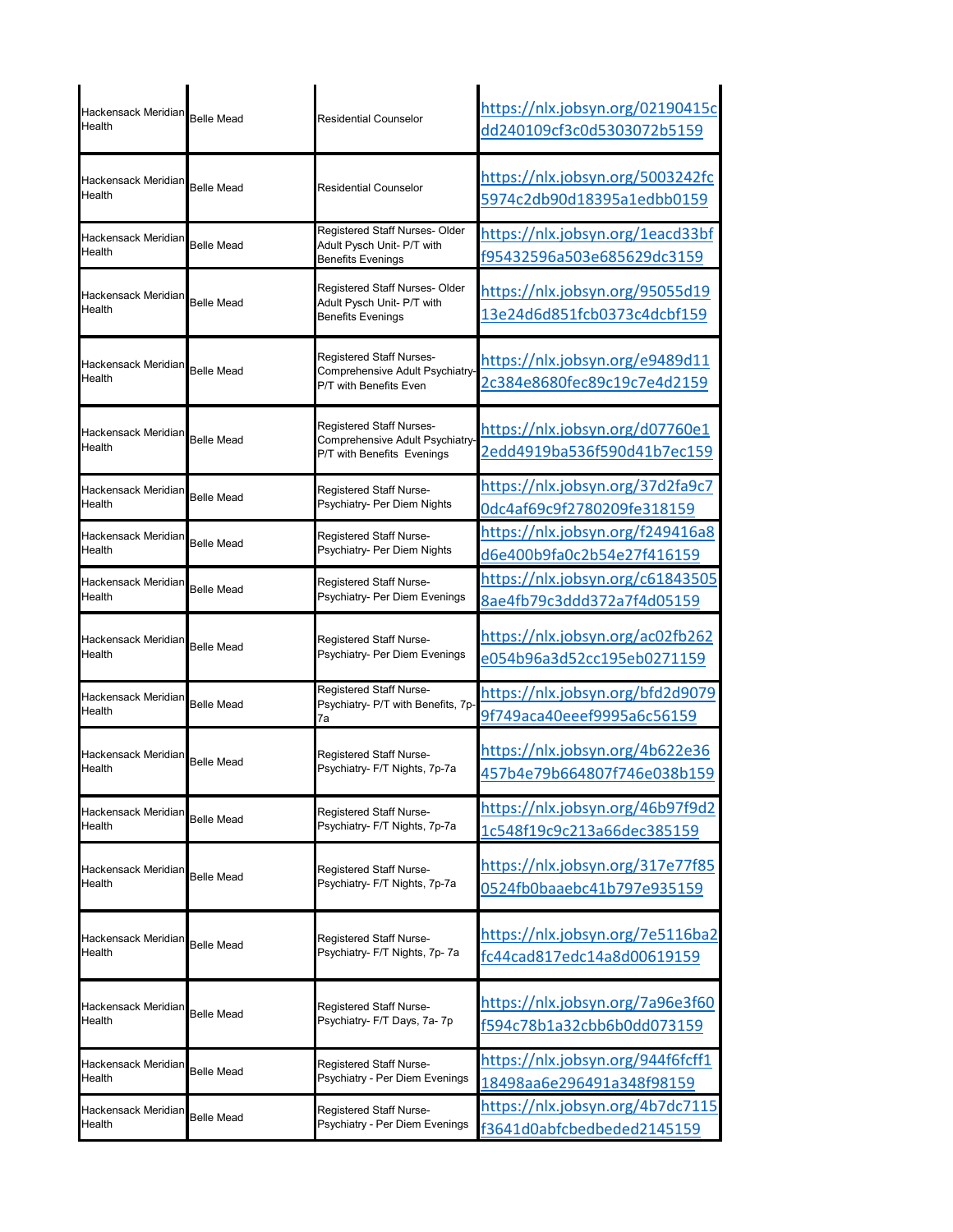| Hackensack Meridian<br>Health        | <b>Belle Mead</b> | Registered Staff Nurse-<br>Psychiatry & Addictions- P/T with<br><b>Benefits Evenings</b>  | https://nlx.jobsyn.org/4f84c4133<br>994436ab4c6f2d6e102444d159         |
|--------------------------------------|-------------------|-------------------------------------------------------------------------------------------|------------------------------------------------------------------------|
| Hackensack Meridian<br>Health        | <b>Belle Mead</b> | Registered Staff Nurse-<br>Psychiatry & Add- F/T Evenings                                 | https://nlx.jobsyn.org/7d8bcfb2a<br>f844d59b48022584676b9ff159         |
| Hackensack Meridian<br>Health        | <b>Belle Mead</b> | Registered Staff Nurse- Older<br>Adult Psych Unit- P/T with<br><b>Benefits Nights</b>     | https://nlx.jobsyn.org/b16d29d6f<br>daf4bb89bffa8c73d465ef6159         |
| Hackensack Meridian<br>Health        | <b>Belle Mead</b> | Registered Staff Nurse- Older<br>Adult Psych Unit- P/T with<br><b>Benefits Nights</b>     | https://nlx.jobsyn.org/a0ee30466<br>68e42e3b8b0b39a033f330b159         |
| Hackensack Meridian<br>Health        | <b>Belle Mead</b> | Registered Staff Nurse- Older<br>Adult Psych Unit- P/T with<br>Benefits                   | https://nlx.jobsyn.org/8d4b0a37<br>878845658bba74f8e8edc44e159         |
| Hackensack Meridian<br>Health        | <b>Belle Mead</b> | Registered Staff Nurse- Older<br>Adult Psych Unit- P/T with<br>Benefits                   | https://nlx.jobsyn.org/d33afc305<br>1834f508d03e7e2bb453f5f159         |
| Hackensack Meridian<br>Health        | <b>Belle Mead</b> | Registered Staff Nurse- General<br>Adult Pysch Unit- P/T Days                             | https://nlx.jobsyn.org/35feabaf1c<br>a64ce5b31fe46b116f1b25159         |
| Hackensack Meridian<br>Health        | <b>Belle Mead</b> | Registered Staff Nurse- General<br>Adult Pysch Unit- P/T Days                             | https://nlx.jobsyn.org/0cf5bf68d<br>59241e287d010868184d6f4159         |
| Hackensack Meridian<br>Health        | <b>Belle Mead</b> | Registered Staff Nurse- General<br>Adult Psych Unit- P/T with<br><b>Benefits Evenings</b> | <u> https://nlx.jobsyn.org/839bc4be3</u><br>9664ac0958704d98dd5940c159 |
| Hackensack Meridian<br>Health        | <b>Belle Mead</b> | Registered Staff Nurse- General<br>Adult Psych Unit- P/T with<br><b>Benefits Evenings</b> | https://nlx.jobsyn.org/50604d42<br>9b9846aaae9c07b15b57ff22159         |
| Hackensack Meridian<br>Health        | <b>Belle Mead</b> | Registered Staff Nurse- General<br>Adult Psych Unit- P/T with<br>Benefits Evenings        | <u> https://nlx.jobsyn.org/7007c1199</u><br>a20498a8364af87d9267cc3159 |
| Hackensack Meridian<br>Health        | <b>Belle Mead</b> | Registered Staff Nurse- General<br>Adult Psych Unit- P/T with<br><b>Benefits Days</b>     | https://nlx.jobsyn.org/f02e819ca<br>c6041e0bdc942fc9aeb57ea159         |
| Hackensack Meridian<br>Health        | <b>Belle Mead</b> | Registered Staff Nurse- General<br>Adult Psych Unit- P/T with<br><b>Benefits Evenings</b> | https://nlx.jobsyn.org/7327ebbd<br>a4b549d1a1a0b96d51c24f37159         |
| <b>Hackensack Meridian</b><br>Health | <b>Belle Mead</b> | Registered Staff Nurse-<br>Comprehensive Services Psych<br>Unit- P/T Nights               | <u> https://nlx.jobsyn.org/76f514e05</u><br>af0463f9b6ae586ffb51280159 |
| Hackensack Meridian<br>Health        | <b>Belle Mead</b> | Registered Staff Nurse-<br>Comprehensive Services Psych<br>Unit- P/T Nights               | https://nlx.jobsyn.org/96ae68c94<br>4384b728b20c7cce6ab0065159         |
| Hackensack Meridian<br>Health        | <b>Belle Mead</b> | Registered Staff Nurse-<br>Comprehensive Adult Psych Unit-<br>P/T Evenings                | https://nlx.jobsyn.org/676774a53<br>6784170a315b3dfc636993f159         |
| Hackensack Meridian<br>Health        | <b>Belle Mead</b> | Registered Staff Nurse-<br>Comprehensive Adult Psych Unit-<br>P/T Evenings                | <u> https://nlx.jobsyn.org/86095dd2f</u><br>21e4e1d9996250ea0efcf14159 |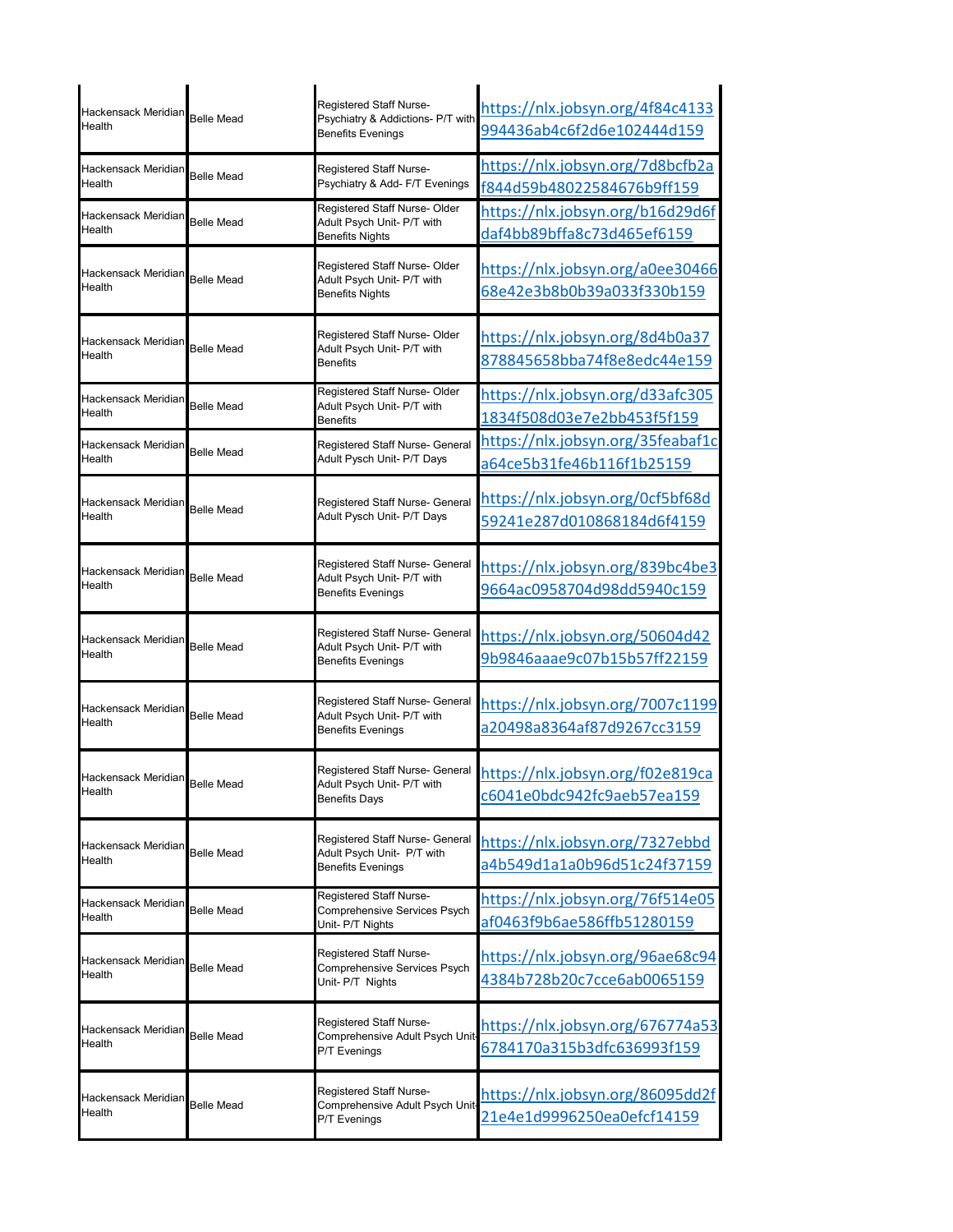| Hackensack Meridian<br>Health | <b>Belle Mead</b> | Registered Staff Nurse-<br>Comprehensive Adult Psych Unit                               | https://nlx.jobsyn.org/536b3571                                |
|-------------------------------|-------------------|-----------------------------------------------------------------------------------------|----------------------------------------------------------------|
|                               |                   | P/T Days                                                                                | 77444712866db48b73d0537c159                                    |
| Hackensack Meridian<br>Health | <b>Belle Mead</b> | Registered Staff Nurse-<br>Comprehensive Adult Psych Unit                               | https://nlx.jobsyn.org/9bd9c872f<br>c1949129901f89ae0ab0df6159 |
|                               |                   | P/T Days<br>Registered Staff Nurse- Blake                                               |                                                                |
| Hackensack Meridian<br>Health | <b>Belle Mead</b> | Detox & Recovery- P/T with                                                              | https://nlx.jobsyn.org/eb91e91f4<br>d1440c5ab04f9a2456f92fa159 |
|                               |                   | <b>Benefits Evenings</b><br>Registered Staff Nurse- Blake                               | https://nlx.jobsyn.org/e242be30                                |
| Hackensack Meridian<br>Health | <b>Belle Mead</b> | Detox & Recovery- P/T with<br><b>Benefits Evenings</b>                                  | 02c74c67bf68ffa0c10fdf95159                                    |
| Hackensack Meridian<br>Health | <b>Belle Mead</b> | Registered Staff Nurse- Adult<br>Pysch & Addictions- P/T<br>Evenings                    | https://nlx.jobsyn.org/5ba4368c5<br>89a4b81b77595112b4d83b5159 |
| Hackensack Meridian<br>Health | <b>Belle Mead</b> | Registered Staff Nurse- Adult<br>Pysch & Addictions- P/T<br>Evenings                    | https://nlx.jobsyn.org/21259ded<br>b3bb4738b08baaa06b9e2d5a159 |
| Hackensack Meridian<br>Health | <b>Belle Mead</b> | Registered Staff Nurse- Adult<br>Psych & Addictions- P/T<br>Evenings                    | https://nlx.jobsyn.org/79af34428<br>d56461f996c5ba2bb957010159 |
| Hackensack Meridian<br>Health | <b>Belle Mead</b> | Registered Staff Nurse- Adult<br>Psych & Addictions- P/T<br>Evenings                    | https://nlx.jobsyn.org/1e4fe1729<br>2d9431aa4f8b2a32c555e66159 |
| Hackensack Meridian<br>Health | <b>Belle Mead</b> | Registered Staff Nurse- Adult<br>Psych & Addictions- P/T Days                           | https://nlx.jobsyn.org/3264947f2<br>72b400090032c91c2731a1f159 |
| Hackensack Meridian<br>Health | <b>Belle Mead</b> | Registered Staff Nurse- Adult<br>Psych & Addictions- P/T Days                           | https://nlx.jobsyn.org/6dd76b4e<br>26b5459bbbdcf9c2814812ca159 |
| Hackensack Meridian<br>Health | <b>Belle Mead</b> | Registered Staff Nurse- Adult<br>Psych & Addictions Unit- P/T<br>with Benefits Evenings | https://nlx.jobsyn.org/e30203d9<br>6da5473f94633adcdc722bf4159 |
| Hackensack Meridian<br>Health | <b>Belle Mead</b> | Registered Staff Nurse- Adult<br>Psych & Addictions Unit- P/T<br>with Benefits Evening  | https://nlx.jobsyn.org/545f85763<br>4e6419bbff442736b30d3c5159 |
| Hackensack Meridian<br>Health | <b>Belle Mead</b> | Registered Staff Nurse- Adult<br>Psych & Addictions Unit- P/T<br>with Benefits Days     | https://nlx.jobsyn.org/04e36b24<br>02e44bebb687b8d5b713f6a9159 |
| Hackensack Meridian<br>Health | <b>Belle Mead</b> | Registered Staff Nurse- Adult<br>Psych & Addictions Unit- P/T<br>with Benefits Days     | https://nlx.jobsyn.org/14617153<br>1e3543e2bc22b3ac50da222f159 |
| Hackensack Meridian<br>Health | <b>Belle Mead</b> | Registered Staff Nurse-<br>Adolescent Psych Unit- P/T<br>Evenings                       | https://nlx.jobsyn.org/8d1aa7467<br>6114bcc92a74ed7962762df159 |
| Hackensack Meridian<br>Health | <b>Belle Mead</b> | Registered Staff Nurse-<br>Adolescent Psych Unit- P/T<br>Evenings                       | https://nlx.jobsyn.org/e4bf26c2f<br>46f4425831f1a574dcd0c16159 |
| Hackensack Meridian<br>Health | <b>Belle Mead</b> | Registered Staff Nurse-<br>Adolescent Psych Unit- P/T Days                              | https://nlx.jobsyn.org/ba08c4910<br>510435d92a578c7f4496f58159 |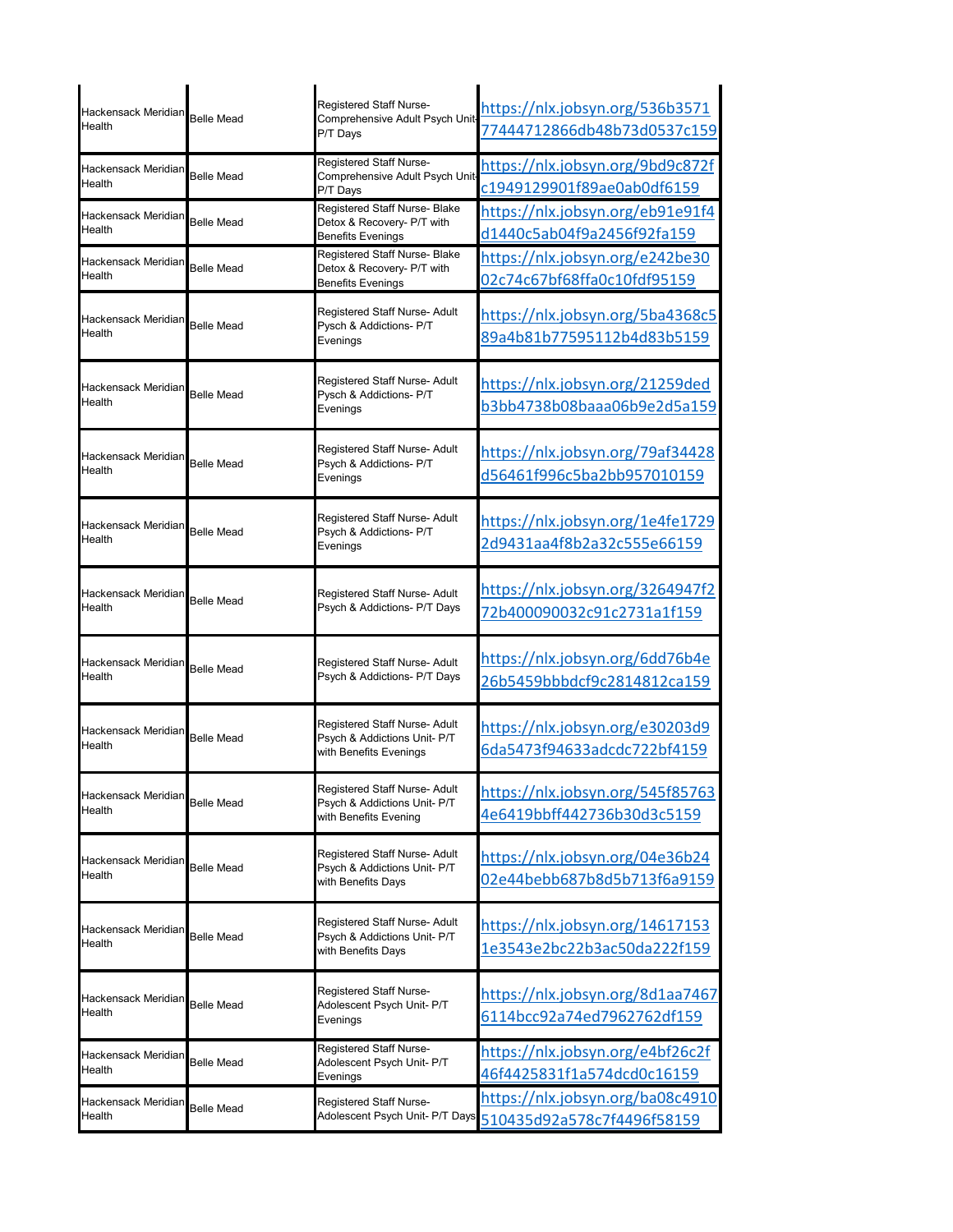| Hackensack Meridian<br>Health            | <b>Belle Mead</b> | Registered Staff Nurse-<br>Adolescent Psych Unit- P/T Days      | https://nlx.jobsyn.org/2d225dc27<br>d1f41359d05f013fed182ab159 |
|------------------------------------------|-------------------|-----------------------------------------------------------------|----------------------------------------------------------------|
| Hackensack Meridian<br>Health            | <b>Belle Mead</b> | Registered Staff Nurse-<br>Adolescent Psych Unit- P/T           | https://nlx.jobsyn.org/469b21b0<br>73984650b67971def8aed5f7159 |
| Hackensack Meridian<br>Health            | <b>Belle Mead</b> | Registered Staff Nurse-<br>Adolescent Psych Unit- P/T           | https://nlx.jobsyn.org/68b2f8a8d<br>d704725aac66b07085ca0f5159 |
| Hackensack Meridian<br>Health            | <b>Belle Mead</b> | Registered Staff Nurse -<br>Psychiatry- Per Diem Evenings       | https://nlx.jobsyn.org/98ae569f1<br>52e4e24898933fe77eba282159 |
| Hackensack Meridian<br>Health            | <b>Belle Mead</b> | Registered Staff Nurse -<br>Psychiatry- Per Diem Evenings       | https://nlx.jobsyn.org/915db159<br>222c47839421632842dcd701159 |
| Hackensack Meridian<br>Health            | <b>Belle Mead</b> | Program Supervisor                                              | https://nlx.jobsyn.org/4217b9b5<br>3d9a453580dec8e3ba03eda3159 |
| Hackensack Meridian<br>Health            | <b>Belle Mead</b> | Program Supervisor                                              | https://nlx.jobsyn.org/ff58b2407<br>b2d4c1aa0dba2bc00200d4c159 |
| Hackensack Meridian<br>Health            | <b>Belle Mead</b> | Primary Therapist II                                            | https://nlx.jobsyn.org/9a458aef2<br>0b74b16a8772465a7cfc969159 |
| Hackensack Meridian<br>Health            | <b>Belle Mead</b> | Primary Therapist I                                             | https://nlx.jobsyn.org/aee57acf0<br>00c4635b478df310f9240e4159 |
| Hackensack Meridian<br>Health            | <b>Belle Mead</b> | Nursing Supervisor                                              | https://nlx.jobsyn.org/2a9478236<br>2f14470910b3e03d7b074e6159 |
|                                          |                   |                                                                 |                                                                |
| Hackensack Meridian<br>Health            | <b>Belle Mead</b> | Mental Health Technician-<br>Comprehensive Services Unit-<br>FT | https://nlx.jobsyn.org/95cc8fe32<br>910478487b7b76debe7c8d7159 |
| Hackensack Meridian<br>Health            | <b>Belle Mead</b> | Mental Health Technician-<br>Comprehensive Services Unit-<br>FT | https://nlx.jobsyn.org/908acdebf<br>1a043abaf25bd992e8ea830159 |
| Hackensack Meridian<br>Health            | <b>Belle Mead</b> | House Supervisor- Psychiatry-<br>Per Diem                       | https://nlx.jobsyn.org/22d8266f0<br>c594563a94d9c79991c2cbb159 |
| Hackensack Meridian Belle Mead<br>Health |                   | Environmental Service Aide                                      | https://nlx.jobsyn.org/309ad986<br>1e464913947148c00e0317c1159 |
| Hackensack Meridian<br>Health            | <b>Belle Mead</b> | Environmental Service Aide                                      | https://nlx.jobsyn.org/9d0846e2<br>50234cf8accb0e7a28ad0397159 |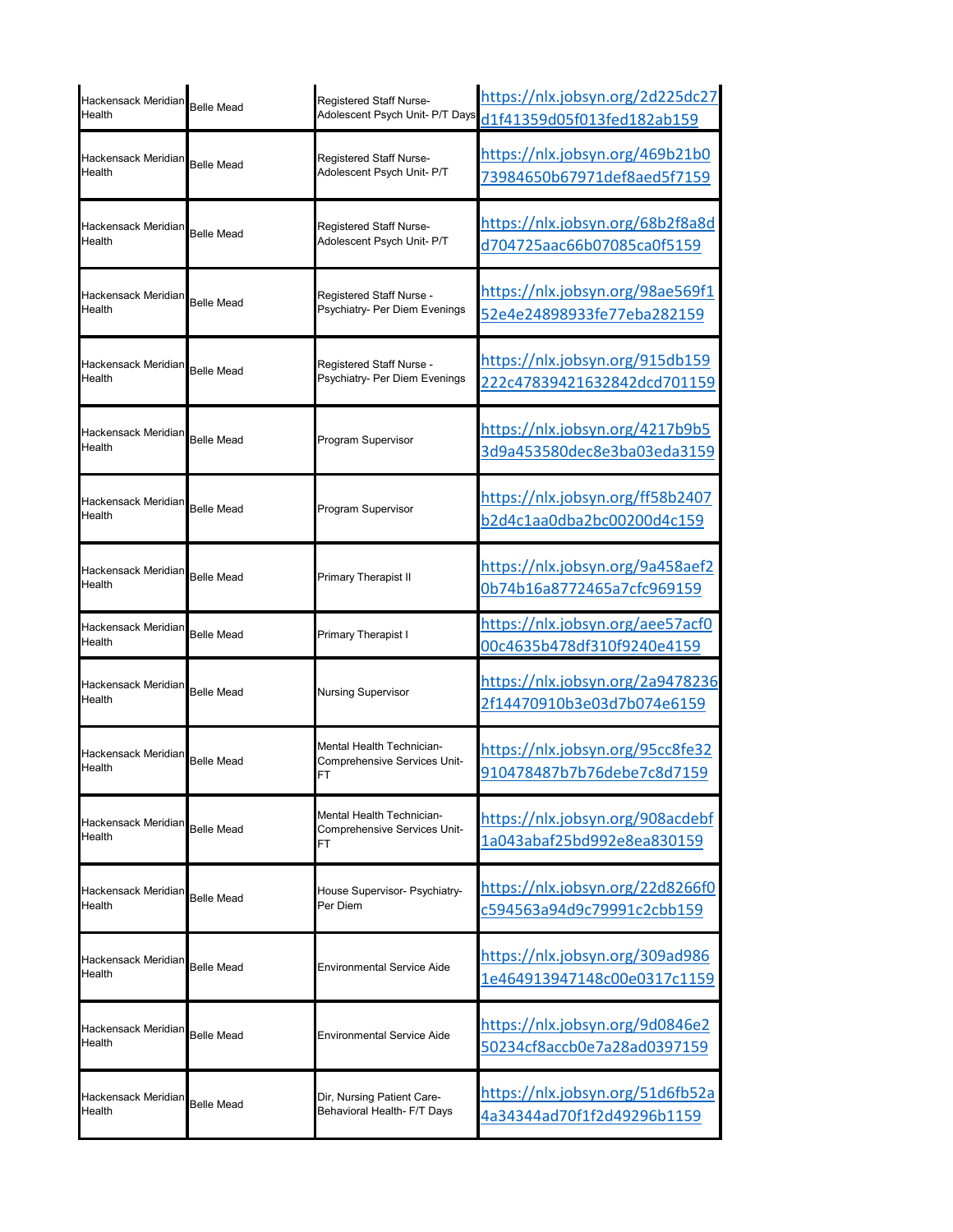| Hackensack Meridian<br>Health                           | <b>Belle Mead</b>  | Coordinator of Substance Abuse<br>Awareness at East Mountain<br>School                 | https://nlx.jobsyn.org/d61d8dd7<br>6ef748a093d04c560a1245a0159 |
|---------------------------------------------------------|--------------------|----------------------------------------------------------------------------------------|----------------------------------------------------------------|
| Hackensack Meridian <b>l</b><br>Health                  | <b>Belle Mead</b>  | Assistant Nurse Manager, Acute<br>Care Psych Unit, F/T Evenings                        | https://nlx.jobsyn.org/91487fa81<br>7d04a2fb2578a738aee62a4159 |
| Hackensack Meridian<br>Health                           | <b>Belle Mead</b>  | Assistant Nurse Manager -<br>Adolescent Unit Behavioral<br>Health- F/T Nights          | https://nlx.jobsyn.org/a3d4f71b6<br>1c240aa8cd6ec28f9598fc4159 |
| Hackensack Meridian<br>Health                           | <b>Belle Mead</b>  | Assistant Nurse Manager -<br>Adolescent Unit Behavioral<br>Health- F/T Nights          | https://nlx.jobsyn.org/3a4251a24<br>3d346638018203fa9e03d17159 |
| Hackensack Meridian<br>Health                           | <b>Belle Mead</b>  | Access Triage Nurse<br>Coordinator                                                     | https://nlx.jobsyn.org/5c92ee536<br>1294e00bba76e5c8cc9e092159 |
| Hamamatsu Corp.                                         | <b>Bridgewater</b> | Sales Assistant                                                                        | https://nlx.jobsyn.org/528c5315e<br>cf8429882e69b1c2b9ed5ec159 |
| Hamamatsu Corp.                                         | <b>Bridgewater</b> | Applications/Software Engineer                                                         | https://nlx.jobsyn.org/eb0a89317<br>4f3402eb6680447d5ad5100159 |
| <b>Harbor Group</b><br>Management                       | Somerset           | Maintenance Technician                                                                 | https://nlx.jobsyn.org/dececb616<br>80c4184a7eaec712ff04186159 |
| Harmony<br>Landscaping &<br>Property<br>Management, LLC | Bernardsville      | Landscape Laborer                                                                      |                                                                |
| HealthFitness                                           | <b>Bridgewater</b> | Fitness Floor Attendant (fill-in)                                                      | https://nlx.jobsyn.org/ef254fb48<br>7a648298a3a9af61f78b288159 |
| Henkel                                                  | <b>Bridgewater</b> | Applications Engineer - copy                                                           | https://nlx.jobsyn.org/bd8feca51<br>e1e40a0bdfbe596699cd4ea159 |
| Henkel US<br><b>Operations Corp</b>                     | <b>Bridgewater</b> | <b>KAM Analyst</b>                                                                     | https://nlx.jobsyn.org/c31b7b0c9<br>ea545bd84bef5015e895149159 |
| Henkel US<br>Operations Corp                            | Bridgewater        | <b>Director Regional Business</b><br>Controlling-Hybrid                                | https://nlx.jobsyn.org/44df8b0bd<br>b1d442b9bf1b98d6d39b684159 |
| Henkel US<br>Operations Corp                            | Bridgewater        | Applications Engineer - copy                                                           | https://nlx.jobsyn.org/5c6cb5786<br>8424b28a5bd3438be0c91f3159 |
| Henkel US<br>Operations Corp                            | Bridgewater        | <b>Applications Engineer</b>                                                           | https://nlx.jobsyn.org/2fa61df96<br>7154142bec66ea00f9ab0b4159 |
| Hormel Foods Sales,<br><b>LLC</b>                       | Bridgewater        | National Account Manager -<br>Northeast Retail + Alternative<br>Channels - Applegate ( | https://nlx.jobsyn.org/fa522ead1<br>6e646bf8f408e36d2c25910159 |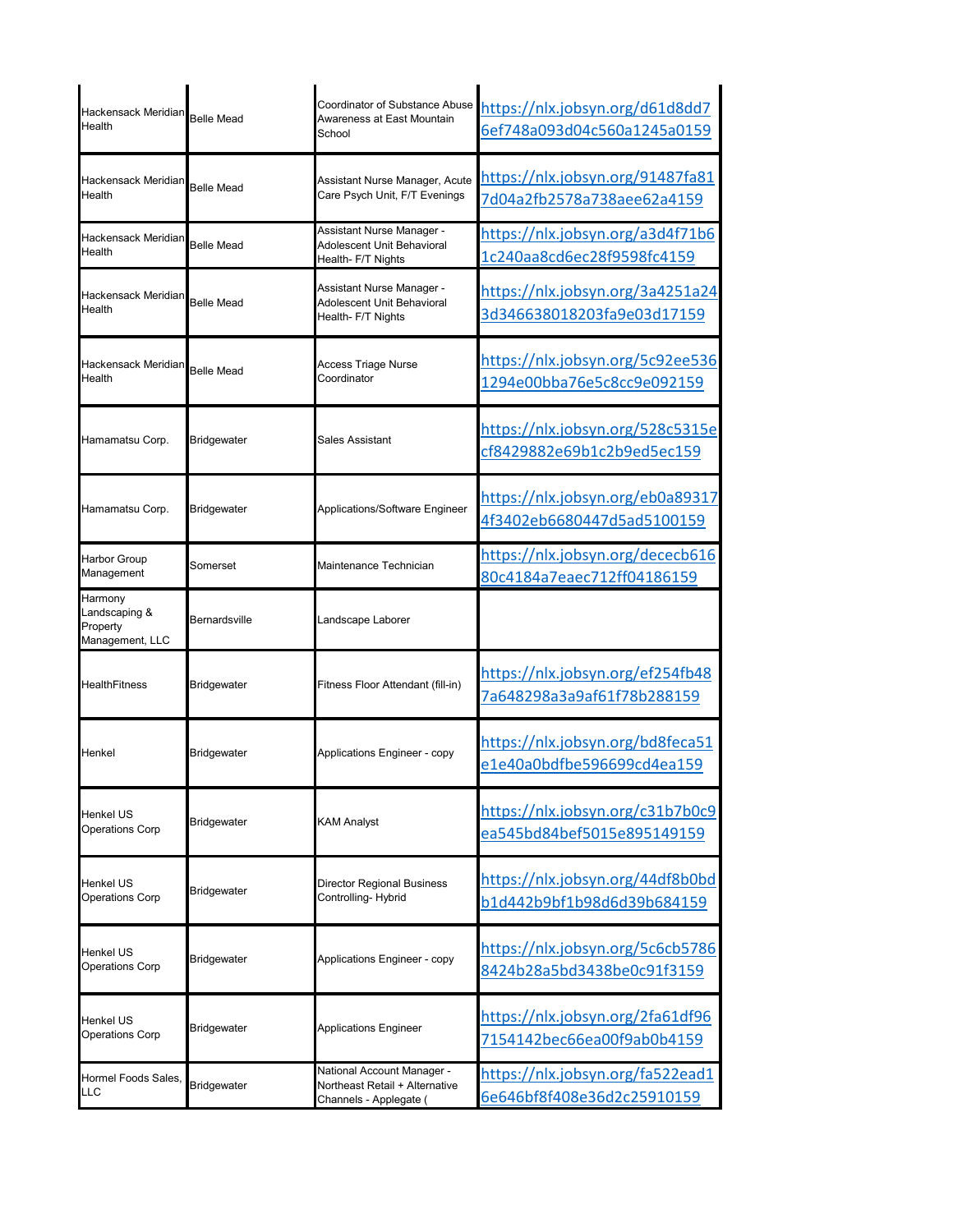| Immucor, Inc.                        | Warren             | Quality Assurance Specialist -<br><b>Field Quality</b>        | https://nlx.jobsyn.org/2fc1839df<br>1a840e28610979b000b8762159 |
|--------------------------------------|--------------------|---------------------------------------------------------------|----------------------------------------------------------------|
| Industrial Staffing<br>Services Inc. | Somerset           | <b>HR Assistant</b>                                           | https://nlx.jobsyn.org/0b60fd472<br>dd045e692fee43d03aeb8f2159 |
| Industrial Staffing<br>Services Inc. | <b>Belle Mead</b>  | Mental Health Technician I                                    | https://nlx.jobsyn.org/e6d8c5017<br>6f9489aa1c94eab94bf899d159 |
| Insmed Inc.                          | <b>Bridgewater</b> | Senior Director / Director,<br><b>Requlatory Affairs</b>      | https://nlx.jobsyn.org/77964fbf0<br>5914499bf79d3cf5a55be51159 |
| Insmed Inc.                          | Bridgewater        | Senior Clinical Data Manager                                  | https://nlx.jobsyn.org/ac48d86c2<br>34642f08df5f3e5fa604a14159 |
| Insmed Inc.                          | Bridgewater        | Medical Director, Medical Affairs                             | https://nlx.jobsyn.org/e41837a6b<br>3c840149631de15818f1007159 |
| Insmed Inc.                          | <b>Bridgewater</b> | Manager, Revenue & Inventory<br>Accounting                    | https://nlx.jobsyn.org/512c036e5<br>a4548948c2d46d38ac9ec9c159 |
| Insmed Inc.                          | <b>Bridgewater</b> | Manager, Regulatory Affairs                                   | https://nlx.jobsyn.org/a0de78c93<br>d704853aad821cc93f8dc10159 |
| Insmed Inc.                          | Bridgewater        | Manager, Programming                                          | https://nlx.jobsyn.org/1e97a8782<br>94144e8871ad42a3aade123159 |
| Insmed Inc.                          | <b>Bridgewater</b> | Executive Assistant                                           | https://nlx.jobsyn.org/a08ca689e<br>7804c04ae6ec4573189c932159 |
| Insmed Inc.                          | Bridgewater        | Director, Quality Assurance,<br><b>Product Complaints</b>     | https://nlx.jobsyn.org/133143ecd<br>4b846b3b393fd2f366ae988159 |
| Insmed Inc.                          | Bridgewater        | Director, Payer Marketing                                     | https://nlx.jobsyn.org/12b51b43<br>5f694d30b2d636a746874c4f159 |
| Insmed Inc.                          | <b>Bridgewater</b> | Director, Medical Education                                   | https://nlx.jobsyn.org/c823d6a96<br>4b842da8d2cc6cfc385e1dd159 |
| Insmed Inc.                          | Bridgewater        | Director, Manufacturing Sciences<br>& Technology (Commercial) | https://nlx.jobsyn.org/40431f813<br>74940a3819e2cb81307fb3c159 |
| Insmed Inc.                          | Bridgewater        | Director, Learning & Talent<br>Development                    | https://nlx.jobsyn.org/37fee1c8c<br>1e1438d8b4857445c2286d9159 |
| Insmed Inc.                          | <b>Bridgewater</b> | Director, Clinical Operations                                 | https://nlx.jobsyn.org/4da6a7ef0<br>60f4857b16e07d6344b9543159 |
| Insmed Inc.                          | Bridgewater        | Director, Biostatistics                                       | https://nlx.jobsyn.org/4c6aa85b6<br>14d4f5da2a97f4d4eaaec59159 |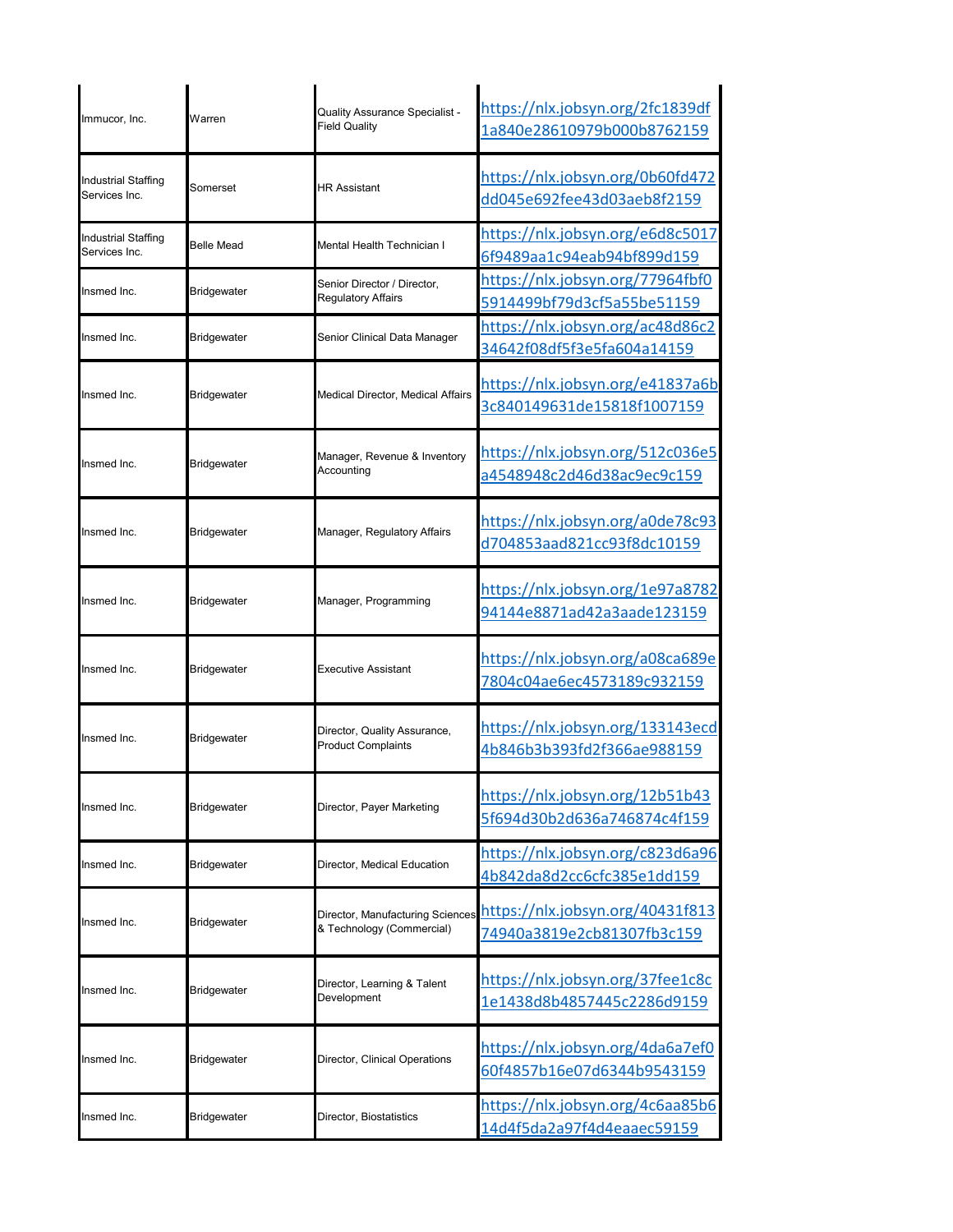| Insmed Inc.                                                  | <b>Bridgewater</b> | Clinical Vendor Alliance Manager                                            | https://nlx.jobsyn.org/d63e4e53<br>7a024f47b5e24c71581ef51a159 |
|--------------------------------------------------------------|--------------------|-----------------------------------------------------------------------------|----------------------------------------------------------------|
| Insmed Inc.                                                  | <b>Bridgewater</b> | Clinical Trial Manager                                                      | https://nlx.jobsyn.org/e0b535f1a<br>b5e419b9f0632fbe69c313d159 |
| Insmed Inc.                                                  | <b>Bridgewater</b> | Clinical Research Scientist                                                 | https://nlx.jobsyn.org/4b455f769<br>6024a30bd7018a374e9bd0e159 |
| Insmed Inc.                                                  | <b>Bridgewater</b> | Associate Director, Enterprise<br>Data Warehouse & Business<br>Intelligence | https://nlx.jobsyn.org/a95d31d3f<br>a2146ac852b839dd3ceb056159 |
| Insmed Inc.                                                  | <b>Bridgewater</b> | Assoc Director, Program<br>Management                                       | https://nlx.jobsyn.org/40d9c5b32<br>f5a4ea48e8cfd589d3a3200159 |
| Insmed Inc.                                                  | <b>Bridgewater</b> | Assoc Director, Process<br>Chemistry                                        | https://nlx.jobsyn.org/9abf9f56ef<br>ff477ab36e0c3cb6be0709159 |
| Insmed Inc.                                                  | <b>Bridgewater</b> | Assoc Director, Clinical Quality<br>Assurance                               | https://nlx.jobsyn.org/f669237e6<br>5674037badf4be2ce3ae137159 |
| Insmed Inc.                                                  | <b>Bridgewater</b> | Assoc Director, Clinical Quality<br>Assurance                               | https://nlx.jobsyn.org/cef69feb5a<br>6a4595985108d2a5128370159 |
| Insmed Incorporated                                          | <b>Bridgewater</b> | Executive Assistant                                                         | https://nlx.jobsyn.org/1073bfb30<br>5a04a30a1f362e4456eadee159 |
| Insmed Incorporated                                          | <b>Bridgewater</b> | Director, Quality Assurance,<br><b>Product Complaints</b>                   | https://nlx.jobsyn.org/44ee23d5<br>13f54f4fa5dcbfd4c6ef3f2a159 |
| International<br><b>Technology Solutions Skillman</b><br>Inc |                    | SOFTWARE ENGINEERS                                                          | https://nlx.jobsyn.org/b9f344a24<br>cf648b3890da051061b142a159 |
| IPS - Integrated<br>Project Services, LLC                    | Somerset           | PJC, Sr. Project Engineer,<br>Project Controls - SS                         | https://nlx.jobsyn.org/338d7032<br>a80d44339e97d461532d45fd159 |
| IPS - Integrated<br>Project Services, LLC                    | Somerset           | PJC, Sr. Project Controller - SS                                            | https://nlx.jobsyn.org/b7765dad<br>9ab04002803330a1dc2eb296159 |
| IPS - Integrated<br>Project Services, LLC                    | Somerset           | PJC, Sr. Project Controller - SS                                            | https://nlx.jobsyn.org/1703921b<br>31b641d8930f549a38d21880159 |
| IPS - Integrated<br>Project Services, LLC                    | Somerset           | PJC, Project Engineer III, Project<br>Controls - SS                         | https://nlx.jobsyn.org/4222cd818<br>8be436a862730fc9af7c65f159 |
| IPS - Integrated<br>Project Services, LLC                    | Somerset           | PJC, Project Engineer II, Project<br>Controls - SS                          | https://nlx.jobsyn.org/b80eac753<br>be54c77a98d0f12daf4bf5b159 |
| IPS - Integrated<br>Project Services, LLC                    | Somerset           | PJC, Project Engineer I, Project<br>Controls - SS                           | https://nlx.jobsyn.org/aa386e184<br>f9e44b684a909f5cafcbe50159 |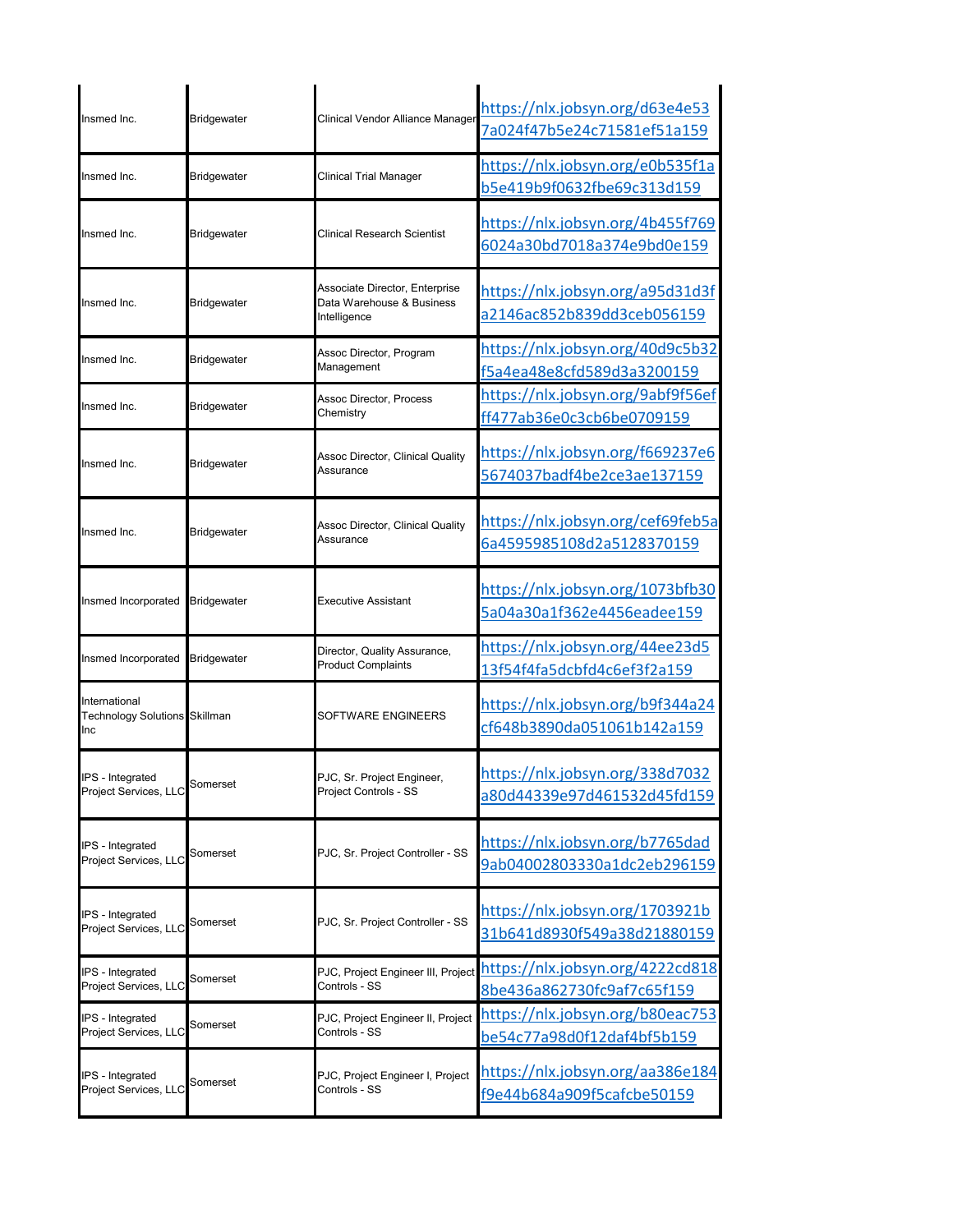| IPS - Integrated<br>Project Services, LLC | Somerset           | PJC, Project Controller III - SS                                                           | https://nlx.jobsyn.org/54f30fe72<br>49647589a7fdd0da7ea6752159 |
|-------------------------------------------|--------------------|--------------------------------------------------------------------------------------------|----------------------------------------------------------------|
| IPS - Integrated<br>Project Services, LLC | Somerset           | PJC, Project Controller II - SS                                                            | https://nlx.jobsyn.org/3b22ce4f8<br>e6f42799a9362debc6554f6159 |
| IPS - Integrated<br>Project Services, LLC | Somerset           | PJC, Project Controller I - SS                                                             | https://nlx.jobsyn.org/67dd8c04c<br>641402db2f26e6f8d985f4d159 |
| <b>IQVIA</b>                              | Warren             | Engagement Mgr, Tech                                                                       | https://nlx.jobsyn.org/198c3c3a2<br>f1448408b1bb86bca7cd503159 |
| <b>IQVIA</b>                              | Bridgewater        | Senior Software Engineer                                                                   | https://nlx.jobsyn.org/2358e825<br>9e324d6eba54ea0b9dce095d159 |
| <b>IQVIA</b>                              | Bridgewater        | Senior Clinical Research<br>Associate, Internal Medicine.<br>Homebased, US - IQVIA Biotech | https://nlx.jobsyn.org/afde38518<br>f1c48dd9b6e47d048c0dc89159 |
| <b>IQVIA</b>                              | Bridgewater        | Reporting Developer - Remote                                                               | https://nlx.jobsyn.org/5ec1b8ae1<br>c694c1a92e12613bb5762a5159 |
| <b>IQVIA</b>                              | <b>Bridgewater</b> | Program Support Representative                                                             | https://nlx.jobsyn.org/1bba6e66e<br>f9b44dbb0924b77a54755e1159 |
| <b>IQVIA</b>                              | Bridgewater        | <b>Entry-Level Pharmaceutical</b><br>Educator/Representative -<br>Northeast                | https://nlx.jobsyn.org/adbf6176e<br>c034b829af78d0f7234d557159 |
| <b>IQVIA</b>                              | Bridgewater        | (Senior) Clinical Trial Manager,<br>CNS, Homebased, US - IQVIA<br>Biotech                  | https://nlx.jobsyn.org/eeee9b6a8<br>ecd42ab8f3aa626e80aef06159 |
| lvoclar Vivadent Inc.                     | Somerset           | <b>Quality Systems Assistant</b><br>Temporary                                              | https://nlx.jobsyn.org/864cc3906<br>145479db2dccfe01a17e258159 |
| Ivoclar Vivadent Inc.                     | Somerset           | Quality Assurance Associate<br>Temporary                                                   | https://nlx.jobsyn.org/e6d5c2403<br>4344092b0beede98e82a5dd159 |
| Ivoclar Vivadent Inc.                     | Somerset           | Manager, People & Culture                                                                  | https://nlx.jobsyn.org/e3d932d7<br>d1d94e45aaaa77637b110231159 |
| Ivoclar Vivadent<br>Manufacturing Inc     | Somerset           | <b>Quality Systems Assistant</b><br>Temporary                                              | https://nlx.jobsyn.org/c5495dda1<br>75b48a1a56dd923afc2ce88159 |
| Ivoclar Vivadent<br>Manufacturing Inc     | Somerset           | <b>Quality Assurance Associate</b>                                                         | https://nlx.jobsyn.org/bcddf96d9<br>e054e2a81966118b23f9b02159 |
| J C Ehrlich                               | Hillsborough       | Pest Control Specialist                                                                    | https://nlx.jobsyn.org/718036d5<br>6b334e9587690aa35b93da1a159 |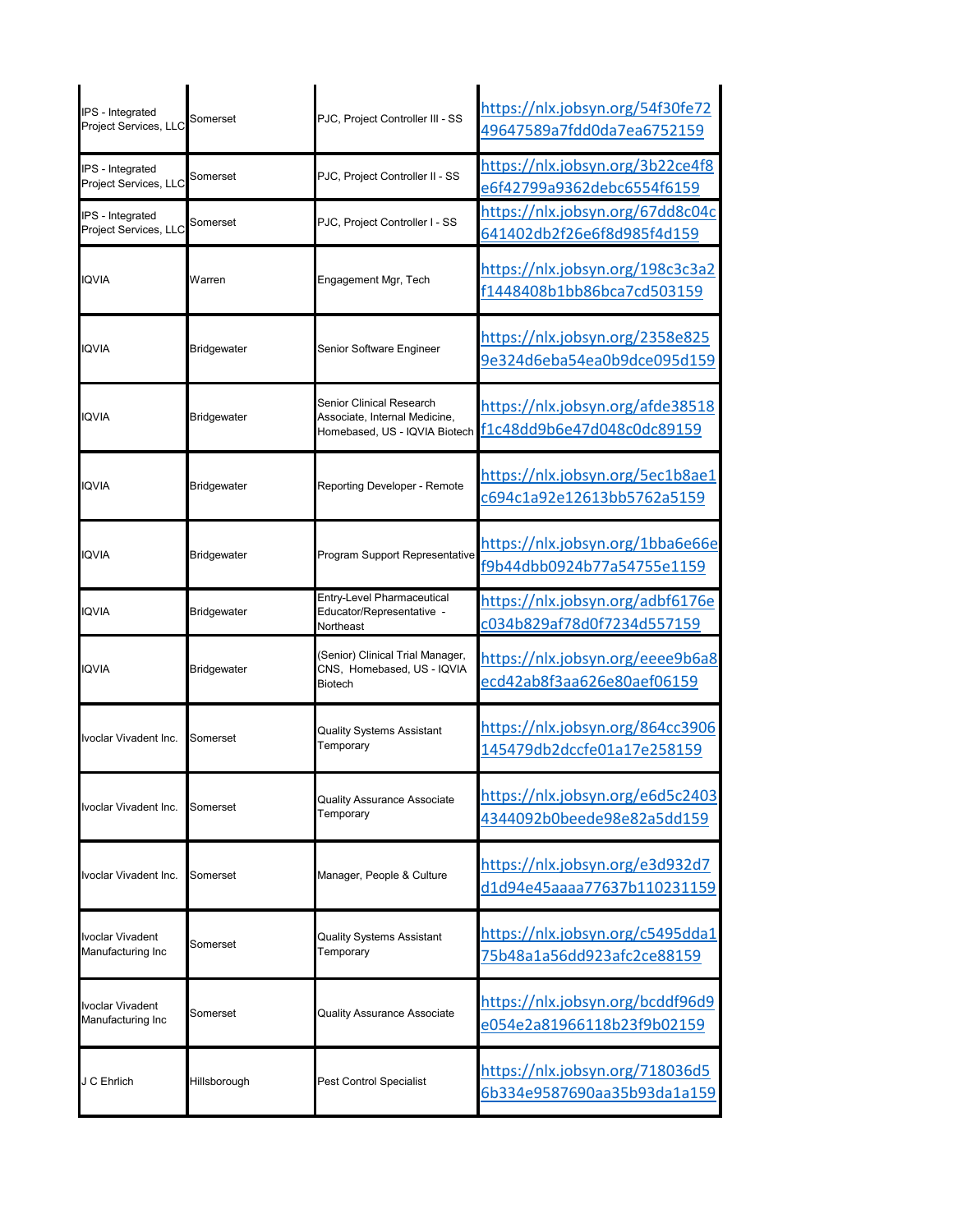| J&J Family of              | Somerville | Senior Manager, Performance                                                 | https://nlx.jobsyn.org/eb460899                                        |
|----------------------------|------------|-----------------------------------------------------------------------------|------------------------------------------------------------------------|
| Companies                  |            | and Integration                                                             | 135f4f33bea24f3f40c32170159                                            |
| J&J Family of              | Somerville | Senior Manager, Performance                                                 | https://nlx.jobsyn.org/1a5fe74c5                                       |
| Companies                  |            | and Integration                                                             | cce485792d083bb0b41b120159                                             |
| J&J Family of<br>Companies | Somerville | <b>SENIOR MANAGER</b><br>CONTRACT MANAGEMENT<br>(Multiple Openings)         | https://nlx.jobsyn.org/6a3b3116<br>bb6145e5a416f968d746a461159         |
| J&J Family of              | Somerville | <b>Global Regulatory Affairs</b>                                            | https://nlx.jobsyn.org/fead8f124                                       |
| Companies                  |            | Director, Digital Health                                                    | 29b4a2f8ca5f86f7a78e077159                                             |
| J&J Family of              | Skillman   | Sr. Customer Development                                                    | https://nlx.jobsyn.org/640de911                                        |
| Companies                  |            | Manager (Multiple Openings)                                                 | dada4c81b2d7b1030f3d9849159                                            |
| J&J Family of<br>Companies | Skillman   | Sr Data Analyst, Digital Analytics                                          | https://nlx.jobsyn.org/64327ed1<br>538a4c98a222006bafec42fa159         |
| J&J Family of<br>Companies | Skillman   | Senior Display Project Planner                                              | https://nlx.jobsyn.org/abf98a54f<br>eb2413398134685a2285f67159         |
| J&J Family of              | Skillman   | <b>Procurement Category Sourcing</b>                                        | https://nlx.jobsyn.org/19fd80f8a                                       |
| Companies                  |            | Manager                                                                     | ab0479f995c9e77717836f0159                                             |
| J&J Family of<br>Companies | Skillman   | Post-Doctoral Scientist, Global<br>Pre-Clinical Safety Data<br>Sciences     | https://nlx.jobsyn.org/9dbde5d2<br>41ef4004a39bf5f55e8dbd20159         |
| J&J Family of              | Skillman   | <b>MANAGER RETAIL</b>                                                       | https://nlx.jobsyn.org/2c9c7c5d9                                       |
| Companies                  |            | <b>CUSTOMER LOGISTICS</b>                                                   | 40d49ec91f566ce9bea31f6159                                             |
| J&J Family of<br>Companies | Skillman   | Lead Financial Analyst - Global<br>Consumer Health Innovation,<br>Self Care | https://nlx.jobsyn.org/837d1084<br>26b4459baf22e62574478469159         |
| J&J Family of              | Skillman   | T Lead - Intelligent Automation                                             | https://nlx.jobsyn.org/164ce31ae                                       |
| Companies                  |            | <b>Technical Product Owner</b>                                              | 61e499a855fdb341cf2af51159                                             |
| J&J Family of              | Skillman   | Intelligent Automation Platform                                             | https://nlx.jobsyn.org/97710bf0b                                       |
| Companies                  |            | Architect                                                                   | e894d0286c357aa29f2d941159                                             |
| J&J Family of              | Skillman   | Financial Analyst - Consumer                                                | https://nlx.jobsyn.org/9048fe6f9                                       |
| Companies                  |            | <b>Health Innovation</b>                                                    | 958426f8f8808a4018e32f6159                                             |
| J&J Family of              | Skillman   | Digital Shelf Syndication Lead (1                                           | https://nlx.jobsyn.org/d8289c1e8                                       |
| Companies                  |            | of 3)                                                                       | 10a4c77a4d3bf0562535f68159                                             |
| J&J Family of              | Skillman   | Digital Shelf Lead, Syndication                                             | https://nlx.jobsyn.org/b6a704e69                                       |
| Companies                  |            | and Content Readiness                                                       | bd148c2b1184ab126b78690159                                             |
| J&J Family of<br>Companies | Raritan    | UDI Data Analyst IV                                                         | https://nlx.jobsyn.org/23a47b3fd<br>cd3478fb592eec4fe97ebe3159         |
| J&J Family of<br>Companies | Raritan    | Trial Manager - Early<br>Development and Clinical<br>Pharmacology           | <u> https://nlx.jobsyn.org/6a4753c9c</u><br>0134c0888fb02c024413fed159 |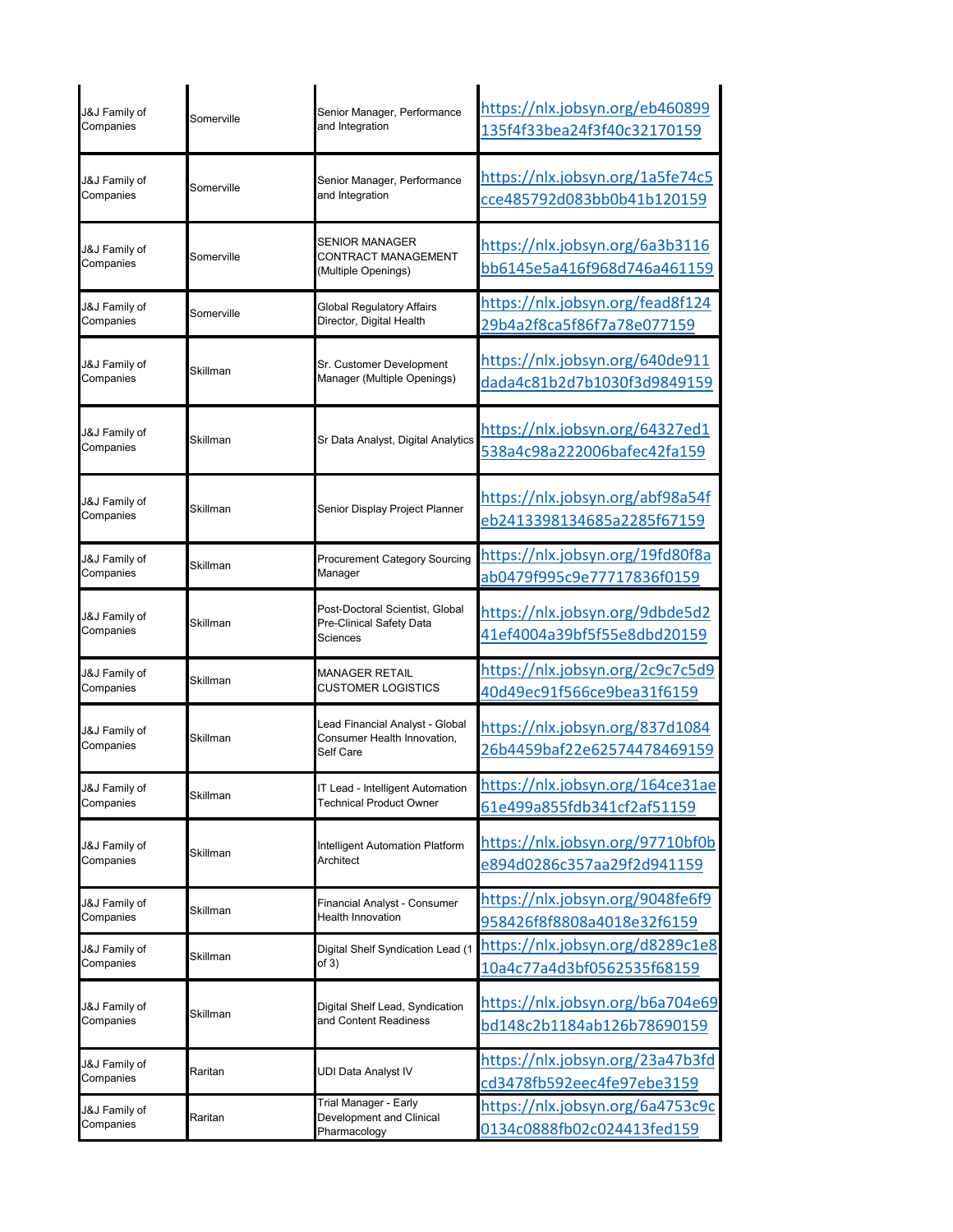| J&J Family of<br>Companies | Raritan | Technology Director, Intelligent<br>Automation                                                    | https://nlx.jobsyn.org/45377fb92<br>4574b058b7068cbe2d4fa95159 |
|----------------------------|---------|---------------------------------------------------------------------------------------------------|----------------------------------------------------------------|
| J&J Family of<br>Companies | Raritan | <b>Supplier Contracting Services</b><br>Senior Specialist                                         | https://nlx.jobsyn.org/260cdd1bb<br>030458dad8bf4de0cb77292159 |
| J&J Family of<br>Companies | Raritan | <b>Strategic Business Operations</b><br>Program Manager                                           | https://nlx.jobsyn.org/e9c2a21cc<br>fe74b56847e560a1ff5f34a159 |
| J&J Family of<br>Companies | Raritan | Sr. Site Manager Specialist,<br>Early Development and Clinical<br>Pharmacology                    | https://nlx.jobsyn.org/30820db3<br>0b704efebea1aa18278a0c53159 |
| J&J Family of<br>Companies | Raritan | Sr. Director, R&D Product and<br>Portfolio Management: Ethicon<br>Inc.                            | https://nlx.jobsyn.org/d2f1498ad<br>7a94fa59d47eabe870c6949159 |
| J&J Family of<br>Companies | Raritan | Sr. Director, R&D Product and<br>Portfolio Management: Ethicon<br>Inc.                            | https://nlx.jobsyn.org/2f2d010dc<br>d214a59b0be779daa88f026159 |
| J&J Family of<br>Companies | Raritan | Sr. Administrative Assistant                                                                      | https://nlx.jobsyn.org/1acb89b10<br>28a436795df840bb8f1301c159 |
| J&J Family of<br>Companies | Raritan | Sr Site Manager, Early<br>Development & Clinical<br>Pharmacology                                  | https://nlx.jobsyn.org/5cde27b79<br>f2242c6ad826fe5c0200ee7159 |
| J&J Family of<br>Companies | Raritan | <b>Specialist Data Acquisition</b><br>Expert - eDC                                                | https://nlx.jobsyn.org/48a69a5f7<br>a14492f91a1bccc82f210e5159 |
| J&J Family of<br>Companies | Raritan | Source Quality Engineer II                                                                        | https://nlx.jobsyn.org/dd6a58b5c<br>ae8488f9ffbdd6d5baa49a5159 |
| J&J Family of<br>Companies | Raritan | Senior Specialist Product<br>Security                                                             | https://nlx.jobsyn.org/7b4aa4c50<br>a294a7f9c1c60d8fb8fa699159 |
| J&J Family of<br>Companies | Raritan | SENIOR SITE MANAGER.<br>Oncology (Hematology) (4 of 4)                                            | https://nlx.jobsyn.org/385e8a3e5<br>a9f479da73b9bea2fcc2941159 |
| J&J Family of<br>Companies | Raritan | Senior Manager, Performance<br>and Integration                                                    | https://nlx.jobsyn.org/39e90f009<br>ff7401c977d20f566594b4d159 |
| J&J Family of<br>Companies | Raritan | Senior Manager, J&J MedTech<br><b>Employee Experience</b><br>Communication                        | https://nlx.jobsyn.org/6492f6769<br>ad84090b73e79faf673352b159 |
| J&J Family of<br>Companies | Raritan | Senior Manager, Global Pricing<br>Strategy - Energy & Robotics<br>and Digital Solutions - Ethicon | https://nlx.jobsyn.org/dbb4fa686<br>fd2499fb25288267c9ea5ea159 |
| J&J Family of<br>Companies | Raritan | Senior Manager Strategy<br>Delivery PMO                                                           | https://nlx.jobsyn.org/63fe9b4e9<br>045447797caad4427ee76a5159 |
| J&J Family of<br>Companies | Raritan | Senior Local Trial Manager,<br>supporting the Oncology-<br>Hematology                             | https://nlx.jobsyn.org/d9878ccb0<br>563422186daea0fc58a8d4f159 |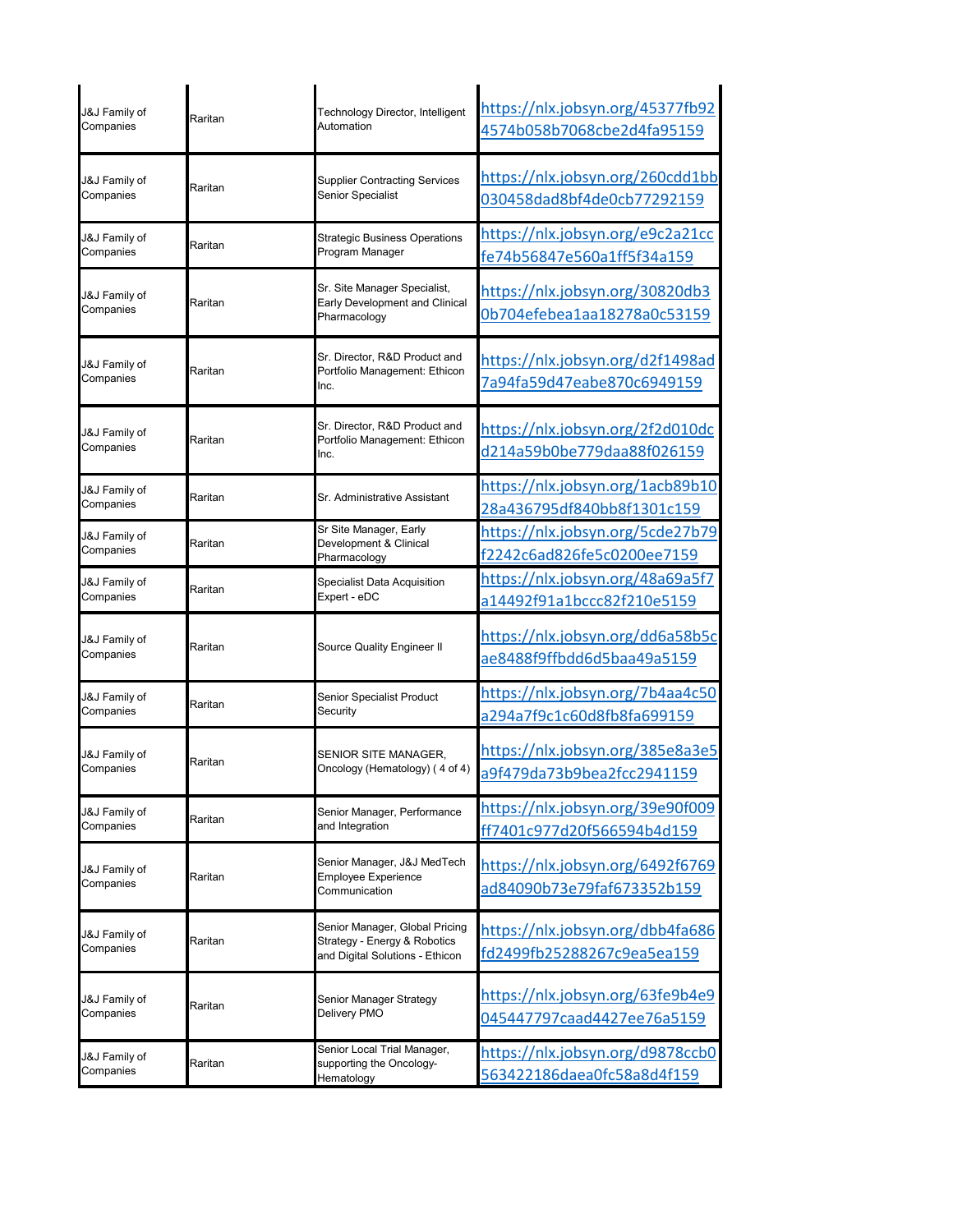| J&J Family of<br>Companies | Raritan | SENIOR LOCAL TRIAL<br><b>MANAGER</b>                                           | https://nlx.jobsyn.org/5500696d<br>6b6a48598d58cecdf2815315159 |
|----------------------------|---------|--------------------------------------------------------------------------------|----------------------------------------------------------------|
| J&J Family of<br>Companies | Raritan | Senior Local Trial Manager                                                     | https://nlx.jobsyn.org/d2ceea242<br>a684f17983d1e3020ecf6b2159 |
| J&J Family of<br>Companies | Raritan | Senior Financial Analyst -<br><b>Ethicon Innovation</b>                        | https://nlx.jobsyn.org/a8d461d2<br>5a2b4191b408cbaa5fc65c5b159 |
| J&J Family of<br>Companies | Raritan | Senior Director, MedTech<br>Thought Leadership                                 | https://nlx.jobsyn.org/f976a5cbb<br>a6948b798c20680c41a3a6d159 |
| J&J Family of<br>Companies | Raritan | Senior Data Acquisition Expert -<br>eSource                                    | https://nlx.jobsyn.org/52f9c2c34<br>39a4a3680cd0f17ea1b34c4159 |
| J&J Family of<br>Companies | Raritan | Senior Application Management<br>Lead                                          | https://nlx.jobsyn.org/2b083d0b<br>08b1489dae0bda9b818162c7159 |
| J&J Family of<br>Companies | Raritan | Scientist, Data Science, Real-<br>World Evidence (RWE) (JRD<br>DS)             | https://nlx.jobsyn.org/e857fcdd1<br>f26499f9ade2501e86045f9159 |
| J&J Family of<br>Companies | Raritan | Reliability Engineer (1 of 2)                                                  | https://nlx.jobsyn.org/44e54e84<br>3f44499ead4874d5ae374c88159 |
| J&J Family of<br>Companies | Raritan | <b>Procurement Category Sourcing</b><br>Manager                                | https://nlx.jobsyn.org/5b6af12d8<br>cec4ef88f063926e9c923bd159 |
| J&J Family of<br>Companies | Raritan | Principal Scientist, Data Science<br><b>RWE Advanced Analytics (JDR</b><br>DS) | https://nlx.jobsyn.org/8862e86d<br>ba0b40d4886d75545a0bc7bf159 |
| J&J Family of<br>Companies | Raritan | Organizational Change Lead                                                     | https://nlx.jobsyn.org/39847073c<br>578426382b925e809155761159 |
| J&J Family of<br>Companies | Raritan | Organizational Change Lead                                                     | https://nlx.jobsyn.org/efb7a3664<br>de24f70a660e0194ea96e0c159 |
| J&J Family of<br>Companies | Raritan | Medical Director, Ophthalmology                                                | https://nlx.jobsyn.org/743f31c2a<br>f6c4143b9970c5420907d9b159 |
| J&J Family of<br>Companies | Raritan | Manager, Global Pricing Strategy                                               | https://nlx.jobsyn.org/a913396f6<br>97b409d9693542048d5e276159 |
| J&J Family of<br>Companies | Raritan | Manager, Data Solutions - EDG                                                  | https://nlx.jobsyn.org/af27942a2<br>5f14e8fb753cf257f9bd7bc159 |
| J&J Family of<br>Companies | Raritan | Lead Contact Center Engineer                                                   | https://nlx.jobsyn.org/840da5a2e<br>77248a086a58f82f0356011159 |
| J&J Family of<br>Companies | Raritan | IT Senior Analyst, xIAM Product<br>Analyst                                     | https://nlx.jobsyn.org/f3b10c702<br>8384842b48f0f2d3f6b75a5159 |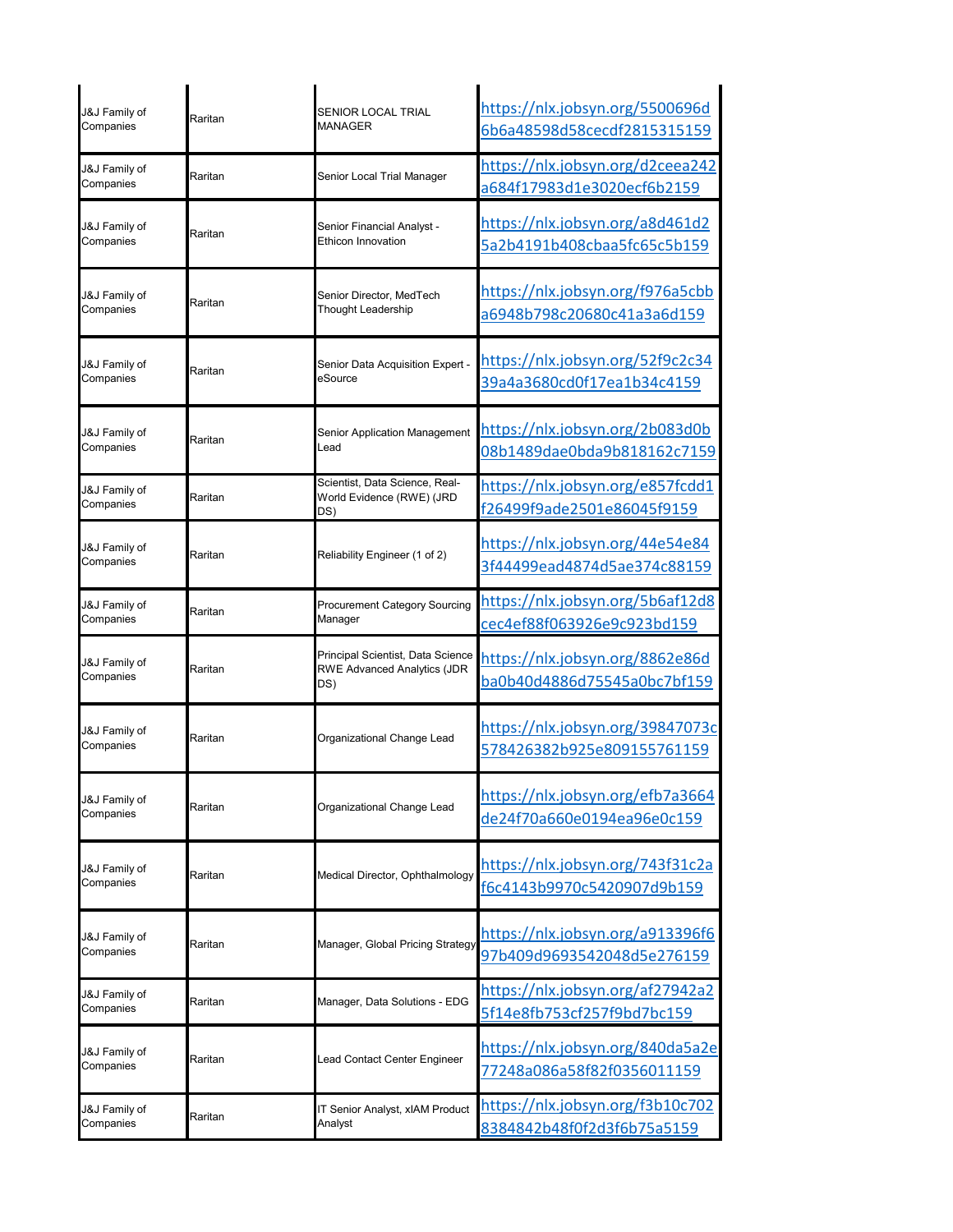| J&J Family of<br>Companies | Raritan | <b>IT Product Analyst</b>                                                                                     | https://nlx.jobsyn.org/5514733e<br>894c452480f4a3f1bceeb2d4159 |
|----------------------------|---------|---------------------------------------------------------------------------------------------------------------|----------------------------------------------------------------|
| J&J Family of<br>Companies | Raritan | <b>ISRM Senior Analyst Supply</b><br>Chain                                                                    | https://nlx.jobsyn.org/bcb8d638b<br>9764aa3be01117f0d0114f4159 |
| J&J Family of<br>Companies | Raritan | Information Security Operations<br>Lead                                                                       | https://nlx.jobsyn.org/6d3e6adb<br>0508473aaa9e00b45580730d159 |
| J&J Family of<br>Companies | Raritan | HR Leader, MedTech Quality &<br>Compliance                                                                    | https://nlx.jobsyn.org/70ddf706a<br>0304f0dab4743e21688fe93159 |
| J&J Family of<br>Companies | Raritan | Head of HR, Q&C MedTech                                                                                       | https://nlx.jobsyn.org/0f6c16e26<br>d7a4821b24b7c9966c477af159 |
| J&J Family of<br>Companies | Raritan | <b>GRC Operations Analyst</b>                                                                                 | https://nlx.jobsyn.org/3033e740a<br>3af48c4a184afc3de5da70d159 |
| J&J Family of<br>Companies | Raritan | <b>FINANCE DIRECTOR NA FPA</b><br><b>COE GLOBAL</b>                                                           | https://nlx.jobsyn.org/325793be<br>85cf4756bf39912d2a3073b8159 |
| J&J Family of<br>Companies | Raritan | Director, Global Strategic<br>Marketing, ST3 DAS, Lung<br>Cancer                                              | https://nlx.jobsyn.org/2d36e498<br>98e54a06837991292e96277b159 |
| J&J Family of<br>Companies | Raritan | Director, Global Strategic<br>Marketing (Multiple Myeloma) -<br>Raritan, NJ - Janssen Global<br>Services, LLC | https://nlx.jobsyn.org/3f5fdeef4a<br>5f44c5b735e3cb6d1034a7159 |
| J&J Family of<br>Companies | Raritan | Director, Global Franchise<br>Communications, Wound<br>Closure & Repair (Ethicon)                             | https://nlx.jobsyn.org/5b1ff0485<br>bcd4b9c8736f5b98bfec211159 |
| J&J Family of<br>Companies | Raritan | Director                                                                                                      | https://nlx.jobsyn.org/53f65229a<br>b46436c825259017d8dd297159 |
| J&J Family of<br>Companies | Raritan | Digital and Social Media<br>Manager, Johnson & Johnson<br>MedTech (JJMT)                                      | https://nlx.jobsyn.org/3d591001<br>9c754feea18f49401d1f6953159 |
| J&J Family of<br>Companies | Raritan | Clinical Scientist - Hematology                                                                               | https://nlx.jobsyn.org/8373c1f51<br>4514f858002557a4010895d159 |
| J&J Family of<br>Companies | Raritan | Clinical Scientist - Hematology                                                                               | https://nlx.jobsyn.org/07c7f8c8b<br>a174f57aee865080f8fef45159 |
| J&J Family of<br>Companies | Raritan | <b>CAR T Logistics Specialist</b>                                                                             | https://nlx.jobsyn.org/e4f664cd9<br>1c847d5aa1261993d04bdc9159 |
| J&J Family of<br>Companies | Raritan | Associate Director, Regulatory<br>Affairs Global Strategy &<br>Implementation                                 | https://nlx.jobsyn.org/ab82eab31<br>40e40ea8439186334a2e1fc159 |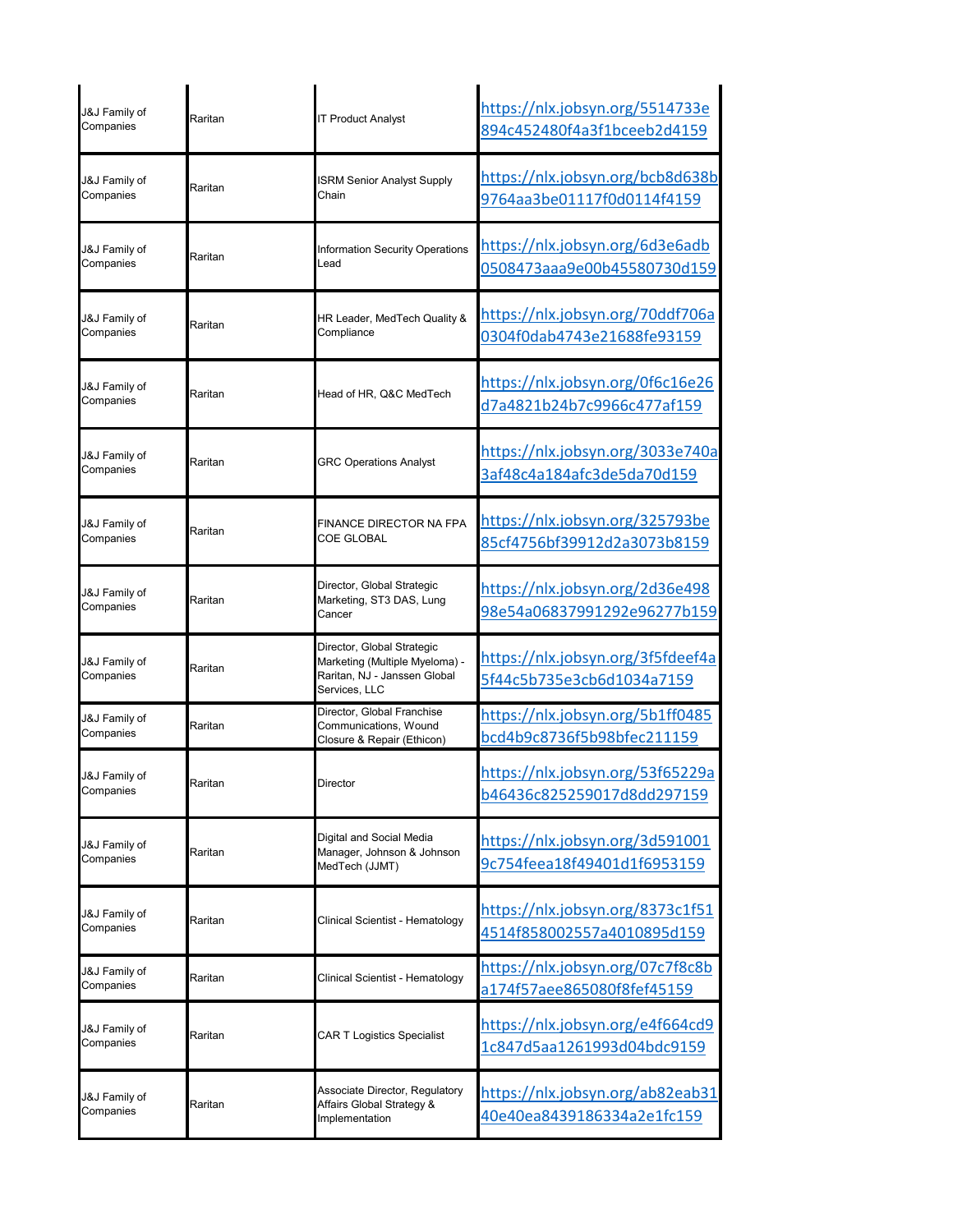| J&J Family of<br>Companies | Raritan            | Associate Director, Global<br>Strategic Marketing, Prostate<br>Cancer Early Pipeline<br>Development    | https://nlx.jobsyn.org/e380d55b<br>b0054bc8bce3f3f4fdce6748159 |
|----------------------------|--------------------|--------------------------------------------------------------------------------------------------------|----------------------------------------------------------------|
| J&J Family of              | Raritan            | Associate Director, Global                                                                             | https://nlx.jobsyn.org/e2b434dd                                |
| Companies                  |                    | Labeling Product Leader                                                                                | 96d148eda8095dc1a89bc40d159                                    |
| J&J Family of              | Raritan            | Associate Director, Global                                                                             | https://nlx.jobsyn.org/ca29b74f4                               |
| Companies                  |                    | Labeling Product Leader                                                                                | a604394840163534b50425f159                                     |
| J&J Family of              | Raritan            | Associate Director, Global                                                                             | https://nlx.jobsyn.org/e16c73a66                               |
| Companies                  |                    | <b>Clinical Operations</b>                                                                             | e204eba89c618a4e7577351159                                     |
| J&J Family of<br>Companies | Raritan            | <b>Associate Director Clinical</b><br>Project Scientist, Hematology-<br>Clinical Development, Oncology | https://nlx.jobsyn.org/e85af20a4<br>90e4d05b5dc57dc7e21b159159 |
| J&J Family of<br>Companies | Raritan            | <b>Associate Director Clinical</b><br>Project Scientist, Hematology-<br>Clinical Development, Oncology | https://nlx.jobsyn.org/44083af6c<br>8524040a1896d01d619c8b6159 |
| J&J Family of<br>Companies | Raritan            | AI ML Solutions Manager                                                                                | https://nlx.jobsyn.org/515c90993<br>b2b4ac589ff4111b778dcc0159 |
| J&J Family of              | <b>Bridgewater</b> | Technology Services Manager -                                                                          | <u> https://nlx.jobsyn.org/d8db3c2f6</u>                       |
| Companies                  |                    | <b>SAP Finance</b>                                                                                     | b0342cd81355a8512d604e8159                                     |
| J&J Family of              | <b>Bridgewater</b> | Senior Manager Data                                                                                    | https://nlx.jobsyn.org/003f018ef                               |
| Companies                  |                    | Engineering                                                                                            | 60448518086eb32f30d0f37159                                     |
| J&J Family of              | <b>Bridgewater</b> | Senior Data Engineer- Remote in                                                                        | https://nlx.jobsyn.org/9663dbd9                                |
| Companies                  |                    | US                                                                                                     | 2c6d4f0698120a79eb875023159                                    |
| J&J Family of              | Bridgewater        | MedTech Plan, IA Senior                                                                                | https://nlx.jobsyn.org/1e0831f6a                               |
| Companies                  |                    | Manager                                                                                                | 7fa4bdf8341775d50dbbbc5159                                     |
| J&J Family of              | Bridgewater        | MedTech Plan, IA Senior                                                                                | https://nlx.jobsyn.org/5655b682                                |
| Companies                  |                    | Manager                                                                                                | 2d154330a7ead74ad415834e159                                    |
| J&J Family of<br>Companies | Bridgewater        | Medical Director/Senior Medical<br>Director-Clinical Research-<br>Hematology                           | https://nlx.jobsyn.org/0efc5e1d2<br>00e4f5daf6499475bf7d6fc159 |
| J&J Family of<br>Companies | <b>Bridgewater</b> | Manager, Data Solutions - EDG                                                                          | https://nlx.jobsyn.org/a83663919<br>5cb4f10859ed547dd460ee6159 |
| J&J Family of<br>Companies | Bridgewater        | Lead Software Engineer                                                                                 | https://nlx.jobsyn.org/8a1e88c04<br>e23466692f354961cc8d189159 |
| J&J Family of              | Bridgewater        | T Manager - LIMS Product                                                                               | https://nlx.jobsyn.org/135f3a447                               |
| Companies                  |                    | Analyst                                                                                                | d9c444eacdd242b8a30197a159                                     |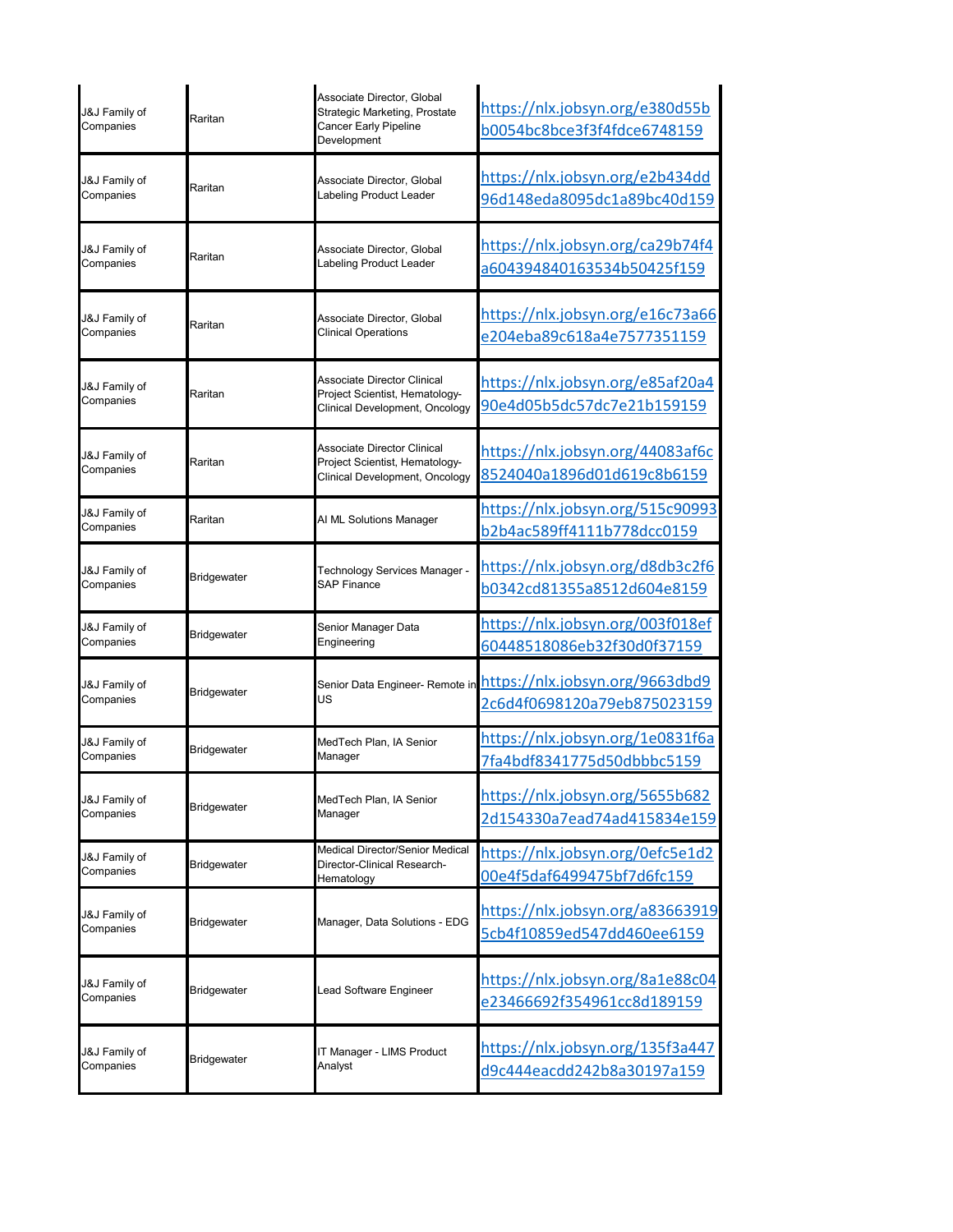| J&J Family of<br>Companies     | Bridgewater        | Vision                                                 | IT Lead Product Line Owner FPP https://nlx.jobsyn.org/62996b6e<br>3c18407bab745ef0947a5848159 |
|--------------------------------|--------------------|--------------------------------------------------------|-----------------------------------------------------------------------------------------------|
| JAG-ONE Physical<br>Therapy    | Warren             | Physical Therapist Assistant (Full<br>Time)            | https://nlx.jobsyn.org/8d2cdfba9<br>f6b4f12aac248352ab9e521159                                |
| JAG-ONE Physical<br>Therapy    | <b>Bridgewater</b> | Human Resources Generalist                             | https://nlx.jobsyn.org/e9edc31f0<br>b2a4004a34146b300cb1826159                                |
| Jones Lang LaSalle             | Bedminster         | Lease Analyst                                          | https://nlx.jobsyn.org/84b91d19<br>1a3b42f2b6e01959a4d462c7159                                |
| Juniper Networks,<br>Inc.      | Bridgewater        | Sr Partner Account Manager                             | https://nlx.jobsyn.org/d626267b<br>88f14a67b29d7c842cb5fc45159                                |
| <b>Kelly Services</b>          | Raritan            | Sr. Administrative Assistant                           | https://nlx.jobsyn.org/7c5c8ce2e<br>9d147d1a3f327c4e8262f60159                                |
| <b>Kelly Services</b>          | Raritan            | Data Entry Administrator                               | https://nlx.jobsyn.org/8f9b4b97b<br>d0e47c5bd3cefd9ff3d85a1159                                |
| <b>Kelly Services</b>          | Raritan            | Administrative Assistant                               | https://nlx.jobsyn.org/75ea953be<br>7764f2e8458bdc1b742fb72159                                |
| <b>Kelly Services</b>          | Bridgewater        | <b>Credit Collections Analyst</b>                      | https://nlx.jobsyn.org/cfce4fac30<br>2346d39c14ec3c16253cba159                                |
| L'Oreal USA S/D, Inc. Somerset |                    | Sanitizer - Parts Cleaner Monday<br>Friday 2nd Shift   | https://nlx.jobsyn.org/7dfa4559f<br>5644d889a461cc9f77563e7159                                |
| L'Oreal USA S/D, Inc. Somerset |                    | Planner-Component Supply                               | https://nlx.jobsyn.org/ca7a48a0f<br>293404da5fddc696ab78d0b159                                |
| 'Oreal USA S/D, Inc. Somerset  |                    | Packaging Operator, Weekend<br>Days                    | https://nlx.jobsyn.org/0312efa09<br>c764a499171fc15e7df943a159                                |
| L'Oreal USA S/D, Inc. Somerset |                    | Packaging Operator, Friday-<br>Sunday Nights (7pm-7am) | https://nlx.jobsyn.org/29172b29<br>166c497b9bfb1ad16ac6d33c159                                |
| L'Oreal USA S/D, Inc. Somerset |                    | Packaging Operator, Friday-<br>Sunday Nights (7pm-7am) | https://nlx.jobsyn.org/078a754e0<br>55f4f45ab7d56b0cd696914159                                |
| L'Oreal USA S/D, Inc. Somerset |                    | Packaging Operator, Friday-<br>Sunday Nights (7pm-7am) | https://nlx.jobsyn.org/a50610c15<br>c164c73a65c1e55257ea1bd159                                |
| L'Oreal USA S/D, Inc. Somerset |                    | Packaging Operator, Friday-<br>Sunday Days (7am-7pm)   | https://nlx.jobsyn.org/18fb4d609<br>6b84d40bfe0437f62d995bc159                                |
| L'Oreal USA S/D, Inc. Somerset |                    | Packaging Operator M-F 3rd                             | https://nlx.jobsyn.org/7bdfabbf9<br>2684fe1ab028ab7b78b82e3159                                |
| L'Oreal USA S/D, Inc. Somerset |                    | Packaging Operator M-F 3rd                             | https://nlx.jobsyn.org/c03b054c8<br>5a4491aa9c29e7b62ddff73159                                |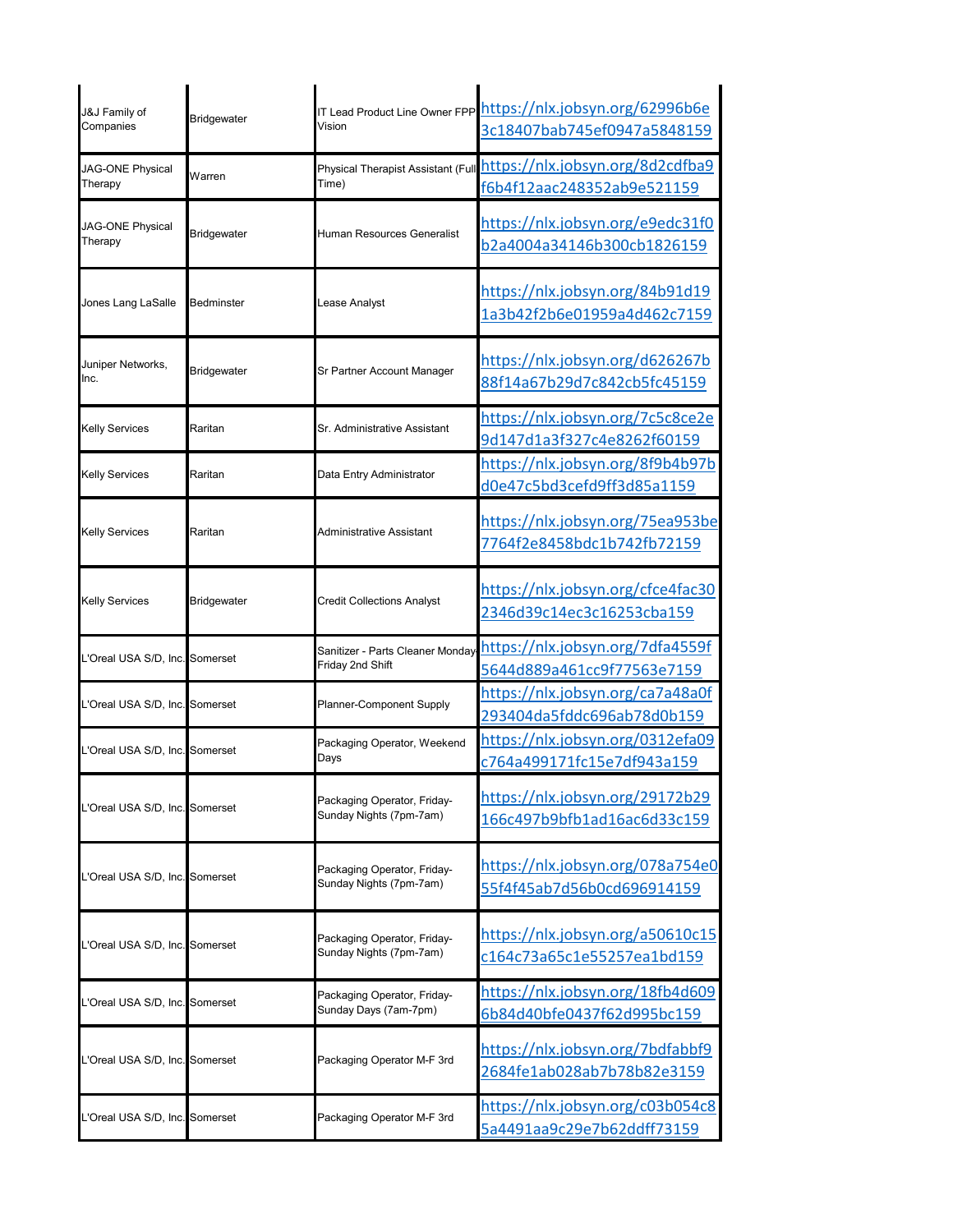| L'Oreal USA S/D, Inc. Somerset |          | Days                                                                           | Mechanic I- Packaging Weekend https://nlx.jobsyn.org/196df655e<br>613467d9f863539a20a3b8d159 |
|--------------------------------|----------|--------------------------------------------------------------------------------|----------------------------------------------------------------------------------------------|
| L'Oreal USA S/D, Inc. Somerset |          | Mechanic I- Packaging Mon-Fri<br>2nd shift                                     | https://nlx.jobsyn.org/f66a62838<br>6d643fd8610392b855e8fe3159                               |
| L'Oreal USA S/D, Inc. Somerset |          | Mechanic I- Packaging M-F 3rd<br>Shift                                         | https://nlx.jobsyn.org/b8a721dd<br>d581489399ee9852b7530412159                               |
| L'Oreal USA S/D, Inc. Somerset |          | Mechanic I- Packaging M-F 3rd<br>Shift                                         | https://nlx.jobsyn.org/45affcf8bc<br>3f4c919e14184ded3f15e8159                               |
| L'Oreal USA S/D, Inc. Somerset |          | Mechanic I- Packaging M-F 2nd<br>Shift                                         | https://nlx.jobsyn.org/4ec5f9df2<br>54143c49302b0fee42fc1ae159                               |
| L'Oreal USA S/D, Inc. Somerset |          | Mechanic I- Packaging M-F 1st<br>Shift                                         | https://nlx.jobsyn.org/85b4deaf7<br>06c4f1e92c5c57191f9649b159                               |
| L'Oreal USA S/D, Inc. Somerset |          | Manager - Processing<br>Operations - Somerset NJ<br><b>Manufacturing Plant</b> | https://nlx.jobsyn.org/7682df22d<br>b4840cb9c0b1c60f838c6a1159                               |
| Labcorp                        | Somerset | Animal Technician - Clinical<br>Research                                       | https://nlx.jobsyn.org/6c610ff8dc<br>774d74b7cf90ab617748f2159                               |
| Labcorp                        | Raritan  | <b>Warehouse Associate</b>                                                     | https://nlx.jobsyn.org/745f8ba46<br>dad4c93ab9af5a6b9bdb962159                               |
| Labcorp                        | Raritan  | Specimen Accessioner<br>(Specimen Processor/Laboratory<br>Associate)           | https://nlx.jobsyn.org/0c5d9508e<br>29744f2ad026775fc7b4db6159                               |
| Labcorp                        | Raritan  | Service Representative                                                         | https://nlx.jobsyn.org/7895bd54<br>ed11446fafd177c63b1a0796159                               |
| Labcorp                        | Raritan  | <b>Reference Test Clerk</b>                                                    | https://nlx.jobsyn.org/9006f82a0<br>d214175ae38074606c95f1c159                               |
| Labcorp                        | Raritan  | <b>Phlebotomist/Patient Service</b><br>Technician (FLOAT)                      | https://nlx.jobsyn.org/9d7c1fdaa<br>0cd4a9c858183e2f934add2159                               |
| Labcorp                        | Raritan  | Phlebotomist-FLOAT                                                             | https://nlx.jobsyn.org/8fb62b41e<br>aff402082d14d93fef5f927159                               |
| Labcorp                        | Raritan  | Medical Technologist/Clinical<br>Laboratory Technician -<br>Chemistry          | https://nlx.jobsyn.org/0d191bca2<br>6c84bc7bed4b54e73fe49b8159                               |
|                                |          |                                                                                |                                                                                              |
| Labcorp                        | Raritan  | Lab Assistant                                                                  | https://nlx.jobsyn.org/bd9af6def<br>2cc481dbe4e1f122d9a71fe159                               |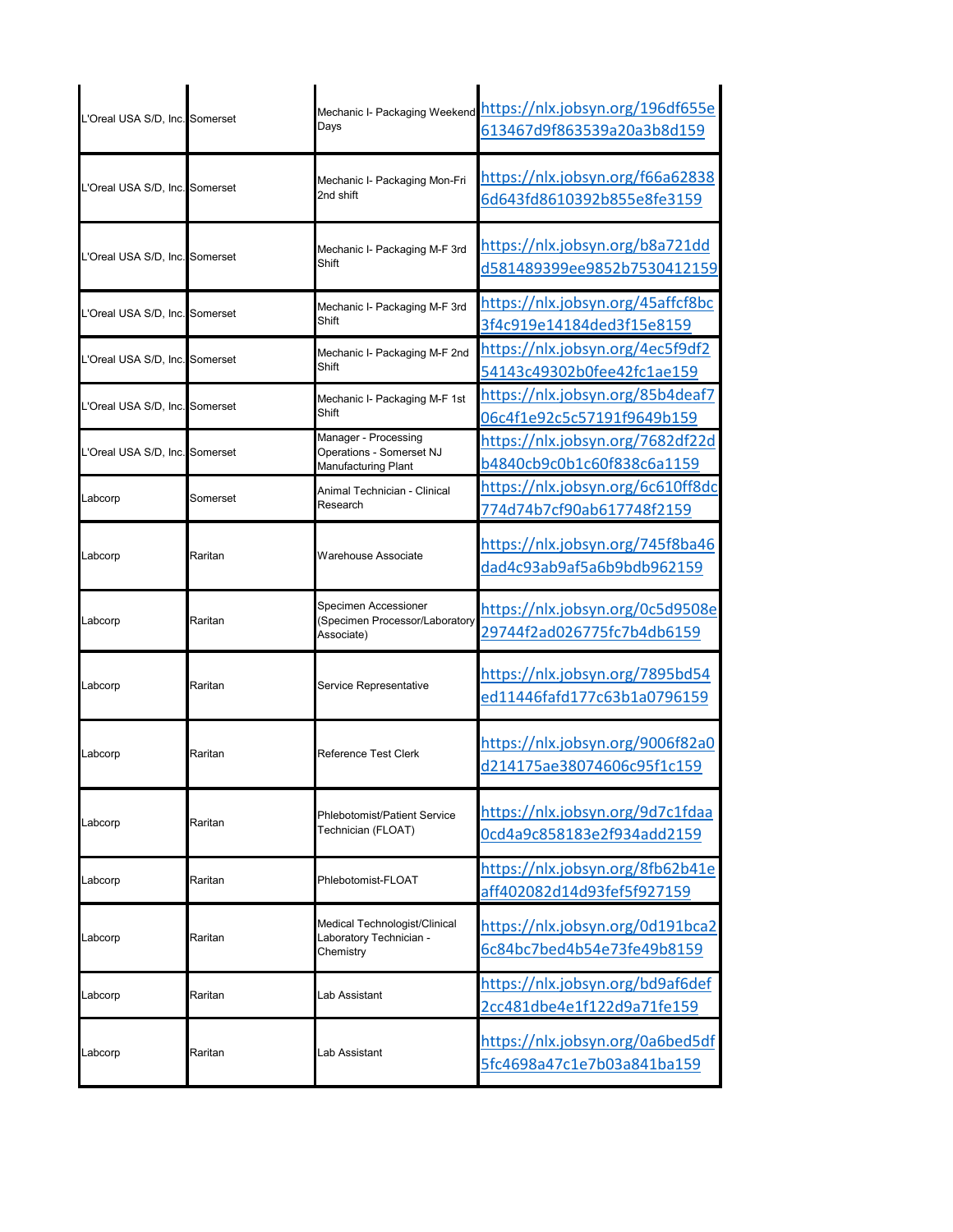| Labcorp                 | Raritan              | Cytotechnologist                                                     | https://nlx.jobsyn.org/84032d78<br>db3d482b835d5eb8d078457415<br>9 |
|-------------------------|----------------------|----------------------------------------------------------------------|--------------------------------------------------------------------|
| Labcorp                 | Raritan              | Customer Service<br>Representative                                   | https://nlx.jobsyn.org/5f325bb54<br>4f44dc1a4e3be5b60a4e153159     |
| Labcorp                 | Raritan              | <b>Account Specialist</b>                                            | https://nlx.jobsyn.org/bc741a605<br>b9841a997c60db1fd3d96d4159     |
| Lilly                   | Branchburg           | Clinical Trial Supply<br>Management Associate                        | https://nlx.jobsyn.org/554a6033f<br>cca4498a00ce20aef22a528159     |
| Lowe's                  | Hillsborough         | Warehouse Part Time Overnight                                        | https://nlx.jobsyn.org/ff2f09c140<br>b648f0a373dd92b52551eb159     |
| Lowe's                  | Hillsborough         | Retail Sales - Part Time                                             | https://nlx.jobsyn.org/c95d4cab9<br>1144e9d98008110979af6e5159     |
| Lowe's                  | Hillsborough         | Cashier Part Time                                                    | https://nlx.jobsyn.org/e5be7e35<br>96554eabaf496b48d77a5bbc159     |
| Luxottica               | <b>Bridgewater</b>   | Sales Associate Sunglass Hut                                         | https://nlx.jobsyn.org/37832076f<br>0a84fd9b89c8aefeb3a31ef159     |
| M&S Consulting          | Raritan              | <b>IAM Project Manager</b>                                           | https://nlx.jobsyn.org/09feb3323<br>7af43118333ddc59616cee9159     |
| ManpowerGroup           | Hillsborough         | Third shift Light Industrial<br>Worker/Picker Packer                 | https://nlx.jobsyn.org/c8ae628cc<br>51445ff84e10216ebbce948159     |
| MarketSource            | <b>Bridgewater</b>   | Retail Sales Representative                                          | https://nlx.jobsyn.org/0a3563896<br>cb849f48ab1966ebb813021159     |
| <b>Marriott</b>         | Bridgewater          | Front Desk Guest Experience                                          | https://nlx.jobsyn.org/4835cde45<br>a8e4e1cb357f00a11f1c759159     |
| Marriott                | <b>Basking Ridge</b> | Night Auditor                                                        | https://nlx.jobsyn.org/7ba95283<br>43a44526a06126d12201d50c159     |
| Marsh & McLennan<br>Cos | Somerset             | Account Specialist, Employee<br>Health & Benefits, MMA-<br>Northeast | https://nlx.jobsyn.org/3527dffa6<br>4934864b0619baf71d6022e159     |
| <b>Matheson Tri-Gas</b> | Warren               | Service Desk Analyst - 2nd Shift                                     | https://nlx.jobsyn.org/77532ffb5<br>5f547a89cbad8a0d9688af8159     |
| <b>Matheson Tri-Gas</b> | Warren               | Senior Payroll Specialist                                            | https://nlx.jobsyn.org/d8bfc2f9df<br>6749e48b78e031e842a3c8159     |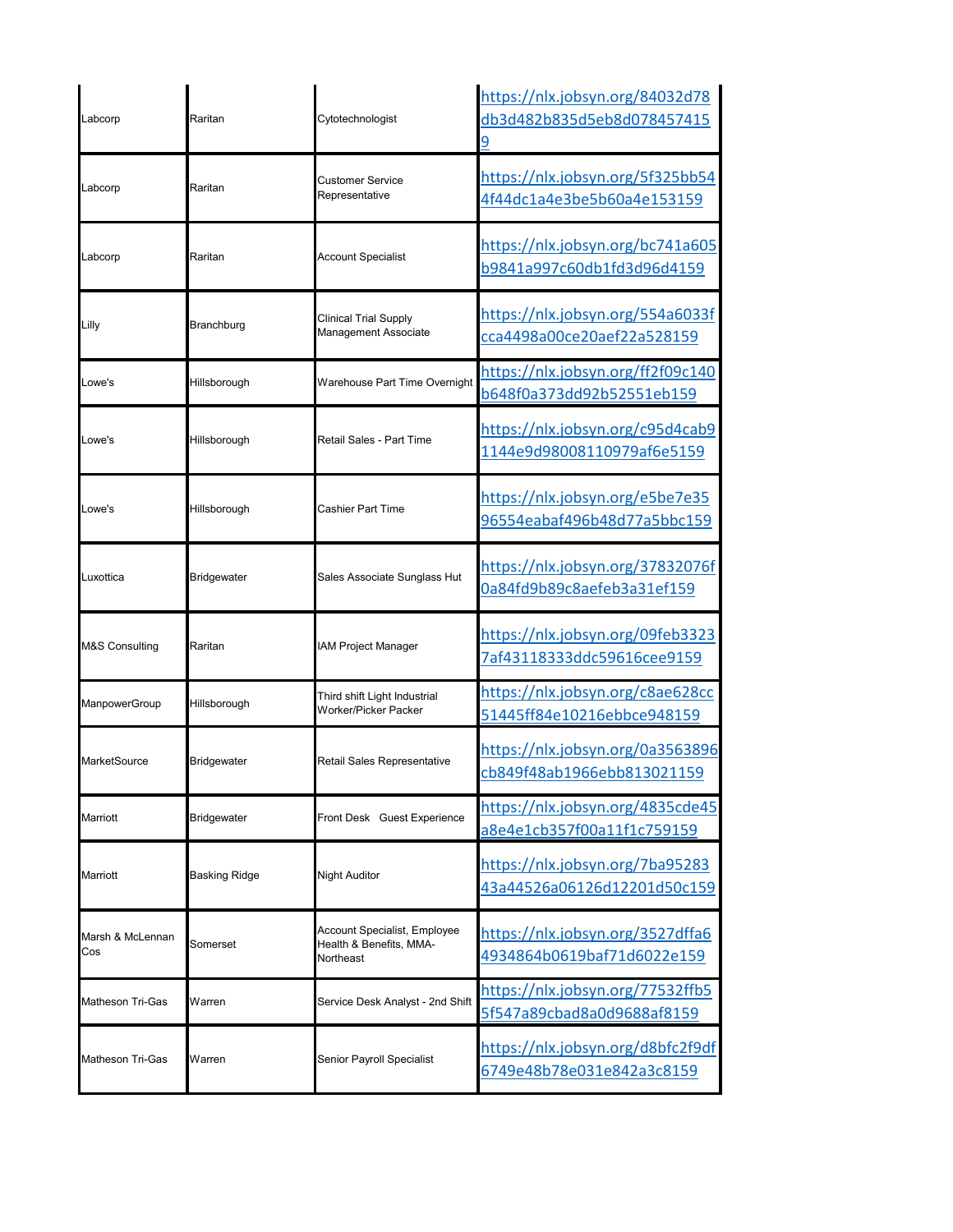| Matheson Tri-Gas                                      | Warren             | Ecommerce IT Project Manager                      | https://nlx.jobsyn.org/2f6e6c5fb<br>d42491995752db9078ea04e159 |
|-------------------------------------------------------|--------------------|---------------------------------------------------|----------------------------------------------------------------|
| Med-Eng LLC                                           | Somerset           | Retail - Assistant Store Manager                  | https://nlx.jobsyn.org/40b05cfdcf<br>644aa79739753b8d23ce65159 |
| Merck                                                 | Branchburg         | Sr. Spclst, Compliance & Risk<br>Management       | https://nlx.jobsyn.org/7a963c299<br>2a24ee996e4b56a65adaf91159 |
| Merck                                                 | Branchburg         | Spclst, Compliance & Risk<br>Management IT RMS    | https://nlx.jobsyn.org/c326c7e6f<br>7584684925ea8ba4511d8cd159 |
| <b>Merck</b>                                          | Branchburg         | Senior Specialist ITSM Tools                      | https://nlx.jobsyn.org/ceae78dd8<br>c96435a82e739d64f9d658a159 |
| Merck                                                 | Branchburg         | Portfolio Manager (Senior<br>Specialist)          | https://nlx.jobsyn.org/dadad6d6<br>4bbf4c40aa2c2f124b057701159 |
| <b>Merck</b>                                          | Branchburg         | PC Spclst, Compliance & Risk<br>Management IT RMS | https://nlx.jobsyn.org/f41c5b936<br>c5b47a5bda700cc9dff06d3159 |
| Messer, LLC.                                          | <b>Bridgewater</b> | SAP Development and<br>Integration Manager        | https://nlx.jobsyn.org/be8dda38<br>6cbb4ab8bccdb3212ecf3ba2159 |
| <b>MetLife</b>                                        | <b>Bridgewater</b> | Senior Financial Consultant                       | https://nlx.jobsyn.org/3173e051f<br>51c4cb094e1e4a15aac2278159 |
| MetLife                                               | <b>Bridgewater</b> | Financial/Reporting Intern                        | https://nlx.jobsyn.org/0ddd486a<br>ec6542c0aecaff22e8fc89e1159 |
| Metro One Loss<br><b>Prevention Services</b><br>Group | Somerset           | Unarmed Security Officer -<br>Somerset            | https://nlx.jobsyn.org/2b347030<br>4d744915893cd53d061fce9b159 |
| Metro One Loss<br><b>Prevention Services</b><br>Group | Somerset           | Unarmed Security Officer -<br>Somerset            | https://nlx.jobsyn.org/8930c816b<br>9174f9f80079a5d5e25f908159 |
| <b>MICRO</b>                                          | Somerset           | <b>Quality Assurance Technician II</b>            | https://nlx.jobsyn.org/372c7ea48<br>6ca4a5a8dae038a4b297be9159 |
| <b>MICRO</b>                                          | Somerset           | IT Technician                                     | https://nlx.jobsyn.org/0752ef292<br>f844f2895a7c983cb294659159 |
| Microsoft Corporation Bridgewater                     |                    | Senior Software Engineer                          | https://nlx.jobsyn.org/637382f3b<br>afc404d98b5d0a8581b765e159 |
| Microsoft Corporation Bridgewater                     |                    | Senior Software Engineer                          | https://nlx.jobsyn.org/29d4cec77<br>bab4f429c135d0b397bd653159 |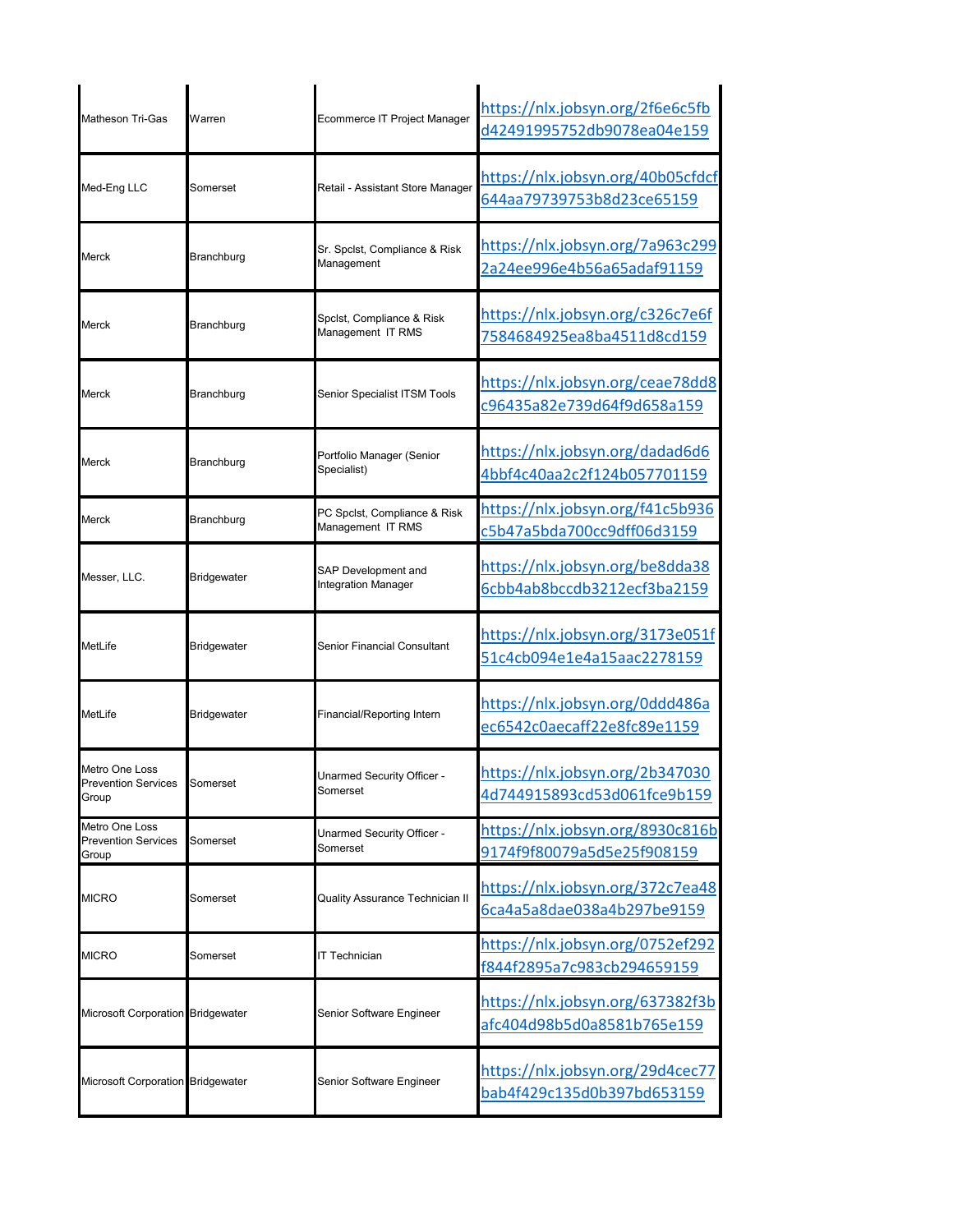| Microsoft Corporation Bridgewater             |                    | <b>Consulting Account and Services</b><br>Executive           | https://nlx.jobsyn.org/417e9a16d<br>94649eaa899b26b44aaf80d159 |
|-----------------------------------------------|--------------------|---------------------------------------------------------------|----------------------------------------------------------------|
| MilliporeSigma                                | Somerville         | R&D Safety Specialist (location<br>flexible)                  | https://nlx.jobsyn.org/f677e15a4<br>0364000aee82162fff6090a159 |
| MilliporeSigma                                | Somerville         | Quality Control Lab Technician -<br>2nd Shift                 | https://nlx.jobsyn.org/afa1f89aa3<br>274ac695b5d2b30d4a6a82159 |
| MilliporeSigma                                | Somerville         | <b>Production Operator II</b>                                 | https://nlx.jobsyn.org/386671d9c<br>75d4e24be5e90f0f69df5ca159 |
| MilliporeSigma                                | Somerville         | <b>Production Engineer</b>                                    | https://nlx.jobsyn.org/7a3f01fce4<br>684b9997f86a3e4eac5893159 |
| MilliporeSigma                                | Somerville         | Process Engineer - OLDP                                       | https://nlx.jobsyn.org/751fd28f1<br>07d487daf51aacf18a339e3159 |
| MilliporeSigma                                | Somerville         | Account Manager, Cosmetics<br>(NY, NJ, CT based)              | https://nlx.jobsyn.org/9b1b9a5cf<br>25547039408886b13c0b68d159 |
| National General<br>Management<br>Corporation | <b>Bridgewater</b> | Managing House Counsel                                        | https://nlx.jobsyn.org/fe37897ad<br>8da483cb027953f8cc447b1159 |
| Nestle                                        | Bridgewater        | Material Recipe Management<br>Formulation Specialist (Remote) | https://nlx.jobsyn.org/faf43638a<br>51448419d4bbb932cf957b3159 |
| Ohio Transmission<br>Corporation              | Somerset           | <b>Warehouse Generalist 1</b>                                 | https://nlx.jobsyn.org/b065c9103<br>44b4d11a72dc7524f07e444159 |
| Organon & Co.                                 | Somerville         | Senior Specialist, Business &<br>Supplier Management          | https://nlx.jobsyn.org/21e36c2d2<br>b96425aac078669556d532f159 |
| Organon & Co.                                 | Somerville         | Director, Women's Health<br>Communications                    | https://nlx.jobsyn.org/37a856599<br>fc64c53904eab89450c123e159 |
| Organon & Co.                                 | Somerville         | Associate Director, Network<br><b>Security Architect</b>      | https://nlx.jobsyn.org/3307b6e1<br>75484f079a378e9aaa120711159 |
| Ortho Clinical<br>Diagnostics, Inc.           | Raritan            | Technician II,<br>Manufacturing/Production (6<br>positions)   | https://nlx.jobsyn.org/7d11e7aff<br>c4a4831962b5b87dcc4b1b7159 |
| Ortho Clinical<br>Diagnostics, Inc.           | Raritan            | <b>Sourcing Specialist</b>                                    | https://nlx.jobsyn.org/cfed36f96f<br>254caf9042477c797c9520159 |
| Ortho Clinical<br>Diagnostics, Inc.           | Raritan            | Scientist II (Product Support)                                | https://nlx.jobsyn.org/6e7efa799<br>8c24ce09efbec0907a5a2fc159 |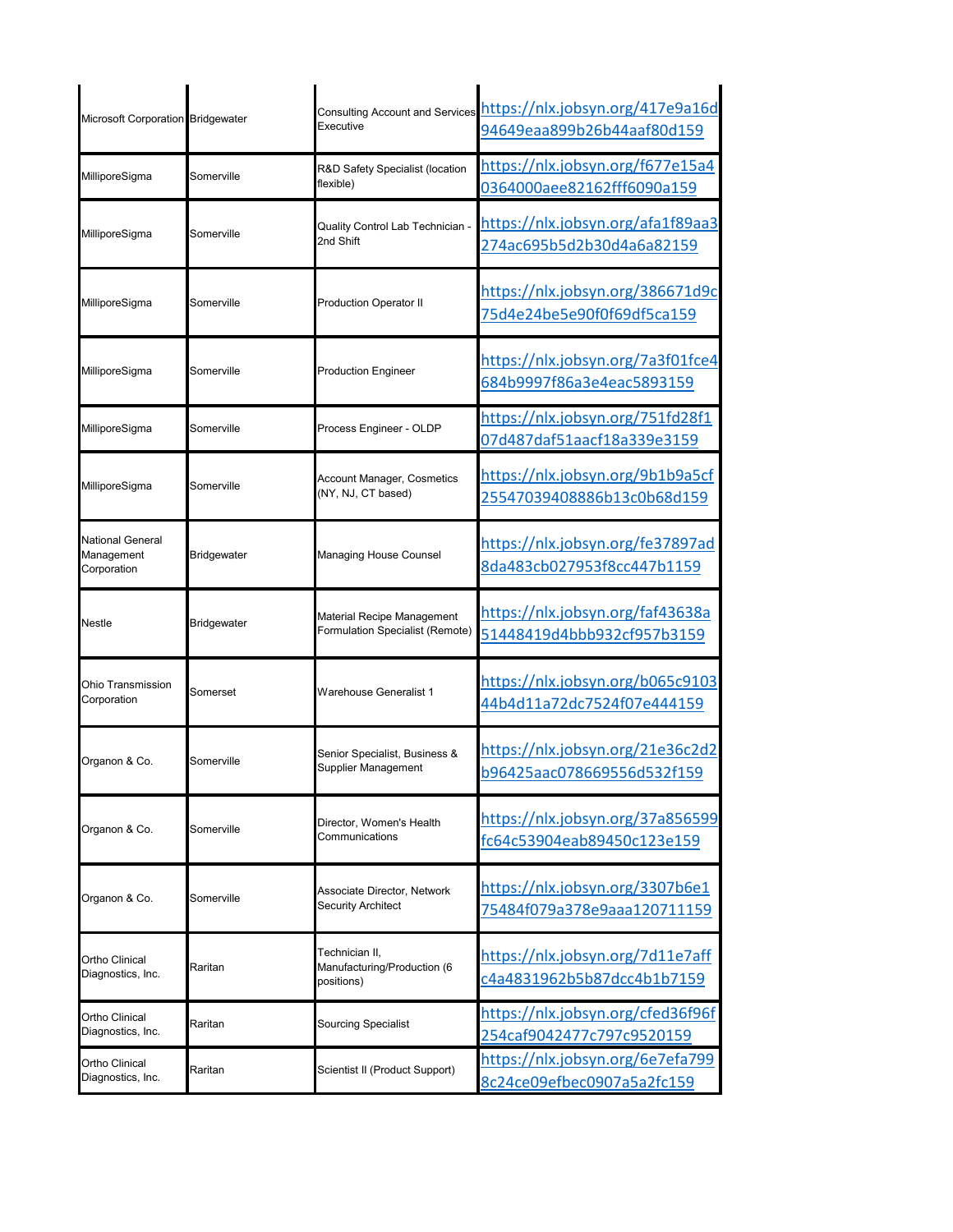| Ortho Clinical<br>Diagnostics, Inc.        | Raritan   | Quality Control (QC) Inspector II                        | https://nlx.jobsyn.org/72f762326<br>6264b768e6cca8743271ac1159         |
|--------------------------------------------|-----------|----------------------------------------------------------|------------------------------------------------------------------------|
| Ortho Clinical<br>Diagnostics, Inc.        | Raritan   | Manager, Clinical Affairs                                | https://nlx.jobsyn.org/e81e8b28f<br>69246709a6e5e60c276e4df159         |
| Ortho Clinical<br>Diagnostics, Inc.        | Raritan   | Corporate Communications<br>Manager                      | https://nlx.jobsyn.org/949a31bdf<br>c684dff8b4fbcde47aaf73d159         |
| Ortho Clinical<br>Diagnostics, Inc.        | Raritan   | <b>Cloud Services Engineer</b><br>(Remote)               | https://nlx.jobsyn.org/ed4725e9<br>5f574a3e8ed8b91845074751159         |
| Ortho Clinical<br>Diagnostics, Inc.        | Raritan   | <b>Clinical Trial Associate</b>                          | https://nlx.jobsyn.org/bf3c60345<br>a114adab6a5e5cc1da4cddb159         |
| <b>Ortho Clinical</b><br>Diagnostics, Inc. | Raritan   | <b>Business Development Manager</b><br>(CL) New England  | https://nlx.jobsyn.org/9ca4c117f<br>d0a4987834560d09473daff159         |
| Ortho Clinical<br>Diagnostics, Inc.        | Raritan   | <b>Business Development Manager</b><br>(TM)- New England | https://nlx.jobsyn.org/1912b222<br>31df4695a9a4a1b9cc04fd82159         |
| Ortho Clinical<br>Diagnostics, Inc.        | Raritan   | Associate Finance Manager,<br><b>External Reporting</b>  | https://nlx.jobsyn.org/371a06bd<br>2caf45a891afc6e1374fe9b9159         |
| Ortho Clinical<br>Diagnostics, Inc.        | Raritan   | Area Technical Specialist - Clin<br>Lab                  | https://nlx.jobsyn.org/ebc9b3e15<br>e7c42f9a782c03328c1aea2159         |
| Oticon. Inc.                               | Somerset  | Sr Dir Commercial Excellence                             | https://nlx.jobsyn.org/e3850f52c<br>7e34c95b05613c7b7d51e57159         |
| Oticon, Inc.                               | Somerset  | Senior Financial Analyst                                 | https://nlx.jobsyn.org/614832a14<br>5f9408bb7f2b9034f0fb568159         |
| Oticon, Inc.                               | Somerset  | <b>Sales Operations Manager</b>                          | https://nlx.jobsyn.org/525ababd2<br>b44469581fcb94d2ebcc522159         |
| Oticon, Inc.                               | Somerset  | Planner                                                  | https://nlx.jobsyn.org/1a0233fe0<br>aca4a618b7211828799d41d159         |
| Oticon, Inc.                               | Somerset  | New Business Acquisition<br>Manager                      | https://nlx.jobsyn.org/dcff9c8a1a<br>474bccb134c80221544fb1159         |
| Oticon, Inc.                               | Somerset  | Mailroom Clerk                                           | https://nlx.jobsyn.org/d7a2844e<br>d00e4ddf851b628cfcfc06b7159         |
| Peapack-Gladstone<br>Bank                  | Far Hills | Universal Banker I Part Time                             | <u> https://nlx.jobsyn.org/4919b377</u><br>bbaa46c9b0847f4632c1502d159 |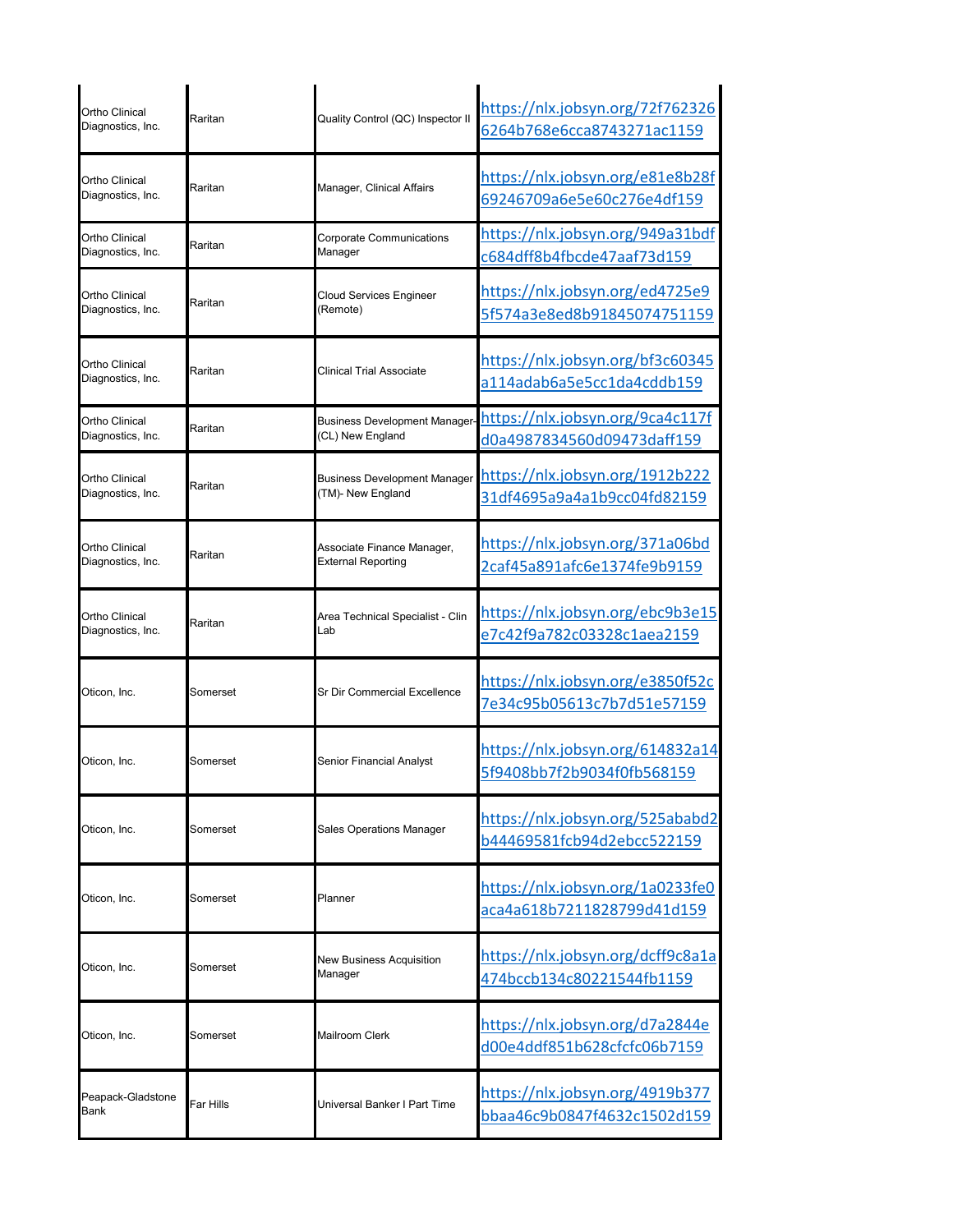| Peapack-Gladstone<br>Bank        | Far Hills            | Universal Banker I Part Time                                                | https://nlx.jobsyn.org/e9c37c7fe<br>6cf45a3aee7bab6adcc7752159 |
|----------------------------------|----------------------|-----------------------------------------------------------------------------|----------------------------------------------------------------|
| Peapack-Gladstone<br><b>Bank</b> | <b>Bernardsville</b> | Universal Banker I Part Time                                                | https://nlx.jobsyn.org/2abd2033<br>860a40149f303a2baf980f8c159 |
| Peapack-Gladstone<br><b>Bank</b> | <b>Bernardsville</b> | Universal Banker I Part Time                                                | https://nlx.jobsyn.org/ec024b719<br>7774285af9b3fb035ab2e67159 |
| Peapack-Gladstone<br><b>Bank</b> | Bedminster           | Sr Investment Banking Analyst                                               | https://nlx.jobsyn.org/53d67b24<br>8fb74e4fabb73a85b8303fc9159 |
| Peapack-Gladstone<br><b>Bank</b> | Bedminster           | Sr Investment Banking Analyst                                               | https://nlx.jobsyn.org/1ea4e50f7<br>4804e4d9945b8c05ead9b81159 |
| Peapack-Gladstone<br><b>Bank</b> | Bedminster           | Commercial Private Banker III                                               | https://nlx.jobsyn.org/1ecaa0692<br>d4342a0b164fdbb8a38f7dc159 |
| Peapack-Gladstone<br><b>Bank</b> | <b>Bedminster</b>    | Commercial Private Banker III                                               | https://nlx.jobsyn.org/a3365871c<br>9e448388ce51c4f8a44b4f9159 |
| Peapack-Gladstone<br><b>Bank</b> | Bedminster           | Client Service Officer I                                                    | https://nlx.jobsyn.org/a6d01a232<br>0854b0889d7e574520c127d159 |
| Peapack-Gladstone<br>Bank        | Bedminster           | Client Service Officer I                                                    | https://nlx.jobsyn.org/19a008fee<br>6d9412ea8fd58c64596c94b159 |
| Pfizer                           | Peapack              | Sr. Director, Digital                                                       | https://nlx.jobsyn.org/e8872472<br>b1544b78b9a432fd0165b88e159 |
| Pfizer                           | Peapack              | Senior Auditor, Research<br>Development & Supply                            | https://nlx.jobsyn.org/fe86fd61b<br>c3c4e6ea4f9b3e5b17fc2d1159 |
| Pfizer                           | Peapack              | Senior Associate, Early Talent<br>Pipeline                                  | https://nlx.jobsyn.org/5e9dff60fa<br>4d4e8e89c528137a371669159 |
| Pfizer                           | Peapack              | Partner of Choice Relationship<br>Lead                                      | https://nlx.jobsyn.org/22edae7bf<br>95b4cd1a4a71a9649de8d32159 |
| Pfizer                           | Peapack              | Partner of Choice (PoC)<br>Operational Lead                                 | https://nlx.jobsyn.org/169c5ed1b<br>72040fbba372c36c633eb14159 |
| Pfizer Inc.                      | Peapack              | Sr. Director, Digital - Head of<br>Product, Colleague                       | https://nlx.jobsyn.org/14739ab0<br>9af54f9c8b31705a40b93ea6159 |
| Pfizer Inc.                      | Peapack              | Senior Medical Director,<br>Hematology, Oncology Medical<br>Affairs, non-MD | https://nlx.jobsyn.org/8dfaed561<br>240492288709dabfc31530e159 |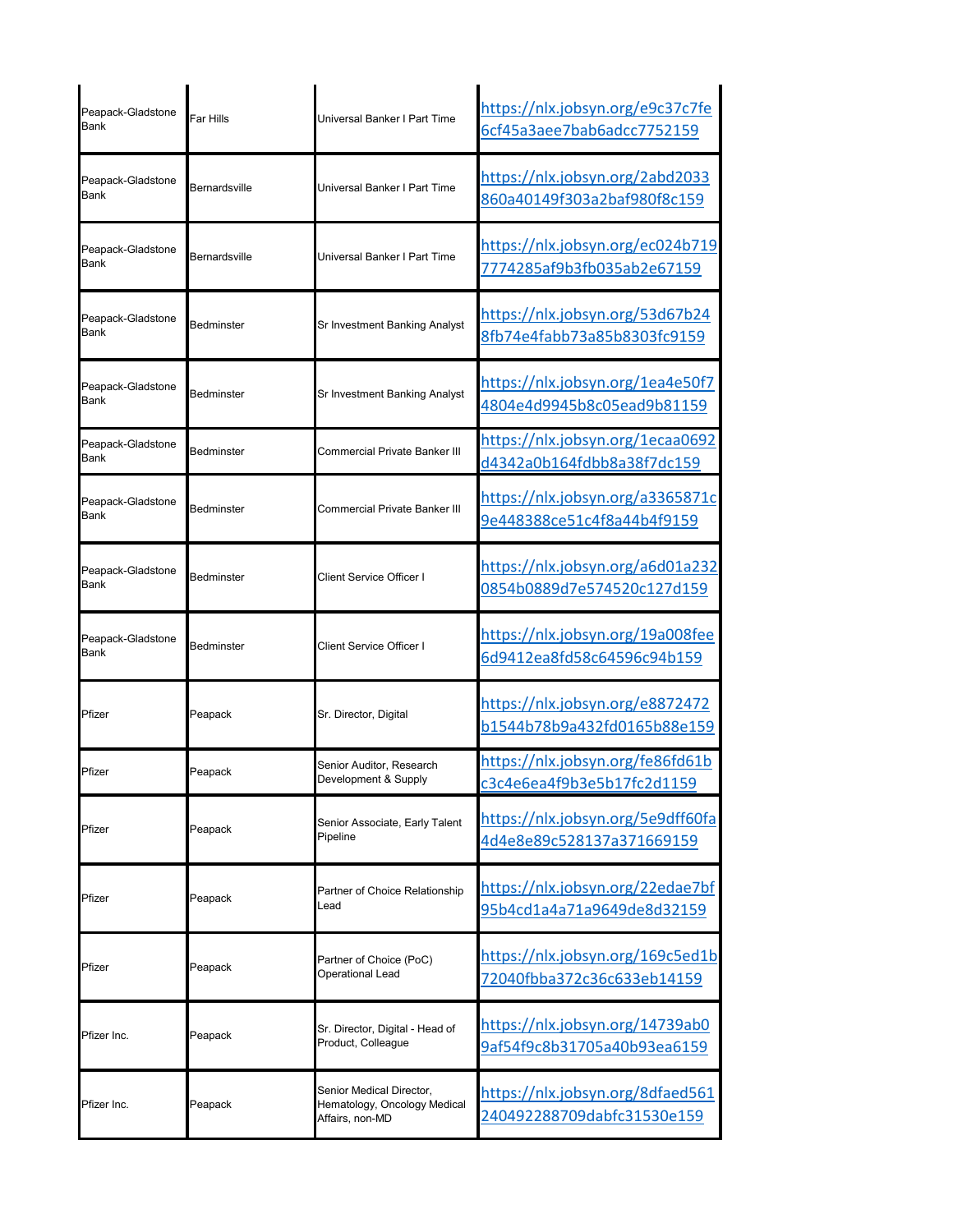| Pfizer Inc.                                   | Peapack            | Senior Medical Director,<br>Hematology, Oncology Medical<br>Affairs, MD         | https://nlx.jobsyn.org/67ef88179<br>2e4444ba881a529dda9dcd8159 |
|-----------------------------------------------|--------------------|---------------------------------------------------------------------------------|----------------------------------------------------------------|
| Pfizer Inc                                    | Peapack            | Senior Director, Environmental<br>Sustainability                                | https://nlx.jobsyn.org/6f9a9a58b<br>6b24ba99f4ccf29e5099895159 |
| Pfizer Inc.                                   | Peapack            | Senior Auditor, Research<br>Development & Supply                                | https://nlx.jobsyn.org/546621fa8<br>df04c85a24a8e5a2eb79bc0159 |
| Pfizer Inc.                                   | Peapack            | Senior Associate, Early Talent<br>Pipeline - Breakthrough<br>Fellowship Program | https://nlx.jobsyn.org/4e875279<br>b2554c1c88b12142cb8ed8ff159 |
| Pfizer Inc.                                   | Peapack            | Manager Connect Product<br>Launch - Supply Chain                                | https://nlx.jobsyn.org/f00987bf9<br>bcf4f0ba8cddf392762134c159 |
| Pfizer Inc.                                   | Peapack            | <b>Application Service Delivery</b><br>Manager, Support & Operations            | https://nlx.jobsyn.org/38edcb4d7<br>94c461782099d62048c868e159 |
| <b>PTC Therapeutics</b>                       | <b>Bridgewater</b> | Associate Scientist II, DMPK                                                    | https://nlx.jobsyn.org/4ec158b4d<br>57045c69638d7e42af8efd2159 |
| Publisher's<br><b>Circulation Fulfillment</b> | <b>Bound Brook</b> | Manager In Training                                                             | https://nlx.jobsyn.org/e2f921cfb<br>bfe44039822338a2f67a0ed159 |
| PVH Corp.                                     | Bridgewater        | <b>Training Specialist, HR Systems</b><br>PVH Corp.                             | https://nlx.jobsyn.org/30e89fa1f<br>d7243a1a3537d017135ad14159 |
| PVH Corp.                                     | <b>Bridgewater</b> | Tax Support Temp - PVH Corp.                                                    | https://nlx.jobsyn.org/4fb802ca6<br>2d74189a597b3be1bfd6298159 |
| PVH Corp.                                     | <b>Bridgewater</b> | Store Facilities Coordinator                                                    | https://nlx.jobsyn.org/95406444<br>2d9b40148298f3edabffd4c2159 |
| PVH Corp.                                     | <b>Bridgewater</b> | Digital Solutions Specialist- PVH<br>Corp.                                      | https://nlx.jobsyn.org/39dfd88d6<br>ada43a3814db285be6fe749159 |
| <b>Pyramid Healthcare</b><br>Inc.             | Somerville         | Psychiatrist                                                                    | https://nlx.jobsyn.org/29d2d9bd<br>ef8c4e8887a7eb0c0dd18152159 |
| QuickChek                                     |                    | SOUTH BOUND BROOK Team Member - Part Time                                       | https://nlx.jobsyn.org/cfee685db<br>a8a4d249315ed1a8f5c2455159 |
| QuickChek                                     |                    | SOUTH BOUND BROOK Team Member - Part Time                                       | https://nlx.jobsyn.org/107375fc9<br>8b44c48971948f1cc96d11c159 |
| QuickChek                                     |                    | SOUTH BOUND BROOK Gas Attendant - Part Time                                     | https://nlx.jobsyn.org/ddd7ba0d<br>b2574fb49d11ce16dc59dbc8159 |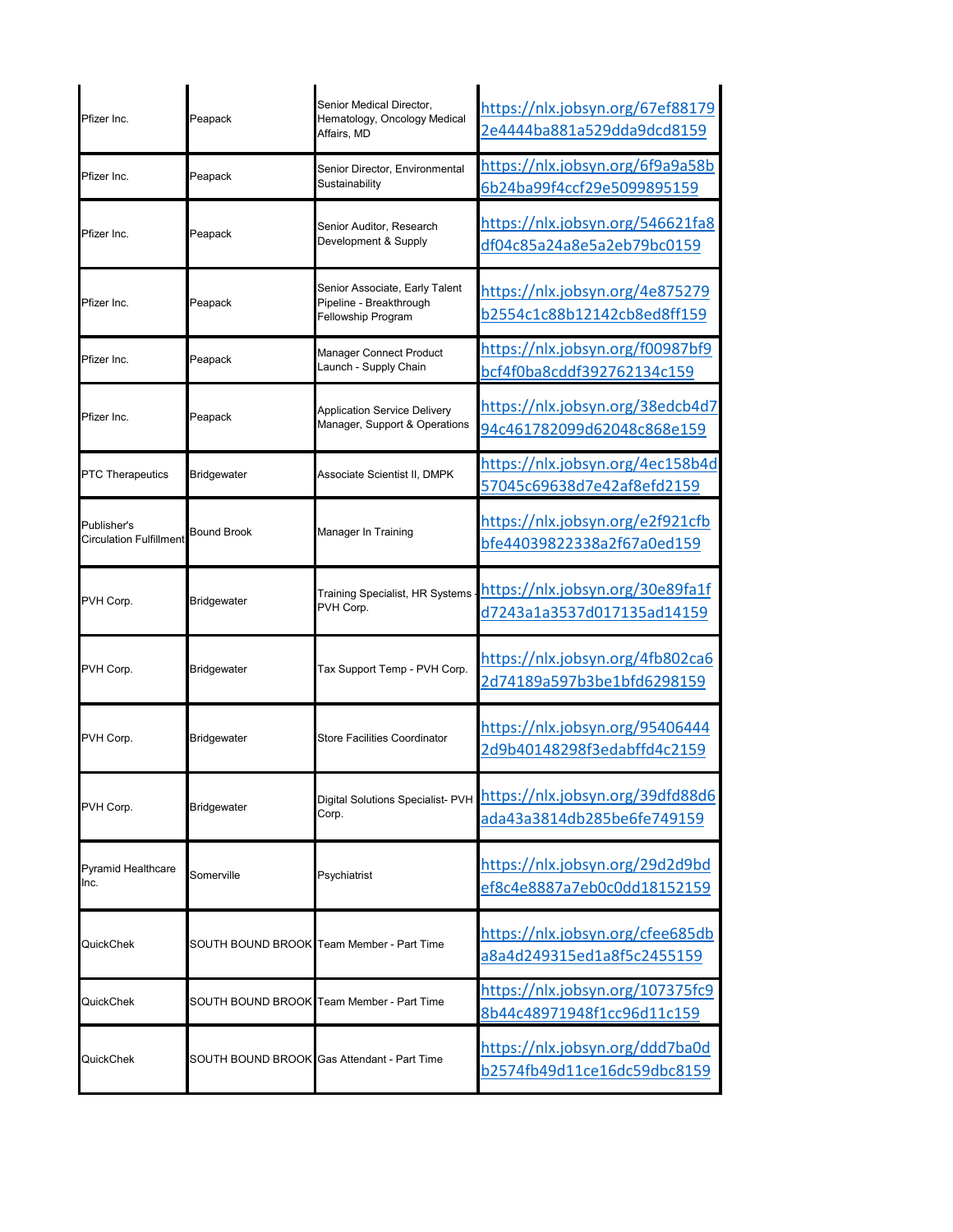| QuickChek          | SOMERVILLE          | Night Associate - Part Time                      | https://nlx.jobsyn.org/e2be684ec<br>14842378f41f74c8a4ccd21159         |
|--------------------|---------------------|--------------------------------------------------|------------------------------------------------------------------------|
| QuickChek          | SOMERVILLE          | Minor Team Member                                | https://nlx.jobsyn.org/4b42dcbf0<br>3c2482cb9a4c5e2aa1a48da159         |
| QuickChek          | SOMERVILLE          | Food Service Associate - Part<br>Time            | https://nlx.jobsyn.org/e277ad1cb<br>d2a46b6837ecc4fc66635bc159         |
| QuickChek          | Raritan             | Night Associate - Part Time                      | https://nlx.jobsyn.org/2a487465e<br>88f4932a8f7f7bd636187eb159         |
| QuickChek          | Raritan             | Minor Team Member                                | https://nlx.jobsyn.org/d9c8355b4<br>73c42148243e604f15f61e7159         |
| QuickChek          | Raritan             | Food Service Associate - Part<br>Time            | <u> https://nlx.jobsyn.org/08c6fc61b</u><br>c774add96bc62c49c51fe2a159 |
| <b>QuickChek</b>   | MANVILLE            | Night Associate - Part Time                      | https://nlx.jobsyn.org/42ab0139<br>42744111ac545ee58f136b1e159         |
| QuickChek          | MANVILLE            | Minor Team Member                                | https://nlx.jobsyn.org/1bf344881<br>5a84cdf80b8989b5eac3273159         |
| QuickChek          | <b>MANVILLE</b>     | Food Service Associate - Part<br>Time            | https://nlx.jobsyn.org/b2cc199fa<br>c764fc4bb9096a1ed6d5399159         |
| QuickChek          | HILLSBOROUGH        | Night Associate - Part Time                      | https://nlx.jobsyn.org/2ee55d3d<br>94de41039e9eea25b9604be4159         |
| QuickChek          | <b>HILLSBOROUGH</b> | Gas Attendant - Part Time                        | https://nlx.jobsyn.org/2098b33e<br>45af41da930d1e1480b933d2159         |
| QuickChek          | <b>BRIDGEWATER</b>  | Night Associate - Part Time                      | https://nlx.jobsyn.org/5b4419d5f<br>0b747d4b14a7dbcf8f5c43e159         |
| <b>Randstad US</b> | somerville          | quality control inspector ii                     | https://nlx.jobsyn.org/5beb4087<br>362f4abf8f2adc6da8bc969b159         |
| Randstad US        | bridgewater         | facility maintenance specialist                  | https://nlx.jobsyn.org/2f7a14955<br>52a451eaacc4bd17b6edee1159         |
| Randstad US        | basking ridge       | software engineer   aws / azure,<br>iaac, cloud) | https://nlx.jobsyn.org/06649e10<br>d24844bc82e141bac83c8608159         |
| Randstad US        | basking ridge       | omni-channel senior quality<br>analyst           | https://nlx.jobsyn.org/f71ca9527<br>b7041e09ba26748a7ef05cd159         |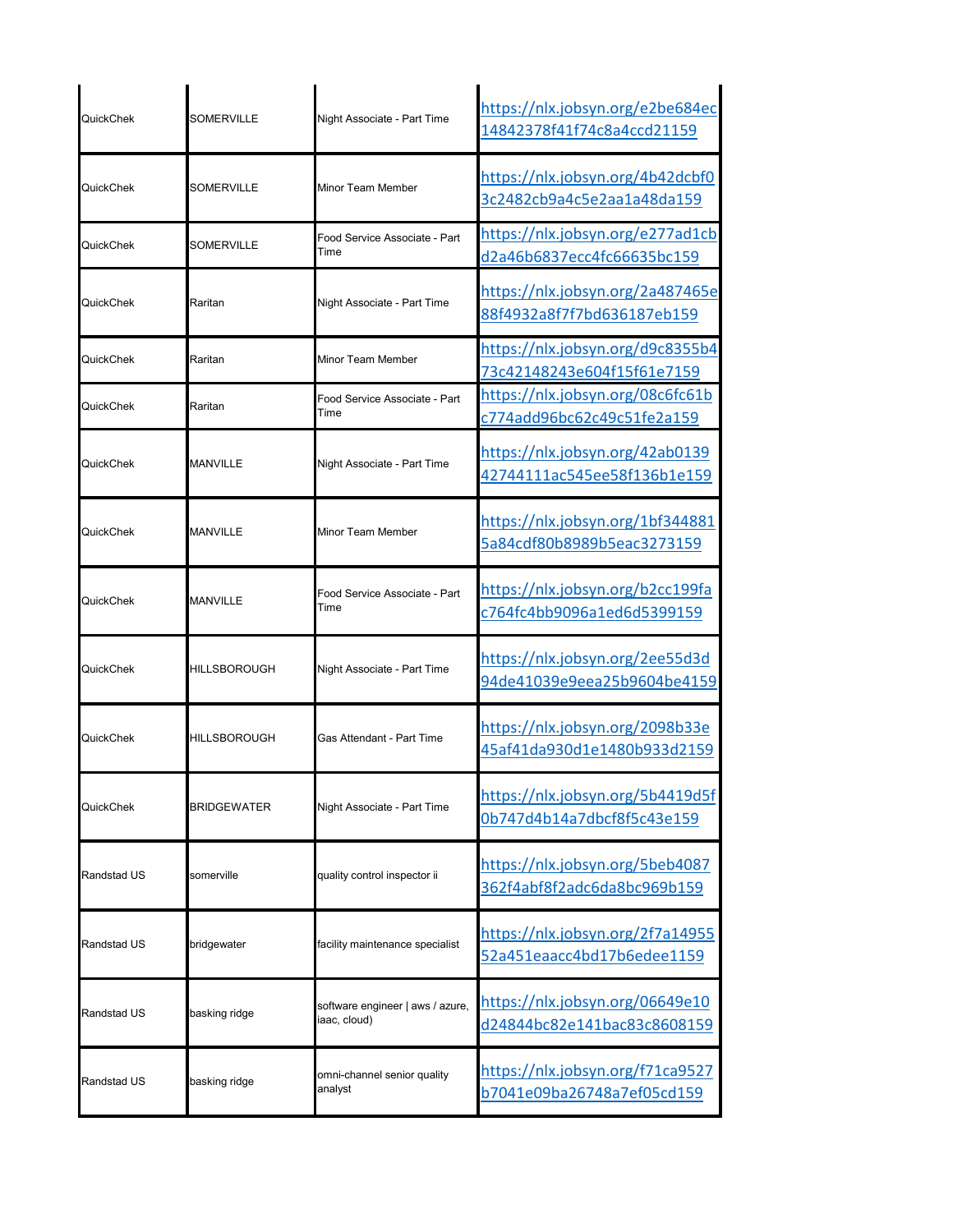| <b>Randstad US</b>           | basking ridge        | omni-channel senior quality                                      | https://nlx.jobsyn.org/a9782fc21                               |
|------------------------------|----------------------|------------------------------------------------------------------|----------------------------------------------------------------|
|                              |                      | analyst                                                          | 8864bbe9d07652f4180114f159                                     |
| <b>Randstad US</b>           | basking ridge        | omni-channel senior quality<br>analyst                           | https://nlx.jobsyn.org/5520631b<br>eca14cdcb2aadef99c252fca159 |
| <b>Randstad US</b>           | basking ridge        | content strategist                                               | https://nlx.jobsyn.org/ada097033<br>00d4a8ebfec2d57ffe370cd159 |
| <b>RCM Technologies</b>      | Branchburg           | Utilities Operator                                               | https://nlx.jobsyn.org/b9d29c305<br>2c44008bffa26fffa0c1010159 |
| Regeneron<br>Pharmaceuticals | <b>Basking Ridge</b> | QAA Quality Operations<br>Specialist                             | https://nlx.jobsyn.org/b1e78c947<br>67c4cb69bedb018db2e53a1159 |
| Regeneron<br>Pharmaceuticals | Basking Ridge        | Procurement Director Global<br>Development Sourcing - Clinical   | https://nlx.jobsyn.org/3e880261<br>01c341ca98cac41022cbf6b6159 |
| Regeneron<br>Pharmaceuticals | Basking Ridge        | Manager, Clinical Study Lead -<br>General Medicine               | https://nlx.jobsyn.org/ad0d5770c<br>f22494d9bc8956fe96b307e159 |
| Regeneron<br>Pharmaceuticals | Basking Ridge        | Clinical Study Specialist - Early<br><b>Clinical Development</b> | https://nlx.jobsyn.org/3c32b31d8<br>4cc42f889e287938b68f866159 |
| Regeneron<br>Pharmaceuticals | Basking Ridge        | Assoc Dir GD Process &<br>Procedures                             | https://nlx.jobsyn.org/744fc0252<br>f584423a7dcf4ac0186e0e3159 |
| Robert Half                  | Somerset             | Shipping and Receiving Clerk                                     | https://nlx.jobsyn.org/f6dcd8bbb<br>1d14067ab421400d8511deb159 |
| Robert Half                  | Somerset             | Payroll Manager                                                  | https://nlx.jobsyn.org/541bbd74<br>df03482196df43a45373928b159 |
| Robert Half                  | Somerset             | Customer Service<br>Representative                               | https://nlx.jobsyn.org/bfdf032da<br>4d6435db7674ef5f908d1ad159 |
| Robert Half                  | Raritan              | Systems Administrator                                            | https://nlx.jobsyn.org/a0037f422<br>0a94251b14a92fa3d291876159 |
| Robert Half                  | Far Hills            | <b>Workers' Compensation</b><br>Supervisor                       | https://nlx.jobsyn.org/7d38ba16<br>560f4da2a767fa5ff924edc7159 |
| Robert Half                  | Bridgewater          | Sr. Customer Service<br>Representative                           | https://nlx.jobsyn.org/6b40b3c2b<br>22f4872840afcf2cac80cb2159 |
| Robert Half                  | Bridgewater          | Sr. Accountant                                                   | https://nlx.jobsyn.org/e61ea4606<br>1334bb0abd461b20daa0042159 |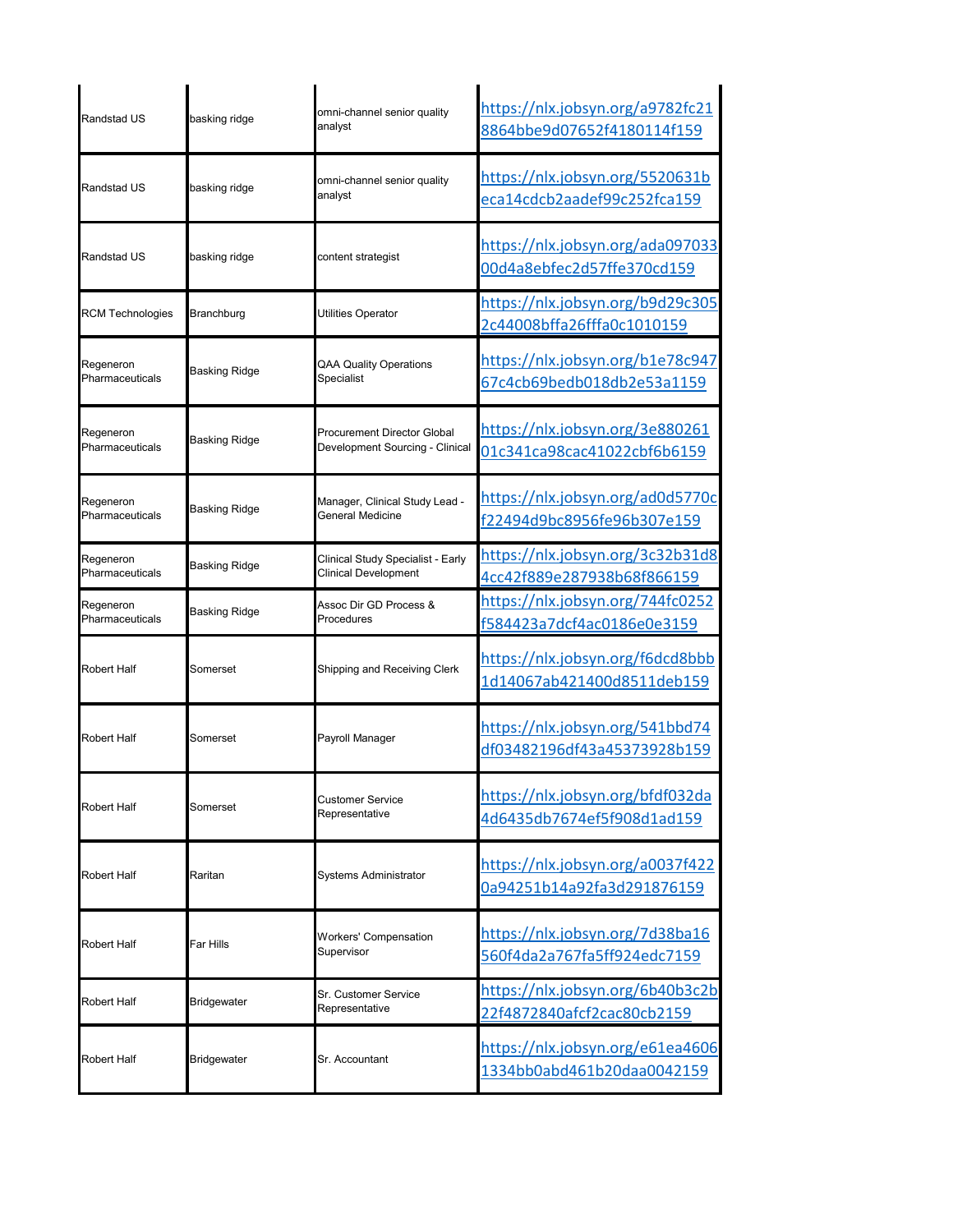| <b>Robert Half</b>                   | <b>Bridgewater</b>   | Payroll Administrator                                                                  | https://nlx.jobsyn.org/fa32553e6<br>86b4f6db9e663e9b08227b4159 |
|--------------------------------------|----------------------|----------------------------------------------------------------------------------------|----------------------------------------------------------------|
| Robert Half                          | Bridgewater          | Manager of Pricing                                                                     | https://nlx.jobsyn.org/11b8a2c30<br>15b48dfae820736309559c0159 |
| Robert Half                          | Bridgewater          | <b>Accountant - Entry Level</b>                                                        | https://nlx.jobsyn.org/0cc8b03d7<br>0f14523abda184590e3651b159 |
| Robert Half                          | Bedminster           | <b>Staff Accountant</b>                                                                | https://nlx.jobsyn.org/8dc46aa0d<br>e1445108f12bfd277d3e160159 |
| <b>Robert Half</b>                   | Bedminster           | <b>Staff Accountant</b>                                                                | https://nlx.jobsyn.org/8f89785d2<br>b0542c780213214118ab0ef159 |
| Robert Half                          | Bedminster           | administrative assistant                                                               | https://nlx.jobsyn.org/6db1c70a2<br>42247b1823b2250758569a4159 |
| <b>Robert Half</b>                   | <b>Basking Ridge</b> | Guidewire Claim Center<br>Architect                                                    | https://nlx.jobsyn.org/e2e6d8d9<br>4b0c4cb3abb1dd3306f08f44159 |
| Robert Half                          | Basking Ridge        | <b>Front Desk Coordinator</b>                                                          | https://nlx.jobsyn.org/e570f6591<br>3ba4c3eb3ebffe61c5be88c159 |
| Robert Half                          | <b>Basking Ridge</b> | Document Controller                                                                    | https://nlx.jobsyn.org/54e145cf6<br>d4646b2a8e9d1e8174efb19159 |
| Roche Holdings Inc.                  | Somerville           | Quality Operations Technician -<br>Dayshift                                            | https://nlx.jobsyn.org/cfee42351<br>34c4898b63a8fcc2b5663a7159 |
| Roche Holdings Inc.                  | Somerville           | Facilities Maintenance<br>Technician (Contract Position) -<br>3 Days Flex Schedule 7pm | https://nlx.jobsyn.org/ab963743a<br>b0b46eab8645730df4a44c6159 |
| Roche Holdings Inc.                  | Somerville           | Equipment Support Specialist -<br>Dayshift                                             | https://nlx.jobsyn.org/3cebdba78<br>645422b8bcb2b73968dea29159 |
| <b>RWJBarnabas Health</b> Somerville |                      | Unit Clerk                                                                             | https://nlx.jobsyn.org/78b45695<br>09604fa69313e082891d2ef4159 |
| <b>RWJBarnabas Health Somerville</b> |                      | Switchboard Operator                                                                   | https://nlx.jobsyn.org/9077ed26<br>113441eba9e16f4ce57a172c159 |
| <b>RWJBarnabas Health</b> Somerville |                      | <b>Support Aide</b>                                                                    | https://nlx.jobsyn.org/b48a7a29c<br>42e4164881111bd4f9baa1d159 |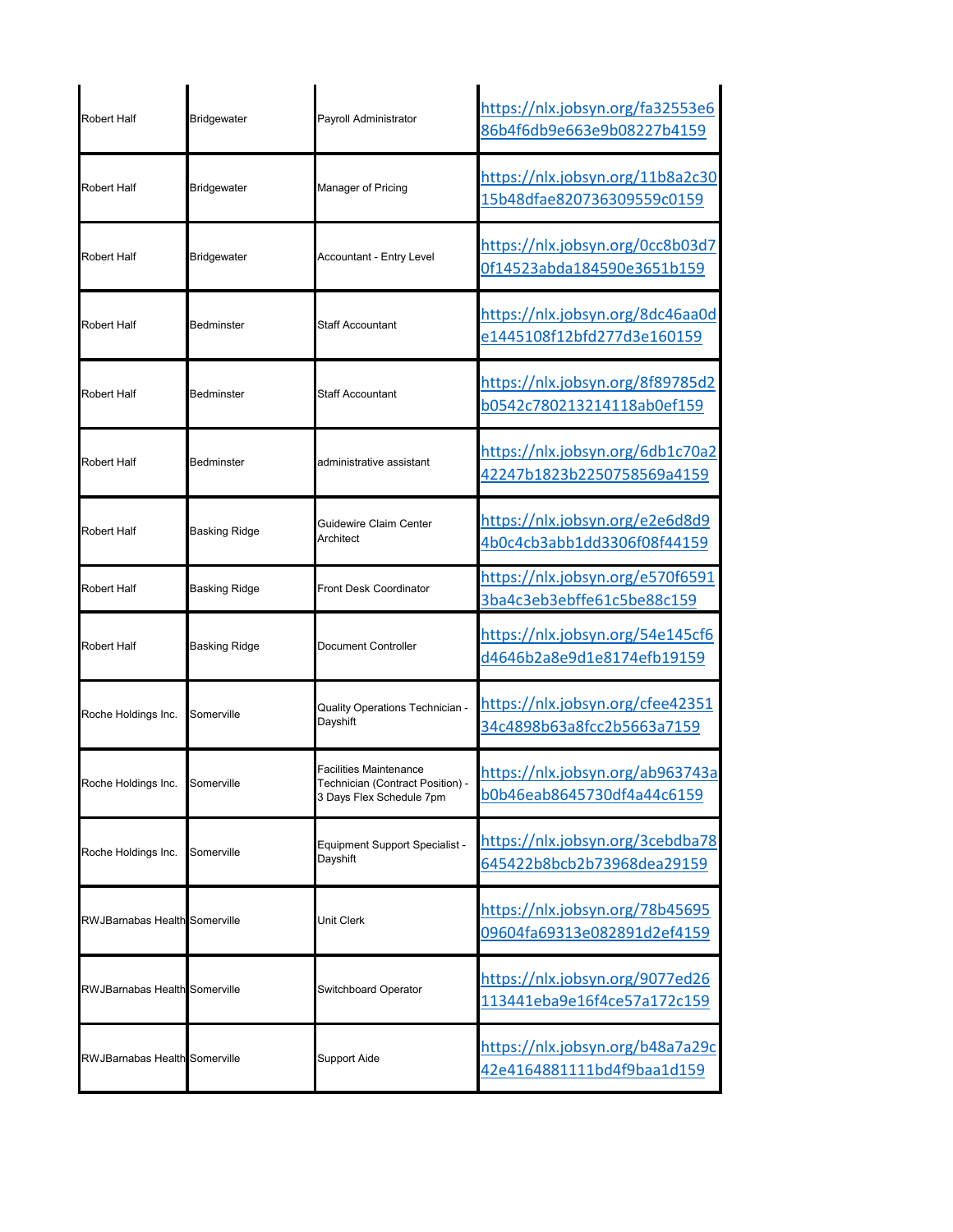| <b>RWJBarnabas Health Somerville</b> | Supervisor           | https://nlx.jobsyn.org/e5154b43<br>01814badb284c24f8cd056b6159 |
|--------------------------------------|----------------------|----------------------------------------------------------------|
| <b>RWJBarnabas Health Somerville</b> | Student Nurse Extern | https://nlx.jobsyn.org/a31c84756<br>34a47cd971689f7557608de159 |
| RWJBarnabas Health Somerville        | Student Nurse Extern | https://nlx.jobsyn.org/281ce1b4e<br>61c490bbc86a27090a1d90a159 |
| RWJBarnabas Health Somerville        | Student Nurse Extern | https://nlx.jobsyn.org/cd95133d8<br>b7a4e519d31f3d55bdaccc5159 |
| <b>RWJBarnabas Health Somerville</b> | Student Nurse Extern | https://nlx.jobsyn.org/f3c3d6623<br>136424b933694784b8ac2e6159 |
| RWJBarnabas Health Somerville        | RN                   | https://nlx.jobsyn.org/7d225e14<br>7b4b4a7bb8322bfcff831874159 |
| RWJBarnabas Health Somerville        | RN                   | https://nlx.jobsyn.org/0ef5fab10<br>d374d3e83fc271e0b4ac778159 |
| <b>RWJBarnabas Health Somerville</b> | RN                   | https://nlx.jobsyn.org/cb3870a05<br>c9a46acb4b8a1303a4e0273159 |
| <b>RWJBarnabas Health Somerville</b> | RN                   | https://nlx.jobsyn.org/094e4d28<br>11524b468beb5bef95ae16cb159 |
| <b>RWJBarnabas Health Somerville</b> | RN                   | https://nlx.jobsyn.org/d85f9233c<br>dff429c95275651a1237e87159 |
| <b>RWJBarnabas Health Somerville</b> | <b>RN</b>            | https://nlx.jobsyn.org/5687a0bcb<br>6dd4e5797b3d20d1f459612159 |
| RWJBarnabas Health Somerville        | RN                   | https://nlx.jobsyn.org/21b360b5c<br>438489dada257c268f2e14f159 |
| <b>RWJBarnabas Health Somerville</b> | RN                   | https://nlx.jobsyn.org/2a0ad0a3e<br>d114152b69cb0d17f8a5621159 |
| RWJBarnabas Health Somerville        | RN                   | https://nlx.jobsyn.org/8d4caca40<br>c1047c4824b76bd3dfc6ff6159 |
| <b>RWJBarnabas Health</b> Somerville | Receptionist         | https://nlx.jobsyn.org/ba1a3442a<br>36f405c86383a13c3810438159 |
| <b>RWJBarnabas Health Somerville</b> | PD RN                | https://nlx.jobsyn.org/f9afc9003c<br>e34399b628f751b0f5c6a1159 |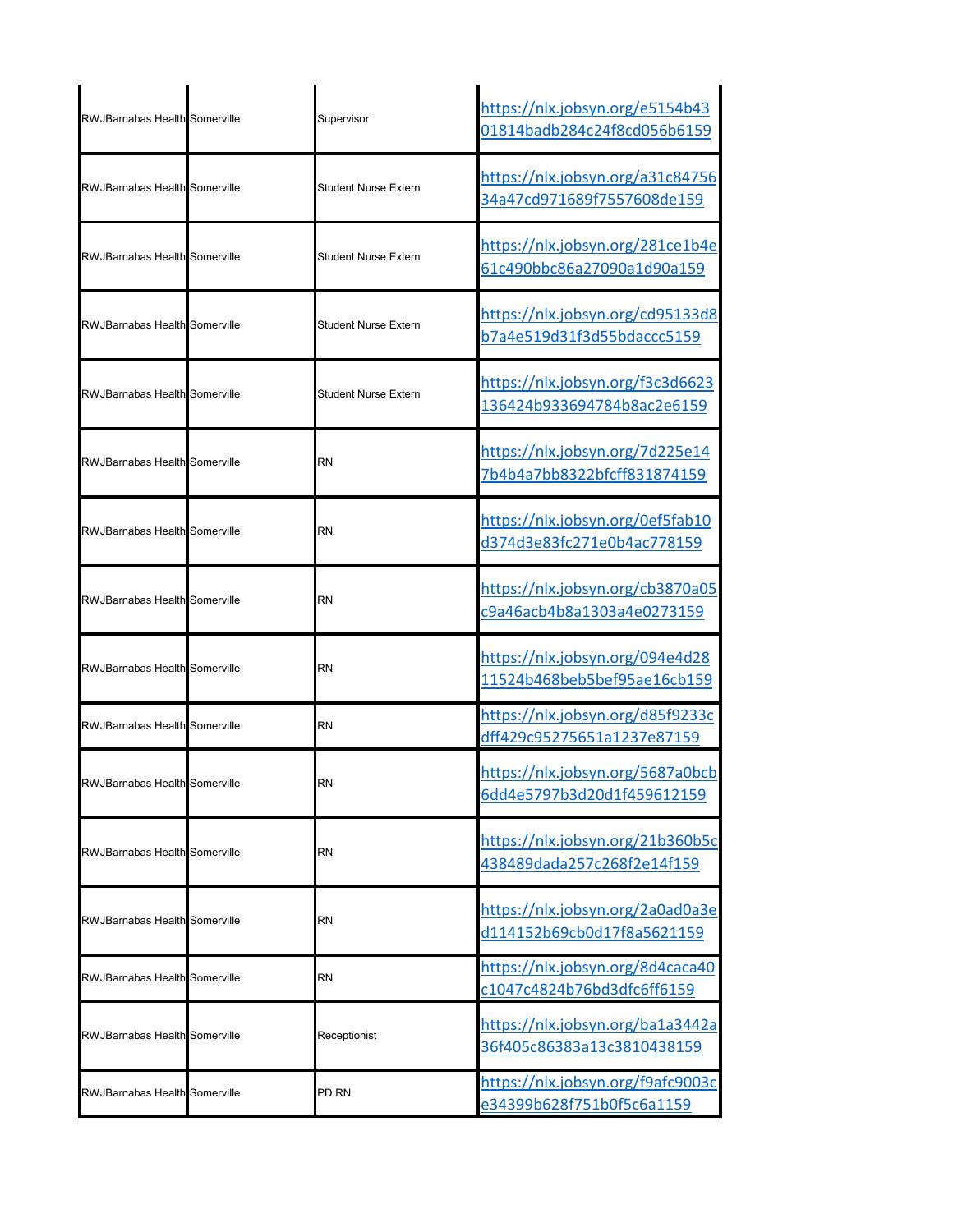| <b>RWJBarnabas Health Somerville</b> | PD RN                         | https://nlx.jobsyn.org/864bc7f7b<br>d524f56b8d066d76023883e159 |
|--------------------------------------|-------------------------------|----------------------------------------------------------------|
| RWJBarnabas Health Somerville        | PD RN                         | https://nlx.jobsyn.org/17f0ebd9a<br>b424438a80b6dcc8182d624159 |
| <b>RWJBarnabas Health Somerville</b> | Patient Access Representative | https://nlx.jobsyn.org/293e1494<br>254842ad960fa0d538d7d6ea159 |
| <b>RWJBarnabas Health</b> Somerville | <b>Nursing Supervisor</b>     | https://nlx.jobsyn.org/fd362c682<br>ec845bb9b4612b756ffa670159 |
| <b>RWJBarnabas Health</b> Somerville | <b>Nursing Supervisor</b>     | https://nlx.jobsyn.org/a6688d11<br>7b6046ec92dc331c23fad9d2159 |
| <b>RWJBarnabas Health</b> Somerville | Nurse Manager (NBR)           | https://nlx.jobsyn.org/c0ea8958e<br>bd14c709276bb419d54f15d159 |
| <b>RWJBarnabas Health Somerville</b> | Nurse Manager                 | https://nlx.jobsyn.org/649b4f810<br>10e450e87e8a11644e9b416159 |
| RWJBarnabas Health Somerville        | Nurse Manager                 | https://nlx.jobsyn.org/00213dc29<br>a6c45dbacf2a1f490e259c1159 |
| RWJBarnabas Health Somerville        | Nurse Manager                 | https://nlx.jobsyn.org/f7c9eccb5c<br>8d4e73b1c95a3df62f1db7159 |
| <b>RWJBarnabas Health</b> Somerville | Nurse Manager                 | https://nlx.jobsyn.org/c4857460a<br>7714e4a942da6532098f7db159 |
| <b>RWJBarnabas Health Somerville</b> | Nurse Manager                 | https://nlx.jobsyn.org/fd47fbe92<br>ae14928b16de32cb8349a06159 |
| <b>RWJBarnabas Health Somerville</b> | Histology Technician          | https://nlx.jobsyn.org/5ca71a71e<br>ff840e7972b7e01e1598e53159 |
| <b>RWJBarnabas Health</b> Somerville | EKG Technician                | https://nlx.jobsyn.org/627df6acf<br>2a244baae9eacea15864b03159 |
| RWJBarnabas Health Somerville        | CSP Tech                      | https://nlx.jobsyn.org/93bfa41c3<br>bc942dc92f8323eaac06f52159 |
| <b>RWJBarnabas Health</b> Somerville | Crisis Worker                 | https://nlx.jobsyn.org/a90877c32<br>a32482583dd57b88dce0ba1159 |
| <b>RWJBarnabas Health Somerville</b> | Clinical Care Technician      | https://nlx.jobsyn.org/f662f9ee6<br>b2142f2abc13df0b83ecd6c159 |
| <b>RWJBarnabas Health</b> Somerville | Clinical Care Technician      | https://nlx.jobsyn.org/ab46464b<br>6ec2414da9ff2c5e49872c4a159 |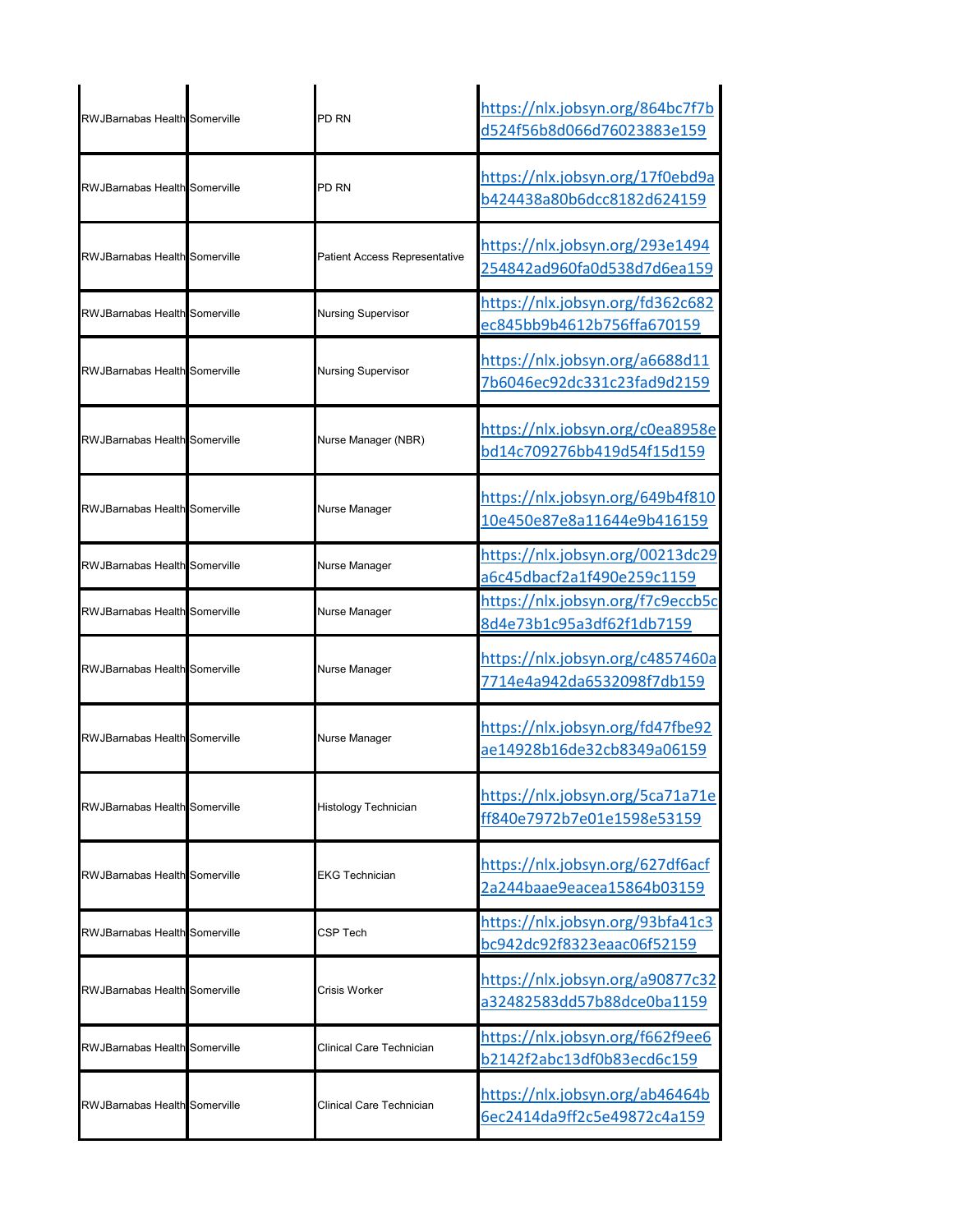| <b>RWJBarnabas Health</b> Somerville        |            | Clinical Care Technician                                                        | https://nlx.jobsyn.org/20a7d255<br>27764fad9be97786decf21b9159 |
|---------------------------------------------|------------|---------------------------------------------------------------------------------|----------------------------------------------------------------|
| RWJBarnabas Health Somerville               |            | Clinical Care Technician                                                        | https://nlx.jobsyn.org/835d13ac8<br>9b2426597c0f749e237ce8e159 |
| RWJBarnabas Health Somerville               |            | Clinical Care Technician                                                        | https://nlx.jobsyn.org/0cf1b3d8f<br>a204786ae157e60da6e4904159 |
| <b>RWJBarnabas Health Somerville</b>        |            | Clinical Care Technician                                                        | https://nlx.jobsyn.org/ce76d4a84<br>297471db1a5849b6ed62c08159 |
| <b>RWJBarnabas Health Somerville</b>        |            | Administrative Assistant                                                        | https://nlx.jobsyn.org/cd029b235<br>dd64936a25fa9a4b8b9f3e0159 |
| <b>RWJBarnabas Health Somerville</b>        |            | <b>Acute Care RN Transitions</b><br>Program, 2 West                             | https://nlx.jobsyn.org/bc2ff2af5c<br>9643ecbd7a63ee67c6abe8159 |
| <b>RWJBarnabas Health Somerset</b>          |            | Patient Acess Liaison Episodic<br>Svc Lines                                     | https://nlx.jobsyn.org/6f4b28891<br>48c4c06a3cf0e6917d52185159 |
| <b>RWJBarnabas Health Somerset</b>          |            | Patient Access Liaison<br><b>Recurring Svc Lines</b>                            | https://nlx.jobsyn.org/b3ceeae5c<br>987494baf08ee13b9271023159 |
| RWJBarnabas Health Hillsborough             |            | Patient Services Rep (FT) -<br>Primary Care Center at<br>Hillsborough, NJ       | https://nlx.jobsyn.org/808fe570f<br>b3740c0b40b18997e8daefb159 |
| <b>RWJBarnabas Health Bridgewater</b>       |            | Practice Administrator (FT) -<br>Somerset Bariatric Center -<br>Bridgewater, NJ | https://nlx.jobsyn.org/8d5168e1<br>9739427689b6e49240d4da79159 |
| Saint Barnabas<br><b>Health Care System</b> | Somerville | Unit Clerk                                                                      | https://nlx.jobsyn.org/e9a667d10<br>daf465c926d27a11b382202159 |
| Saint Barnabas<br>Health Care System        | Somerville | Unit Clerk                                                                      | https://nlx.jobsyn.org/1d4557a3<br>29344deab364e556062bacf2159 |
| Saint Barnabas<br><b>Health Care System</b> | Somerville | Unit Clerk                                                                      | https://nlx.jobsyn.org/40ff53d3c<br>21740b79db12c362c869b85159 |
| Saint Barnabas<br><b>Health Care System</b> | Somerville | Therapist I                                                                     | https://nlx.jobsyn.org/2fb46f30c<br>a0c462284c481045572d089159 |
| Saint Barnabas<br>Health Care System        | Somerville | Switchboard Operator                                                            | https://nlx.jobsyn.org/526f28054<br>a9c45e3aed54630b3b58fdd159 |
| Saint Barnabas<br><b>Health Care System</b> | Somerville | Switchboard Operator                                                            | https://nlx.jobsyn.org/92ddb573<br>a9b144f6ba023b8f1fe2fcac159 |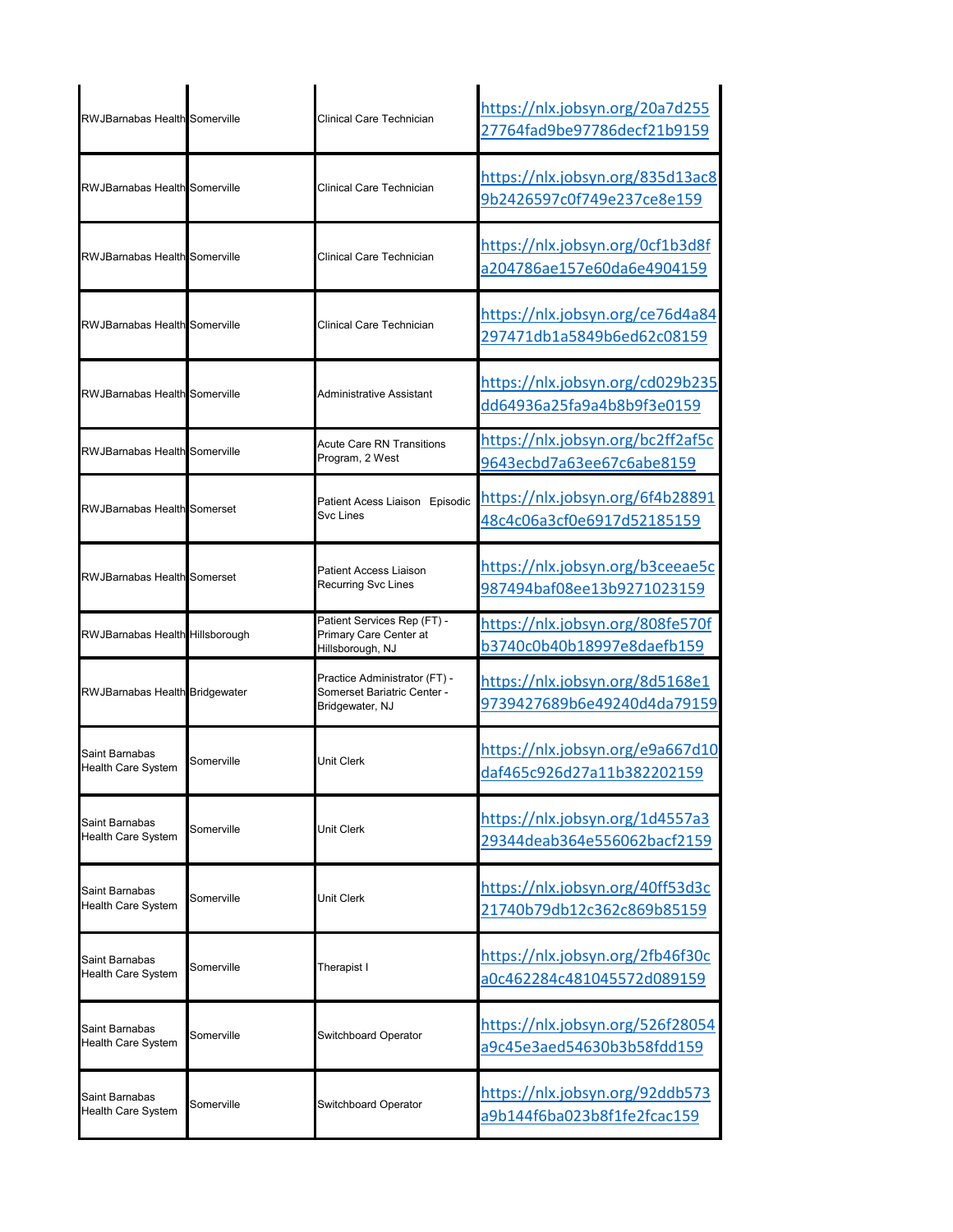| Saint Barnabas<br><b>Health Care System</b> | Somerville | Switchboard Operator | https://nlx.jobsyn.org/2a81229fa<br>4154169b4eee0c5900613d1159 |
|---------------------------------------------|------------|----------------------|----------------------------------------------------------------|
| Saint Barnabas<br><b>Health Care System</b> | Somerville | Support Aide         | https://nlx.jobsyn.org/029b7acd3<br>d6740f986cf5fa646461613159 |
| Saint Barnabas<br><b>Health Care System</b> | Somerville | <b>Support Aide</b>  | https://nlx.jobsyn.org/6331a3a13<br>cc842a48c5e2f065e81c7f6159 |
| Saint Barnabas<br><b>Health Care System</b> | Somerville | <b>Support Aide</b>  | https://nlx.jobsyn.org/bd40e7fb1<br>4d5483f80c90f1fb0e92872159 |
| Saint Barnabas<br>Health Care System        | Somerville | <b>Support Aide</b>  | https://nlx.jobsyn.org/920d71c8a<br>cc846d7a9fba8b1e1fc60f0159 |
| Saint Barnabas<br>Health Care System        | Somerville | Support Aide         | https://nlx.jobsyn.org/30b7f4083<br>ffb4b65996a362ec6a707fb159 |
| Saint Barnabas<br><b>Health Care System</b> | Somerville | Support Aide         | https://nlx.jobsyn.org/7c86024ed<br>7c14d14bfee07b054b01839159 |
| Saint Barnabas<br><b>Health Care System</b> | Somerville | Support Aide         | https://nlx.jobsyn.org/21beae8ae<br>3994d15a54158ec5bb98a0b159 |
| Saint Barnabas<br>Health Care System        | Somerville | Support Aide         | https://nlx.jobsyn.org/90cdbdc97<br>bea470bbc02dce1f5fea48b159 |
| Saint Barnabas<br><b>Health Care System</b> | Somerville | <b>Support Aide</b>  | https://nlx.jobsyn.org/91d3efbfd<br>b68430dad4f1f905434debd159 |
|                                             |            |                      |                                                                |
| Saint Barnabas<br>Health Care System        | Somerville | Supervisor           | https://nlx.jobsyn.org/e192d9b7<br>bb2f4d4faa2a3ade1188393a159 |
| Saint Barnabas<br><b>Health Care System</b> | Somerville | Supervisor           | https://nlx.jobsyn.org/cb2581c47<br>92942188504f9dfa5a787c0159 |
| Saint Barnabas<br><b>Health Care System</b> | Somerville | Student Nurse Extern | https://nlx.jobsyn.org/a3334fd90<br>ecd4b04afe10ae91f39ed9e159 |
| Saint Barnabas<br><b>Health Care System</b> | Somerville | Student Nurse Extern | https://nlx.jobsyn.org/a1948bfb2<br>c334b87acd56edf8c16963b159 |
| Saint Barnabas<br><b>Health Care System</b> | Somerville | Student Nurse Extern | https://nlx.jobsyn.org/cce219c74<br>41243f2889c4df616da70b6159 |
| Saint Barnabas<br>Health Care System        | Somerville | Student Nurse Extern | https://nlx.jobsyn.org/6179abf89<br>7b54edaadeeffbd8df32f2c159 |
| Saint Barnabas<br>Health Care System        | Somerville | Security Officer     | https://nlx.jobsyn.org/5d121dfdb<br>64f4ed69c670e287d530c8f159 |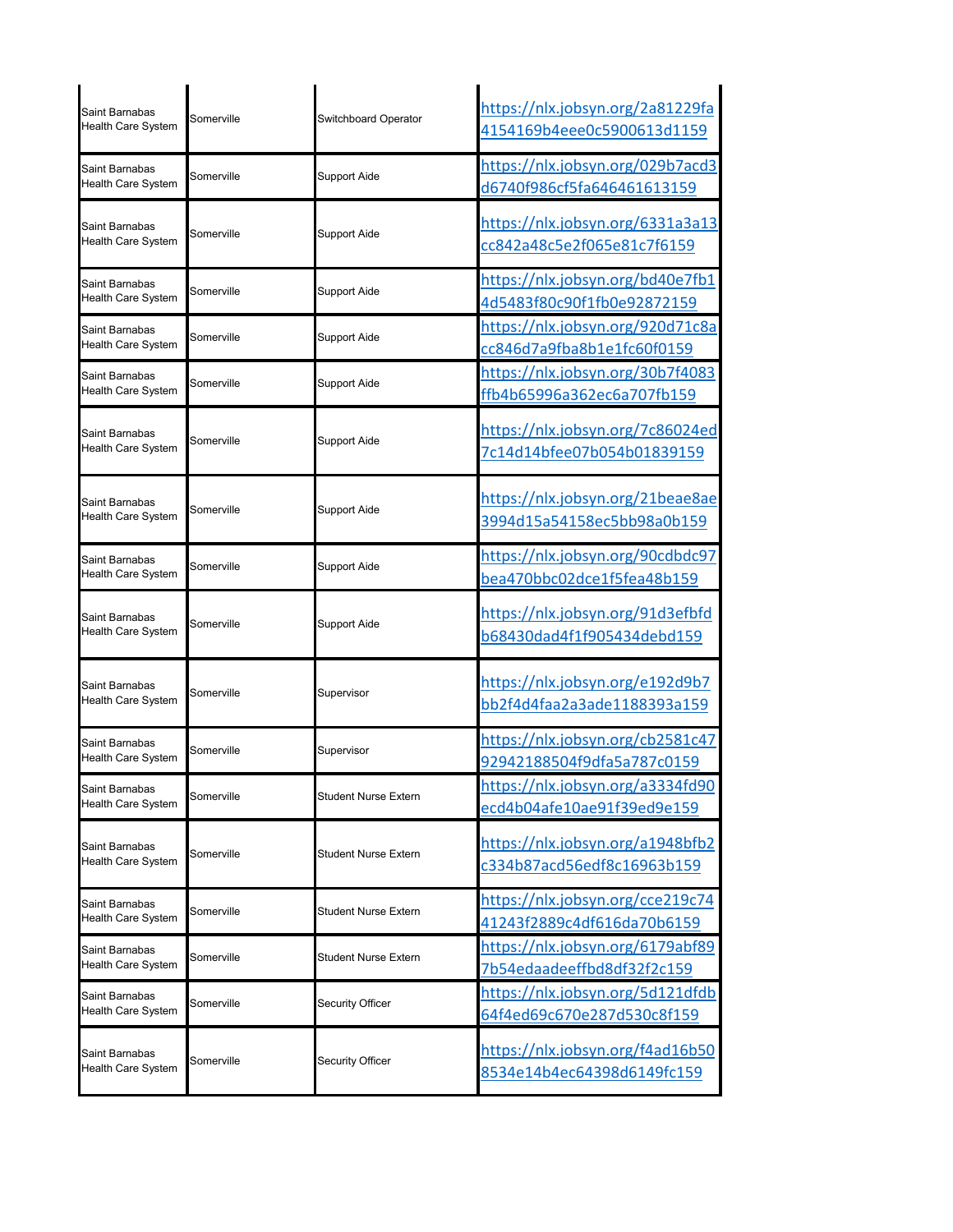| Saint Barnabas<br><b>Health Care System</b> | Somerville | RN        | https://nlx.jobsyn.org/8ab0009fc<br>a18498a8cd47cdc08d3330c159 |
|---------------------------------------------|------------|-----------|----------------------------------------------------------------|
| Saint Barnabas<br>Health Care System        | Somerville | <b>RN</b> | https://nlx.jobsyn.org/3d5e577c1<br>a24421680a42454011081a8159 |
| Saint Barnabas<br>Health Care System        | Somerville | RN        | https://nlx.jobsyn.org/d53e9f879<br>3fc44068f69b5763678d546159 |
| Saint Barnabas<br><b>Health Care System</b> | Somerville | RN        | https://nlx.jobsyn.org/7a48b063<br>4b104091afba7ccc0f278ddc159 |
| Saint Barnabas<br><b>Health Care System</b> | Somerville | RN        | https://nlx.jobsyn.org/8da54fa60<br>124489091ab52a416269c91159 |
| Saint Barnabas<br><b>Health Care System</b> | Somerville | RN        | https://nlx.jobsyn.org/1fa9a8366<br>6084721b9257e613dc1a3f0159 |
| Saint Barnabas<br>Health Care System        | Somerville | RN        | https://nlx.jobsyn.org/f34f7047df<br>b94260acbfb1125e2c793f159 |
| Saint Barnabas<br><b>Health Care System</b> | Somerville | <b>RN</b> | https://nlx.jobsyn.org/e0314fdf0<br>70d4181946ac77c58a171b6159 |
| Saint Barnabas<br>Health Care System        | Somerville | RN        | https://nlx.jobsyn.org/7e1fb43e8<br>99844b0aa8fc94463a73045159 |
| Saint Barnabas<br>Health Care System        | Somerville | RN        | https://nlx.jobsyn.org/87ec2ef8b<br>e8d4a3ca3881968238571af159 |
| Saint Barnabas<br><b>Health Care System</b> | Somerville | <b>RN</b> | https://nlx.jobsyn.org/c6626a89a<br>42f4061bb4a2a80bd0039fa159 |
| Saint Barnabas<br><b>Health Care System</b> | Somerville | RN        | https://nlx.jobsyn.org/0532a644f<br>c9a4d2e9dcbd75ab8f6a0d2159 |
| Saint Barnabas<br><b>Health Care System</b> | Somerville | RN        | https://nlx.jobsyn.org/9758ce47e<br>e9946d4906795f985a21475159 |
| Saint Barnabas<br><b>Health Care System</b> | Somerville | RN        | https://nlx.jobsyn.org/d42ce2114<br>a8049b1b73b334efec96b1a159 |
| Saint Barnabas<br>Health Care System        | Somerville | RN        | https://nlx.jobsyn.org/dd6dc4ea4<br>09147b7adc79d0e0c12e75e159 |
| Saint Barnabas<br><b>Health Care System</b> | Somerville | RN        | https://nlx.jobsyn.org/86397287<br>90c241af9b5b143a8ccf3bac159 |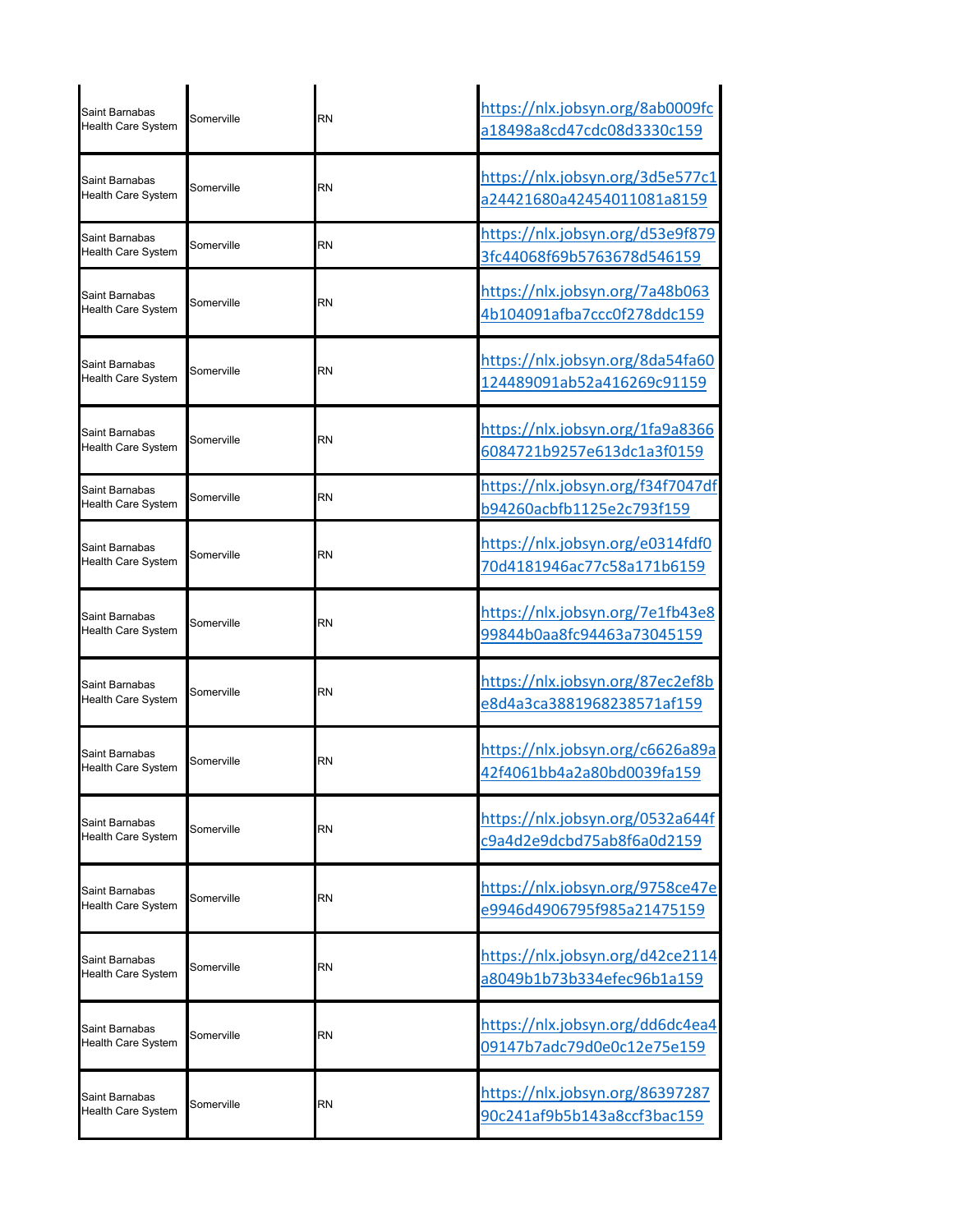| Saint Barnabas<br>Health Care System        | Somerville | <b>RN</b>                                                  | https://nlx.jobsyn.org/f5cf290c64<br>59459f920f40a609161b4c159 |
|---------------------------------------------|------------|------------------------------------------------------------|----------------------------------------------------------------|
| Saint Barnabas<br>Health Care System        | Somerville | Registered Nurse/ICU                                       | https://nlx.jobsyn.org/3f8b725a0<br>896418b9d13ede5f58a39ea159 |
| Saint Barnabas<br><b>Health Care System</b> | Somerville | Registered Nurse - Operating<br>Room                       | https://nlx.jobsyn.org/06b18ec9f<br>a3548b89b15a1ec327fcf67159 |
| Saint Barnabas<br><b>Health Care System</b> | Somerville | Registered Nurse - Nursing<br>Floats                       | https://nlx.jobsyn.org/749d2840<br>534a4653806c89c8c05213f9159 |
| Saint Barnabas<br><b>Health Care System</b> | Somerville | Registered Nurse - Nursing<br>Floats                       | https://nlx.jobsyn.org/04ad1009a<br>4a7426187e543c950ba3074159 |
| Saint Barnabas<br>Health Care System        | Somerville | Registered Nurse - Day - Nursing<br><b>Float Pool</b>      | https://nlx.jobsyn.org/47998da9<br>95024c1388178d4dfd6921cb159 |
| Saint Barnabas<br>Health Care System        | Somerville | Registered Nurse (RN)<br>Telemetry, PT, Days               | https://nlx.jobsyn.org/2031a6db<br>e21246df8981a6411f1f5358159 |
| Saint Barnabas<br><b>Health Care System</b> | Somerville | Registered Nurse (RN)<br>Telemetry - PT, Nights            | https://nlx.jobsyn.org/e16d35f9b<br>cbd40beaf0142e7ae30f539159 |
| Saint Barnabas<br>Health Care System        | Somerville | Receptionist-Per Diem Day                                  | https://nlx.jobsyn.org/e4c440a3b<br>c8f42aab9a8bf7d32a84ebe159 |
| Saint Barnabas<br>Health Care System        | Somerville | Receptionist                                               | https://nlx.jobsyn.org/75117f1e6<br>3b949eeb10f4c650c5b8d85159 |
| Saint Barnabas<br>Health Care System        | Somerville | Receptionist                                               | https://nlx.jobsyn.org/30dc43a30<br>30d4149916eafa2431d0e2e159 |
| Saint Barnabas<br><b>Health Care System</b> | Somerville | Receptionist                                               | https://nlx.jobsyn.org/71457858c<br>fdf47028b3d83b558c8e91e159 |
| Saint Barnabas<br><b>Health Care System</b> | Somerville | Radiologic Technologist                                    | https://nlx.jobsyn.org/6646ac2da<br>97644a8b4bdc3a5470dbd3e159 |
| Saint Barnabas<br>Health Care System        | Somerville | <b>Physical Therapist</b>                                  | https://nlx.jobsyn.org/27be7079<br>78e14de5b15d46d78dc125bb159 |
| Saint Barnabas<br>Health Care System        | Somerville | Phlebotomist Senior                                        | https://nlx.jobsyn.org/361dd056<br>6b724f7180567ae5abba722d159 |
| Saint Barnabas<br>Health Care System        | Somerville | Per Diem Registered Nurse -<br><b>Eating Disorder Unit</b> | https://nlx.jobsyn.org/9ee15234c<br>f974aa8a2a8cce3450635ca159 |
|                                             |            |                                                            |                                                                |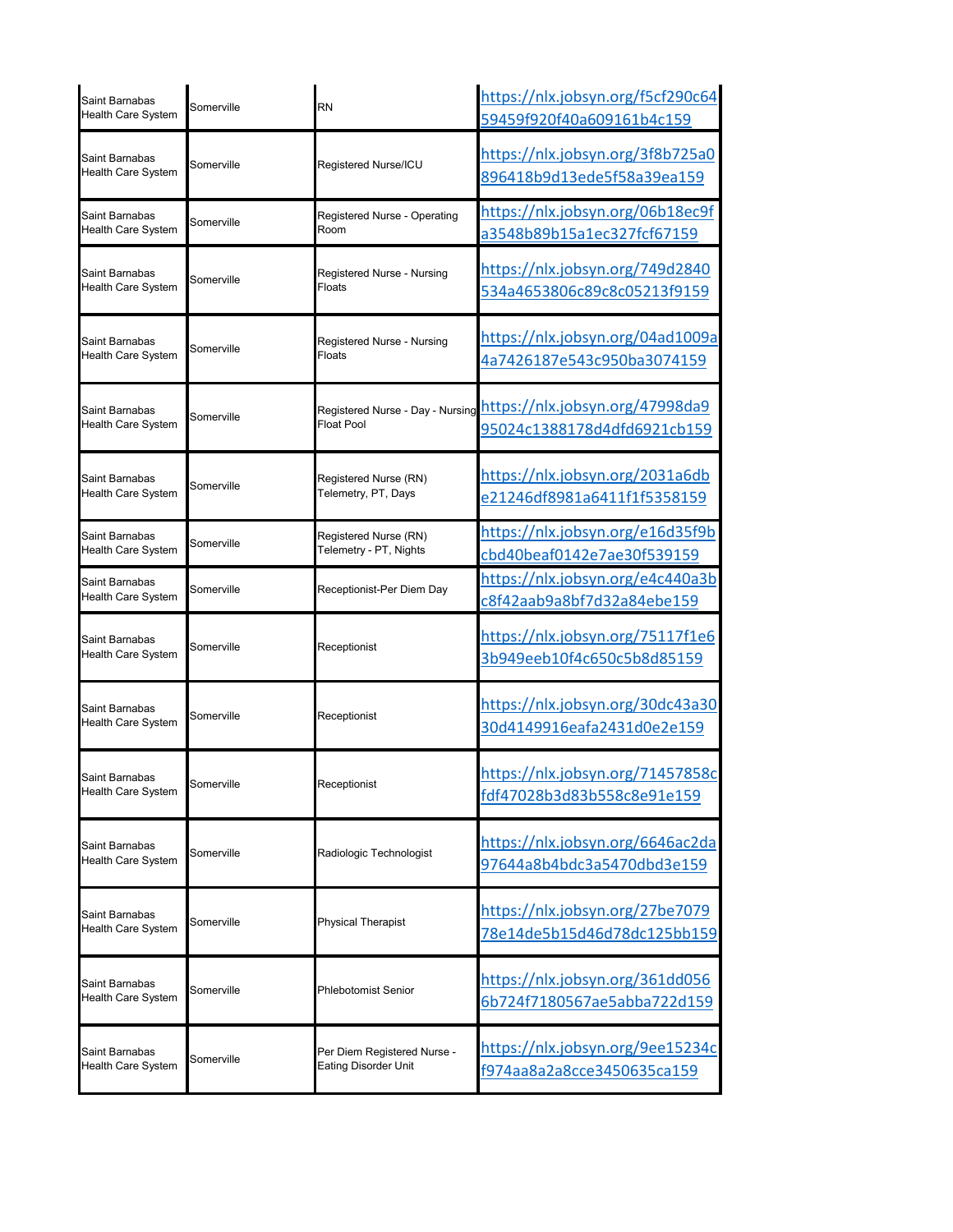| Saint Barnabas<br>Health Care System | Somerville | PD <sub>RN</sub>                                                               | https://nlx.jobsyn.org/c03a0027b<br>c494d5c8be8e19a96dcd508159 |
|--------------------------------------|------------|--------------------------------------------------------------------------------|----------------------------------------------------------------|
| Saint Barnabas<br>Health Care System | Somerville | PD RN                                                                          | https://nlx.jobsyn.org/a68163587<br>fe448358ff3dc559d78d5b9159 |
| Saint Barnabas<br>Health Care System | Somerville | PD RN                                                                          | https://nlx.jobsyn.org/f3b07e04b<br>a354b17891aff29178a9677159 |
| Saint Barnabas<br>Health Care System | Somerville | PD RN                                                                          | https://nlx.jobsyn.org/ff81b1773<br>e4241df9597b93b901852e5159 |
| Saint Barnabas<br>Health Care System | Somerville | PD RN                                                                          | https://nlx.jobsyn.org/bd5bff3ce<br>ee24c52b09f058a63c8e843159 |
| Saint Barnabas<br>Health Care System | Somerville | PD RN                                                                          | https://nlx.jobsyn.org/6d141e2bc<br>f164a6c9dc01e6b292a2e11159 |
| Saint Barnabas<br>Health Care System | Somerville | PD RN                                                                          | https://nlx.jobsyn.org/0189ebfad<br>cfc400aa975dd114d1334b4159 |
| Saint Barnabas<br>Health Care System | Somerville | Patient Transporter                                                            | https://nlx.jobsyn.org/a5ec756e7<br>c7a45529303438ff6d06425159 |
| Saint Barnabas<br>Health Care System | Somerville | Patient Transporter                                                            | https://nlx.jobsyn.org/91a9c4d86<br>bf04d409c1e9c240938fefb159 |
| Saint Barnabas<br>Health Care System | Somerville | Patient Services Rep (FT) -<br>Partners in Urology of NJ -<br>Somerville, N.J. | https://nlx.jobsyn.org/2fca83b81<br>4944f809469e47794f895a5159 |
| Saint Barnabas<br>Health Care System | Somerville | <b>Patient Monitor</b>                                                         | https://nlx.jobsyn.org/1a347aa6a<br>1d34dffa6f95180895650d8159 |
| Saint Barnabas<br>Health Care System | Somerville | Patient Monitor                                                                | https://nlx.jobsyn.org/ae21879f0<br>d604d46bde238bb123359cd159 |
| Saint Barnabas<br>Health Care System | Somerville | <b>Patient Monitor</b>                                                         | https://nlx.jobsyn.org/ed8dd9dd<br>02404eb5a2aa44bf656de351159 |
| Saint Barnabas<br>Health Care System | Somerville | Patient Monitor                                                                | https://nlx.jobsyn.org/beeb8b06<br>055a46929bedbbd91f22556e159 |
| Saint Barnabas<br>Health Care System | Somerville | Patient Monitor                                                                | https://nlx.jobsyn.org/97f8793d7<br>d47412fbbbd49c967e56244159 |
| Saint Barnabas<br>Health Care System | Somerville | Patient Monitor                                                                | https://nlx.jobsyn.org/1b7247bc4<br>ef5410484173c699adaa612159 |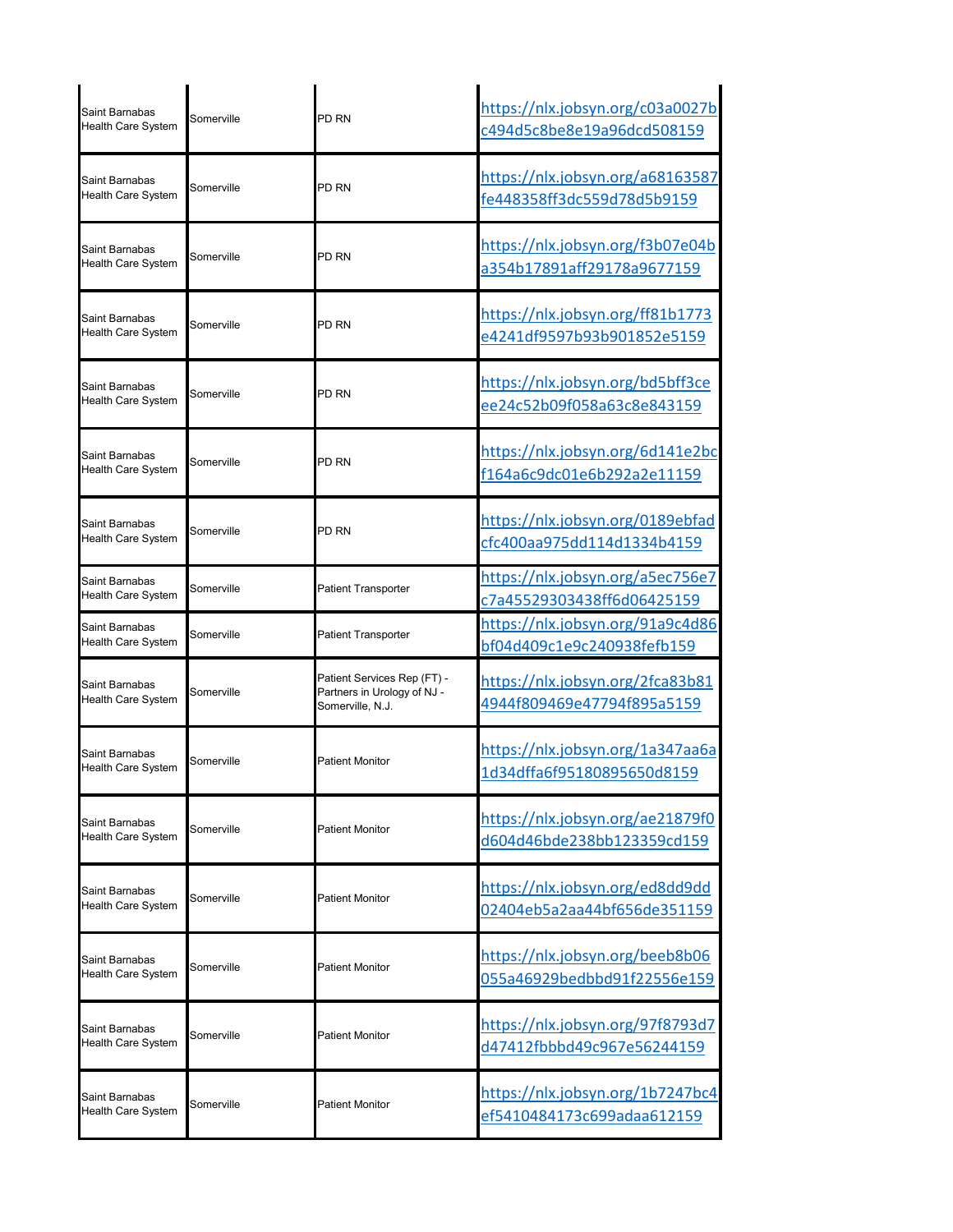| Saint Barnabas<br><b>Health Care System</b> | Somerville | <b>Patient Monitor</b> | https://nlx.jobsyn.org/318a31124<br>5fe461a9664ed939f581fb3159 |
|---------------------------------------------|------------|------------------------|----------------------------------------------------------------|
| Saint Barnabas<br><b>Health Care System</b> | Somerville | Patient Monitor        | https://nlx.jobsyn.org/bd48ab15<br>df0b454996359b648839e796159 |
| Saint Barnabas<br><b>Health Care System</b> | Somerville | <b>Patient Monitor</b> | https://nlx.jobsyn.org/6dad3519<br>74aa42a7b4109c5f48861eb0159 |
| Saint Barnabas<br><b>Health Care System</b> | Somerville | <b>Patient Monitor</b> | https://nlx.jobsyn.org/a4a367ac1<br>9a34dd197ee187b8099fa95159 |
| Saint Barnabas<br><b>Health Care System</b> | Somerville | <b>Patient Monitor</b> | https://nlx.jobsyn.org/5b6cdfe06<br>4c745bdb66d0a6f8bae01c6159 |
| Saint Barnabas<br>Health Care System        | Somerville | <b>Patient Monitor</b> | https://nlx.jobsyn.org/715bd26d<br>8f1443038bdcdb7a43199af7159 |
| Saint Barnabas<br>Health Care System        | Somerville | <b>Patient Monitor</b> | https://nlx.jobsyn.org/eaabc3bc1<br>a5d4c718a67105c58583070159 |
| Saint Barnabas<br><b>Health Care System</b> | Somerville | <b>Patient Monitor</b> | https://nlx.jobsyn.org/88eeb60df<br>b904f7c8118c1193bb1b270159 |
| Saint Barnabas<br>Health Care System        | Somerville | <b>Patient Monitor</b> | https://nlx.jobsyn.org/add720db<br>6c0442029fcf15aa845c1ec9159 |
| Saint Barnabas<br><b>Health Care System</b> | Somerville | atient Monitor         | https://nlx.jobsyn.org/b7f9b121e<br>8f04de6b10acc4a0e064172159 |
| Saint Barnabas<br><b>Health Care System</b> | Somerville | <b>Patient Monitor</b> | https://nlx.jobsyn.org/f33bd6e1d<br>3d44af399579054870f4a50159 |
| Saint Barnabas<br><b>Health Care System</b> | Somerville | Patient Monitor        | https://nlx.jobsyn.org/0f54512ab<br>3f04e46881bda2f143af0b7159 |
| Saint Barnabas<br>Health Care System        | Somerville | <b>Patient Monitor</b> | https://nlx.jobsyn.org/1fc7cfb7f6<br>774ba3a9a6c4a2d6aecbb2159 |
| Saint Barnabas<br><b>Health Care System</b> | Somerville | <b>Patient Monitor</b> | https://nlx.jobsyn.org/a42dca42d<br>f96424ea2ae6896433dfd46159 |
| Saint Barnabas<br>Health Care System        | Somerville | <b>Patient Monitor</b> | https://nlx.jobsyn.org/1cd125d8b<br>7c74d2799500f7ed44ce37f159 |
| Saint Barnabas<br><b>Health Care System</b> | Somerville | Patient Monitor        | https://nlx.jobsyn.org/62a58e126<br>29e4ba991f0f3f413a406d3159 |
|                                             |            |                        |                                                                |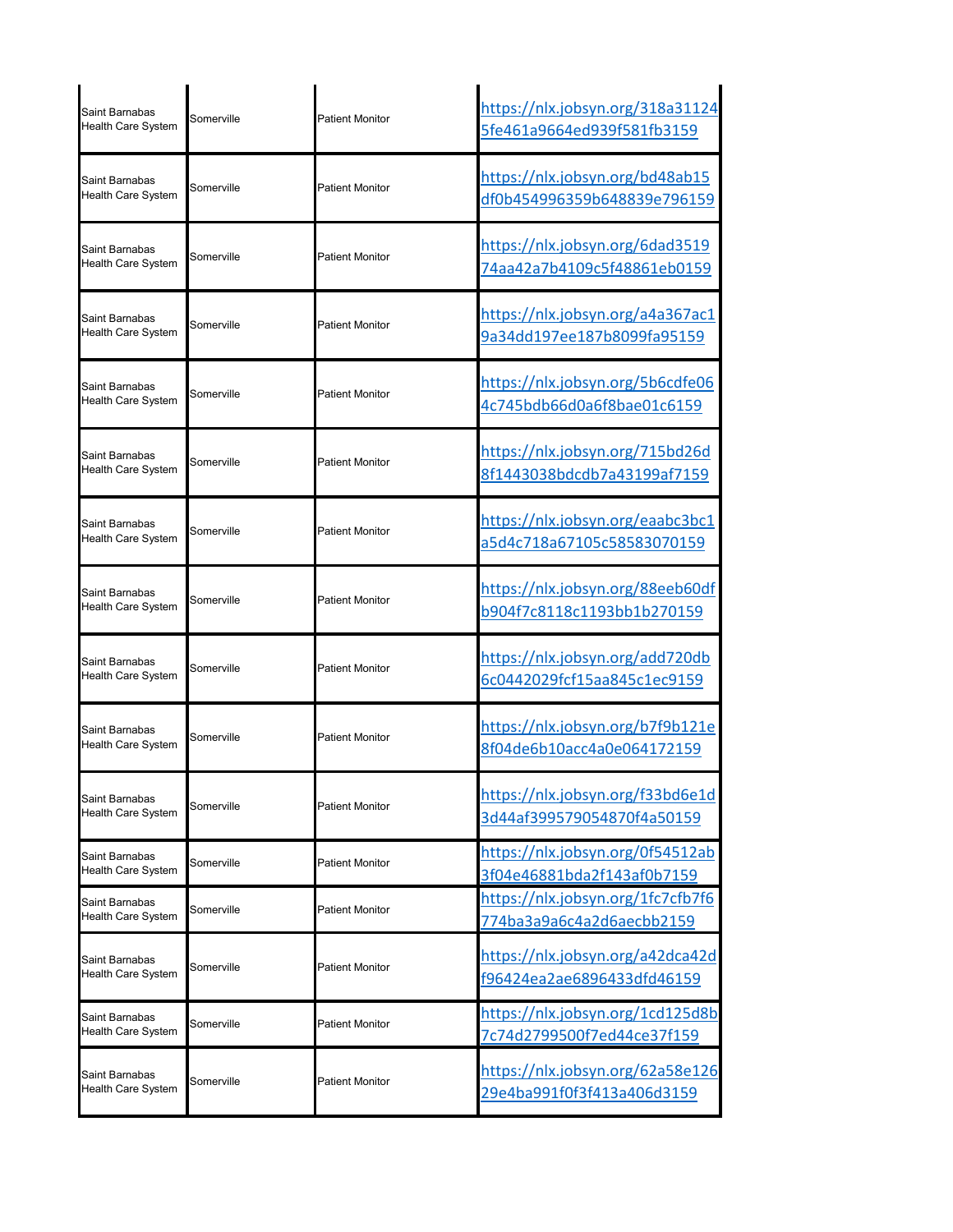| Saint Barnabas<br>Health Care System               | Somerville | <b>Patient Monitor</b>                         | https://nlx.jobsyn.org/6c7de4036<br>47c49abacc8c268792340a9159 |
|----------------------------------------------------|------------|------------------------------------------------|----------------------------------------------------------------|
| Saint Barnabas<br><b>Health Care System</b>        | Somerville | <b>Patient Monitor</b>                         | https://nlx.jobsyn.org/9f1ee8898<br>9a04baa8f3fc541030d643e159 |
| Saint Barnabas<br>Health Care System               | Somerville | <b>Patient Monitor</b>                         | https://nlx.jobsyn.org/fadf7a3d6<br>8fb4781aebec30219127122159 |
| Saint Barnabas<br>Health Care System               | Somerville | <b>Patient Monitor</b>                         | https://nlx.jobsyn.org/6bc33e7ab<br>700482c946095ff7ea7500e159 |
| Saint Barnabas<br><b>Health Care System</b>        | Somerville | <b>Patient Monitor</b>                         | https://nlx.jobsyn.org/e5e8c06d2<br>1d44b0582dc2c5115e26ce2159 |
| Saint Barnabas<br>Health Care System               | Somerville | <b>Patient Monitor</b>                         | https://nlx.jobsyn.org/795ab785<br>8c0948a58c87ccd91fd02d4c159 |
| Saint Barnabas<br>Health Care System               | Somerville | <b>Patient Monitor</b>                         | https://nlx.jobsyn.org/bcadac3e1<br>85148e8b475b6a032aac671159 |
| Saint Barnabas<br>Health Care System               | Somerville | <b>Patient Monitor</b>                         | https://nlx.jobsyn.org/1d908c4b7<br>88143099fbf40e0644ebf76159 |
| Saint Barnabas<br>Health Care System               | Somerville | <b>Patient Monitor</b>                         | https://nlx.jobsyn.org/e6538fb0d<br>62b4d5c90359877773c7f32159 |
| Saint Barnabas<br>Health Care System               | Somerville | <b>Patient Monitor</b>                         | https://nlx.jobsyn.org/d98201de<br>5d654097bdbdab3b9af6c06f159 |
| Saint Barnabas<br><b>Health Care System</b>        | Somerville | <b>Patient Monitor</b>                         | https://nlx.jobsyn.org/fdde00244<br>ee24f3fb10a364dab4d4e69159 |
| Saint Barnabas<br>Health Care System               | Somerville | <b>Patient Monitor</b>                         | https://nlx.jobsyn.org/2221eb79<br>12f441e888d8eb000c9596a2159 |
| Saint Barnabas<br><b>Health Care System</b>        | Somerville | Patient Monitor                                | https://nlx.jobsyn.org/6398a938<br>b2d748f6ae810566e81f437d159 |
| Saint Barnabas<br>Health Care System               | Somerville | Patient Access Representative-<br>Per Diem Day | https://nlx.jobsyn.org/2f3434b84<br>05240e5b9dba342f4b098a9159 |
| Saint Barnabas<br>Health Care System               | Somerville | Patient Access Representative                  | https://nlx.jobsyn.org/87a1d30cb<br>88d485bb044758aca83b491159 |
| <b>Saint Barnabas</b><br><b>Health Care System</b> | Somerville | Patient Access Representative                  | https://nlx.jobsyn.org/4bf0d8c15<br>afa42f3a2cd014769778296159 |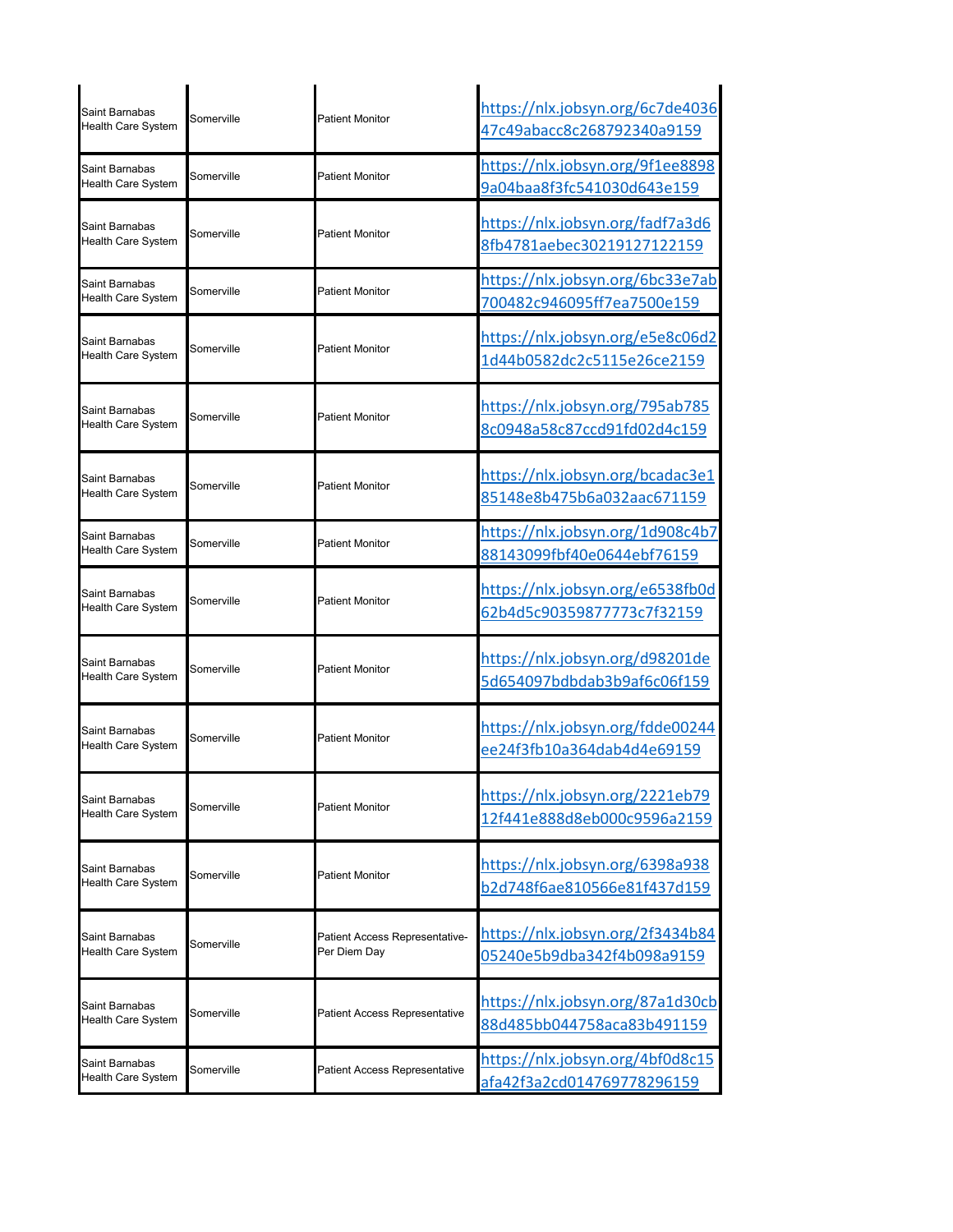| Saint Barnabas<br><b>Health Care System</b> | Somerville | Pathology Assistant                                                    | https://nlx.jobsyn.org/e7afa4228<br>0cf43d88811d53d198da632159 |
|---------------------------------------------|------------|------------------------------------------------------------------------|----------------------------------------------------------------|
| Saint Barnabas<br>Health Care System        | Somerville | Nutritionist/PD                                                        | https://nlx.jobsyn.org/dd7d3bfbc<br>0784e68bf5b47bffe67da42159 |
| Saint Barnabas<br>Health Care System        | Somerville | Nursing Supervisor                                                     | https://nlx.jobsyn.org/d970295e<br>848049c7983e8993355fe654159 |
| Saint Barnabas<br><b>Health Care System</b> | Somerville | Nursing Supervisor                                                     | https://nlx.jobsyn.org/1701d086<br>254e4d13aaed4f9e3c924ded159 |
| Saint Barnabas<br><b>Health Care System</b> | Somerville | Nurse Manager (NBR)                                                    | https://nlx.jobsyn.org/a90e97af4<br>630428799ee77be212c3aed159 |
| Saint Barnabas<br>Health Care System        | Somerville | Nurse Manager                                                          | https://nlx.jobsyn.org/9c6a85354<br>5ff4da5a9bd3e4eeaabafda159 |
| Saint Barnabas<br>Health Care System        | Somerville | Nurse Manager                                                          | https://nlx.jobsyn.org/94f5f0d4f7<br>1b41a4938967f646733829159 |
| Saint Barnabas<br>Health Care System        | Somerville | Nurse Manager                                                          | https://nlx.jobsyn.org/77958e25<br>b12d4e018e3f65583974555d159 |
| Saint Barnabas<br>Health Care System        | Somerville | Nurse Manager                                                          | https://nlx.jobsyn.org/b4bf29f4ff<br>6f4ea1896ff920884068e8159 |
| Saint Barnabas<br>Health Care System        | Somerville | Nurse Manager                                                          | https://nlx.jobsyn.org/3a7841ac5<br>5f44f3e82da97e8a0dd8ca3159 |
| Saint Barnabas<br><b>Health Care System</b> | Somerville | Nuclear Medicine Technologist                                          | https://nlx.jobsyn.org/5d3e257e<br>5c6a4d5ba06c0b93d5198752159 |
| Saint Barnabas<br>Health Care System        | Somerville | <b>Monitor Technician</b>                                              | https://nlx.jobsyn.org/d857e3df3<br>f4e45dba0e1a67843802e3b159 |
| Saint Barnabas<br><b>Health Care System</b> | Somerville | Monitor Technician                                                     | https://nlx.jobsyn.org/526d817e<br>5b8a463e8525e2450d518318159 |
| Saint Barnabas<br>Health Care System        | Somerville | Mental Health Associate                                                | https://nlx.jobsyn.org/d1a41537<br>600842afbe6c515f799348b2159 |
| Saint Barnabas<br>Health Care System        | Somerville | Medical Technologist                                                   | https://nlx.jobsyn.org/dce2fef12<br>1b343b78c4779b289d27f3f159 |
| Saint Barnabas<br>Health Care System        | Somerville | Medical Technologist                                                   | https://nlx.jobsyn.org/46752183<br>e393423ebfb3e27d71640ff0159 |
| Saint Barnabas<br>Health Care System        | Somerville | Medical Scribe (FT Nights) -<br>Emergency Medicine -<br>Somerville, NJ | https://nlx.jobsyn.org/da97cc39c<br>e57440d96294c1a86ae95b6159 |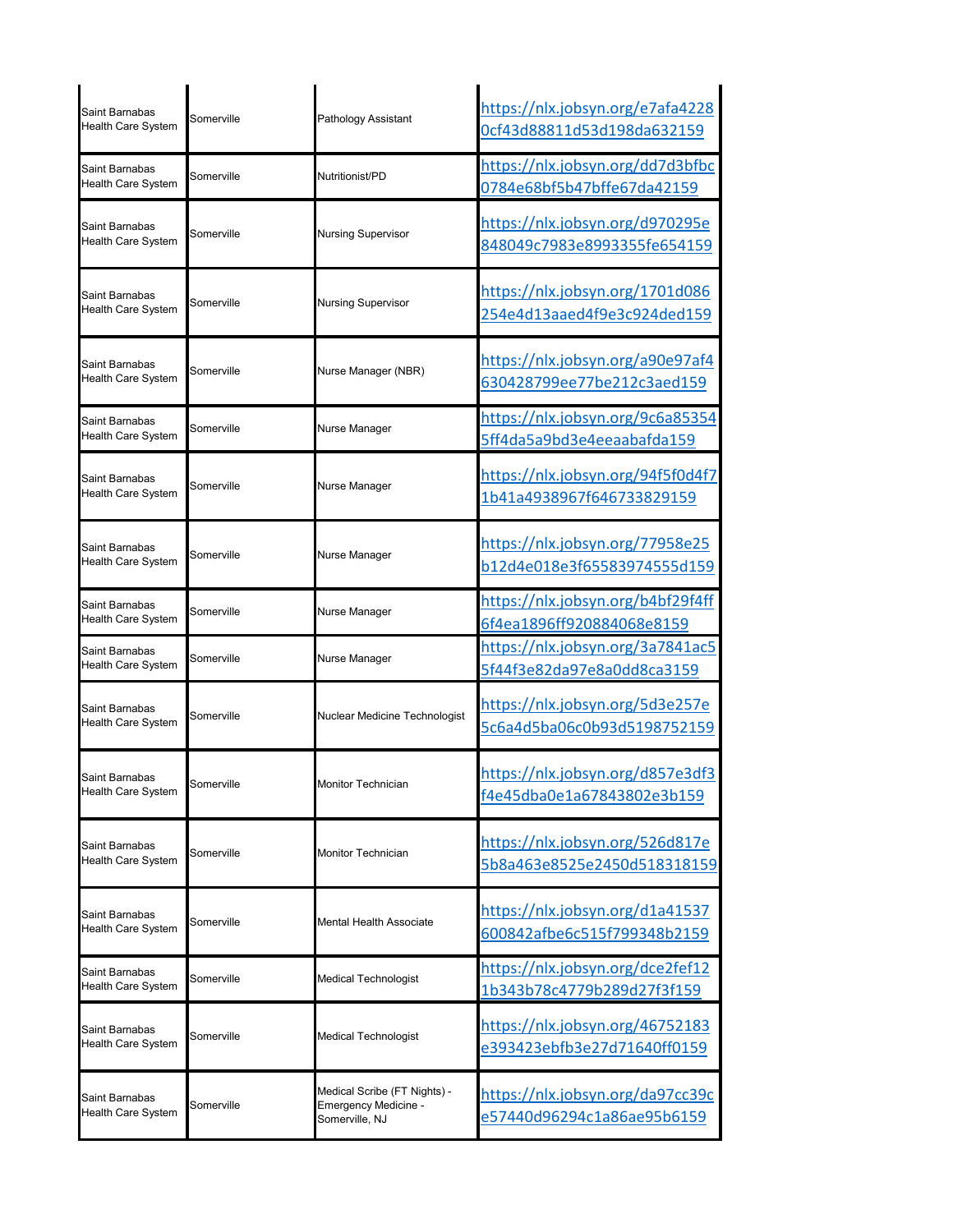| Saint Barnabas<br><b>Health Care System</b> | Somerville | Medical Scribe (FT Days) -<br>Hospitalist Medicine - Somerville,<br>NJ | https://nlx.jobsyn.org/d58dadff0<br>1f84764ae89c4ec029f6e2e159 |
|---------------------------------------------|------------|------------------------------------------------------------------------|----------------------------------------------------------------|
| Saint Barnabas<br><b>Health Care System</b> | Somerville | Mechanic                                                               | https://nlx.jobsyn.org/814f40007<br>7704925a8b1c943cd37a2b8159 |
| Saint Barnabas<br><b>Health Care System</b> | Somerville | Maintenance Mechanic                                                   | https://nlx.jobsyn.org/56b21733<br>b41e459da2ccc0be60066e1c159 |
| Saint Barnabas<br><b>Health Care System</b> | Somerville | Histology Technician                                                   | https://nlx.jobsyn.org/d3816a1b<br>2962464dbb3ae7bfd04ea2b8159 |
| Saint Barnabas<br>Health Care System        | Somerville | Gifts Officer                                                          | https://nlx.jobsyn.org/0f2e346fbf<br>304ac1afffa4ecefcccfbd159 |
| Saint Barnabas<br><b>Health Care System</b> | Somerville | <b>Food Service Worker</b>                                             | https://nlx.jobsyn.org/64c7aa35a<br>01a4e6daac95632d48feb8c159 |
| Saint Barnabas<br><b>Health Care System</b> | Somerville | EMT                                                                    | https://nlx.jobsyn.org/2ea57e76f<br>764453bb4230b333a2c89d8159 |
| Saint Barnabas<br><b>Health Care System</b> | Somerville | <b>EMT</b>                                                             | https://nlx.jobsyn.org/c9f0ee920<br>eaa478797451faffeec7783159 |
| Saint Barnabas<br><b>Health Care System</b> | Somerville | <b>EKG Technician</b>                                                  | https://nlx.jobsyn.org/e0c980499<br>9da4d25a5fc2d8ea8f38810159 |
| Saint Barnabas<br>Health Care System        | Somerville | Dosimetrist                                                            | https://nlx.jobsyn.org/6da38bafb<br>9e6414f93f9b350ba3cd001159 |
| Saint Barnabas<br><b>Health Care System</b> | Somerville | CSP Tech                                                               | https://nlx.jobsyn.org/a434291d<br>249b498ca9931cafe6af4fdd159 |
| Saint Barnabas<br><b>Health Care System</b> | Somerville | Crisis Worker                                                          | https://nlx.jobsyn.org/291f87f52<br>7c04bbc950ef3413d740243159 |
| Saint Barnabas<br><b>Health Care System</b> | Somerville | Cook                                                                   | https://nlx.jobsyn.org/5048c6b7c<br>5914e0f815e83238c90827a159 |
| Saint Barnabas<br><b>Health Care System</b> | Somerville | Coder                                                                  | https://nlx.jobsyn.org/95840969<br>9b8344b681bf5b0849242c31159 |
| Saint Barnabas<br><b>Health Care System</b> | Somerville | Clinical Care Technician                                               | https://nlx.jobsyn.org/79aa326e4<br>dc7472dbdb929f876a80cf7159 |
| Saint Barnabas<br><b>Health Care System</b> | Somerville | Clinical Care Technician                                               | https://nlx.jobsyn.org/3658be78<br>050f4528bd85b01f866b9310159 |
| Saint Barnabas<br><b>Health Care System</b> | Somerville | Clinical Care Technician                                               | https://nlx.jobsyn.org/597fe6857<br>d254101a7684de7aa379bf1159 |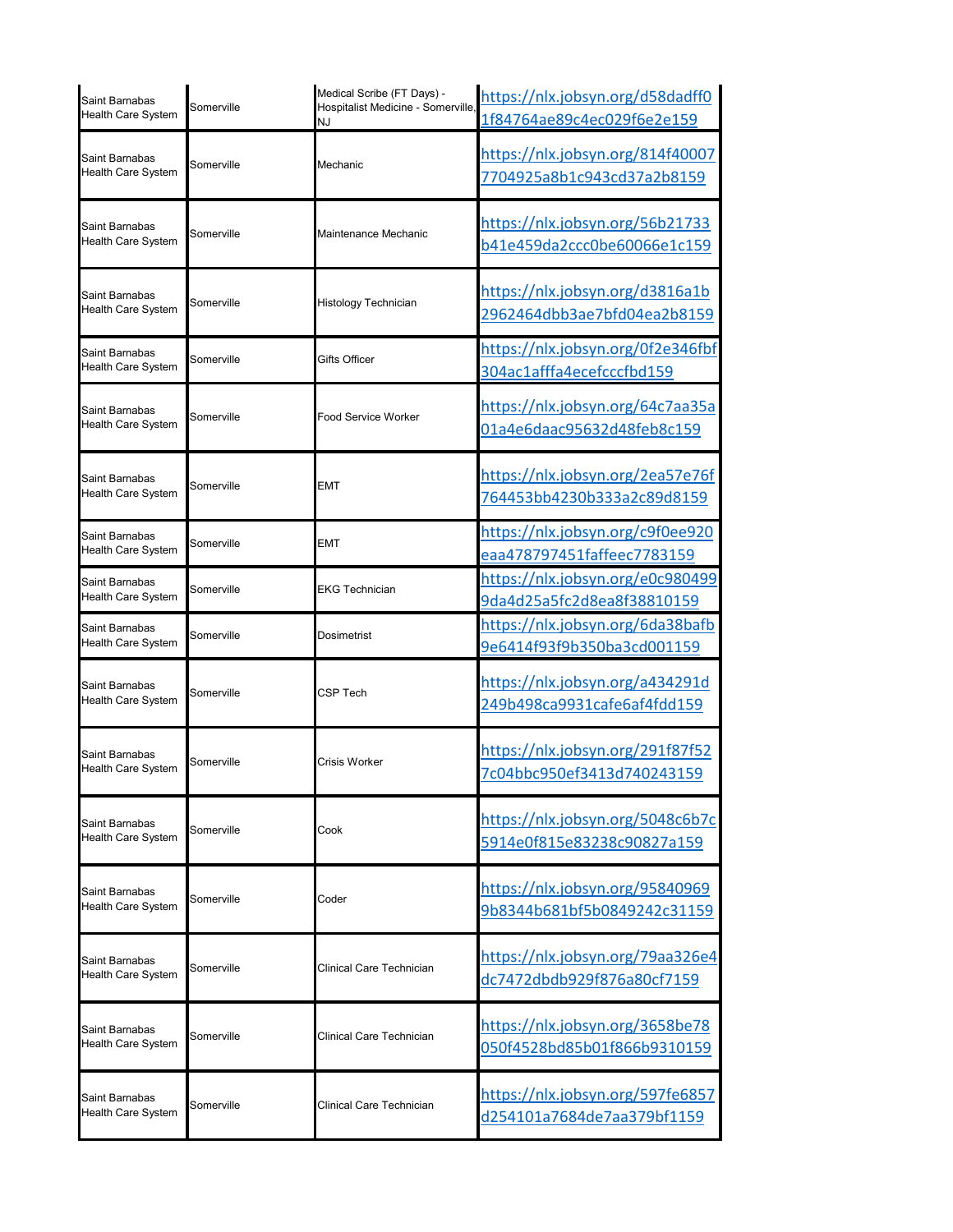| Saint Barnabas<br><b>Health Care System</b> | Somerville   | Clinical Care Technician                                                        | https://nlx.jobsyn.org/b09731e3<br>d48543c69493eae926e9fa8f159 |
|---------------------------------------------|--------------|---------------------------------------------------------------------------------|----------------------------------------------------------------|
| Saint Barnabas<br><b>Health Care System</b> | Somerville   | Clinical Care Technician                                                        | https://nlx.jobsyn.org/1365190a4<br>de54b6b9afea2f1bbad803a159 |
| Saint Barnabas<br>Health Care System        | Somerville   | Clinical Care Technician                                                        | https://nlx.jobsyn.org/2abe5f340<br>dca493794338086894ff81f159 |
| Saint Barnabas<br><b>Health Care System</b> | Somerville   | Certified Surgical Technologist                                                 | https://nlx.jobsyn.org/961d5531<br>6040442b80887841b6154e3e159 |
| Saint Barnabas<br><b>Health Care System</b> | Somerville   | Certified Surgical Technologist                                                 | https://nlx.jobsyn.org/edbd7f1a3<br>8c94501abeb2ef0e1afdd08159 |
| Saint Barnabas<br><b>Health Care System</b> | Somerville   | Certified Medical Assistant,<br>Outpatient Infusion, Part-Time,<br>Days         | https://nlx.jobsyn.org/6b4680c2d<br>747426396634876178aab3c159 |
| Saint Barnabas<br><b>Health Care System</b> | Somerville   | Certified Medical Assistant                                                     | https://nlx.jobsyn.org/e2d5c1be6<br>51341e9a5285a067e2fe6d8159 |
| Saint Barnabas<br>Health Care System        | Somerville   | Cat Scan Technician                                                             | https://nlx.jobsyn.org/61fc8e6f9<br>de740bdb0c9ee67eac0088e159 |
| Saint Barnabas<br><b>Health Care System</b> | Somerville   | <b>Advanced Practice Nurse</b>                                                  | https://nlx.jobsyn.org/ab9122d8<br>985248a1b06ca5fad9228104159 |
| Saint Barnabas<br><b>Health Care System</b> | Somerville   | Administrative Assistant                                                        | https://nlx.jobsyn.org/ffadce3cd9<br>f84f95926333106efda619159 |
| Saint Barnabas<br><b>Health Care System</b> | Somerset     | Decision Support Analyst (FT) -<br>Financial Operations - Somerset,<br>IJ       | https://nlx.jobsyn.org/89f7594a1<br>17843d295b009fc132c3a5c159 |
| Saint Barnabas<br>Health Care System        | Hillsborough | Patient Services Rep (FT) -<br>Primary Care Center at<br>Hillsborough, NJ       | https://nlx.jobsyn.org/800b5026<br>6f3341b489b394be82b9deb4159 |
| Saint Barnabas<br><b>Health Care System</b> | Bridgewater  | Practice Administrator (FT) -<br>Somerset Bariatric Center -<br>Bridgewater, NJ | https://nlx.jobsyn.org/44608f52a<br>5a64be980e614dfacc2bd39159 |
| Saint Barnabas<br>Health Care System        | Bridgewater  | Dietician Registered (PT) -<br>Somerset Bariatric Center -<br>Bridgewater, NJ   | https://nlx.jobsyn.org/632ba42a8<br>374441e8b6eef6d6f398f93159 |
| Sanofi Group                                | Bridgewater  | Team Leader, Visual<br>Merchandising                                            | https://nlx.jobsyn.org/914272cbd<br>c65477fb79cebbef0031a78159 |
| Sanofi Group                                | Bridgewater  | Synvisc Marketing Lead                                                          | https://nlx.jobsyn.org/91b03a50<br>70294d6bbdba2d5676d93aed159 |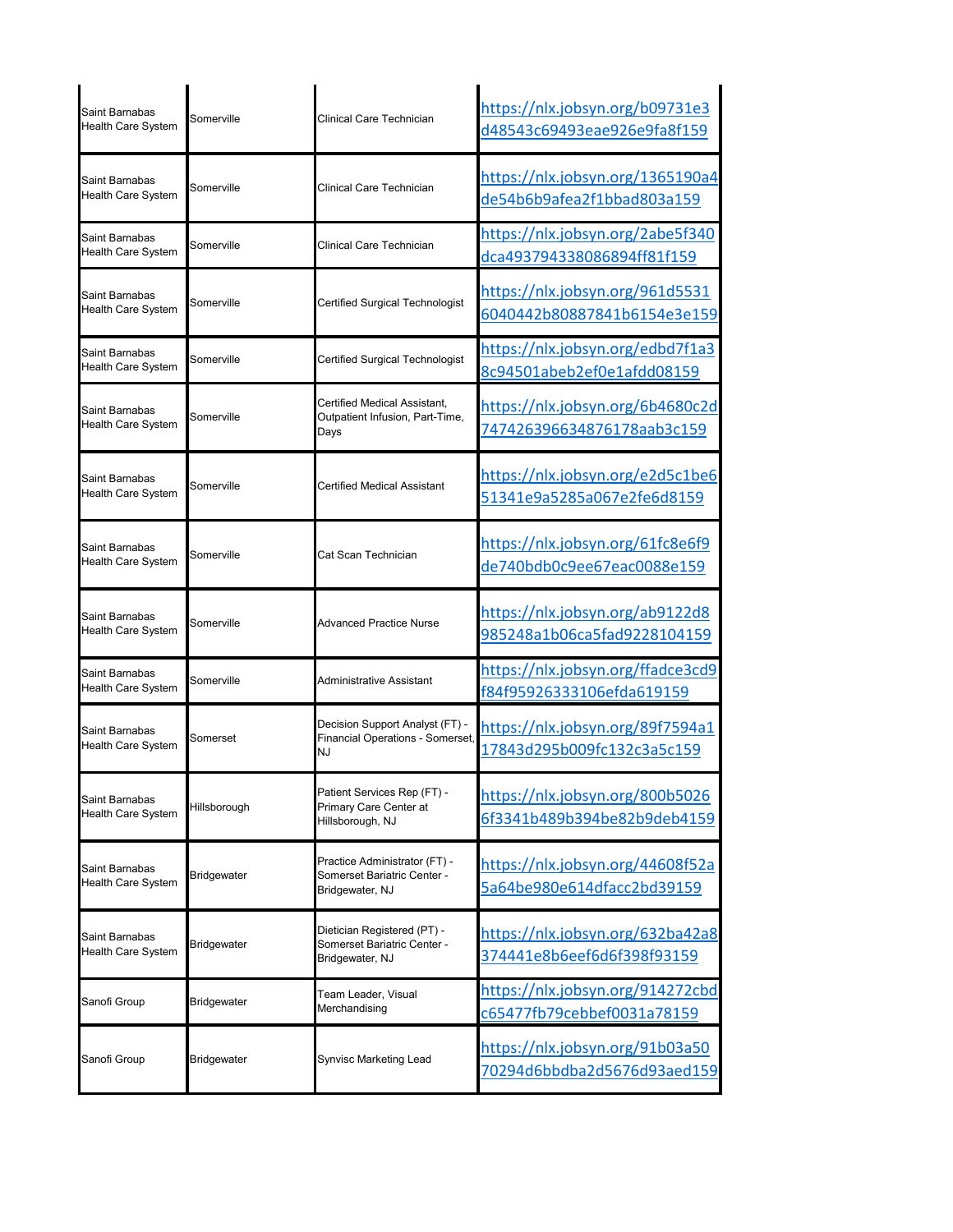| Sanofi Group                      | Bridgewater          | Signal Management Expert                                                               | https://nlx.jobsyn.org/b286f4f96<br>85845d18f27433b1a0ded9b159 |
|-----------------------------------|----------------------|----------------------------------------------------------------------------------------|----------------------------------------------------------------|
| Sanofi Group                      | <b>Bridgewater</b>   | <b>Sales Reporting Senior Analyst</b>                                                  | https://nlx.jobsyn.org/8c0dd8c73<br>b6742588f1dd57046f74116159 |
| Sanofi Group                      | <b>Bridgewater</b>   | Risk Assessment, Audit & Field<br>Monitoring, NA Ethics &<br><b>Business Integrity</b> | https://nlx.jobsyn.org/e07616a3a<br>b1c4221b567b14abdb43619159 |
| Sanofi Group                      | Bridgewater          | North America Learning<br><b>Business Partner</b>                                      | https://nlx.jobsyn.org/59962cc71<br>c964dc2b871581a868cbf3c159 |
| Sanofi Group                      | Bridgewater          | <b>Employee Relations Manager</b>                                                      | https://nlx.jobsyn.org/0f1b3426d<br>137482d82b0c777f3425222159 |
| Sanofi Group                      | Bridgewater          | Data Business Analyst                                                                  | https://nlx.jobsyn.org/7b43e3cdd<br>40b4f73a59ed2be23a3674a159 |
| Sanofi Group                      | Bridgewater          | Consumer Healthcare Lead Data<br>Scientist                                             | https://nlx.jobsyn.org/e2d50a400<br>4e24d2ab15477f8cf0c11b9159 |
| Sanofi Group                      | Bridgewater          | Consumer Healthcare Data<br>Scientist                                                  | https://nlx.jobsyn.org/9bc989e11<br>fda4f3b9dbd2e474d98c341159 |
| Sanofi Group                      | Bridgewater          | Consumer Healthcare Data<br>Modeling Lead                                              | https://nlx.jobsyn.org/2c83b517e<br>2a544d69984464409f068ea159 |
| Sanofi Group                      | Bridgewater          | Consumer Healthcare Data<br>Domain Manager - Product                                   | https://nlx.jobsyn.org/f998b3c58<br>dd1486e98fb63fc115a7527159 |
| Sanofi Group                      | Bridgewater          | Consumer Healthcare Data<br>Domain Manager - Customer                                  | https://nlx.jobsyn.org/54bd2399f<br>17a4891adff6ac4917fe9e2159 |
| Sherwin-Williams                  | <b>BERNARDSVILLE</b> | Store Associate                                                                        | https://nlx.jobsyn.org/2298b0cd9<br>7f34f90904ac09a1f1872c3159 |
| Sherwin-Williams<br>Company       | Somerville           | Store Associate                                                                        | https://nlx.jobsyn.org/fa9d272c7<br>060423c9ad6d79f1c43c2d4159 |
| <b>SHI</b> International<br>Corp. | Somerset             | Strategic Sales Account<br>Manager                                                     | https://nlx.jobsyn.org/e9991cd34<br>dbf43d393eeaf589afe574f159 |
| SHI International<br>Corp.        | Somerset             | Solutions Architect                                                                    | https://nlx.jobsyn.org/5c4089970<br>28948b88813627b4dd7eb7e159 |
| <b>SHI</b> International<br>Corp. | Somerset             | Senior Solution Architect                                                              | https://nlx.jobsyn.org/f633008ad<br>fef4f2ebf9c9a7a86cb48fc159 |
| SHI International<br>Corp.        | Somerset             | Jr. Advanced Applications<br>Developer                                                 | https://nlx.jobsyn.org/3748636e<br>dd4e48a893f003439b2afa91159 |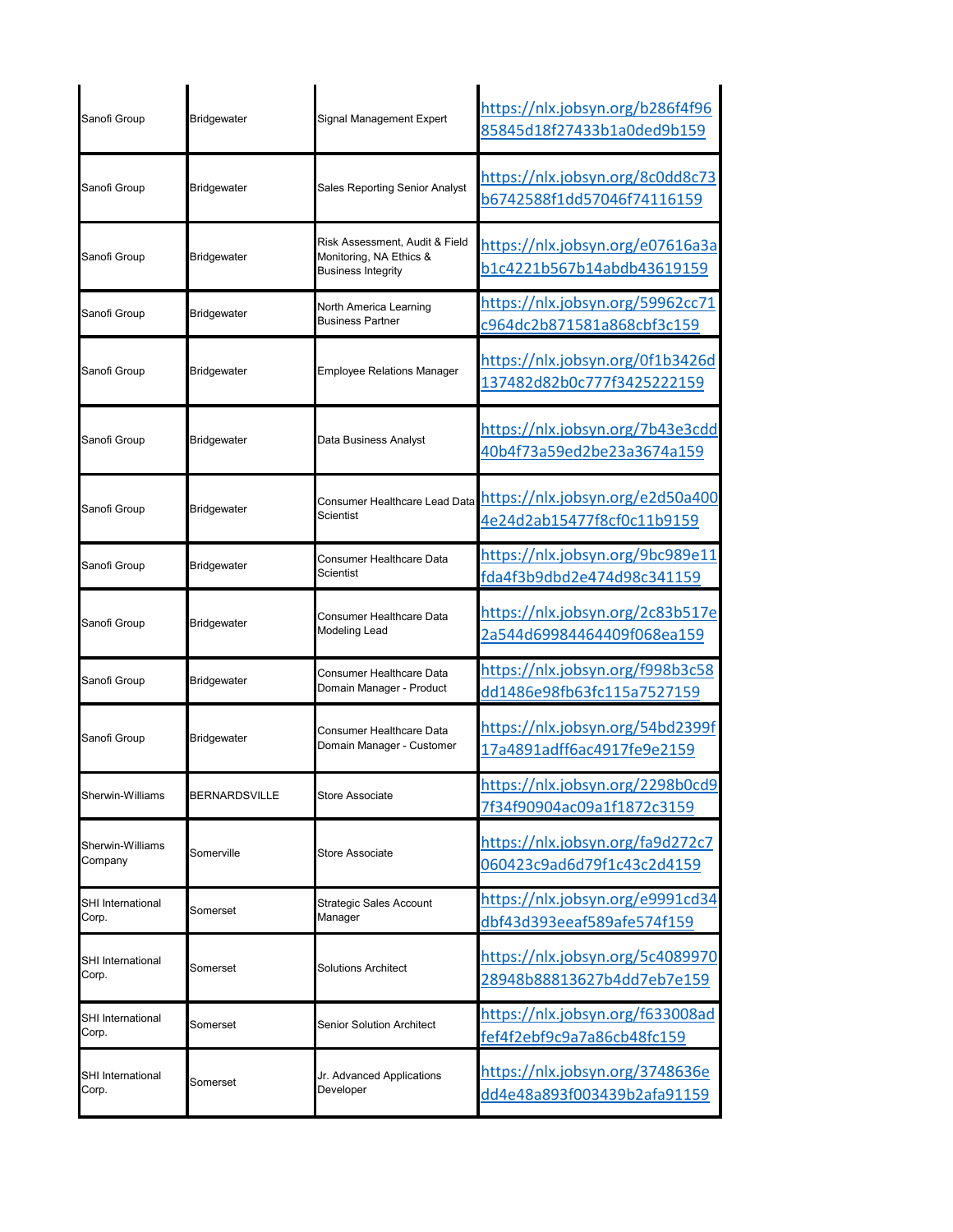| <b>SHI</b> International<br>Corp.           | Somerset           | <b>ITSO Procurement Coordinator</b>                                                               | https://nlx.jobsyn.org/9c97d4a73<br>b3a4c94bdc9dc8d2764dd18159 |
|---------------------------------------------|--------------------|---------------------------------------------------------------------------------------------------|----------------------------------------------------------------|
| <b>SHI</b> International<br>Corp.           | Somerset           | <b>ITAM Administrator</b>                                                                         | https://nlx.jobsyn.org/dca94f0e5<br>6f0486b989b3467f89bf7aa159 |
| <b>SHI</b> International<br>Corp.           | Somerset           | Inside Sales Account Manager -<br>Stratascale                                                     | https://nlx.jobsyn.org/f7205938d<br>3ff4b368308820d8cb49fab159 |
| <b>SHI</b> International<br>Corp.           | Somerset           | <b>Contracts Specialist</b>                                                                       | https://nlx.jobsyn.org/c5c952607<br>ba443469e7cdebe0ccd185f159 |
| <b>SHI</b> International<br>Corp.           | Somerset           | <b>AR Clerk - International</b>                                                                   | https://nlx.jobsyn.org/63086b46c<br>f5f4109b9b9d12577114c53159 |
| <b>SHI</b> International<br>Corp.           | Somerset           | <b>Accounting Clerk - Services</b>                                                                | https://nlx.jobsyn.org/da042c5da<br>8844d4990800f5f7d560165159 |
| <b>Signet Jewelers</b>                      | Watchung           | Maintenance - Jared - West<br>Borough of Watchung                                                 | https://nlx.jobsyn.org/b4374039<br>34c3439caacff68e651ce76b159 |
| <b>Signify North America</b><br>Corporation | <b>Bridgewater</b> | Sustaining Engineer, Cooper<br><b>Lighting Solutions</b>                                          | https://nlx.jobsyn.org/a9ffc18d5f<br>6d4b27b02f140537df1be0159 |
| Signify North America<br>Corporation        | Bridgewater        | Supply Chain Intern - Fall 2022                                                                   | https://nlx.jobsyn.org/679a441d<br>4e2847b39647101ab3d12295159 |
| Signify North America<br>Corporation        | <b>Bridgewater</b> | Strategic Account Manager -<br>Fluence                                                            | https://nlx.jobsyn.org/2d321f114<br>2804af39dd78045172d0050159 |
| Signify North America<br>Corporation        | Bridgewater        | Sales Excellence Analyst                                                                          | https://nlx.jobsyn.org/f3dd635eb<br>04b46f7b84bdb9d0a25a6bf159 |
| Signify North America<br>Corporation        | <b>Bridgewater</b> | Regional Sales Manager Ol/RH                                                                      | https://nlx.jobsyn.org/d3466535<br>de264a2895f0de25a499b97a159 |
| Signify North America<br>Corporation        | Bridgewater        | Regional Sales Manager - Public<br>(Western US Region)                                            | https://nlx.jobsyn.org/fd56c33b5<br>b384bd884c2bb2a9b2d2aeb159 |
| <b>Signify North America</b><br>Corporation | Bridgewater        | Regional Category Manager -<br><b>Indirect Materials &amp; Services</b><br>Procurement - Americas | https://nlx.jobsyn.org/3363f1629<br>8374cadbcbd3b742df5ef25159 |
| <b>Signify North America</b><br>Corporation | <b>Bridgewater</b> | Order Management / Customer<br><b>Support Specialist</b>                                          | https://nlx.jobsyn.org/4e0c4fbd6<br>cf84d45bea133f473e2b2bc159 |
| Signify North America<br>Corporation        | <b>Bridgewater</b> | Marketing Intern - Fall 2022                                                                      | https://nlx.jobsyn.org/cf073e70a<br>c2048e09238ddb47d2ddc3c159 |
| Signify North America<br>Corporation        | Bridgewater        | Field Service Technician<br>(Denver, CO), COOPER<br>LIGHTING SOLUTIONS                            | https://nlx.jobsyn.org/6bba9764<br>7e6941888f10b573b45dea3a159 |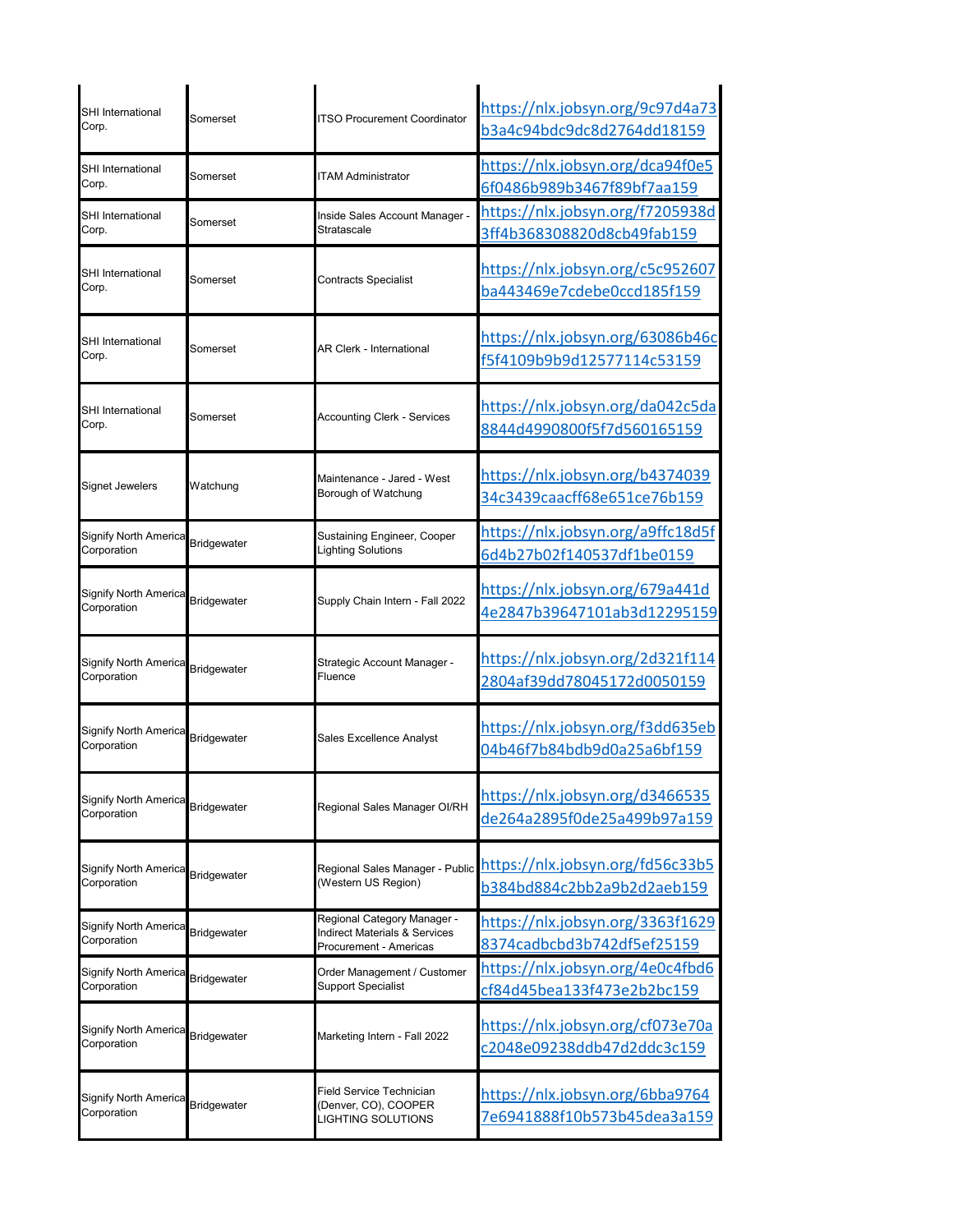| <b>Signify North America</b><br>Corporation        | <b>Bridgewater</b> | <b>Field Quality Engineer</b>           | https://nlx.jobsyn.org/a3dba4f2b<br>18b48f39f490414153ced53159 |
|----------------------------------------------------|--------------------|-----------------------------------------|----------------------------------------------------------------|
| <b>Signify North America</b>                       | <b>Bridgewater</b> | <b>Customer Support Specialist</b>      | https://nlx.jobsyn.org/725311fe4                               |
| Corporation                                        |                    | Intern - Fall 2022                      | f264062ae9f90fdb8cd38e1159                                     |
| <b>Signify North America</b>                       | Bridgewater        | <b>Customer Order Specialist Intern</b> | https://nlx.jobsyn.org/22dbc3409                               |
| Corporation                                        |                    | (June 2022 to August 2022)              | 6d54ba3a77cc3674d5f0a6d159                                     |
| <b>Signify North America</b>                       | <b>Bridgewater</b> | CSM - Connected Intern (June            | https://nlx.jobsyn.org/df1583774                               |
| Corporation                                        |                    | 2022 to August 2022)                    | a8942269d91da7bf2966c7f159                                     |
| <b>Signify North America</b><br>Corporation        | <b>Bridgewater</b> | Business Analyst (IT)                   | https://nlx.jobsyn.org/113511cad<br>d234560a2ac66bbdf722107159 |
| Sodexo                                             | BRIDGEWATER        | Director 2 - Facilities Operations      | https://nlx.jobsyn.org/1819bae16<br>cd4470d9562097df5d53a29159 |
| <b>Somerset County</b>                             | Hillsborough       | Associate Branch Executive              | https://nlx.jobsyn.org/fdac33b2e                               |
| <b>YMCA</b>                                        |                    | Director - HY                           | 090436d95ff4a53b23384c9159                                     |
| Sonesta International<br><b>Hotels Corporation</b> | Somerset           | Guest Service Agent                     | https://nlx.jobsyn.org/ab038363<br>35be4da3b74de9a60b80cd9b159 |
| Spanish Peaks<br><b>Mountain Club</b>              | Gladstone          | Club Attendant                          | https://nlx.jobsyn.org/74ab880ff<br>66846e0a6ae718dce63889b159 |
| SS&C Technologies                                  | Skillman           | Entry Level Fund Accountant             | https://nlx.jobsyn.org/da1e0c570<br>680478d8d6df52af3abc085159 |
| <b>Staples</b>                                     | Raritan            | Retail Sales Technology<br>Associate    | https://nlx.jobsyn.org/d3846d91<br>bff648308d2f306faaa802fc159 |
| <b>Staples</b>                                     | Raritan            | Retail Inventory Specialist             | https://nlx.jobsyn.org/282c50eb8<br>48d48c6b17b07e864f92b01159 |
| <b>Starbucks Coffee</b>                            | Warren             | shift supervisor - Store# 07545,        | https://nlx.jobsyn.org/28d9d338                                |
| Company                                            |                    | WARREN                                  | 64254d85838f1056544abb91159                                    |
| Starbucks Coffee                                   | Warren             | barista - Store# 07545.                 | https://nlx.jobsyn.org/d468db1b                                |
| Company                                            |                    | WARREN                                  | 2538441f8d6c26cc94bd2c90159                                    |
| <b>Starbucks Coffee</b>                            | Somerville         | shift supervisor - Store# 19505,        | https://nlx.jobsyn.org/6e07a77e6                               |
| Company                                            |                    | SOMERVILLE TOWN CENTER                  | 57e4abbbea6215d1605adca159                                     |
| <b>Starbucks Coffee</b>                            | Somerville         | shift supervisor - Store# 09480,        | https://nlx.jobsyn.org/42ab2f92a                               |
| Company                                            |                    | <b>BRANCHBURG</b>                       | 8354ee78baf44f0a8d5e4fd159                                     |
| <b>Starbucks Coffee</b>                            | Somerset           | shift supervisor - Store# 07361,        | https://nlx.jobsyn.org/ce75b5793                               |
| Company                                            |                    | SOMERSET                                | 7814f1397ce36ed5ef6e904159                                     |
| <b>Starbucks Coffee</b>                            | Somerset           | barista - Store# 07361,                 | https://nlx.jobsyn.org/33b3a8f7a                               |
| Company                                            |                    | SOMERSET                                | 0544ca9b3db9def22b22028159                                     |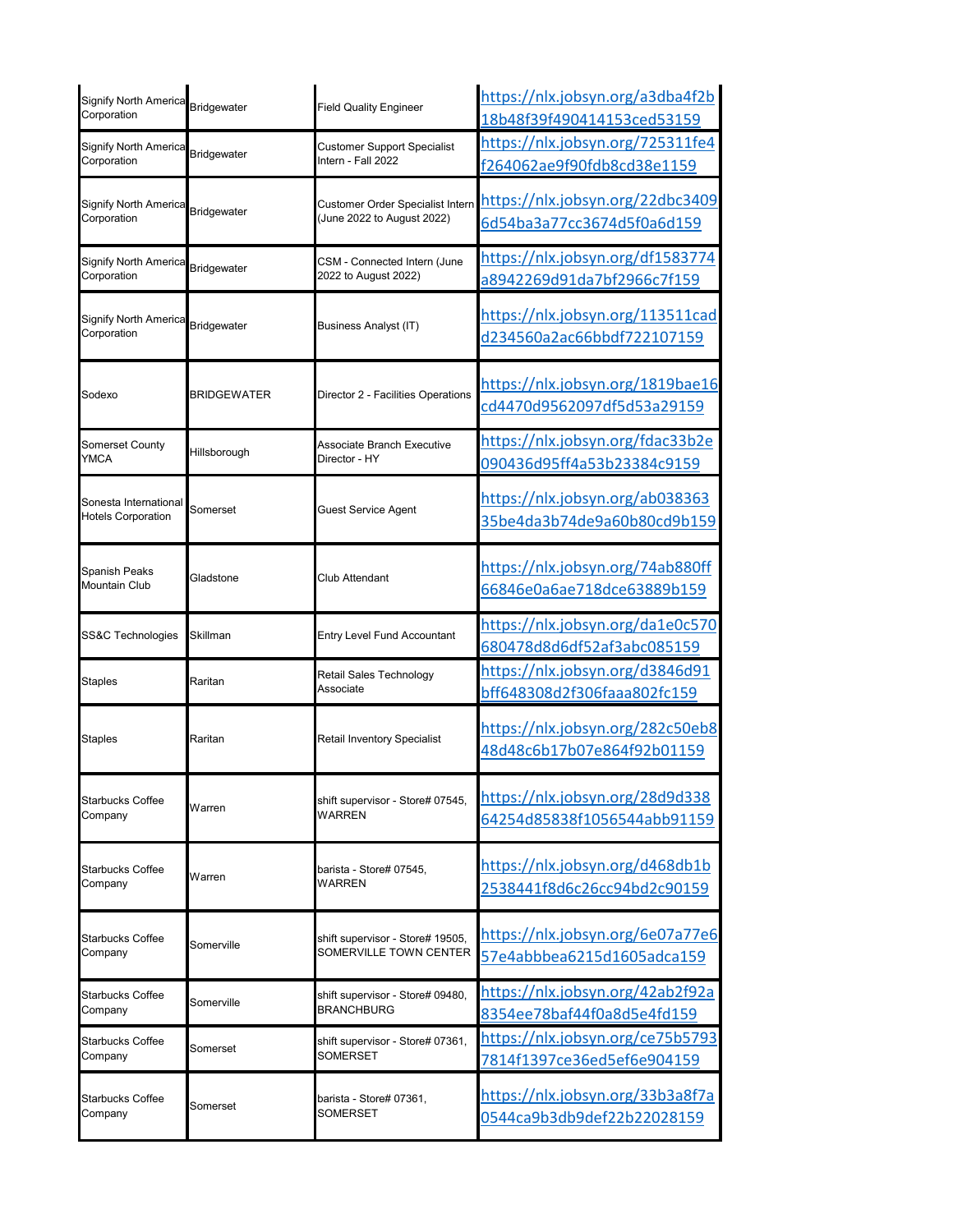| <b>Starbucks Coffee</b><br>Company       | Hillsborough         | shift supervisor - Store# 07332,<br>HILLSBOROUGH RT 206 S                                | https://nlx.jobsyn.org/9cda15b74<br>eb34ec78af3952e5f58029d159 |
|------------------------------------------|----------------------|------------------------------------------------------------------------------------------|----------------------------------------------------------------|
| Starbucks Coffee<br>Company              | <b>Bridgewater</b>   | shift supervisor - Store# 11271,<br>THE VILLAGE AT<br>BRIDGEWATER COM                    | https://nlx.jobsyn.org/886c6e0ee<br>223455d8a86323232d2588e159 |
| <b>Starbucks Coffee</b><br>Company       | Bridgewater          | barista - Store# 11271, THE<br><b>VILLAGE AT BRIDGEWATER</b><br>COM                      | https://nlx.jobsyn.org/e6c4075b3<br>a454b87afeb96f9d7894682159 |
| <b>Starbucks Coffee</b><br>Company       | Bernardsville        | shift supervisor - Store# 13296,<br>BERNARDSVILLE CENTRE                                 | https://nlx.jobsyn.org/f93432781<br>1954d3f81422ae91a5151f2159 |
| <b>Starbucks Coffee</b><br>Company       | Bernardsville        | barista - Store# 13296,<br>BERNARDSVILLE CENTRE                                          | https://nlx.jobsyn.org/b2ca53be8<br>ce644c4a165b86953afc5b3159 |
| <b>Starbucks Coffee</b><br>Company       | <b>Bedminster</b>    | shift supervisor - Store# 13295,<br><b>VILLAGE AT BEDMINSTER</b>                         | https://nlx.jobsyn.org/793f6a599<br>fe547f8b6b8ab5f0910d21e159 |
| <b>Starbucks Coffee</b><br>Company       | <b>Basking Ridge</b> | shift supervisor - Store# 07669,<br><b>BASKING RIDGE RIVERWALK</b>                       | https://nlx.jobsyn.org/0754b244f<br>8d64369b1c1e9a124efc199159 |
| <b>Starbucks Coffee</b><br>Company       | Basking Ridge        | barista - Store# 07669,<br>BASKING RIDGE RIVERWALK                                       | https://nlx.jobsyn.org/102ce1f19<br>90e4e0e88f2b2842fb66132159 |
| Sunrun                                   | Somerset             | Roofing Foreperson                                                                       | https://nlx.jobsyn.org/db688f2c9<br>644483d92467d5b70b93c96159 |
| <b>Surgery Care</b><br><b>Affiliates</b> | Somerset             | <b>Business Office Representative</b><br>Clerk (Pool) - Raritan Valley<br>Surgery Center | https://nlx.jobsyn.org/c7d6aa567<br>2204616aed62fe7ce64c551159 |
| SymphonyIRI Group                        | Warren               | Client Insights Analyst                                                                  | https://nlx.jobsyn.org/5ddcd604e<br>a8a4051a295afb5f4f29002159 |
| Syneos Health                            | Somerset             | Virtual Sales Specialist                                                                 | https://nlx.jobsyn.org/74076a0e4<br>eaa4d13be41dd67f98168d5159 |
| Syneos Health                            | Somerset             | Virtual Pharmaceutical Sales<br>Specialist                                               | https://nlx.jobsyn.org/6ba2faa4f<br>b494db6bccbc9491d0d335c159 |
| Syneos Health                            | Somerset             | Virtual Customer Support<br>Specialist                                                   | https://nlx.jobsyn.org/698b1110<br>5d7645c9bfee172fd1073ac5159 |
| Syneos Health                            | Somerset             | Director, Commercial Analytics &<br>Insights                                             | https://nlx.jobsyn.org/ed501d3d<br>522c4c279486bb9c38564e0f159 |
| Syneos Health                            | Somerset             | Associate Director, Client<br>Services - Pharmaceutical                                  | https://nlx.jobsyn.org/88efeb4ff0<br>a94ab59a42702f40becd81159 |
| Syneos Health                            | Somerset             | Associate Director, Client<br>Services - Pharmaceutical                                  | https://nlx.jobsyn.org/81cd9192d<br>65d46b99452764db781f2dd159 |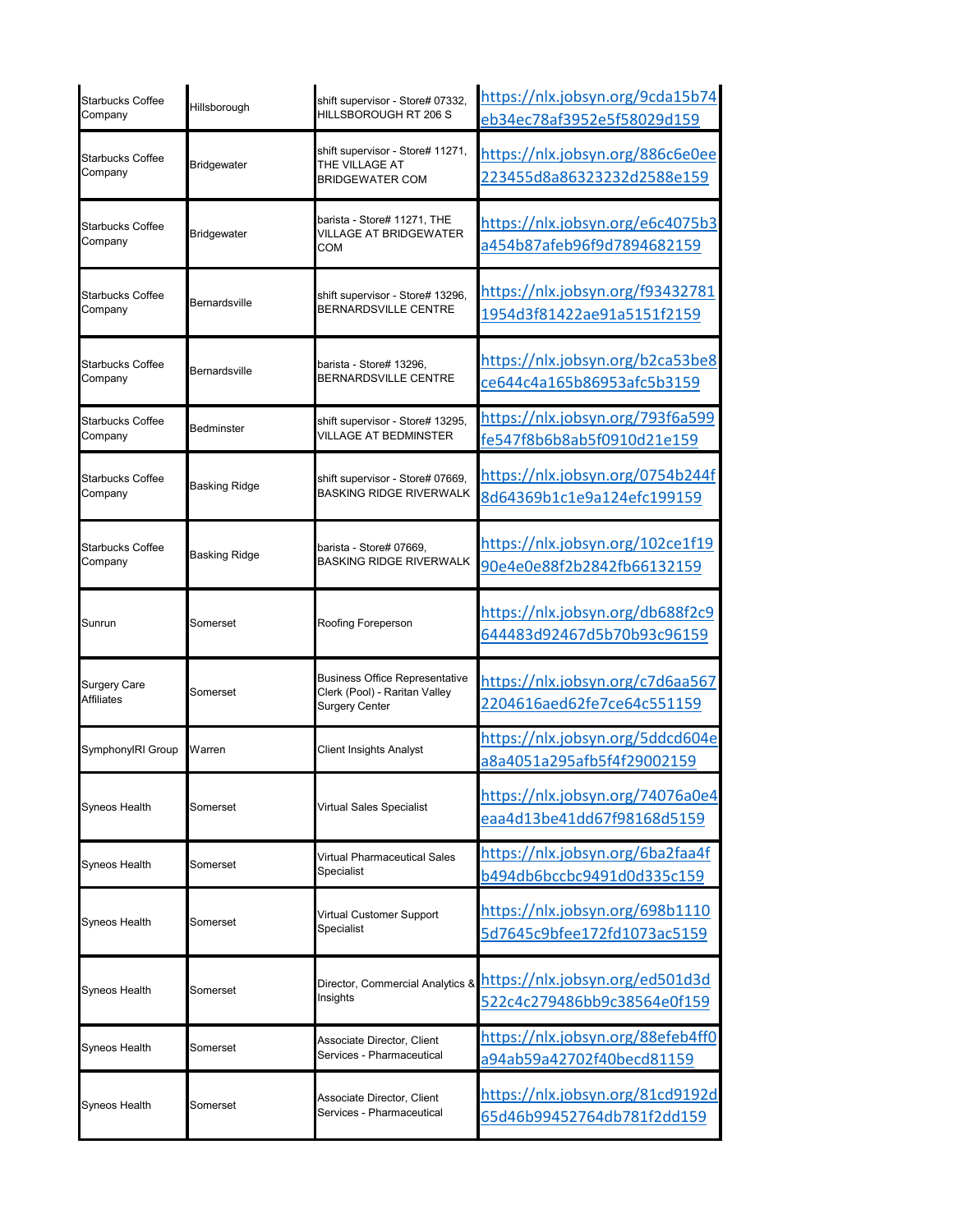| Syneos Health                        | Somerset                  | Associate Director, Client<br>Services - Pharmaceutical                           | https://nlx.jobsyn.org/1efbb5173<br>5af45efaea9be4aa96bfadc159 |
|--------------------------------------|---------------------------|-----------------------------------------------------------------------------------|----------------------------------------------------------------|
| <b>Sysco Corp</b>                    | Somerset                  | Senior Database Administrator-<br><b>REMOTE</b>                                   | https://nlx.jobsyn.org/b2ab37a25<br>2d749549dd5ff3a221b27b4159 |
| <b>Sysco Corp</b>                    | Somerset                  | <b>Credit &amp; Collections</b><br>Representative - Bilingual<br>Spanish - REMOTE | https://nlx.jobsyn.org/e2c3cf255<br>193406ca876747a71cec57d159 |
| System One                           | Warren                    | QA Associate Specialist -<br>Document Control                                     | https://nlx.jobsyn.org/328f25751<br>cb143dbb3abf94e9d648f62159 |
| System One                           | Raritan                   | Associate Director, Global<br>Medical Affairs Strategy and<br>Execution           | https://nlx.jobsyn.org/b2efa16ce<br>7344f5aa68392d11a8a4b39159 |
| System One                           | Branchburg                | QC Lab Technician                                                                 | https://nlx.jobsyn.org/969963d3<br>edbc424ab76d8b5a3fe1b2ab159 |
| <b>System One</b>                    | Branchburg                | Lab Tech Ops - 2nd Shift                                                          | https://nlx.jobsyn.org/882b22cce<br>b9842d6adbaa8d2553795b1159 |
| System One                           | <b>Basking Ridge</b>      | Clinical Study Startup Associate                                                  | https://nlx.jobsyn.org/d44c47890<br>597460b8e77f86a9954776b159 |
| T-Mobile USA, Inc.                   | Warren                    | Account Executive, SMB Team<br>Sales                                              | https://nlx.jobsyn.org/facadf7c5f<br>5b487f9ccb06cd03676c08159 |
| Taco Bell                            | Somerville                | <b>Team Member</b>                                                                | https://nlx.jobsyn.org/086585c7b<br>31e4b42954c26725002250f159 |
| <b>TD Bank</b>                       | Warren                    | Financial Services Associate -<br>Liberty Corner                                  | https://nlx.jobsyn.org/9eb18d9d<br>1f10449d98cff09a1ef01f93159 |
| <b>TD Bank</b>                       | <sup>∶</sup> ranklin Park | eller I- 30hr-Franklin Park                                                       | https://nlx.jobsyn.org/0bbdb38ac<br>f344951bfa5f5069278b63f159 |
| <b>TD Bank</b>                       | <b>Franklin Park</b>      | <b>Store Customer Experience</b><br>Coordinator-PT<br>30hr(Franklin/Beekman)      | https://nlx.jobsyn.org/1972618b<br>509441e4a4f7121c3cd3bc5c159 |
| <b>TD Bank</b>                       | Bridgewater               | Credit Management Assoc III                                                       | https://nlx.jobsyn.org/dea63e999<br>fa34294920ecf06e5569ae5159 |
| <b>Terumo Medical</b><br>Corporation | Somerset                  | Field Clinical Regional Lead -<br>Allegheny Plateau Region                        | https://nlx.jobsyn.org/44b02e17c<br>e7544dca07b0d075a012d94159 |
| The Fresh Market                     | Bedminster                | Produce Team Member                                                               | https://nlx.jobsyn.org/2405eccd6<br>191460dabed5c8a80d82ae0159 |
|                                      |                           |                                                                                   |                                                                |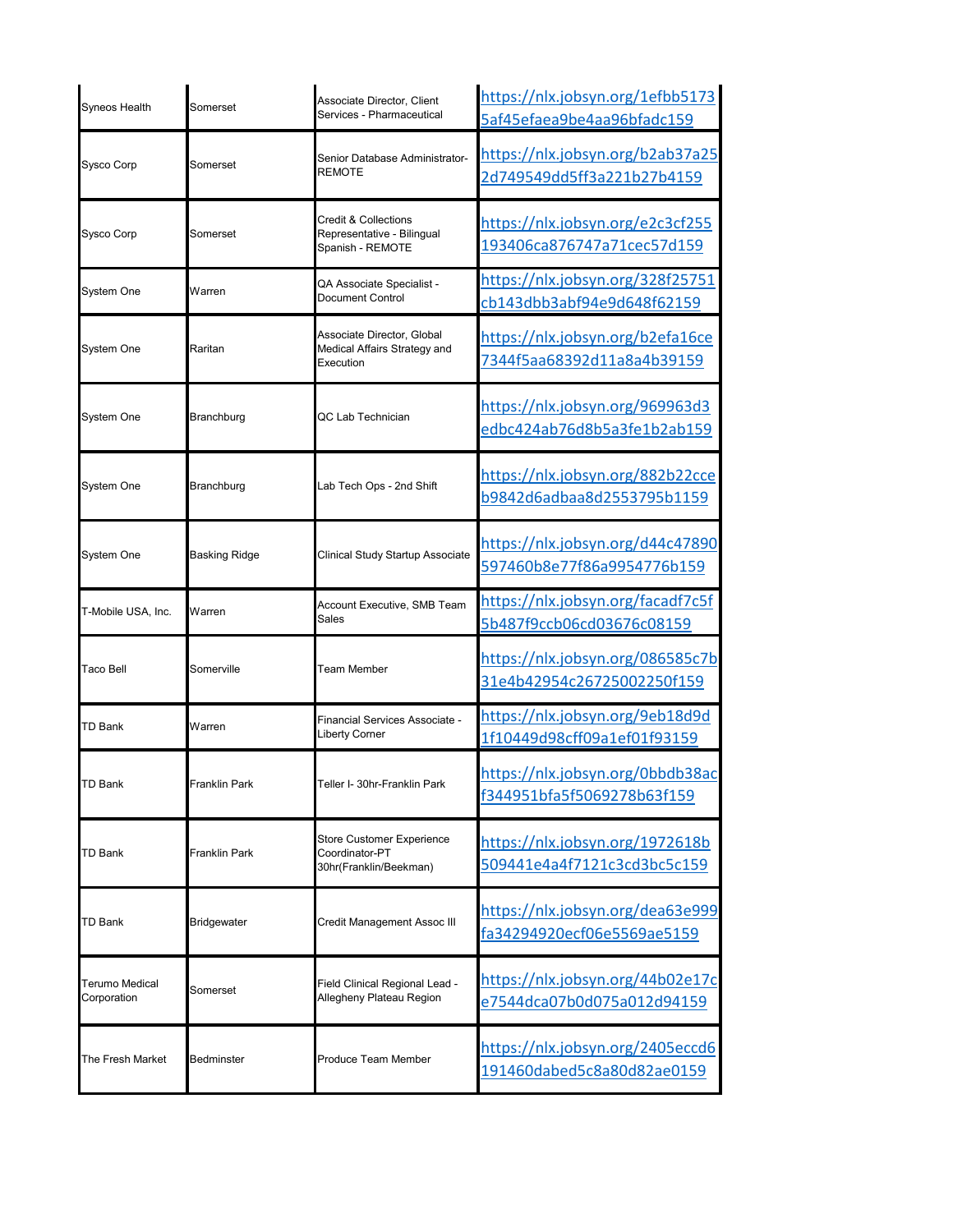| Bedminster           |                    | https://nlx.jobsyn.org/69f7029b8<br>020455b86b64a61d3155b0c159                                                                                                                                                                                                                                                                                                                                                                                                   |
|----------------------|--------------------|------------------------------------------------------------------------------------------------------------------------------------------------------------------------------------------------------------------------------------------------------------------------------------------------------------------------------------------------------------------------------------------------------------------------------------------------------------------|
| Bedminster           |                    | https://nlx.jobsyn.org/21d8b355<br>77de47d8a0fd07b2878125af159                                                                                                                                                                                                                                                                                                                                                                                                   |
| Bedminster           |                    | https://nlx.jobsyn.org/8848d612<br>97a14fc597f4739314ce0baa159                                                                                                                                                                                                                                                                                                                                                                                                   |
| Bedminster           |                    | https://nlx.jobsyn.org/1faa3a53a<br>c044658aae70372ef505fc7159                                                                                                                                                                                                                                                                                                                                                                                                   |
| Bedminster           |                    | https://nlx.jobsyn.org/de65ba1c7<br>410405f9a21a7f5814225c9159                                                                                                                                                                                                                                                                                                                                                                                                   |
| <b>Bridgewater</b>   |                    | https://nlx.jobsyn.org/bf092a65e<br>87f432d85ed8276d2920f96159                                                                                                                                                                                                                                                                                                                                                                                                   |
| Watchung             | Supervisor         | https://nlx.jobsyn.org/8e9a9b825<br>7ef4818bcf5de40c1d8d0fc159                                                                                                                                                                                                                                                                                                                                                                                                   |
| <b>Bridgewater</b>   |                    | https://nlx.jobsyn.org/f8db99df0<br>d6f40828d92c179040b2592159                                                                                                                                                                                                                                                                                                                                                                                                   |
| Bridgewater          |                    | https://nlx.jobsyn.org/05ce1ddfd<br>9ba4d4abe7f918f71c2980b159                                                                                                                                                                                                                                                                                                                                                                                                   |
| Somerset             | Lab Supplies       | https://nlx.jobsyn.org/069dc2ef6<br>0ad46eba5712daa719ab572159                                                                                                                                                                                                                                                                                                                                                                                                   |
| Bridgewater          | EHS Specialist III | https://nlx.jobsyn.org/5eeeebb6c<br>9e94c419603063df8666912159                                                                                                                                                                                                                                                                                                                                                                                                   |
| Branchburg           | Lab Supplies       | https://nlx.jobsyn.org/8f23c1c2a<br>7d74fbab2099685a62923bd159                                                                                                                                                                                                                                                                                                                                                                                                   |
| Watchung             |                    | 9414752b82f0293b03ae7f8159                                                                                                                                                                                                                                                                                                                                                                                                                                       |
| <b>Franklin Park</b> |                    | https://nlx.jobsyn.org/b672400b<br>a9c44d04ab5d90b33550b27f159                                                                                                                                                                                                                                                                                                                                                                                                   |
| Franklin Park        |                    | https://nlx.jobsyn.org/7949d5f6b<br>38744cdbc3ea265e491fee7159                                                                                                                                                                                                                                                                                                                                                                                                   |
|                      |                    |                                                                                                                                                                                                                                                                                                                                                                                                                                                                  |
|                      |                    | Personal Shopper<br>Meat Cutter<br>Meat & Seafood Team Member<br>Meat & Seafood Team Member<br>Deli Team Member<br>Sales Associate (6am-12pm) -<br>Somerset S/C<br>Associate Support Department<br>Merchandising Execution<br>Associate (Travel)<br>Freight Team Associate<br>Senior Manager, Procurement -<br>Senior Manager, Procurement -<br>Now Hiring<br>Sales Representative - Weekly<br>Pay + Benefits<br>Sales Representative - Weekly<br>Pay + Benefits |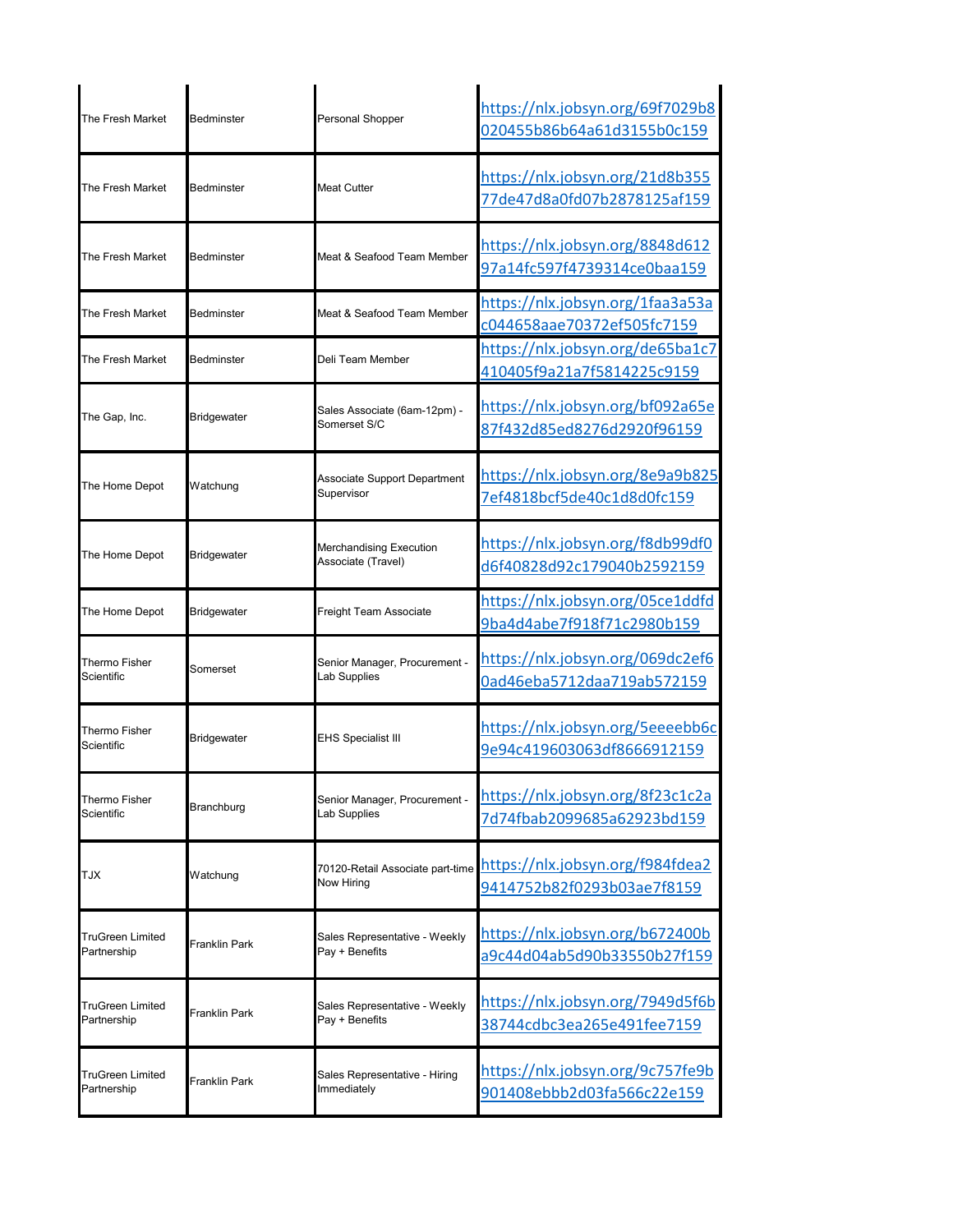| <b>TruGreen Limited</b><br>Partnership | <b>Franklin Park</b> | Sales Representative - Hiring<br>Immediately                       | https://nlx.jobsyn.org/715d4261<br>ec854c9fbd274dd554dcf550159 |
|----------------------------------------|----------------------|--------------------------------------------------------------------|----------------------------------------------------------------|
| <b>TruGreen Limited</b><br>Partnership | Franklin Park        | Sales Representative                                               | https://nlx.jobsyn.org/194e53a0b<br>f014d4a90d3e39c5dfce450159 |
| <b>TruGreen Limited</b><br>Partnership | Franklin Park        | Sales Representative                                               | https://nlx.jobsyn.org/bce43966c<br>d864e2f9c1548cb5bcbf007159 |
| <b>TruGreen Limited</b><br>Partnership | Franklin Park        | Outside Sales Representative -<br>Weekly Pay + Benefits            | https://nlx.jobsyn.org/ef8db92a3<br>15341d4b6db27cc354df3f6159 |
| <b>TruGreen Limited</b><br>Partnership | Franklin Park        | Outside Sales Representative -<br>Weekly Pay + Benefits            | https://nlx.jobsyn.org/c1d58beb6<br>6ce401fbc19bfe2cea5a293159 |
| <b>TruGreen Limited</b><br>Partnership | Franklin Park        | Outside Sales Representative -<br>Hiring Immediately               | https://nlx.jobsyn.org/cd4ed2d39<br>da54f1785e88d589a5c69fd159 |
| <b>TruGreen Limited</b><br>Partnership | Franklin Park        | Outside Sales Representative -<br>Hiring Immediately               | https://nlx.jobsyn.org/c3d10dd78<br>c3e48eca89234306f9cc9a0159 |
| <b>TruGreen Limited</b><br>Partnership | <b>Franklin Park</b> | Outside Sales Representative                                       | https://nlx.jobsyn.org/725a27e4b<br>e494837b3a01b9904321058159 |
| <b>TruGreen Limited</b><br>Partnership | <b>Franklin Park</b> | Outside Sales Representative                                       | https://nlx.jobsyn.org/348a3b58a<br>eca4116990bef333effd511159 |
| Truminds<br>Technologies Inc           | Somerset             | SR. STATISTICAL<br>PROGRAMMER                                      | https://nlx.jobsyn.org/19f7ffb83e<br>5b4d8cba1ddc5ffa7ea421159 |
| Truminds<br>Technologies Inc           | Somerset             | SR. PEGA DEVELOPER                                                 | https://nlx.jobsyn.org/271819c70<br>16247c69dbbf23e87f8ea5b159 |
| <b>UKG</b> (Ultimate<br>Kronos Group)  | Branchburg           | Sr Software Engineer                                               | https://nlx.jobsyn.org/36f9b835e<br>9f449aa8ef8433c0e9ddda9159 |
| <b>UKG</b> (Ultimate<br>Kronos Group)  | Branchburg           | Sr Executive Assistant                                             | https://nlx.jobsyn.org/b5a5b55a5<br>17d43db92b3746900680206159 |
| <b>UKG</b> (Ultimate<br>Kronos Group)  | Branchburg           | Principal IT Program Manager                                       | https://nlx.jobsyn.org/ede4cdc76<br>5494a8e83211c6cbda66d5c159 |
| <b>UKG</b> (Ultimate<br>Kronos Group)  | Branchburg           | <b>T Support Specialist</b>                                        | https://nlx.jobsyn.org/8b1d630ca<br>ec84fd7ad13b3b42e9347a3159 |
| <b>UKG</b> (Ultimate<br>Kronos Group)  | Branchburg           | <b>IT Support Specialist</b>                                       | https://nlx.jobsyn.org/9a5c18efff<br>104f32b92867861eaca298159 |
| UnitedHealth Group                     | Somerset             | Nurse Practitioner - Long Term<br>Care - Gloria, Passiac, Somerset | https://nlx.jobsyn.org/c71f0df5c4<br>424b32a5b74396fbb74fc7159 |
| UnitedHealth Group                     | <b>Basking Ridge</b> | Sr Software Engineer -<br>Telecommute                              | https://nlx.jobsyn.org/56c87e99e<br>d594001838d2e07be11c659159 |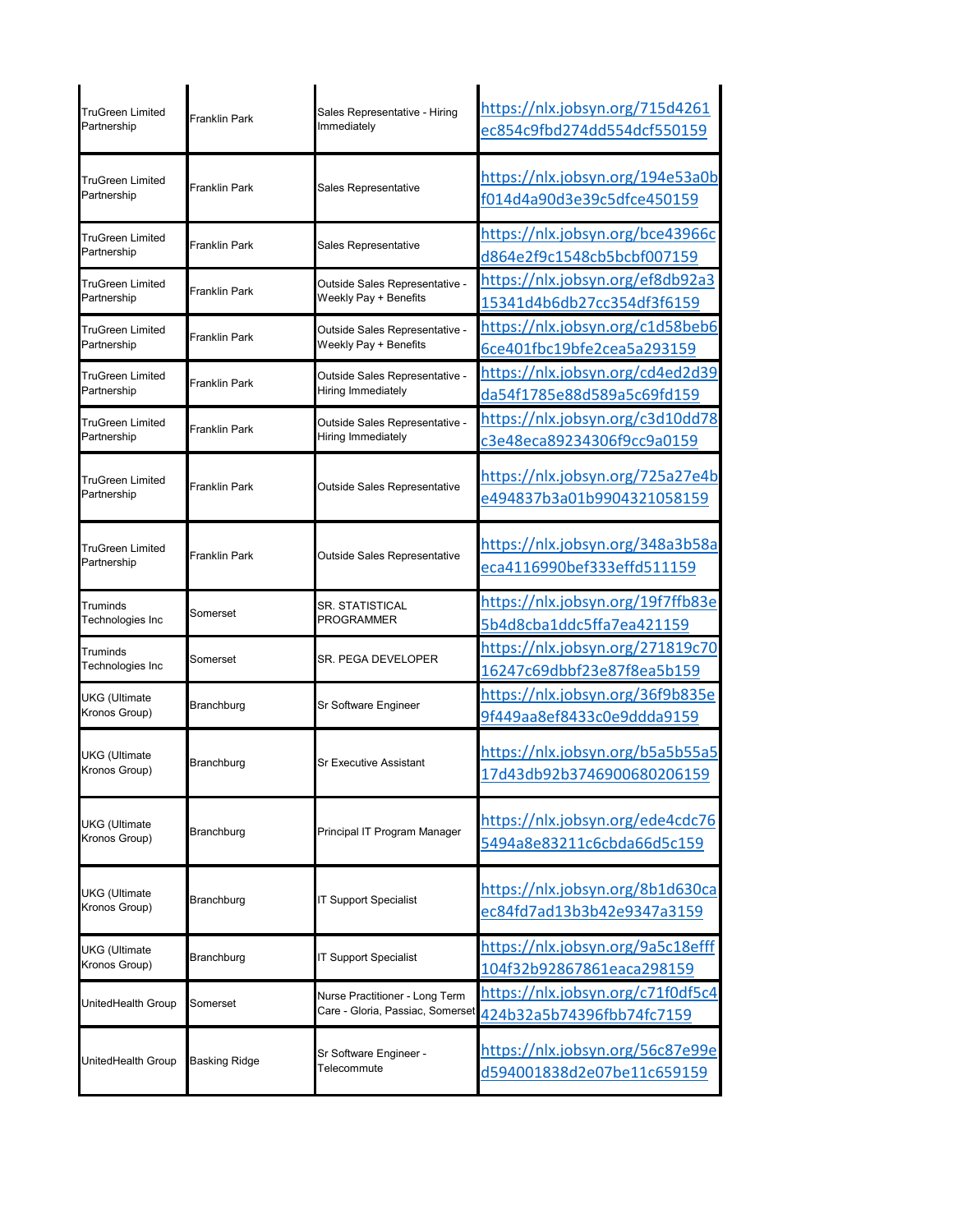| UnitedHealth Group        | <b>Basking Ridge</b> | Software Engineer -<br>Telecommute                                            | https://nlx.jobsyn.org/2fbacb762<br>ed34e53a36e29fe58ad2dfe159         |
|---------------------------|----------------------|-------------------------------------------------------------------------------|------------------------------------------------------------------------|
| UnitedHealth Group        | <b>Basking Ridge</b> | Senior Software Engineer -<br>Telecommute                                     | <u> https://nlx.jobsyn.org/a23210376</u><br>cb74ce484312c714db28202159 |
| UnitedHealth Group        | <b>Basking Ridge</b> | Quality Engineer                                                              | https://nlx.jobsyn.org/22e9d1e0<br>d8044aadbd8add09a919b544159         |
| UnitedHealth Group        | Basking Ridge        | <b>Quality Engineer</b>                                                       | https://nlx.jobsyn.org/2db44231f<br>63740e0906fef75a688dceb159         |
| UnitedHealth Group        | <b>Basking Ridge</b> | Nurse Practitioner - Long Term<br>Care - Mercer, Camden,<br><b>Burlington</b> | https://nlx.jobsyn.org/4ee02096<br>3e8c4c7ab30c580f7a59c8f1159         |
| UnitedHealth Group        | <b>Basking Ridge</b> | Nurse Practitioner - Long Term<br>Care - Bergen, Essex Counties               | <u> https://nlx.jobsyn.org/6b039d6a</u><br>39fe4b98ba55fd7bb5ae85b8159 |
| UnitedHealth Group        | Basking Ridge        | Lead Software Engineer -<br>Telecommute                                       | https://nlx.jobsyn.org/19852e31<br>d90c425185dac0c2d6659679159         |
| Veeco Instruments<br>Inc. | Somerset             | Manager, Mechanical<br>Engineering                                            | https://nlx.jobsyn.org/5cc01c53d<br>e524bd6836e4c3a6bc41fb2159         |
| Veritiv Operating Co      | Somerset             | Warehouse Worker                                                              | https://nlx.jobsyn.org/fdc0fe770<br>969440f94ecebf0bfe89ee1159         |
| Verizon                   | Somerville           | Technical Project Management                                                  | https://nlx.jobsyn.org/3b58cb25f<br>5f4485cb4e0332de0cf3b8c159         |
| Verizon                   | Somerville           | Senior Engineer - Openstack                                                   | https://nlx.jobsyn.org/5031ee53c<br>9e641408b70fbf92c774dd8159         |
| Verizon                   | Somerville           | Principal Software Engineer Full<br>Stack                                     | https://nlx.jobsyn.org/9767e063<br>d68c43f28a4364e6f9c506a7159         |
| Verizon                   | Somerville           | Principal Kubernetes Engineer                                                 | https://nlx.jobsyn.org/2e15bc342<br>47a45c0b7503bdb82c73d1f159         |
| Verizon                   | Somerville           | Principal Kubernetes Engineer                                                 | https://nlx.jobsyn.org/6054b770c<br>2b448ffbe4c32b51bc05583159         |
| Verizon                   | Somerville           | Principal Cloud Engineer                                                      | https://nlx.jobsyn.org/15b6b72d<br>51654c13a201a1b425e39356159         |
| Verizon                   | Somerville           | <b>Network Automation Engineer III</b>                                        | https://nlx.jobsyn.org/a3e183759<br>902484ca4809fcb982acd69159         |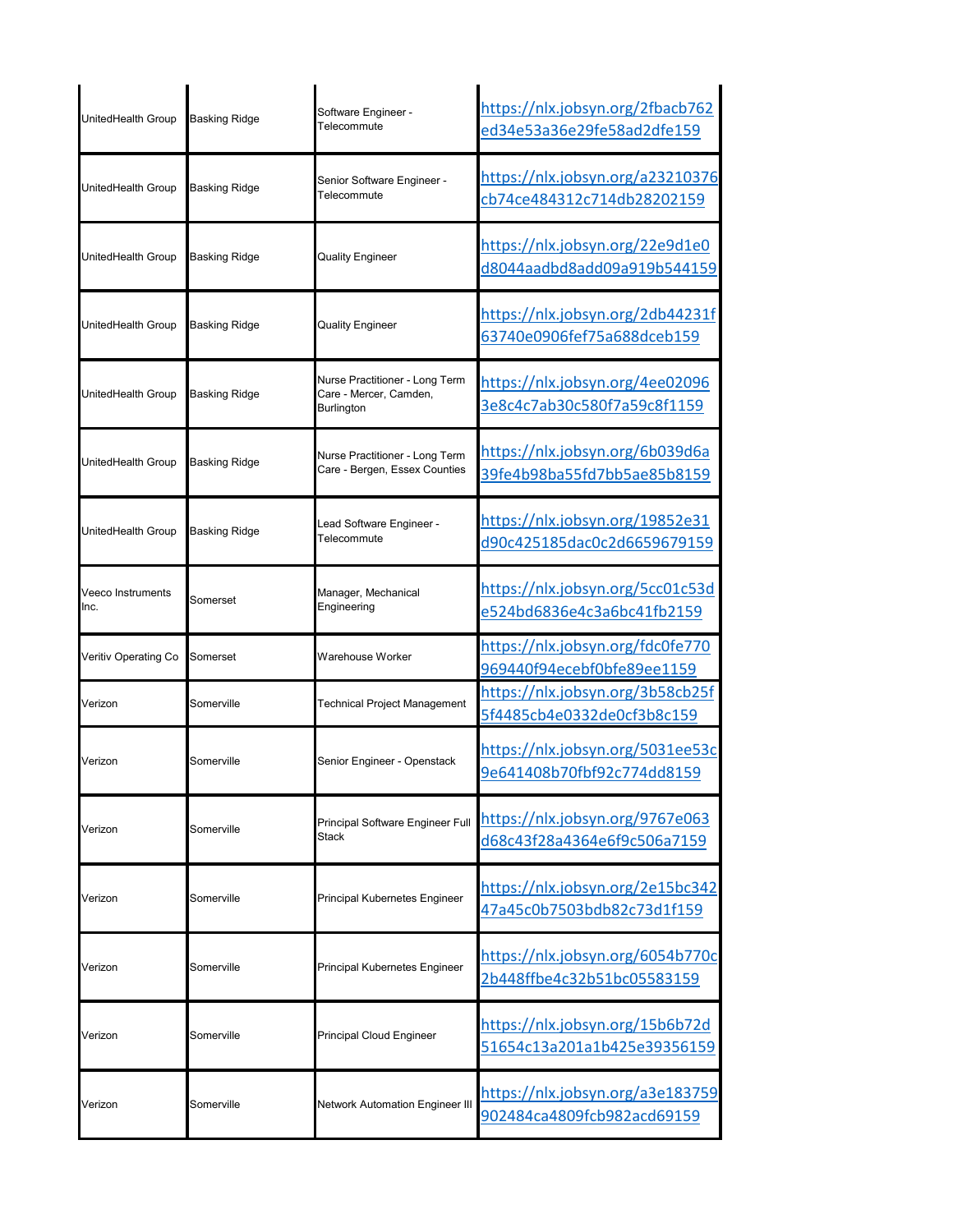| Verizon | Bedminster           | Network Engineer                                               | https://nlx.jobsyn.org/da5cf0d14<br>74b485ab8d8b1c5d0de789f159 |
|---------|----------------------|----------------------------------------------------------------|----------------------------------------------------------------|
| Verizon | Bedminster           | IT project manager - Finance,<br><b>Budgets and Governance</b> | https://nlx.jobsyn.org/2edc83b57<br>6484111b2df9b9c3efe3d35159 |
| Verizon | Bedminster           | Distinguished Engineer-Network<br>Planning                     | https://nlx.jobsyn.org/80a6d211<br>1c534847be28fec9ef7e7ab2159 |
| Verizon | Bedminster           | DevOps Engineer                                                | https://nlx.jobsyn.org/e97571e1<br>91524794bf01cb978036d6b4159 |
| Verizon | Bedminster           | Cloud Architect                                                | https://nlx.jobsyn.org/c8a062439<br>42b439089bba3cee2b57611159 |
| Verizon | <b>Basking Ridge</b> | <b>Technology Auditor</b>                                      | https://nlx.jobsyn.org/73c8e2b8a<br>49742be875e68c62e857883159 |
| Verizon | <b>Basking Ridge</b> | Technical Talent Sourcer                                       | https://nlx.jobsyn.org/9b158547<br>1b534ea19c0988c34bc44066159 |
| Verizon | <b>Basking Ridge</b> | <b>Technical Business Analyst</b>                              | https://nlx.jobsyn.org/129f0e647<br>5c44fd1a58874472eef3878159 |
| Verizon | <b>Basking Ridge</b> | Software Developer                                             | https://nlx.jobsyn.org/5b2ff2844<br>42847ef85c0f00c8b39d867159 |
| Verizon | <b>Basking Ridge</b> | Social Marketing Manager                                       | https://nlx.jobsyn.org/d2080835<br>6efb4bc0be9667e71407a6c6159 |
| Verizon | <b>Basking Ridge</b> | Senior Security Implementation<br>Engineer                     | https://nlx.jobsyn.org/bb3e8133<br>5a8941e781330b2f615d25b1159 |
| Verizon | <b>Basking Ridge</b> | Senior Mgr- QA Test Automation                                 | https://nlx.jobsyn.org/38a5b121<br>8f614c10bf17031676df0ded159 |
| Verizon | <b>Basking Ridge</b> | Senior Java Developer                                          | https://nlx.jobsyn.org/1a9b5fbf5<br>40246738595ed1d551cbb3e159 |
| Verizon | <b>Basking Ridge</b> | Senior Internal Auditor                                        | https://nlx.jobsyn.org/1967674a1<br>0804287aa9b5bbdf0929218159 |
| Verizon | Basking Ridge        | Senior Finance Recruiter                                       | https://nlx.jobsyn.org/ce230e39f<br>be144c192f61f50332e44f8159 |
| Verizon | <b>Basking Ridge</b> | Senior Executive Assistant to<br>Chief Marketing Officer       | https://nlx.jobsyn.org/0979f58ee<br>177453ea8cece336e6f0933159 |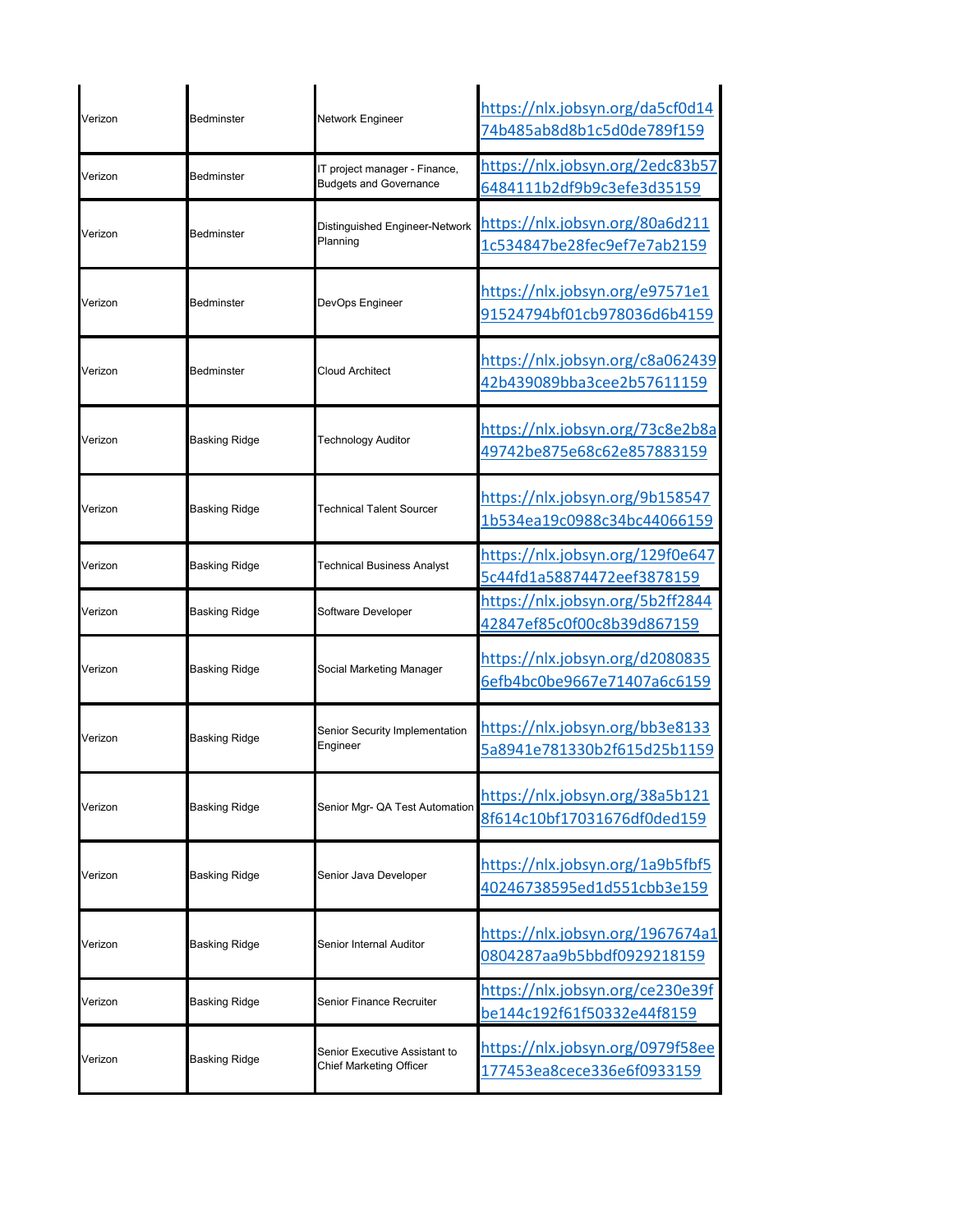| Verizon | Basking Ridge        | Senior Business Intelligence<br>Analyst                    | https://nlx.jobsyn.org/1643e532<br>04c44447a871e0144c4cdf8f159 |
|---------|----------------------|------------------------------------------------------------|----------------------------------------------------------------|
| Verizon | Basking Ridge        | Senior Analyst Reveune<br>Assurance                        | https://nlx.jobsyn.org/b88bc5b32<br>a3f4d5bb1ce01a811e2ba3a159 |
| Verizon | <b>Basking Ridge</b> | Sales Client Partner                                       | https://nlx.jobsyn.org/d189acc7c<br>2cf4f4489b6563d3f486e0a159 |
| Verizon | Basking Ridge        | Recruiter                                                  | https://nlx.jobsyn.org/03a1aee4f<br>c144d3ab6f6980a1ee5dcfe159 |
| Verizon | Basking Ridge        | Project Manager - Strategic<br>Initiatives                 | https://nlx.jobsyn.org/73d05bfa1<br>22b496c8eab6463eefd9c96159 |
| Verizon | Basking Ridge        | Program Manager                                            | https://nlx.jobsyn.org/081258d8f<br>60944a4b699f4e6b1c80550159 |
| Verizon | Basking Ridge        | Product Segment Enablement<br>Manager                      | https://nlx.jobsyn.org/043be848<br>8c5e4ef18fd44046bf80cc89159 |
| Verizon | Basking Ridge        | Product Owner - Chat Messaging                             | https://nlx.jobsyn.org/443b7d10<br>8c26469cb707ebf38120249d159 |
| Verizon | Basking Ridge        | Product Marketing Manager -<br><b>Enterprise Solutions</b> | https://nlx.jobsyn.org/b54d5f489<br>cca421c9a015947aaa33428159 |
| Verizon | <b>Basking Ridge</b> | Product Manager - Business<br><b>Solution Store</b>        | https://nlx.jobsyn.org/2fdb551b9<br>9b445338c84389cbc926419159 |
| Verizon | Basking Ridge        | Principal Engineer - Application<br>Development            | https://nlx.jobsyn.org/5267dc5b1<br>62c41809f93cef658e33ea4159 |
| Verizon | <b>Basking Ridge</b> | <b>Omnichannel Product Owner</b>                           | https://nlx.jobsyn.org/6402b43c2<br>cc148bc9156ba919698227f159 |
| Verizon | <b>Basking Ridge</b> | Mgr-Business Transformation                                | https://nlx.jobsyn.org/9c777b321<br>00d4a708a242e9587708bd9159 |
| Verizon | <b>Basking Ridge</b> | Marketing Manager                                          | https://nlx.jobsyn.org/41623fc3a<br>6fb41c79d197a60cce0311a159 |
| Verizon | Basking Ridge        | Manager Risk Management                                    | https://nlx.jobsyn.org/98427c1fb<br>0214ea1a73dd787843a9940159 |
| Verizon | <b>Basking Ridge</b> | Manager Business<br>Transformation                         | https://nlx.jobsyn.org/c97e9af91<br>90e487f847326356753af63159 |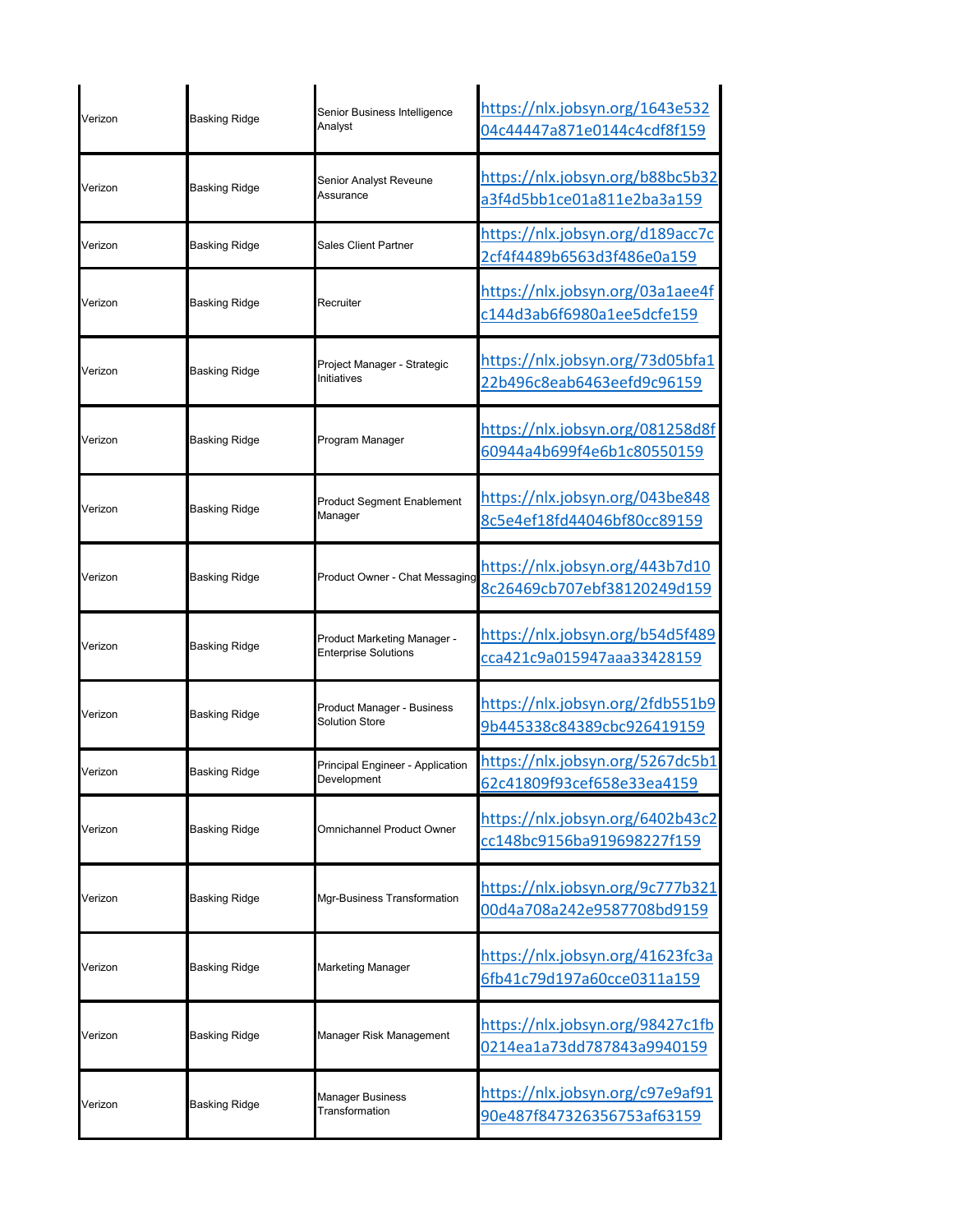| Verizon | <b>Basking Ridge</b> | Manager - External Reporting                                   | https://nlx.jobsyn.org/6f2994114<br>bc2474587888c2296eb5240159 |
|---------|----------------------|----------------------------------------------------------------|----------------------------------------------------------------|
| Verizon | Basking Ridge        | Lead Software Developer                                        | https://nlx.jobsyn.org/68057673<br>dbbc41a3b72aa8f26bc7b087159 |
| Verizon | Basking Ridge        | Lead Experience Designer                                       | https://nlx.jobsyn.org/b23d6e7cb<br>0044337af4f6b2b47b9af23159 |
| Verizon | Basking Ridge        | IT project manager - Finance,<br><b>Budgets and Governance</b> | https://nlx.jobsyn.org/ba263dc6a<br>0614a7c9cb9b350f85bf21c159 |
| Verizon | Basking Ridge        | Fraud and Risk Program<br>Manager                              | https://nlx.jobsyn.org/f93ebda4d<br>d424d58a153781056715cc5159 |
| Verizon | <b>Basking Ridge</b> | Financial Planning and Analysis<br>Lead                        | https://nlx.jobsyn.org/d30f52c3d<br>3b241378ad4e1640a2861e2159 |
| Verizon | <b>Basking Ridge</b> | <b>ESG Investor Engagement</b><br>Manager                      | https://nlx.jobsyn.org/2e325c0e0<br>5c1479a974d6711ed5d0116159 |
| Verizon | Basking Ridge        | <b>ESG and Corporate Governance</b><br>Counsel                 | https://nlx.jobsyn.org/757558f62<br>e2d40a1896667a6ced16e06159 |
| Verizon | Basking Ridge        | Enterprise Sales Client<br>Executive                           | https://nlx.jobsyn.org/d561d8c3f<br>41249c8ae3069dace895e2e159 |
| Verizon | Basking Ridge        | <b>Enterprise Sales Client</b><br>Executive                    | https://nlx.jobsyn.org/634ca320f<br>3944528a0da33d503b7e47d159 |
| Verizon | Basking Ridge        | Distinguished Engineer-Network<br>Planning                     | https://nlx.jobsyn.org/3669805a4<br>2a04e59bde88c0eb422571d159 |
| Verizon | <b>Basking Ridge</b> | Digital Product Owner - Voice of<br>Customer                   | https://nlx.jobsyn.org/313a2ff10f<br>f34010a00acbbdd005caf7159 |
| Verizon | <b>Basking Ridge</b> | Digital Product Owner -<br>Merchandising                       | https://nlx.jobsyn.org/0735388c5<br>4654cbbaac45b9538e768a3159 |
| Verizon | <b>Basking Ridge</b> | Digital Product Owner                                          | https://nlx.jobsyn.org/a73431a9f<br>8834a689be2b5e76a06ef43159 |
| Verizon | <b>Basking Ridge</b> | DevOps Engineer                                                | https://nlx.jobsyn.org/3df762dbff<br>9d447da5161af4e84bd619159 |
| Verizon | Basking Ridge        | Data Scientist                                                 | https://nlx.jobsyn.org/a9636b65c<br>0164f4ba43f0536bdbc8088159 |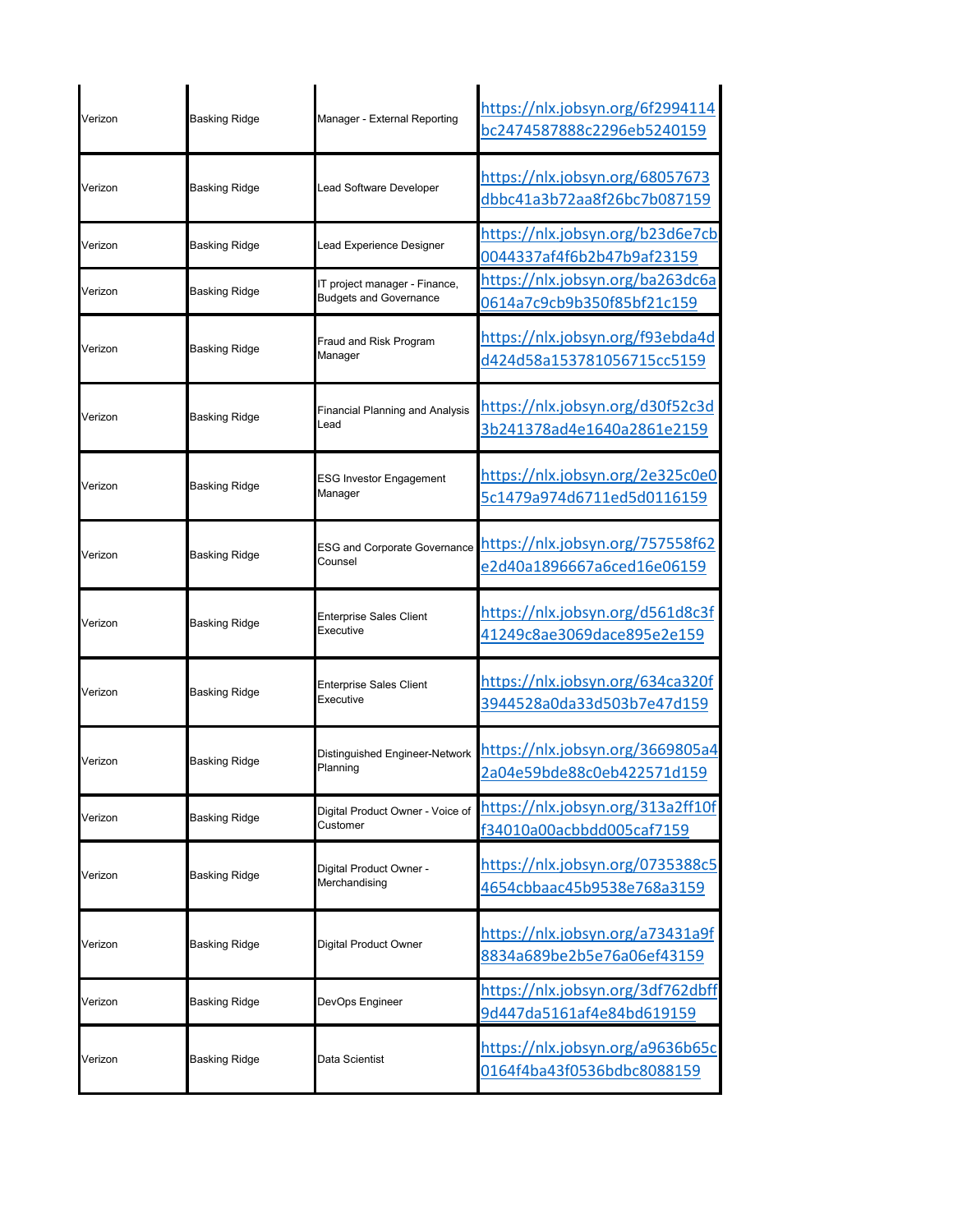| Verizon                                                | <b>Basking Ridge</b> | Data Science Manager                               | https://nlx.jobsyn.org/87c93be63<br>55b4bdb95b4330988487e95159 |
|--------------------------------------------------------|----------------------|----------------------------------------------------|----------------------------------------------------------------|
| Verizon                                                | <b>Basking Ridge</b> | <b>Creative Content Manager</b>                    | https://nlx.jobsyn.org/b5918de8<br>2f0b47e8a5eb8dd1fc3e6004159 |
| Verizon                                                | <b>Basking Ridge</b> | Contract Management Manager                        | https://nlx.jobsyn.org/24f409771<br>c904e3889edf612cd67700e159 |
| Verizon                                                | <b>Basking Ridge</b> | <b>Consultant Product Specialist</b>               | https://nlx.jobsyn.org/570a3ba69<br>e8e43139a9f2809daa4d9c8159 |
| Verizon                                                | <b>Basking Ridge</b> | <b>Business Transformation Lead -</b><br>Analytics | https://nlx.jobsyn.org/b7a15b0ad<br>e1d4a5088c159b285f2d496159 |
| Verizon                                                | <b>Basking Ridge</b> | <b>Business Strategy Manager</b>                   | https://nlx.jobsyn.org/c073915a8<br>6dd400d9c502e24fc142cc3159 |
| Verizon                                                | <b>Basking Ridge</b> | Business Sales Account<br>Executive                | https://nlx.jobsyn.org/54800404a<br>c2a4264ab988896451a41bf159 |
| Verizon                                                | <b>Basking Ridge</b> | <b>Business Intelligence Specialist</b>            | https://nlx.jobsyn.org/3f05076a2<br>fc6483db819f5f08af4fe9c159 |
| Verizon                                                | <b>Basking Ridge</b> | Business Intelligence Manager                      | https://nlx.jobsyn.org/3f5e88b14<br>53145c29178204e8def15d3159 |
| Verizon                                                | <b>Basking Ridge</b> | Associate Director of<br>Investigative Response    | https://nlx.jobsyn.org/064668d1<br>e0764dcabe40130cec537d80159 |
| Verizon                                                | <b>Basking Ridge</b> | 5G Technology Manager                              | https://nlx.jobsyn.org/6d657d02<br>7b63428b95976ef799e7b7d2159 |
| VERIZON<br>COMMUNICATIONS Bedminster<br>INC.           |                      | Principal Engineer                                 | https://nlx.jobsyn.org/36da4de0<br>8777456e8ee179d6ece117bf159 |
| VERIZON<br>COMMUNICATIONS Basking Ridge<br>INC.        |                      | Principal Engineer                                 | https://nlx.jobsyn.org/eca6ffaa80<br>9c41e89275d01ed36fadbc159 |
| Veterans Affairs,<br>Veterans Health<br>Administration | Lyons                | Social Worker (Program<br>Coordinator)             | https://nlx.jobsyn.org/c107a8c6d<br>d8943cd92975788005ab0d1159 |
| Veterans Affairs,<br>Veterans Health<br>Administration | Lyons                | Psychologist                                       | https://nlx.jobsyn.org/6df7daea7<br>da54a749c64499e28dd9e14159 |
| Veterans Affairs,<br>Veterans Health<br>Administration | Lyons                | Program Support Assistant (OA)                     | https://nlx.jobsyn.org/8a6a56099<br>6dc4a8eb66ecc12c0bf052d159 |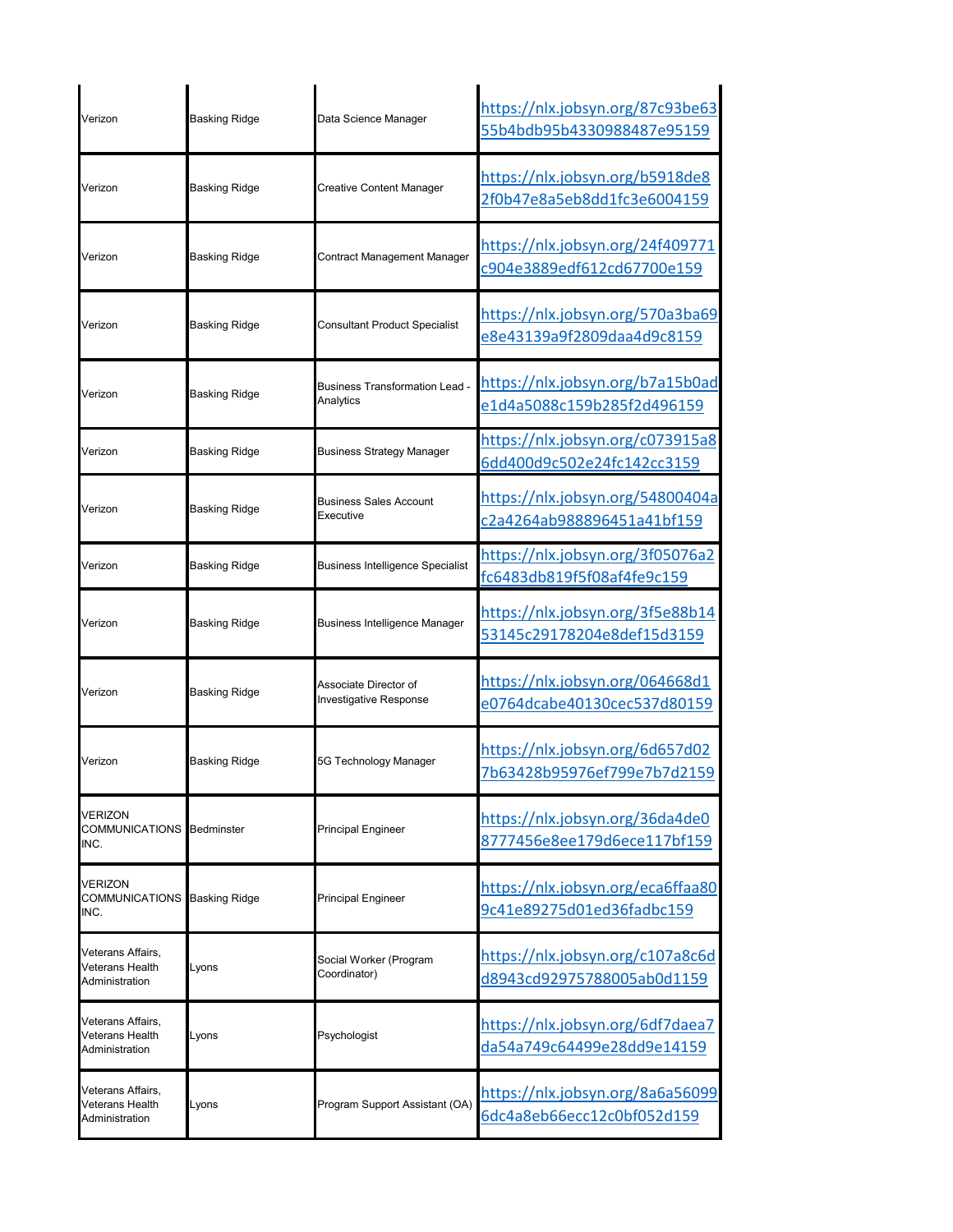| Veterans Affairs,<br>Veterans Health<br>Administration | Lyons              | Physical Therapy Assistant           | https://nlx.jobsyn.org/31a198d8c<br>6f14990b7b71461189fe2b1159 |
|--------------------------------------------------------|--------------------|--------------------------------------|----------------------------------------------------------------|
| Walgreens                                              | SOMERVILLE         | Pharmacist                           | https://nlx.jobsyn.org/91e3d2af0<br>0d544369d6629bb57df7e26159 |
| Walgreens                                              | <b>SOMERSET</b>    | <b>Pharmacy Operations Manager</b>   | https://nlx.jobsyn.org/5dc5be916<br>c1442be98c1ab2053812ca5159 |
| Walgreens                                              | HILLSBOROUGH       | <b>Customer Service Associate</b>    | https://nlx.jobsyn.org/cadb59f3a<br>da648d480e57340ed927adf159 |
| Walgreens                                              | HILLSBOROUGH       | <b>BEAUTY CONSULTANT</b>             | https://nlx.jobsyn.org/263cb7a32<br>c6b412a8704bc4153b77f73159 |
| Walgreens                                              | <b>BOUND BROOK</b> | Pharmacist                           | https://nlx.jobsyn.org/e3fe18b8f<br>17c429188743ac0f9d940f3159 |
| Walmart                                                | WATCHUNG           | Stocking & Unloading                 | https://nlx.jobsyn.org/b24da96b<br>dd9c4210812b0ec4af06f56b159 |
| Walmart                                                | <b>MANVILLE</b>    | Stocking & Unloading                 | https://nlx.jobsyn.org/4e0116a2b<br>3c547e1b79f7a8ffb530233159 |
| Wegmans                                                | <b>Bridgewater</b> | Team Member                          | https://nlx.jobsyn.org/acfc08633<br>51244c29c7411d360662b31159 |
| Wegmans                                                | Bridgewater        | Team Leader                          | https://nlx.jobsyn.org/32066a26c<br>6574789a2abd35b129b8712159 |
| Wegmans                                                | <b>Bridgewater</b> | Sushi Chef                           | https://nlx.jobsyn.org/bdf20a538<br>4c84ef987ca513b9ee29ae6159 |
| Wegmans                                                | <b>Bridgewater</b> | Retail Sales Associate               | https://nlx.jobsyn.org/34bafef0d<br>6c0478d8dc5f46700ccc353159 |
| Wegmans                                                | Bridgewater        | Overnight Associate                  | https://nlx.jobsyn.org/7c06d1a4a<br>e7242c3b1e48b2584478705159 |
| Wegmans                                                | Bridgewater        | Cashier                              | https://nlx.jobsyn.org/ee4b511aa<br>580417ca1734fc8d2f389d9159 |
| Wegmans                                                | <b>Bridgewater</b> | <b>Bakery Associate</b>              | https://nlx.jobsyn.org/7aad171d9<br>2554657b4a21a71eed475c7159 |
| Wells Fargo                                            | Somerset           | Teller 20 Hours Franklin<br>Township | https://nlx.jobsyn.org/ee71ceea5<br>76b47aa9adb3623bf447f53159 |